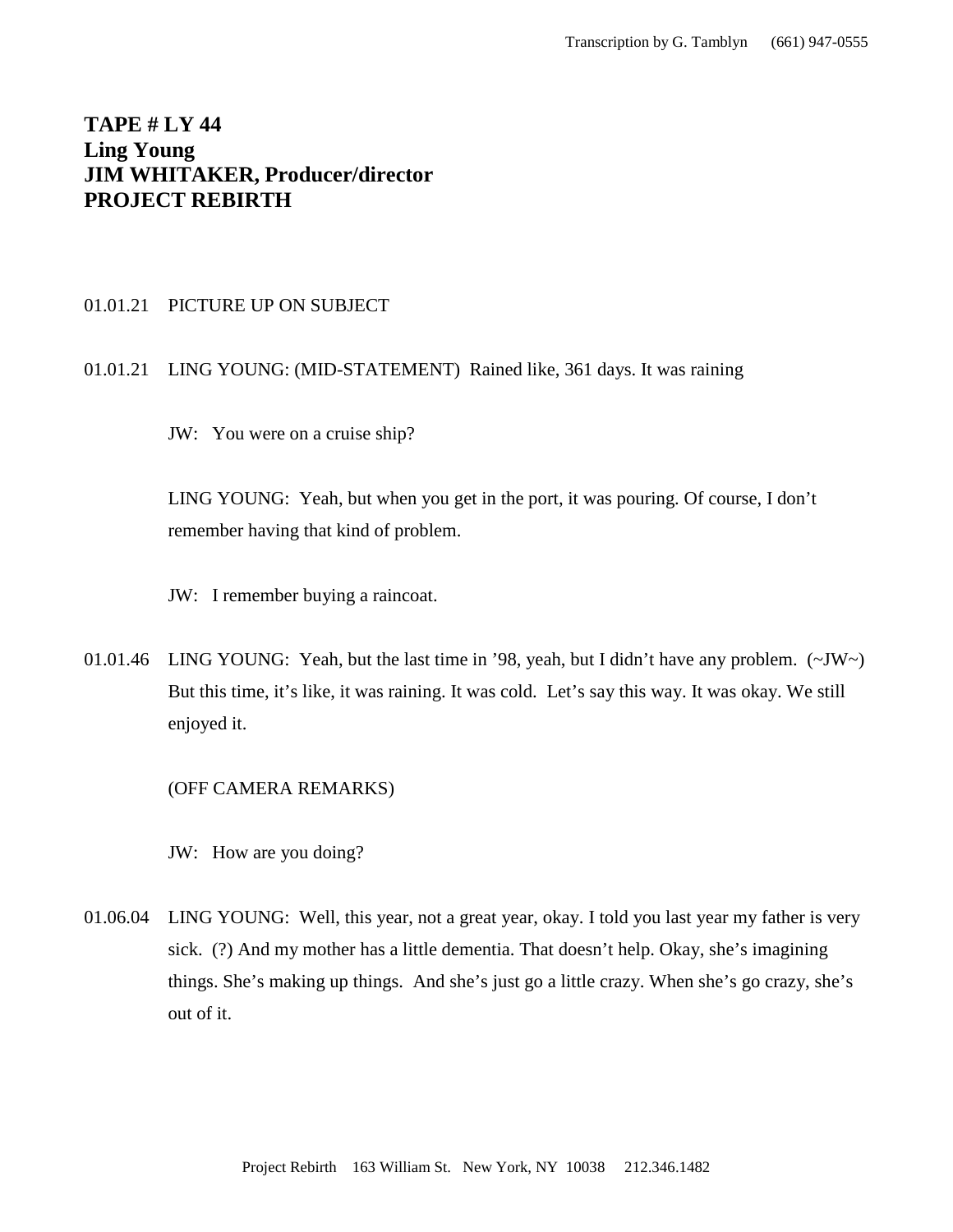01.06.29 Uh, the day before, first of all, a month before my father die, he went in the hospital. He has a lot of complications. So when I went in the hospital, I had asked the nurse to try to help him. You know, because after surgery, you cannot go. So they were trying to help him out, but it must be very painful. So he was really cursing the heck out of me. So he almost start saying that he's not  $(\sim JW \sim)$ 

JW: Why?

01.07.00 LING YOUNG: I'm the one who asked for the procedure. Because he was so miserable. After surgery, you know, you have to go. If you don't, it just like, clock up there. And  $(\sim JW \sim)$ 

(OFF CAMERA REMARKS)

- 01.07.37 LING YOUNG: Just gotten to a point that he was really, I guess he's not himself. He was really cursing me out. How could I do this to him? I'm his daughter. How could you be so cruel, and you want to kill me. It was on and on and on. So it got to a point is, I cannot really sit there because I might just upset him.
- 01.07.57 Just by seeing my face sometime, I upset him. That's how my whole life. 'Cos I'm the oldest. I get the blunt. So for the last, for the following month, I really did not go see him that much because I'm afraid, I don't want to trigger off his emotion. Unfortunately, one day, I decided, you know what, I'm just gonna have to do what I have to do. So I use my cousin as an excuse. He came from Florida. I went to visit him. But the same day, my mother was going berserk.
- 01.08.28 She was yelling at my father, screaming and (carrying?) right in front of his face. It's just like, she didn't care what was going on. She just wanted to get it out of her system. And he was (very embarrassed?). And that same night, he coughed up blood, went to the hospital. But he had been so many times. No one call us, so he left lonely. And now, China tradition,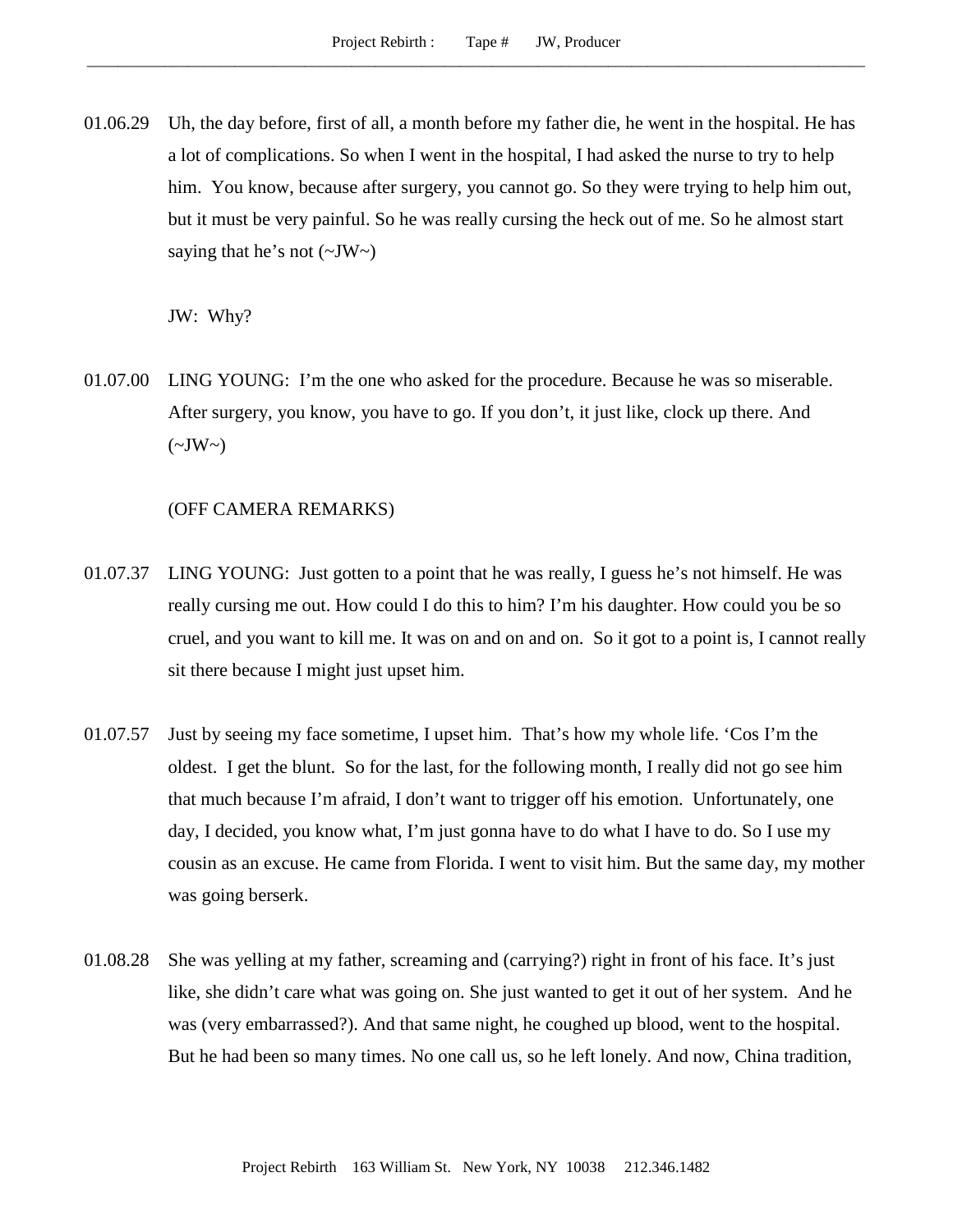when you die, if nobody's around you, that's not good. Okay, so technically, not one immediate family was there when he die.

- 01.09.01 Almost. My mother left about 8 o'clock. He died at 9 o'clock. But supposedly very fast. That's what I was told. At that time, I was having a party for Marge, my home health aide. I have to cancel that. But I want everything be done quick. And since I'm the only one that could read Chinese, I got to do everything. So he die on a Monday. We bury him on Monday.
- 01.09.32 Now Chinese (?) funeral normally takes about two weeks, sometime. Because of his sickness, of the dialysis, it change color on him. So I want to be done as quick as possible. 'Cos they, I don't want him to look like kicked-up, when you know, when you lay down. Lay him out. So this whole week it's just back and forth. Then you got to buy clothes for him. You got to buy this for him. And there's so many things the Chinese tradition do.
- 01.10.00 I have to take care of that. By time I'm done, I think I almost passed out. Because everybody's trying to help, but they really don't know how to help. Like, I would have to put the obituary. I have to do what, 'cos I have to do read and make sure the name is right and all this other thing. That took a big toll on me. Okay. Not because no one is helping. Just couldn't help. My mother's lost. Neither my brother could read or write, so I got that done.

#### (OFF CAMERA REMARKS)

JW: You lost your dad.

- 01.12.03 LING YOUNG: Yeah, that was hard. That was very hard because, because he was a perfect man. No problem. When (?) Ritchie got married he was looking great. And just say, within three months, he had aneurysm. Then next thing you know, they found out his whole arteries are clogged.
- 01.12.28 Then he has, he lost three-quarter of his kidney function. So he suffer about a year and a half. And just watching him like this, it hurts because it's no life. Because you really talking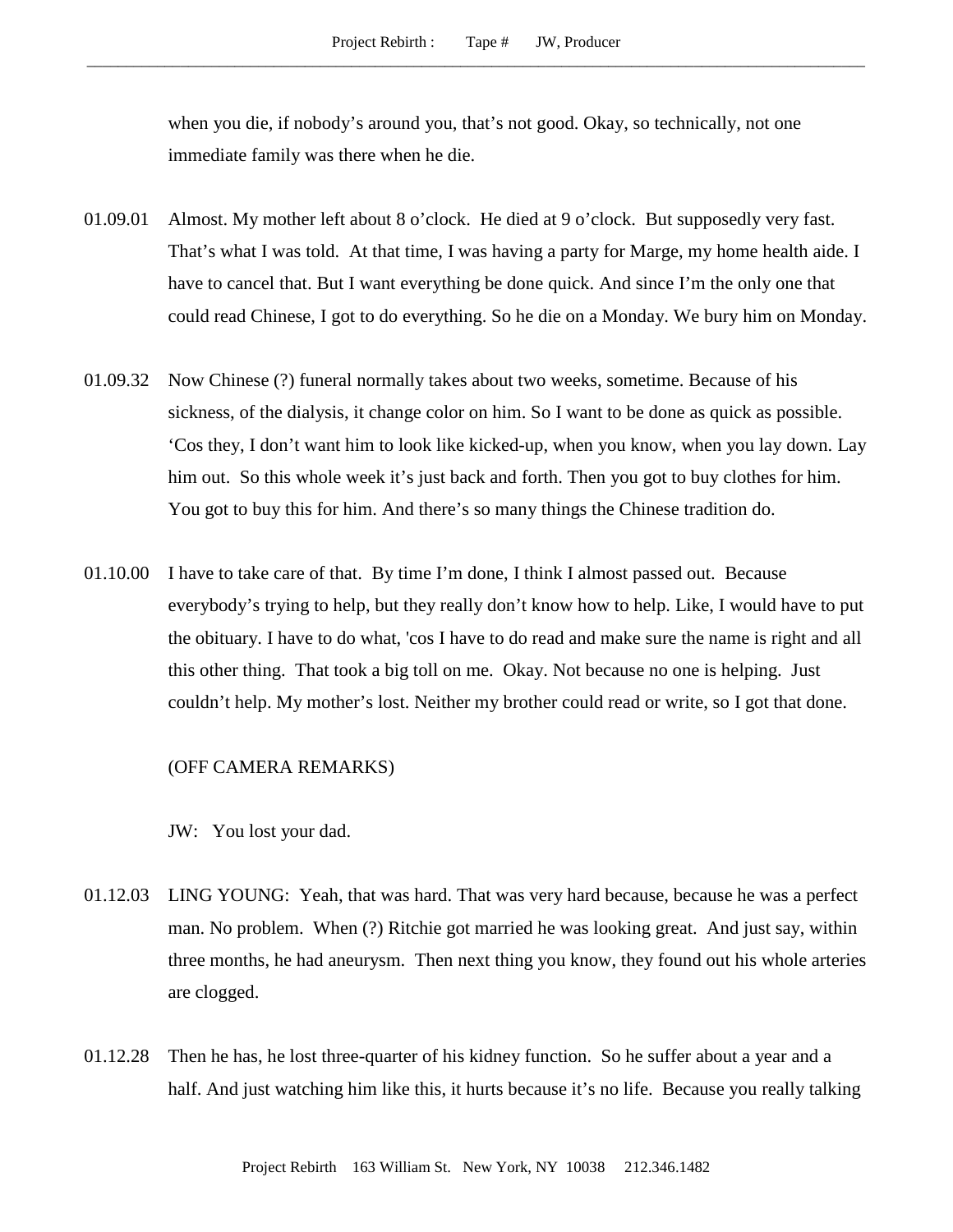about is three days dialysis. The day he comes back, he look like he's in real bad shape. And then he feels a little bit better. But that day when he feels better, my mother's driving him crazy.

- 01.13.00 And I just see him wasting away. I couldn't do too much for him. And his wounds are always open, 'cos they had these big thing on his arm when they put the dialysis in. But that was disgusting. He went through that. He was doing okay. But then finally kind of like, towards the end, he kind of gave up. 'Cos you know, when my mother's driving you crazy, there was not one peaceful day.
- 01.13.31 So he didn't want to do it anymore. So he is the hospital couple time. For an infection or some kind of failure in his vein. So he had quite a few surgery after that, too. So if you ever look at the picture when he, when Ritchie's wedding compared to picture afterward, it was an overnight, he aged 20 years. That's how my father is. So I guess that day, the day before he died, I think he's embarrassed, my father's kind of man that's like, very proud of himself.
- 01.14.11 And the, my cousins, actually my aunt, she, he actually despise her. For my mother to say that in front of them, it must've killed him. So the same night, he coughed, he coughed blood. He went in the hospital. It wasn't a big deal because it's happened before.
- 01.14.32 So no one call us. So by the time we find out, it was too late. So we kind of all felt guilty about it. Then of course, right after that, I got to go through all this other thing

JW: How are you doing with the guilt now?

01.14.53 LING YOUNG: Once in awhile, it still comes up. But then you say to yourself, well, things happens, okay. You can't control when a person's gonna die and, but I do feel guilty because I didn't see him for a month. The only reason I didn't see him, because I'm afraid if he sees me, he act up. And I don't want to cause him any pain. So that was kind of killing me. But every time when he sees me, he start acting up. Like, that I was gonna kill him.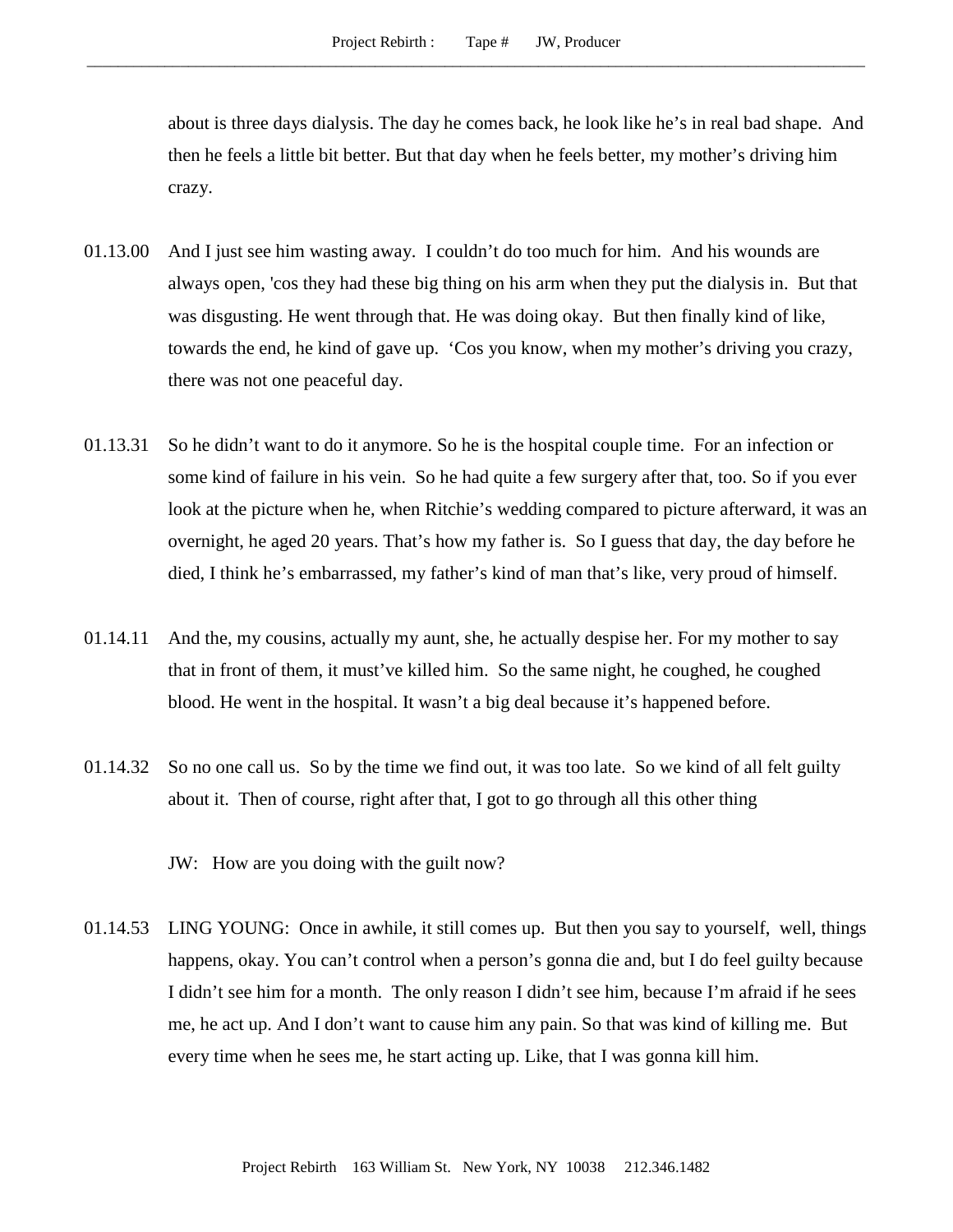01.15.30 That I, I don't know why I have to do it. But as you know, you have surgery, you don't go, your whole life is, your whole system is shut down.

JW: What do you mean?

- 01.15.48 LING YOUNG: You know, like, if you don't go to the bathroom,  $(\sim JW \sim)$  your whole system almost shut down. Especially with him. His veins are all clogged. Clogged to a point that when they did a little, when his leg was all clogged, they actually had to put a metal in to clean it out.
- 01.16.03 That's how bad his veins are clogged. Don't forget, he was, he started smoking when he was very, very young. Like, a chain smoker. Plus he drinks. So everything just went in one shot. Also, I guess taking care of my mother took (?) a big burden on him. And he just went downhill.
	- JW: You described him as a?
- 01.16.27 LING YOUNG: He's a very strong and very healthy man. That you would never even think that things would happen to him. He never had any problem. It's not, I mean, he coughed because of his smoking. But he never had any problem whatsoever. He never, he was never really sick. I don't think he even had a cold. But boom. Just knock him out. Almost like as overnight. Richard got married in August. I think by, before December, he was already completely different.
- 01.16.59 So it took him about a year and a half to suffer. And going through three days dialysis is not the greatest thing on earth. Plus then you have blood clot. Plus then you have put a put a stent on your leg. It just, you name it, he has it. And I think when he die, it might be just a stroke. I'm glad he went fast. That's one thing I'm glad about. That he didn't have to be hooked up with ten million different tubes and everything. And then stay for a month or two. Of course, my mother's driving my crazy now because she wasn't there.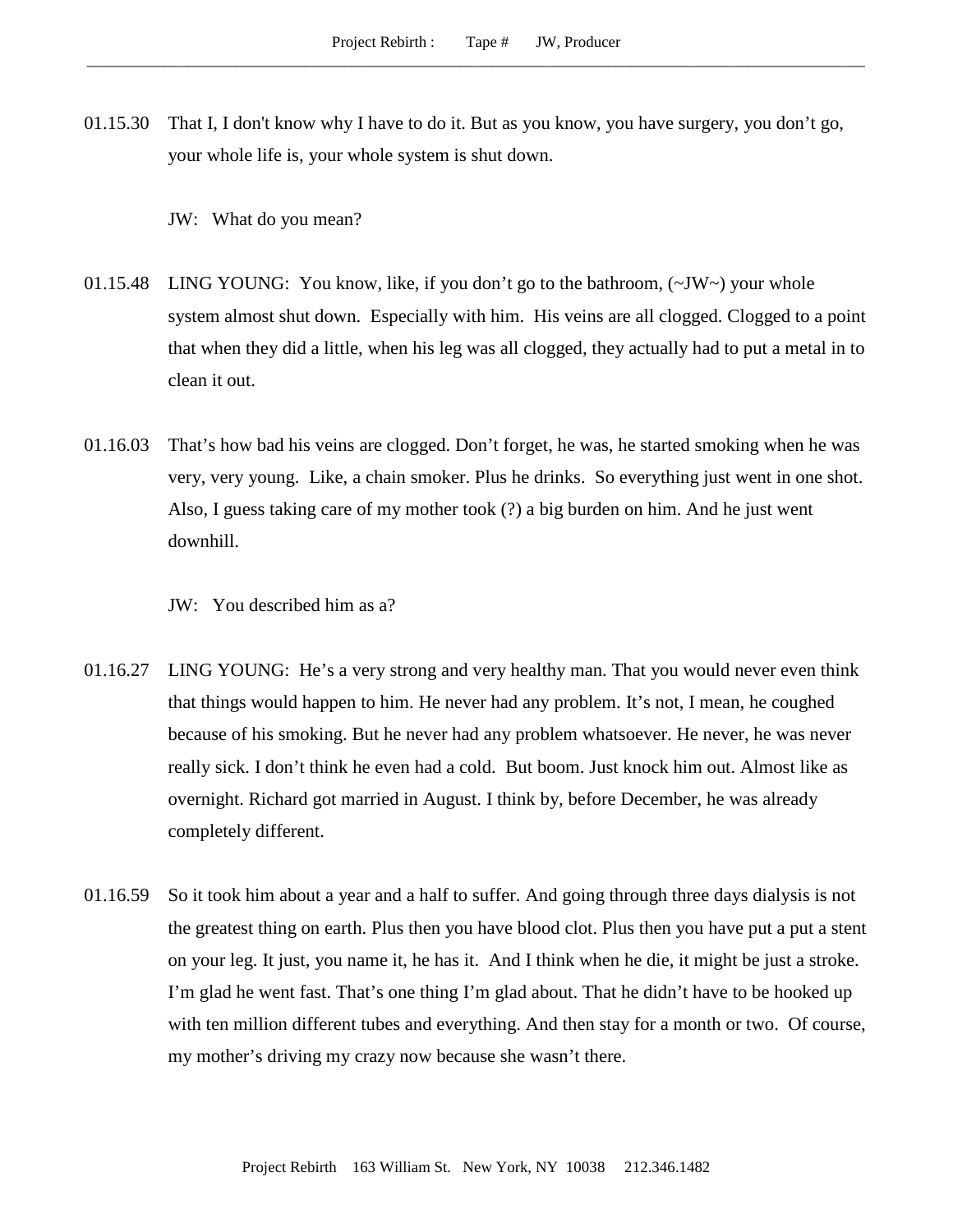- 01.17.30 She was there that night. But none of us knew about it. And my brother said, let's go home because I have to pick up, he has to pick up my niece. The minute she got home, maybe half an hour later, they called that he die. So we all got up, we all went to the hospital. I mean, you know, he was peaceful. He didn't look like, in pain, so (PAUSE) that helps a little bit. It's not like when you see a person die like, they look like a mess.
- 01.18.02 He looked very peaceful. So that's why I wanted to be done within a week. I want him to look at least like himself. 'Cos I know when the Chinese funeral, when they do a body, by time you're ready, you don't know who the heck it is. That's how bad they do certain things. So I told the guy, I kind of know the guy, my cousin knows the guy very well. I said, do me a favor. Don't put too much makeup.
- 01.18.30 The least as possible. At least he looks real. So when I saw him, he looks good. (PAUSE) Except the last day, he start turning black. 'Cos of the way he is. 'Cos he did warn me, he said, he's gonna turn color. But when the first day we saw him, he looks great. He looked just him sleeping.
- 01.19.01 So we kind of (?) I think, but unfortunately after a couple days, these things start expanding out. So he was very uncomfortable. But we fix it up and everything. So everything went out well. Unfortunately, my mother believes in this fortune teller. And I know she's lying. Telling her all kinds of story that my father's not home. My father's having an affair. So she's in the la-la land.
- 01.19.29 Matter of fact, she came with me this morning. And she's very weak now 'cos she's in last days of her chemo. Actually no, they won't give her chemo anymore. 'Cos the tumor's not even, it start growing. It's not shrinking anymore. So I don't know how long I'm gonna have her either. So, but it take the thing from her. I mean, out of nowhere, she could go crazy. And she just, just like, she gets (wired in two?). Unfortunately. We took her over last week.
	- JW: She was with you this morning?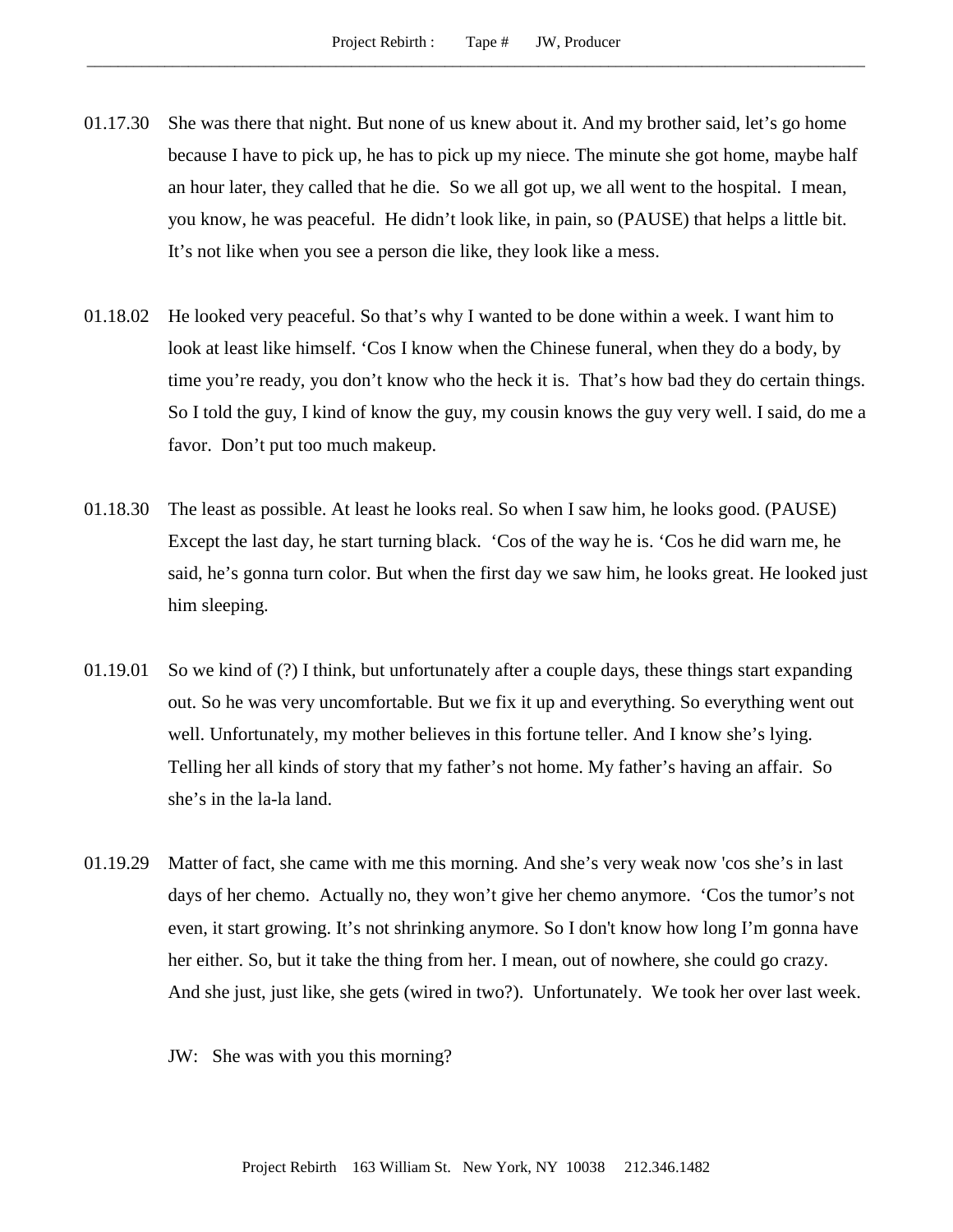01.20.01 LING YOUNG: Yeah. She came, 'cos my brother dropped me off. (~JW~) And they were gonna go to Chinatown 'cos she has a sister going to Chinatown. And after that, she insists with me to go to a fortune teller with her.  $(\sim JW \sim)$  Which I will do for her, okay.

JW: What's that like?

- 01.20.15 LING YOUNG: Oh god. They come up, they bring up the death. They start talking to you. I mean, I heard one on the tape. If you hear the tape, you know the lady's lying. I mean, they cry. I mean, 'cos when you're talking to her, that means you that you could be talking to your father, who was dead. Or you could be talking to my grandmother, who's dead.
- 01.20.36 And they were crying and they were, they both were like, you thought they were gonna die. And that's how they get her. And she keep on telling him, telling my mother that he's not home. And he's flying in some other place. And he's very unhappy.

JW: In the afterlife?

LING YOUNG: Yes. And that, so she's going crazy, okay. And  $(\sim JW \sim)$ 

JW: She was going crazy with that when he was alive, right?

- 01.21.05 LING YOUNG: That he, because she think that he's having an affair with next door neighbor. It's all in her mind. How the lady's sneaking through the door. I mean, they sleep in the same bed, okay, 'cos they couldn't go up and down anymore. They were sleeping in the living room. So she keep on telling her all these thing. So one day, I kind of make a phone call, assuming I'm a friend of my mother. Actually a friend of my, of us.
- 01.21.30 I said that, first of all, the beginning, she said, she was very nice 'cos she thought I was giving her business. And when I started talking to her, I said, you know what? Have you been seeing a lady, you know, that's coming to you and asking you about advices about, you know, about her husband's death? She say, yeah. I say, I want to let you know, she's not all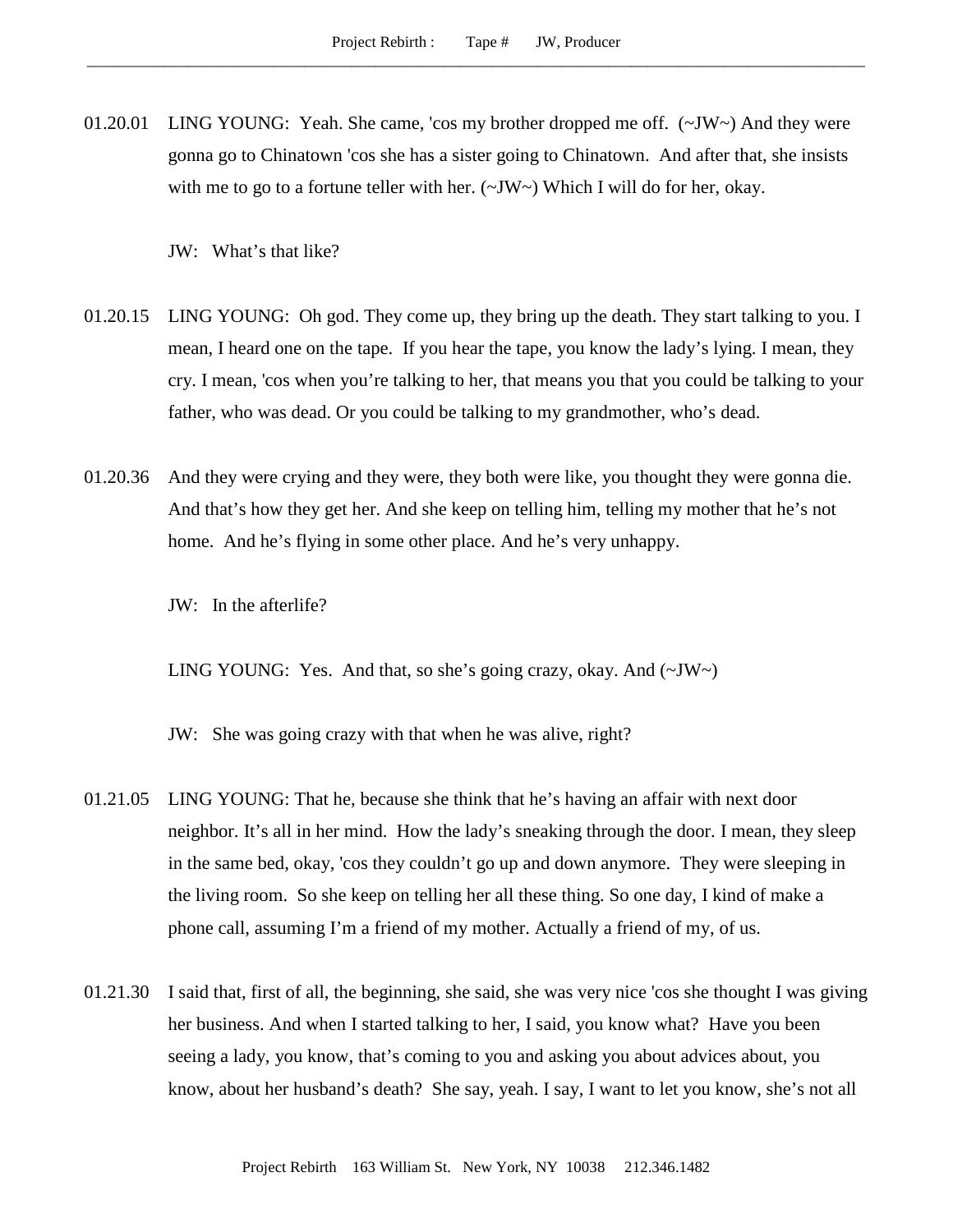well. She's very, very sick. I think that you should stop doing it. And she got real nasty and hung up on me. 'Cos she knew now, right now.

- 01.21.59 So today, if I'm gonna go, I'm gonna see what the hell's, what she's doing. Because I want to give her peace of my mind after she's gone. Because if she keeps it up, I will report her. That's how I'm gonna do it. Because I don't know you remember, couple, either a month or two months ago, they caught a lot of them in Flushing. Or Elmhurst. They all fake. They all hang around the Chinatown park, Columbus Park. For a couple hour, they tell you what's going on. I mean, I said to my mother, it's not that you shouldn't believe it.
- 01.22.31 But you can't believe everything. Especially when you go in, you kind of give her a little bit of what you're doing. And they know what, you feed them into the thing. And they use it and they tell you what's going on. And so now my father's still very unhappy. And my father now is going all over, go all over the world, going back to China, going back to here, going back to there. The only thing he did not go is to have dim sum. So we're supposed to do so something about that.
- 01.22.58 I can't even describe to you what my mother is thinking.

JW: It's hard enough in this world.

- 01.23.04 LING YOUNG: Yes, exactly. And now she's thinking about what my father's doing afterward, that he's not behaving. I'm like, okay. But you can't even answer, either, 'cos once you answer her, it's the wrong way, she gonna go crazy. She snap and then that's neverending. And with her tradition, she wouldn't have come live with me. She has to live with my brother. Which is okay. My brother's ten minutes away. So what I've been doing is like, every day, I take her out a little bit here and there.
- 01.23.30 Like yesterday, 'cos she's bored, so I said let's go to Philadelphia, just have dinner. It was a long hour trip. But you know what? It keeps her away from trouble. So I took her out. And today, we gonna take her out to Chinatown. That's the reason why my brother drove me.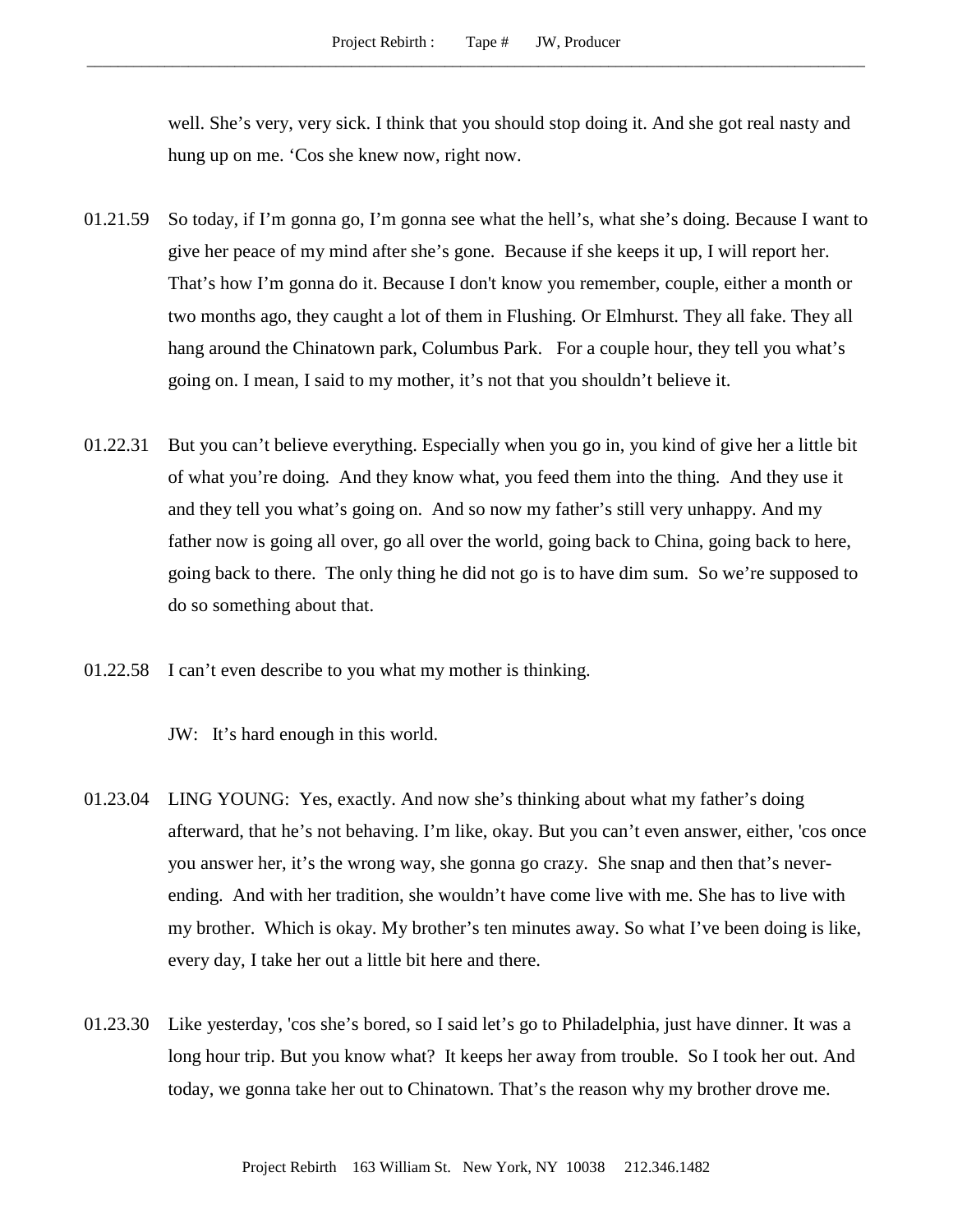And Donald's home doing the yard. So today, afterward, I think I might have to go to the fortune teller with her. Which I don't mind going today, 'cos I want to see what the hell she's doing. I really want to know where she's coming from.

- 01.24.00 Okay. If I have a chance, I will warn her if she keeps it up, I will do something about it. That's what I'm gonna tell her. But let's see how it goes.
	- JW: What's the tradition about being with someone when they die?
- 01.24.28 LING YOUNG: (MID-STATEMENT) In China tradition, let's say your father, your mother or anybody, any elderly person die. You want your family to be around you. That means that you are sending him away, sending him to heaven with everybody surrounding you. My father died alone. That's like, a big burden on all of us. So that's why my mother's still complaining that if my brother didn't have to rush home to pick up my niece, at least she was there when (?) he's gone.
- 01.24.59 That's the whole purpose of it. Like, my father in law, I don't ever tell you story. My fatherin-law was dying. My mother-in-law died first. Okay, we were all there. My father, it was the first vacation ever in my whole life, since I known Donald. I went for a couple days to stay with my girlfriend in Atlantic City. I was there one night. I got called back 'cos she was dying. We came all the way back. She waited for us, then she die. My father-in-law, we got a call from the hospital about 1 o'clock in the afternoon that he was going.
- 01.25.32 We ran over there. All my kid ran over there. We couldn't find Richard. Do you know that he waited and waited. Finally, I even went to the school look for Richard, because he was down in the basement, tin the library. He couldn't get my signal. The minute he found it, he rush over. He flew over to the hospital. That was like, 10 o'clock at night. In the meantime, his face was facing the wall. 'Cos he saw all of us already. He was waiting for Richard.
- 01.25.58 The minute Richard walked in and call him Grandpa, he turns around, open his eye. He close it. That was it. He just waited for Richard to come. If you didn't see it, you would not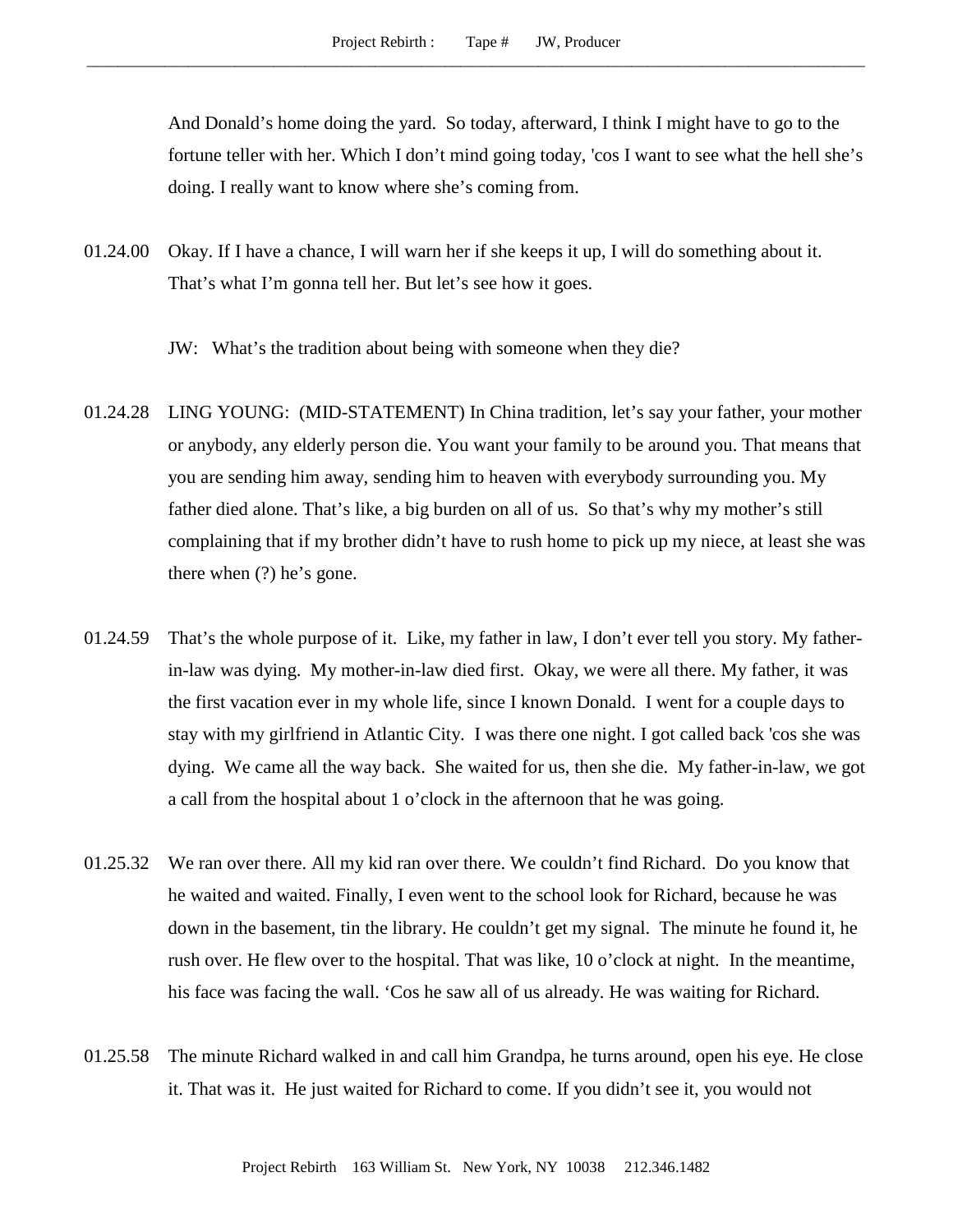believe it. And the nurse keep on saying, why he's not going. He's almost like, dead. But he just refused to close his eyes. I mean, like refused to just go. The minute Richard call him, say hello, he turns around, was gone within a couple minute. And I guess it's like, subconsciously, you're not ready to leave.

- 01.26.30 And Richard is kind of his favorite. So it's like, wow. I mean, I hear story from other people. I don't believe it until I see it. When I saw my father-in-law, I said, yes, that's what happened. So he did complain. My father did complain that no one's around him. Quote, unquote. I don't know how true it is. The lady who's been telling my mother. Which is true. No one was there. But I did ask the nurse.
- 01.26.59 She said that he was just about to get up to go to the bathroom and just, boom, it just killed off, just like that. So he probably had a heart attack. But he went fast. 'Cos he was suffering. He was really, really suffering. It was like, what's life? You get up in the morning. You're in pain. You go to, you go four or five hours dialysis. You come back. You can't even move. You have a fever. Next day, you feel a little bit better. Then the following day you're going back again. So it's like, he couldn't really eat.
- 01.27.29 He couldn't do anything anymore. Of course, he still smokes, which he's not supposed to. But he's like, almost 80 years old. You stop a man almost 80 years old to stop what he's doing for almost like, 60 some-odd years. So we kind of like, let it go. But  $(\sim JW \sim)$

JW: You started to say, you wake up every morning and you to (~ovlp~)

01.27.56 LING YOUNG: You go to therapy.  $(\sim JW \sim)$  No, not therapy. You go to dialysis like, three, four hours. You're there almost a whole day. You get home. You lay in bed like you're almost dead. Then you feel a little bit better next day. Then now you have your wife complaining and complaining, complaining all day long. Then next day you go back again. That's really no life. Even my mother's life, it's no life. She used to stay home by herself. And she's, all day long, she does have no hobby. That's the bad part. At least my father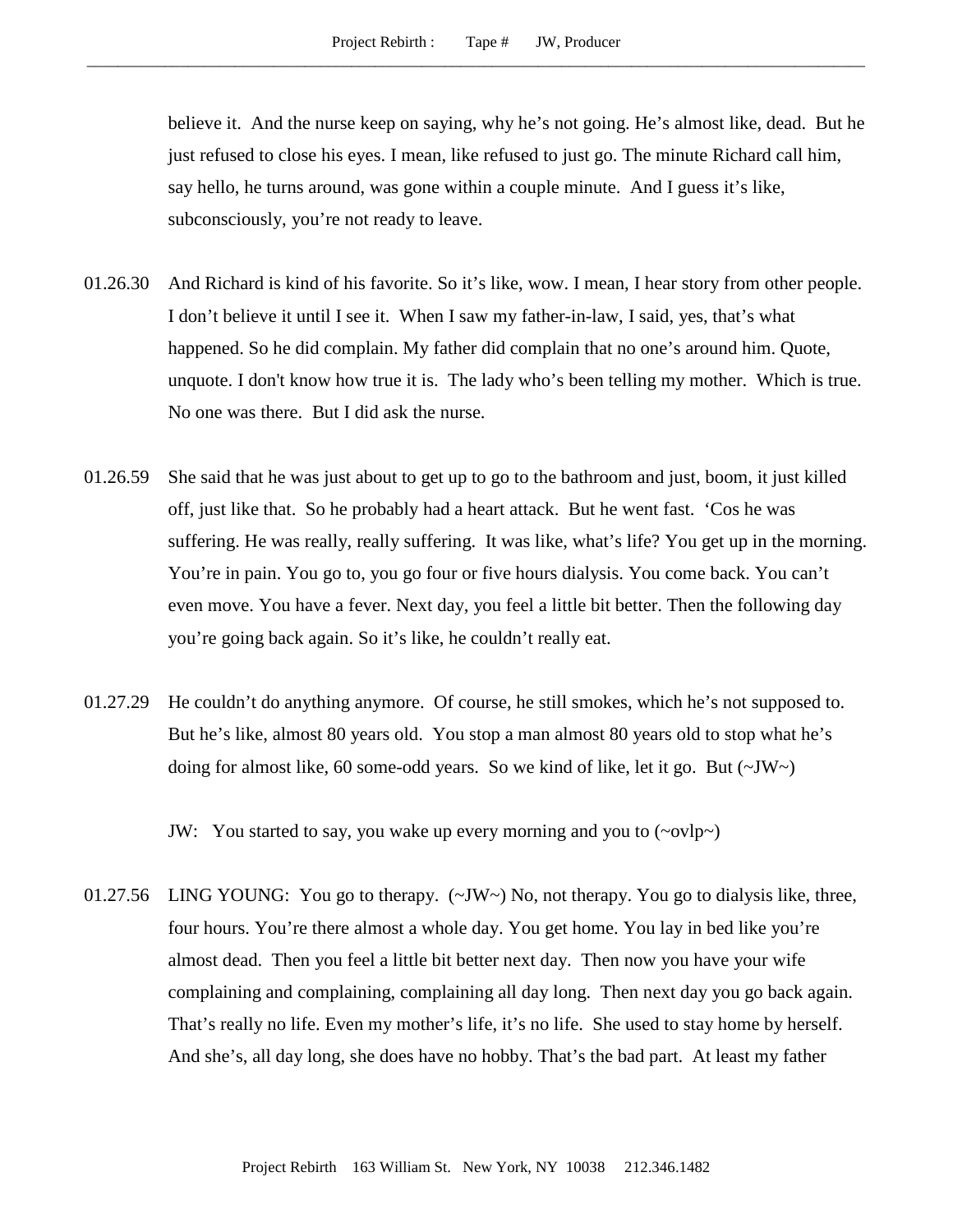reads the newspaper, watch TV a little bit. My mother has no hobby whatsoever. So all she does is think.

- 01.28.31 When you're thinking and you go into deep thinking, you start going crazy. She would actually wait at the window, watching next door coming and go outside and start screaming. So lucky they don't understand it. 'Cos if they ever catch up with her, she'd be in jail. Or she'd be in a mental institute. That's the biggest problem. That's (?) what his life is. It's no life whatsoever.
- 01.29.00 So Saturday and Sunday, one day or so, my brother would take him to Chinatown. But he's so frail. He could hardly walk. Now if you look at the picture, like, between a year and then, let's say, six month, compared to what he was six months later, you'd be shocked by what he looked like. And one thing funny about it is when Julia got married, he was in the hospital with a fever, infection, you name it, he had. But he had the will, he was gonna go to the wedding.
- 01.29.30 Because he want to show that he was there at the wedding. So I asked the doctor, is there any way you could sign him out for a couple hours? I promise to get him back. I figured I'd just let him show up and leave. Do you know that somehow he got his infection out. He was (?) able to let someone touch him. He wouldn't let anybody touch him. They got the infection out. They got the fever down. He went to the wedding. He sat there for the whole wedding.
- 01.29.58 That was like, a miracle. Make me feel great. 'Cos I know that was something he was to do. 'Cos I went back to doctor. I said, is there any way you could just sign him out? He said, I can't take that responsibility. Which I don't blame him. You know, if you sign him out, if something happen, what happen the family turns around and sue them? But somehow, my other brother works in the hospital. So they did the infection, his fever's gone. They were able to release him.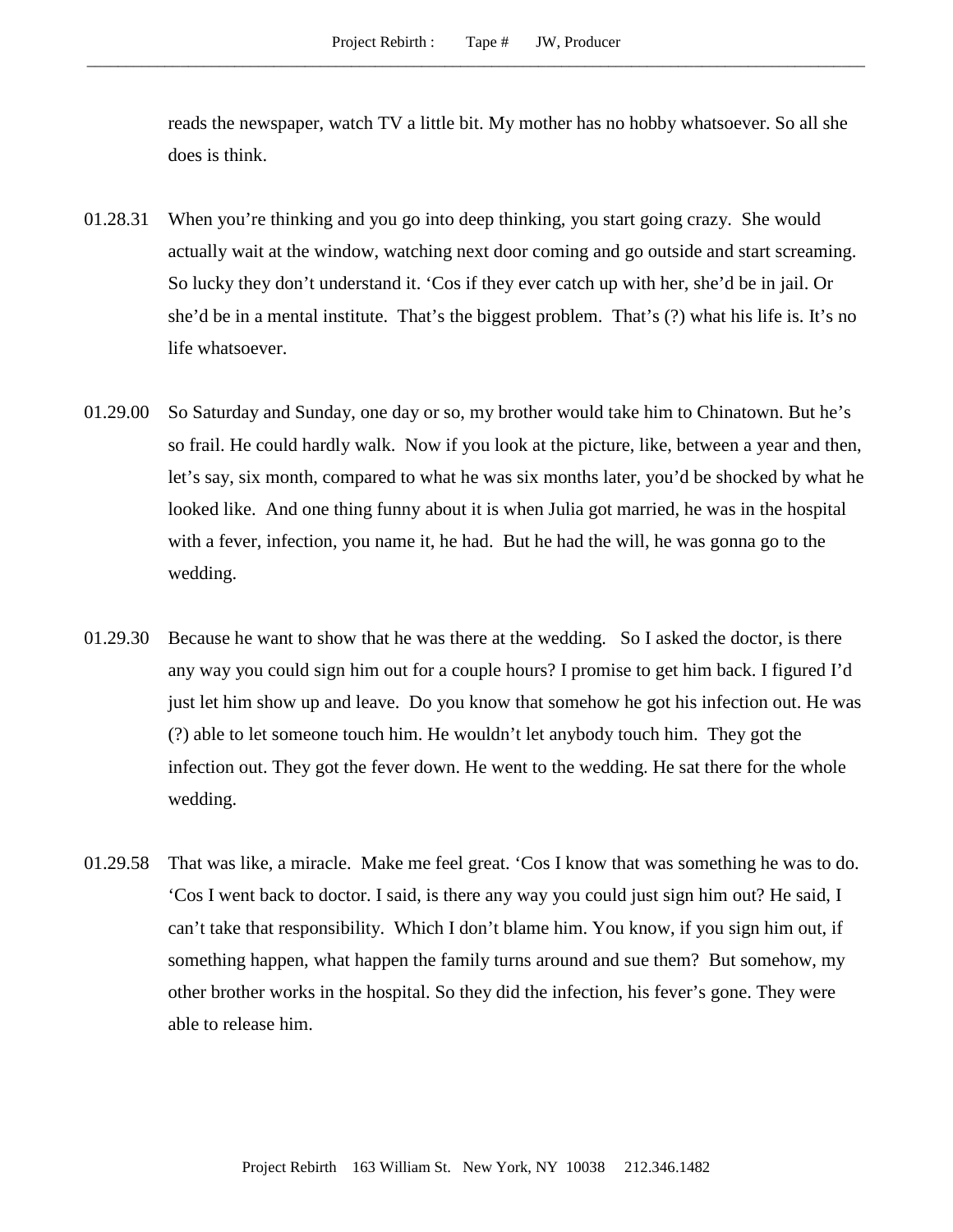- 01.30.27 And he was at the wedding. I figure it was one hour or so, so I say, you know what, I tell my other brother, I say, if we couldn't stay an hour, once he get introduction done, because you're supposed to introduce your parents and grandparents, then just take him home, 'cos I don't think he can handle it. He have to sat there, throughout the whole wedding. That's how much he was determined. That was in October. And of course, back and forth again with his problem.
- 01.31.00 I know he's not happy. And he's just frustrated. Because he's in pain. And then dealing with my mother is another issue. I guess his last year was just, I guess it was miserable, okay. He did say that if I turned 80, I don't care what happen, I'm not doing it anymore.
- 01.31.28 But he didn't have a chance to go through that. At the same time, my  $(\sim JW)$

JW: How old was he?

- 01.31.36 LING YOUNG: He's 79. The bad part is my father-in-law die at 79, my mother-in-law die at 79. My father die at 79. Almost before their birthday. So weird. None of them made it to 80. My father only miss it by a month. So everybody miss it by a couple months. So kind of weird.
- 01.31.58 Why not 78, why not 80? But got to be 79. It's like a weird number in my family. I don't know what it is. So then at the same time, I want to see my godfather. My godfather's 97 years old. He also in dialysis, but he's not going through the machine. He's just taking pills. I said, I got to go see him, I got to go see him, I got to go see him. But then my father, something happen to my father. We're not, tradition, we're not allowed to go to somebody's house. (~JW~) Yeah.
- 01.32.31 Immediate family is not allowed to go visit anybody within the first 30 days. You cannot do that.
	- JW: So once your  $(\sim JW \sim)$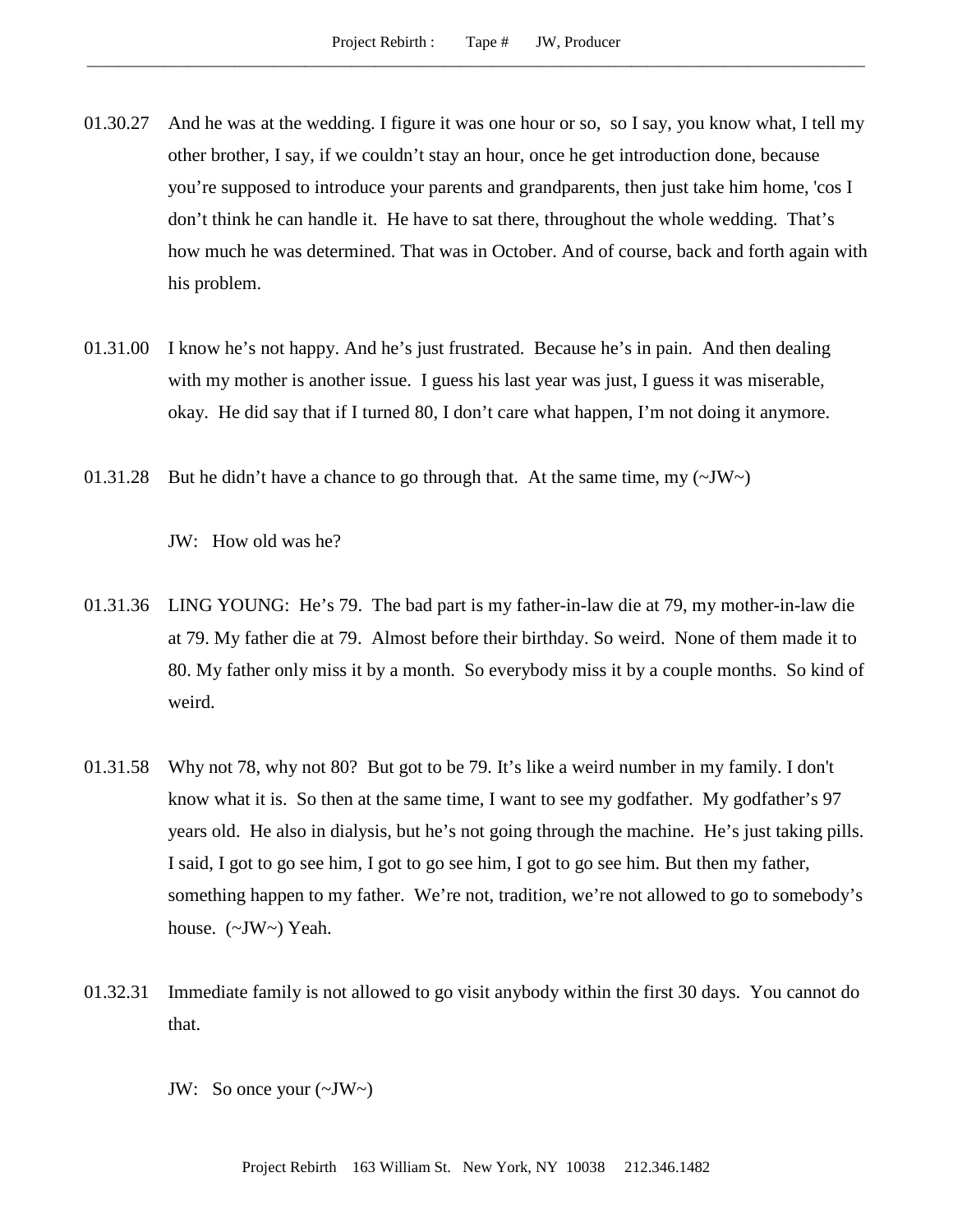- 01.32.39 LING YOUNG: My father pass away, for next 30 day, I'm allowed to visit anybody. So I didn't go. Then when, actually, almost a month, I miss him by one day, he die the day before.
- 01.33.03 My godfather. So it's like, oh, why couldn't you just wait one day, you know what I'm saying? 'Cos after that 30, what happen, we have a dinner after 30 days. After that dinner, then I can start going anywhere I want. And now my godfather is (?) Catholic, so am I, like, we don't believe in that kind of thing. But there are other people believe in it, so I don't want to make a big deal out of it.
- 01.33.28 So I didn't go see him. So my father's 30 day was up in, I forgot what day was it. And he die the day before. (?) No, take it back. He die a couple days before. So I can't even go to his funeral. So I got upset about that.

JW: You were close to him?

- 01.33.50 LING YOUNG: Oh yeah. I was, I know him since I was 11. He baptized me in 1959. Actually, no, it was my godmother with my, did my baptism. So you talk about what, 40 some odd years? So we were very close, okay. And no matter what I do, I'm very important to him. So I didn't get to see him. But at least I did went to see him a couple times before that. And I said, I'm gonna go, I'm gonna go, I'm gonna go. But I didn't have a chance, 'cos everything's going on. By time I'm ready to go, he's dead.
- 0134.29 So that didn't hit me too well. Then, 'cos it's only one day difference. If it was a week, I could live a little longer, but one day, you know what I'm saying? 'Cos his funeral was Saturday. But Saturday was my dinner. So I couldn't do that. And the funeral was early in the morning, so it wasn't like it was afternoon. At least I could still do it, 'cos I would have had the dinner already. Or lunch, whatever you want to call it. So that was that. That was all in April.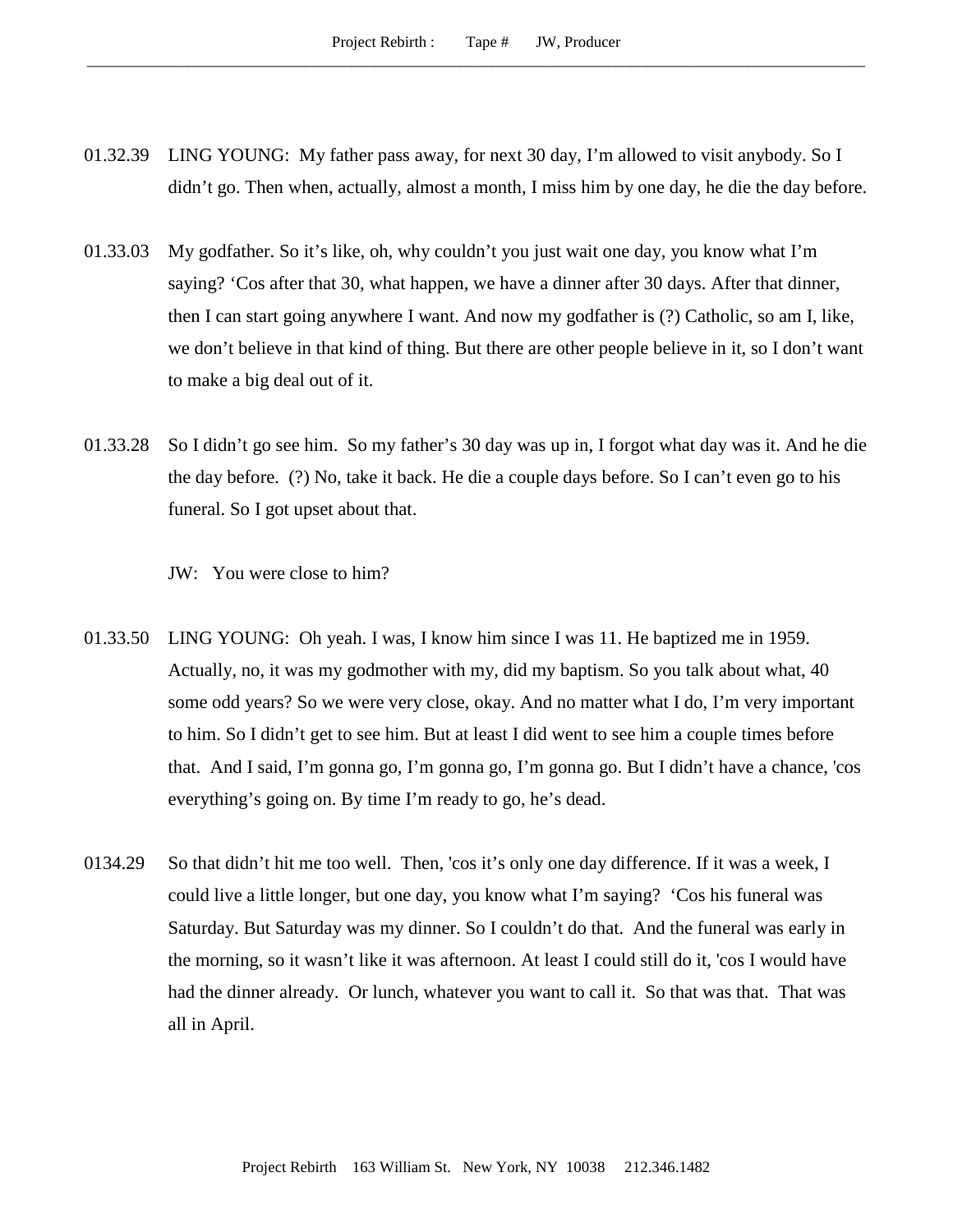- 01.35.02 And then my surgery's in February. I have a plastic joint here. Plastic joint here. It didn't do a damn thing. (LAUGHS) But I expected it. He say he want to try it. It is a little bit better. At least now I'm like, straight. Before it was like, crooked to a point, I can't do too much. When he said he was gonna put the plastic joint, I knew kind of like, say to myself, I probably have it for a year or two. At least I could, you know, have my hand back for one year or two. I don't expect it to be long-term.
- 04.35.34 But unfortunately, my scar is so bad, it really didn't do anything. I mean, he tried his best. It's not his fault. But I'm so scarred up that it just (shrunks?) right back. So.

JW: How does that work?

- 01.35.47 LING YOUNG: What happen is he put a plastic joint here. The plastic joint should be like a little triangle. Little triangle. So the plastic supposed to help me bend back. It really didn't do too much. It was doing okay when they had physical therapy. They about bend me almost like, 45 degree or so. But once you stop, this is it. So it doesn't really do anything.
- 01.36.09 So he had a joint here and joint here. But 'cos of my scarring, it's not doing anything.

JW: Your hope was what?

- 01.36.17 LING YOUNG: At least moving it a little bit. But it didn't do anything. It made it straighter, though. I would say. At least I could grab something like this. Okay, before it was like, crooked. You really can't get into it. So it's better than nothing, you know what I'm saying. I can't ask for too much.
- 01.36.33 He did open all the spaces here for me. 'Cos before it's so close, you can't even do anything. So he did open the space. He's a great doctor. And he try his best. But I knew that in my mind, I figured out, I got nothing to lose. I'll try it. Because it's not a major operation.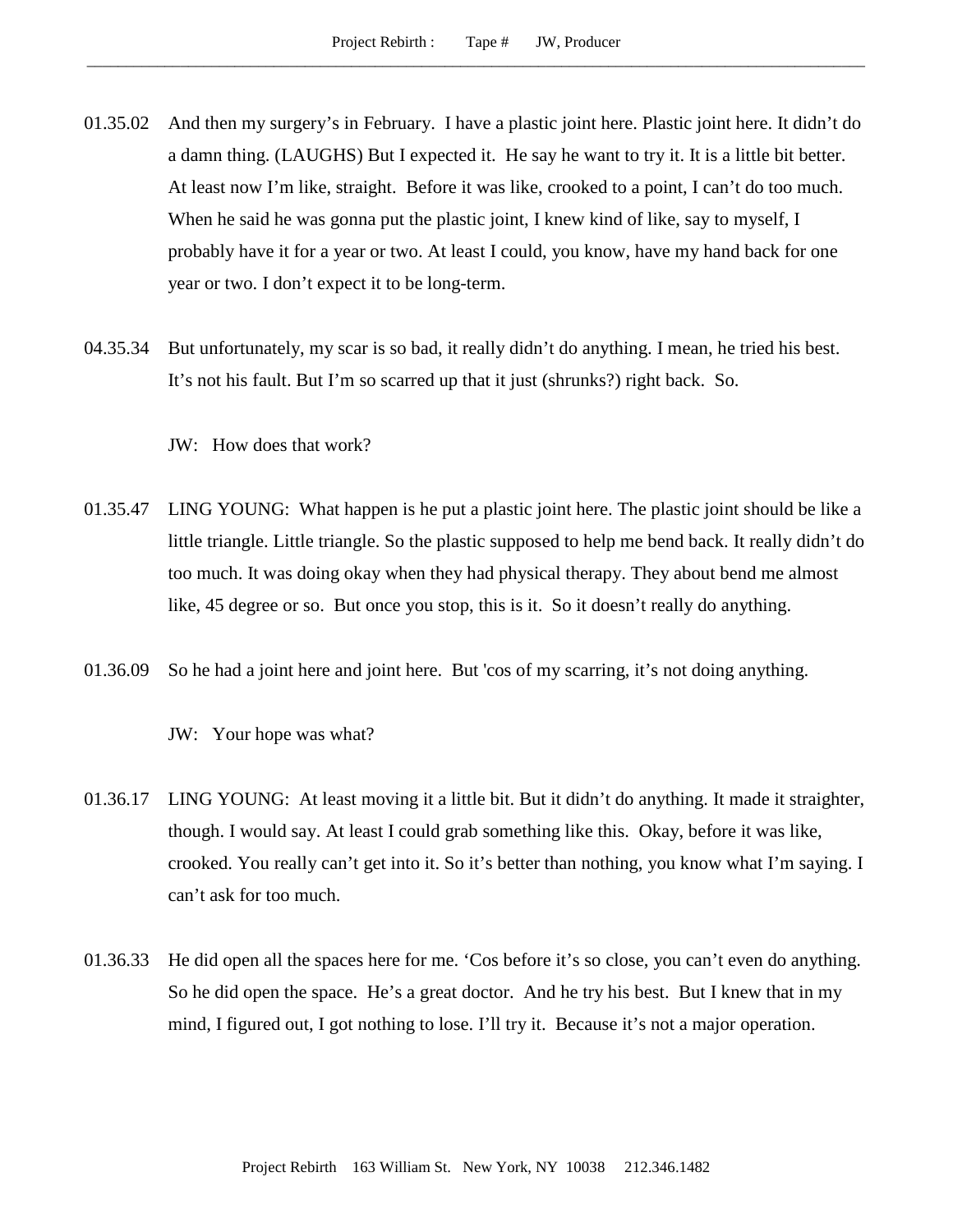01.36.59 It is a major, but in my part, he's not taking any skin. If it's skin graft, I would never do it. 'Cos I can't take skin graft anymore.

JW: Why?

- 01.37.08 LING YOUNG: 'Cos no matter what I do, my skin graft does not take. That's my biggest problem. That's why the doctor don't know what to do with me. They have never seen a case like me. I mean, you could have all kinds of burn, all kind of problem. Mine just don't take. Just like this hand is about 12 times. You name it, I have.
- 01.37.28 Everything that works for anybody else, does not work for me. That's how come my doctor from burn, from the burn unit is so frustrated. He has seen so many cases. He had done so many. He even had the thing called Integra. It worked for everybody. But it won't work on me. Something's rejecting.

JW: What do you think it is?

- 01.37.49 LING YOUNG: I think it's infection. Because what happened, mine is a thermal burn. Thermal burn is very different from the normal burns, I understand. Thermal burn is baked in. So there, that's the reason why when I have my arm right here with infection, it was so bad that every time I take a shower, it smell.
- 01.38.08 I couldn't understand why. The infection was underneath in between so many layers. Then start popping out little bit at a time. It got into a point it was so bad that I in the doctor's office like, four time within ten days. Every time when it does it, you could be like, a little tiny little thing. I could wet a whole  $4 \times 4$ . This is how much, a  $4 \times 4$  is like, a little sterilized pad.
- 01.38.33 It could be a little, what, like, half the size of a dime, a quarter the size of a dime. That little spot, I could wet the whole 4 x 4. That's how much junk is in there. It was like, inside within I don't know how many layers of skin. So he was actually operating on me about two inches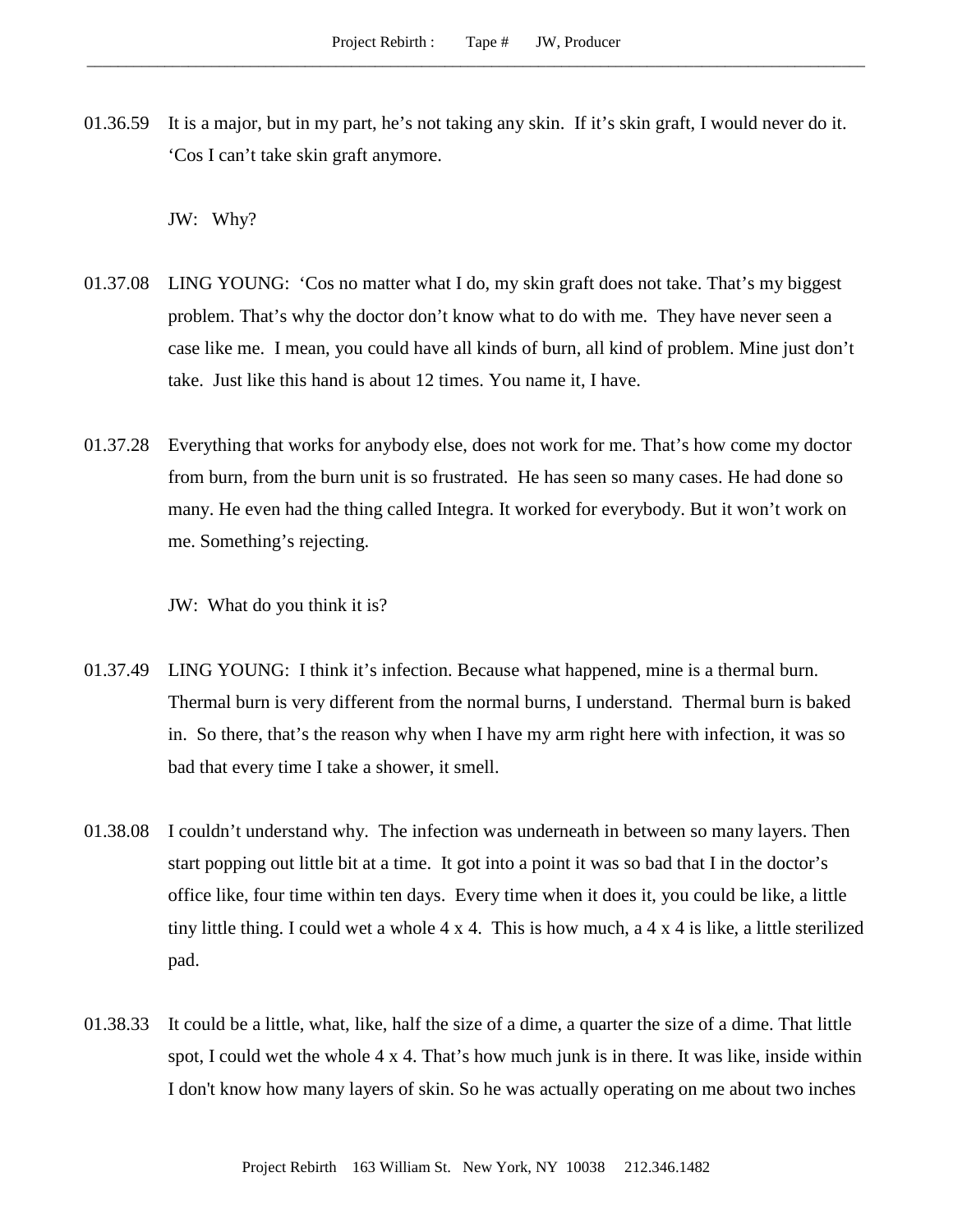wide. Maybe like, inches thick. I have a big fat hole in there. And it takes about two months to heal.

01.38.56 Before that heal, something else happen. It gotten to a point, it was so many times, he decided forget it. We're gonna go in and take the whole thing out. That's what he did. And since then, I haven't had too much problem. Because it's really smell after you take a shower. I'm saying like, why am I smelling so bad? It's like rotten food. I know I cleaned it very well. It's no reason to be smelling. It's from underneath. Then everything start coming up. And that's why he decide to take this whole thing out.

JW: What happened on 9/11 to cause that condition?

- 01.39.37 LING YOUNG: Yeah, what happened was, what he said was, everyone had, you are, there are many layers of skin within yourself. Okay. When I got burned, there must be a lot of chemical or whatever, foreign substances inside my body. And when I got to Cornell, I remember I was the first batch there.
- 01.39.59 So they cleaned me up. And then they graft me. But not realizing the things are deep inside of me, which you don't know until later (?) afterward. So that thing's been staying there waiting to come out, to bust out. And that's why after years, it start coming towards the surface. But it's not right in front of the surface. It be like, little bit at a time, it comes up and it start creeping up into the top. It will start out with like, a little pain. Then you touch it. Oh wow, it hurts.
- 01.41.31 Then the next thing you now, it turns black. When it turns black, you know something's not right. Once you turn black, you can't move. You just like, stiff. That's why, my hand could be like, stiff like this for the lousy little tiny spot, I will not be able to move my hand. Then next day, you gonna start seeing, you touch it, instead of being hot, it's hollow. That's the time to come out. And when it come out, it's like a water fountain, okay. That one I could do myself, 'cos it's tiny.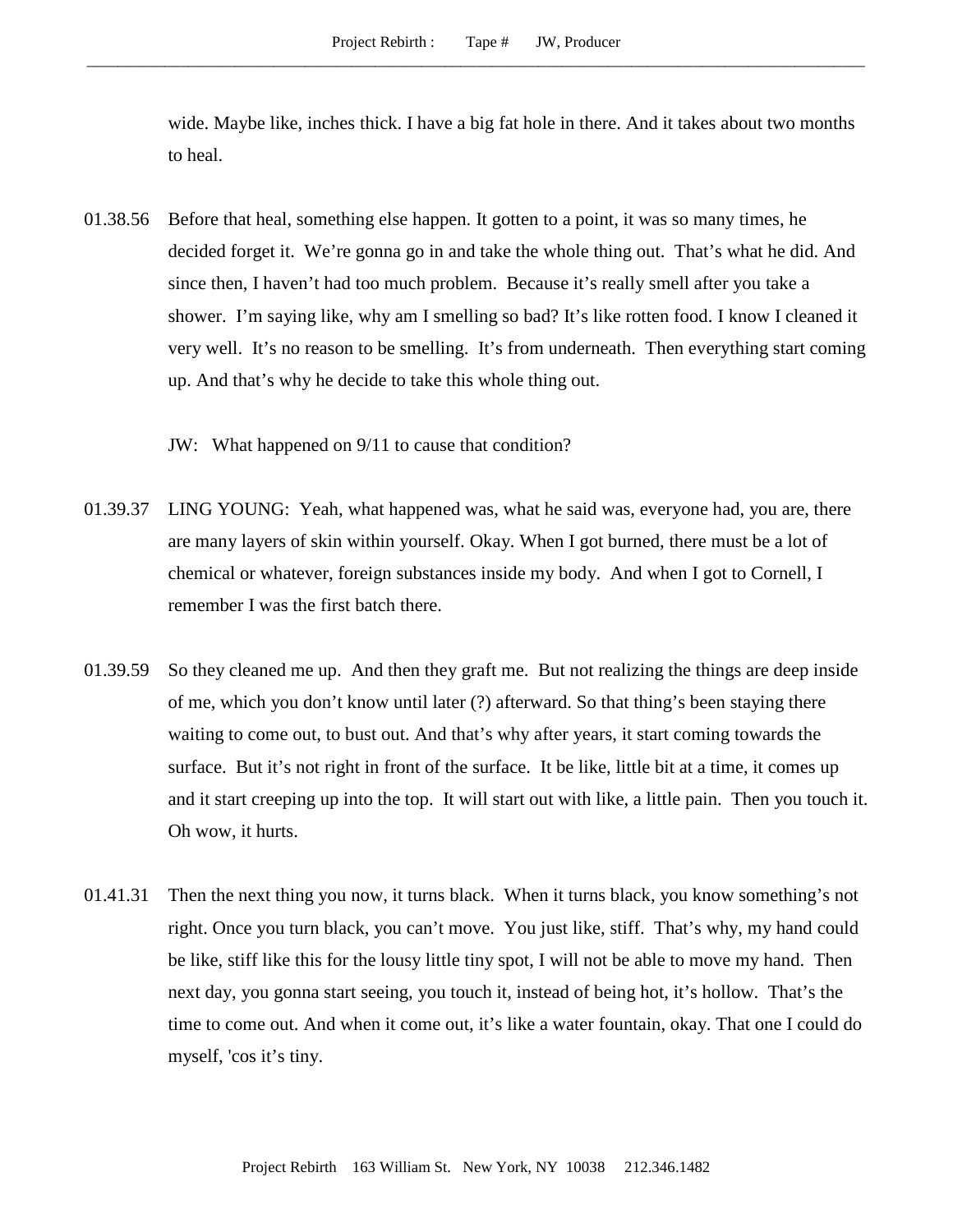- 01.41.05 'Cos I'm so used to doing all my wound care. But once it get to like, about two inches wide, you can't do that anymore. So I would be doing it on an outpatient basis at the doctor's office. He would have to take the whole thing out. By time he's done, I have a big hole. All right, that's done. Couple days later, I have another one. So it was so many time, I think I have about eight of them at his office. So he decided, this is it.
- 01.41.30 Take this whole thing out. He grafted me. Of course, the graft didn't take too well either. But it's still better than what I used to have. 'Cos what he did was, I have this whole piece right here. He kind of cut it and just pushed the skin together. So therefore, I'm a lot better right here. And after that, he did a lot other of the same kind of procedure. Because my scars are about a quarter inch thick. And had a lot of cleavage in it.
- 01.41.59 And it's, and I can't clean it. So he did all that, too. Infection-wise, I think I'm pretty good so far. Until something else happen. 'Cos you never know what's gonna happen. But this major problem, I took care already.

JW: How many surgeries have you had this year?

- 01.42.19 LING YOUNG: This year, I didn't have much. This year, I only had one. Because I have, my major one is last year. I don't know how many I have last year. Tons of them. My major one was.
- 01.42.33 Actually this one is a major one, too. They put two joints on me. But, except they didn't give me any skin graft. And also I insisted to have my cast off after couple days. See, no doctor understand why I insist. My (?) skin is, if you put a cast on me after a couple days, it will rot. You have to air out. So finally, he's accepting my (?) point. So he's, surgery always normally Thursday and Friday. That's how he does surgery.
- 01.43.08 I count my days. By Monday and Tuesday I'm in his office, he likes it or not. He has to take this whole thing out. I said, I know you don't like it. Okay, but if you don't take it out, you're wasting your time 'cos my grafts gonna die. And it's gonna be all rotten. So the last couple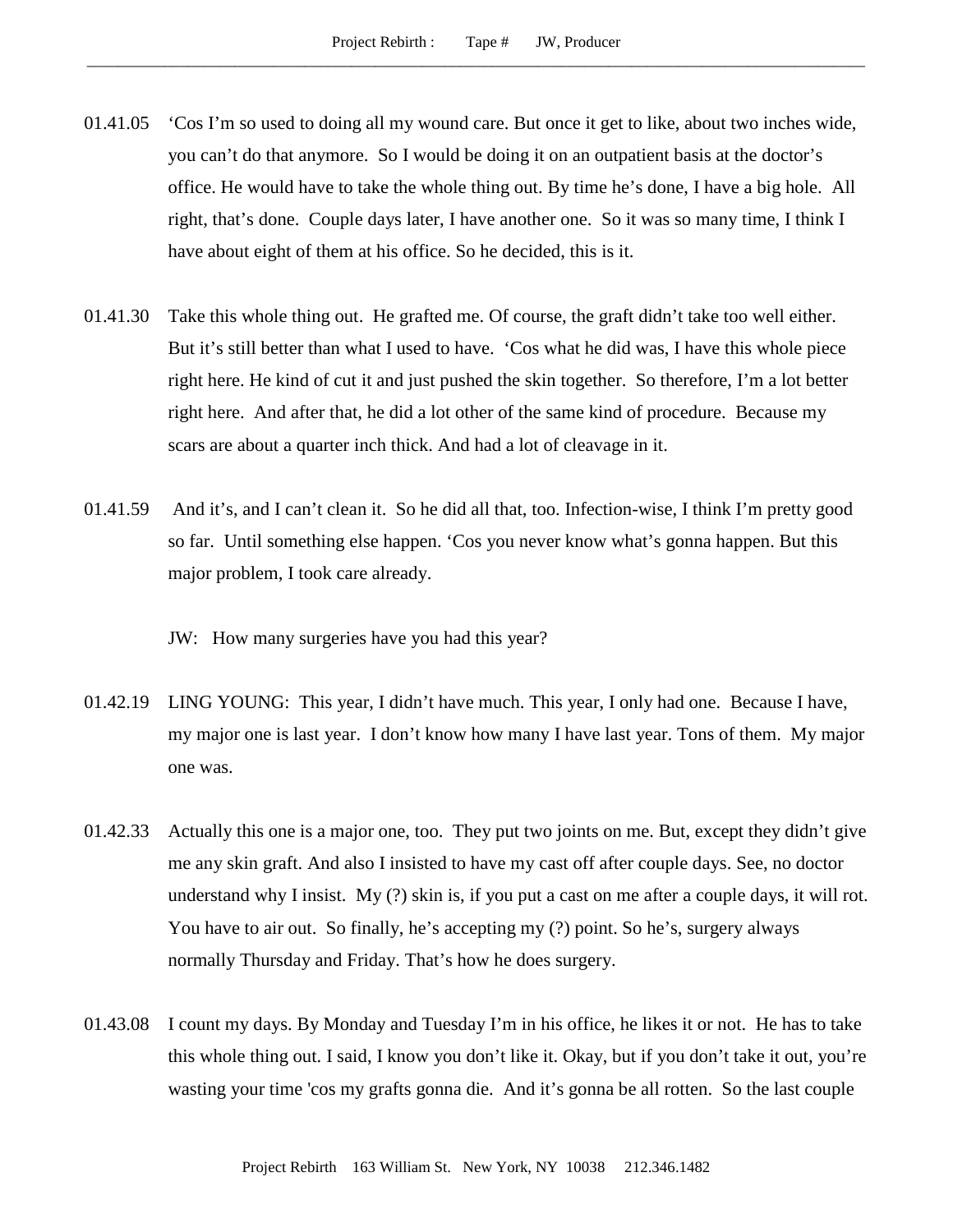surgery, he does it my way. I said, I know you're (?) the doctor. I know you know best. But I also know my own skin.

- 01.43.32 So since then, I'm having a little better chance. So five days, I'm taking this thing out. Then you can put it back on. I just have to air out that little moment. Like a half an hour or so. Just air it out, let him clean it up. Then we wrap me, or re-cast me again. Then I'm okay. If you wait for ten days, forget it. It would never work. So.
	- JW: That surgery took place when?
- 01.44.01 LING YOUNG: This surgery took place February 9. I think you taped it. (~JW~) Yeah, yeah. Yeah.
	- JW: And your father died when?
- 01.44.10 LING YOUNG: April. But after surgery, I have very bad (?) problem. My whole leg across here, I was in severe pain. I can't get off the bed. I cannot get off bed. I literally have to almost crawl out. That have such severe pain. He has no clue what it is. So Marge and I kind of think about it.
- 01.44.29 It's just, it's so evenly strapped out, it could be from the strap I was in when I was in surgery. Yeah. I know, it's weird. But it's like, evenly strapped. Almost like the size of the strap right across. It's exactly the same spot right here. Then my back is shot completely. I cannot get up. So they couldn't figure out what it is. Okay, fine. So that kind of gone away a little bit after a couple months. But then this part, it won't go away. This one little spot won't go away.
- 01.45.00 So he gave me a cortisone shot. That makes it worse, 'cos he gave me like, 15 shots. Or more. He gave me a couple of the Novocain. Those needles are big. (LAUGHS) (?) I'm in pain already. By the time he finish putting me the cortisone shot, I said, I'm still in pain. I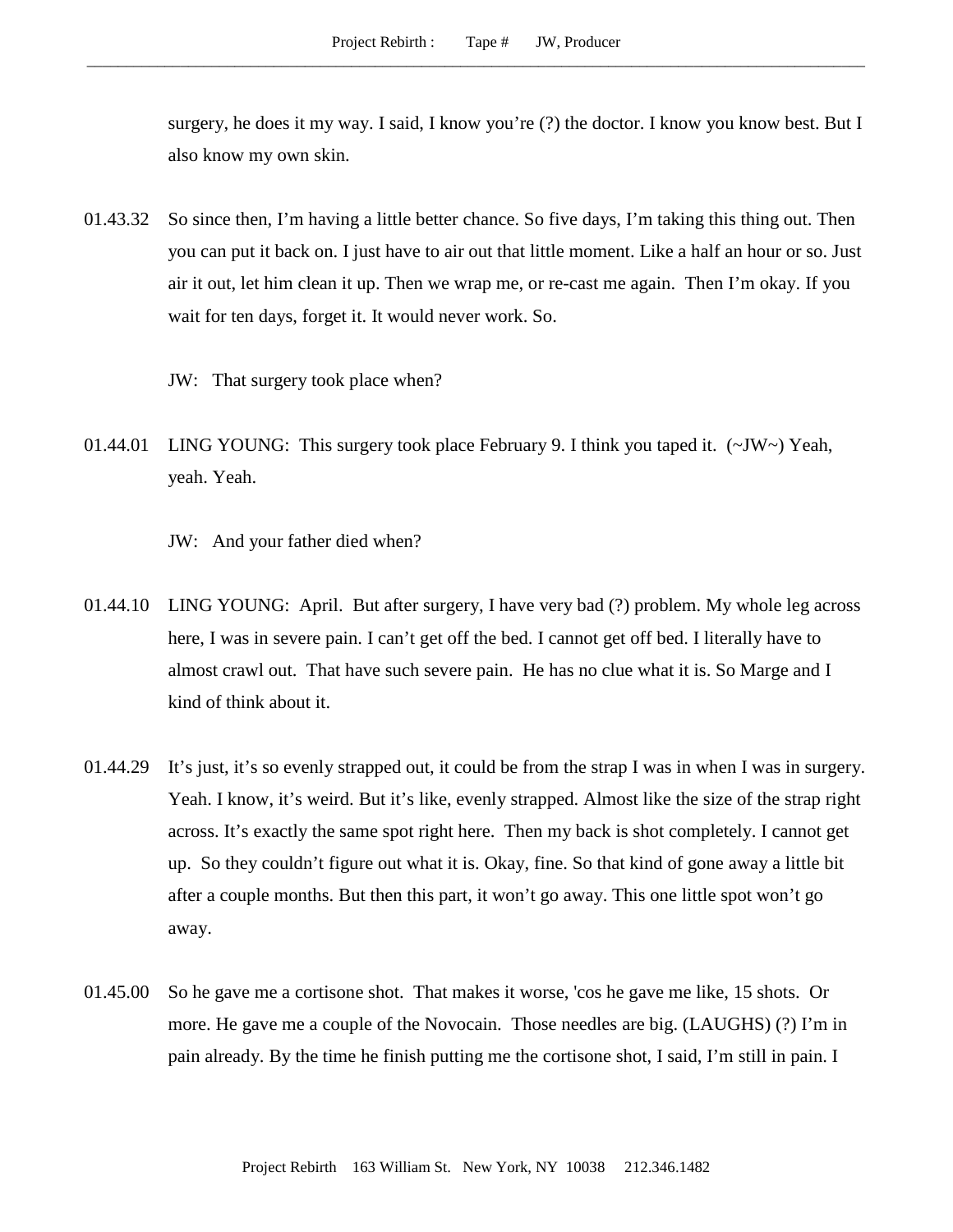walk in there, I walking, I'm like, limping. That didn't help. So as time goes by, it helps a little bit.

01.45.29 But then I can't walk as much as I wanted to anymore. If I stand up, I got to sit down. That's why I'm back on my cane. Thank god I'm not back on my wheelchair. Once in awhile I can walk a little bit longer than usual. Once in awhile, I cannot walk period. So that's kind of weird. Or I could be sleeping. Next day, next morning, I cannot get up. My whole back is shot. I literally cannot get up. So.

JW: What's the day like for you?

- 01.45.58 LING YOUNG: Oh man, it was really, you can't get up, it's like, wow. What's gonna be to me? I literally have to like, slowly have to almost move myself up and try to crawl out. That's not good. Okay. Because all this thing happening, also dealing with my mother's not easy because you don't know when she gonna go crazy. You can say one thing, she will just like, just zoom. It just explodes. So we're very careful when we're saying.
- 01.46.29 I'm trying to take her out as much as possible. I mean, if you look at her now, she look, she's almost look gone. That's how bad it is.
	- JW: So sometimes you can't walk and you're on a cane now?

LING YOUNG: (?) .

JW: How do you feel about that?

01.46.56 LING YOUNG: Kind of backward. Just like, everybody say, well, Ling take one step forward, it takes two step back. I'm used to this thing. I'm not very unhappy about it. I'm not crazy about it, 'cos now you (?) and now you can walk around with your cane. But I'm not afraid of using it. It's not like I'm, ashamed of using it. But I want to, at least I'm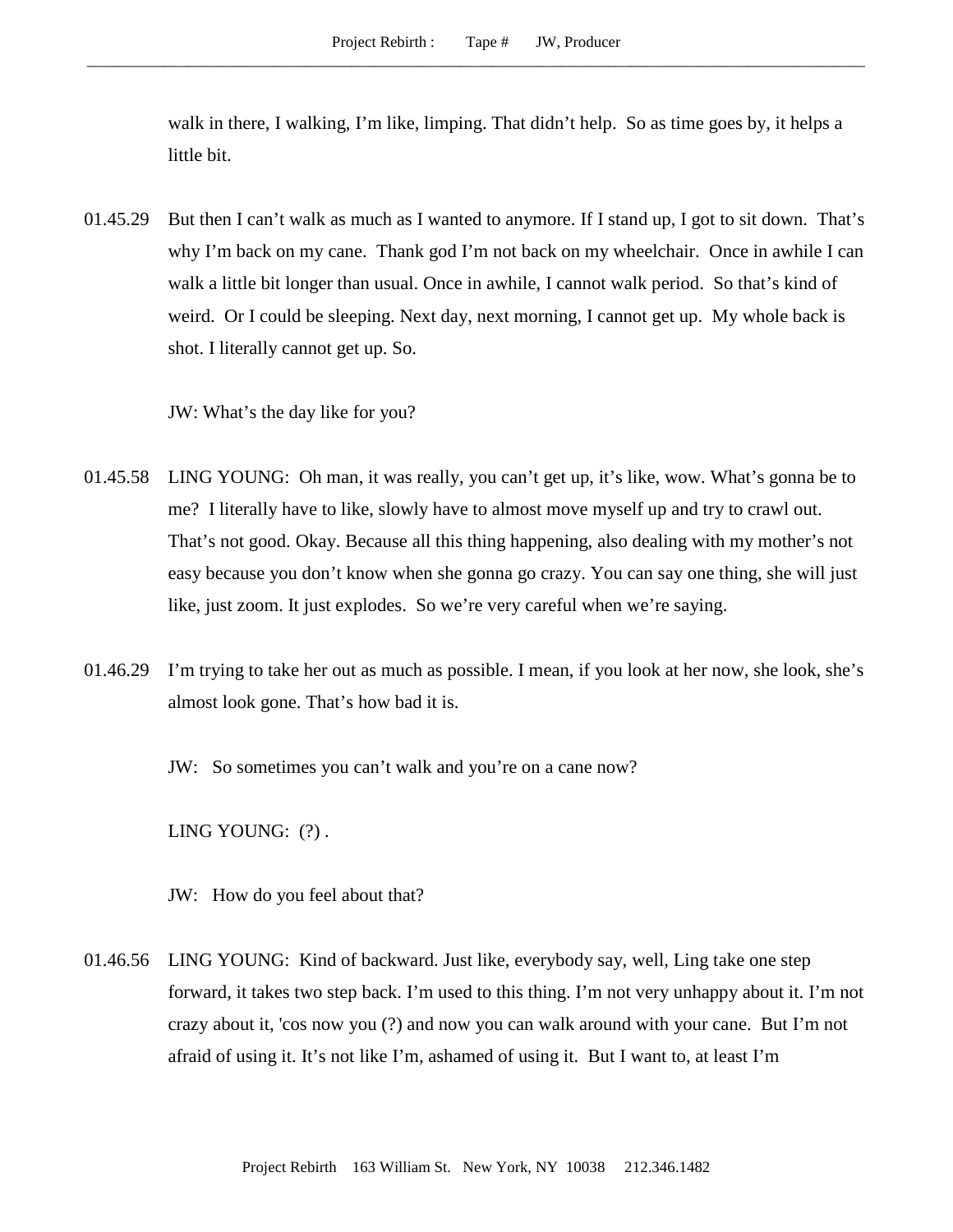comfortable. If I walk a little bit, I can't handle, I say, wait, you guys just have to wait. So I will sit on the cane.

- 01.47.26 All I need is like, a minute or two, just to sit down. 'Cos if not, if I stand now, I still got the itch, okay. And just like when I take blood. I try to explain to the nurse, you cannot put the, what's the thing that you call it. I don't remember, the rubber band. (?) So you cannot put that on me until you get everything laid out to the point is, when you're ready, all you do is find my vein and stick it in. Sometime they get insulted. I say, you don't understand. When you don't do it that way, when you wrap me up, my blood goes down.
- 01.47.59 It turns black. And then it completely numb. And it will be so itchy, I could kill somebody. That's how itchy it is. Some nurse understands it. Which is great. Some nurse will say, oh, no problem. If they so, so good, they don't need to put the rubber band on me. But that's how I am still so active. Matter of fact, like Dr. (Bauer?) said, I cannot understand why after five year, you still very active.
- 01.48.29 Because if you put a pin near here, my blood will squirt out. My vein is all on the top.

JW: What does that mean?

- 01.48.37 LING YOUNG: Means that I'm not mature at all. My skins are not mature. So all the veins, all the blood vessels right here. So (?) if you put a needle hole in there, the blood will completely come out. It's not like just little dot. It just shoots out.
- 01.48.58 According to him, 'cos all my blood vessels still on the top. That's why I'm still so red. Even my leg. Every where's still so red. Everybody's color's already gone. But my color is still very red.
	- JW: Will you continue the surgery?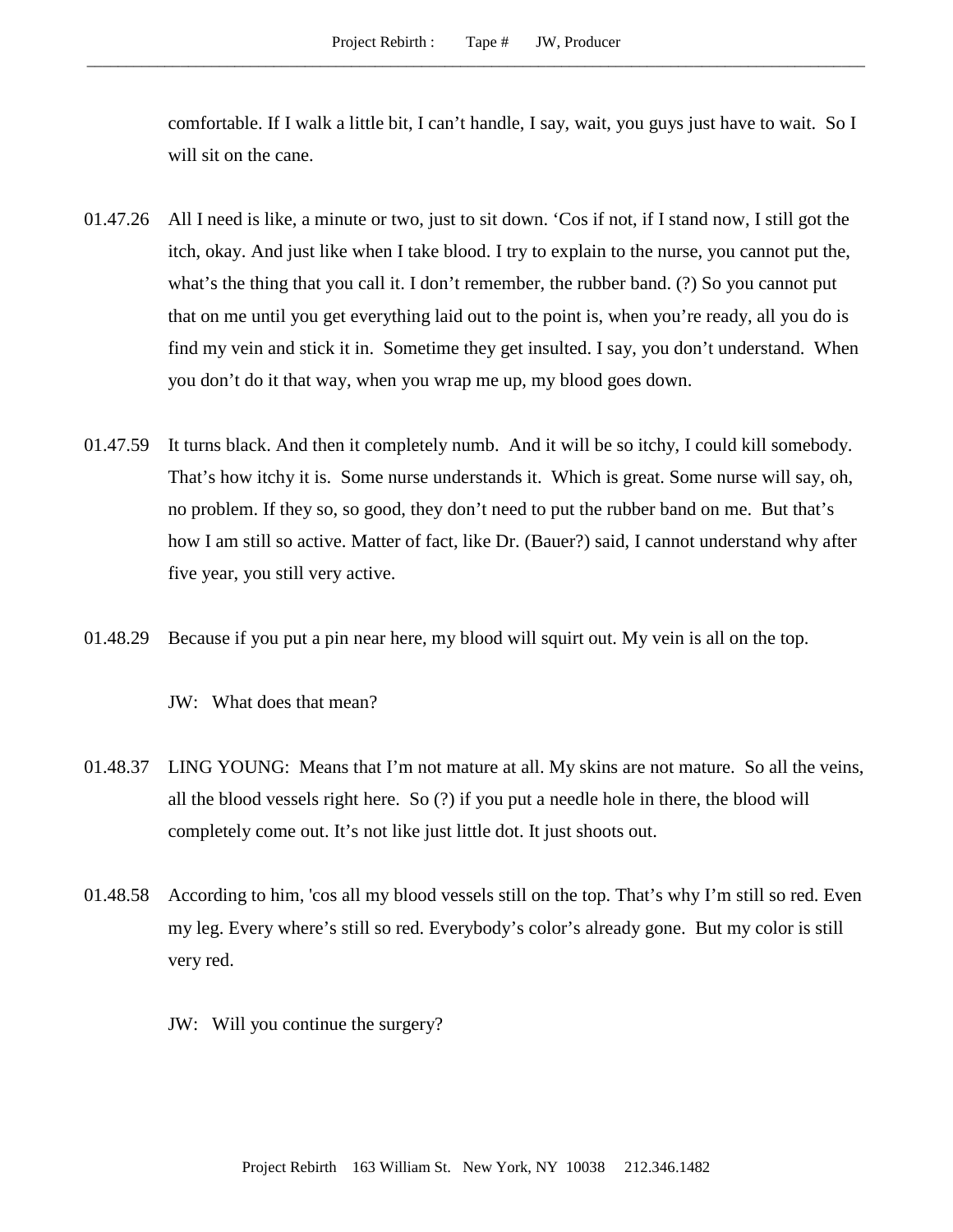- 01.49.14 LING YOUNG: I'm having another surgery in beginning of December. 'Cos my eyes is (pulling?). So he's gonna do a little bit to release right here. I have a couple more. Hopefully that's it. I told him that I don't want to do too much. My hand is done.
- 01.49.28 I'm accepting my (?). You know what I'm saying? My face, I don't want to do it unless I have to. But because my eye is (pulling?), it will get worse. So I might as well do it before it gets really, really bad. I'm not looking to look good. I'm looking to make sure that if I want to talk to you this way, about two minute, I'm done with you. 'Cos it will be so painful that it's (pulling?) that I cannot move.

(OFF CAMERA REMARKS)

01.50.00 END OF TAPE

# **TAPE # LY 45 Ling Young JIM WHITAKER, Producer/director PROJECT REBIRTH**

02.01.07 PICTURE UP

### (OFF CAMERA REMARKS)

- JW: What about your left hand, no more surgery?
- 02.02.05 LING YOUNG: No. I won't do it anymore. That was my last straw. Because I have accepted (?) the way I am. Okay, I did it for, I did it for one reason. I said, maybe I do have a chance to get a more function out of it. I even talk to the doctor. I said if it works out, fine, if it doesn't work out, I'm not blaming anybody. 'Cos I know the way I scar.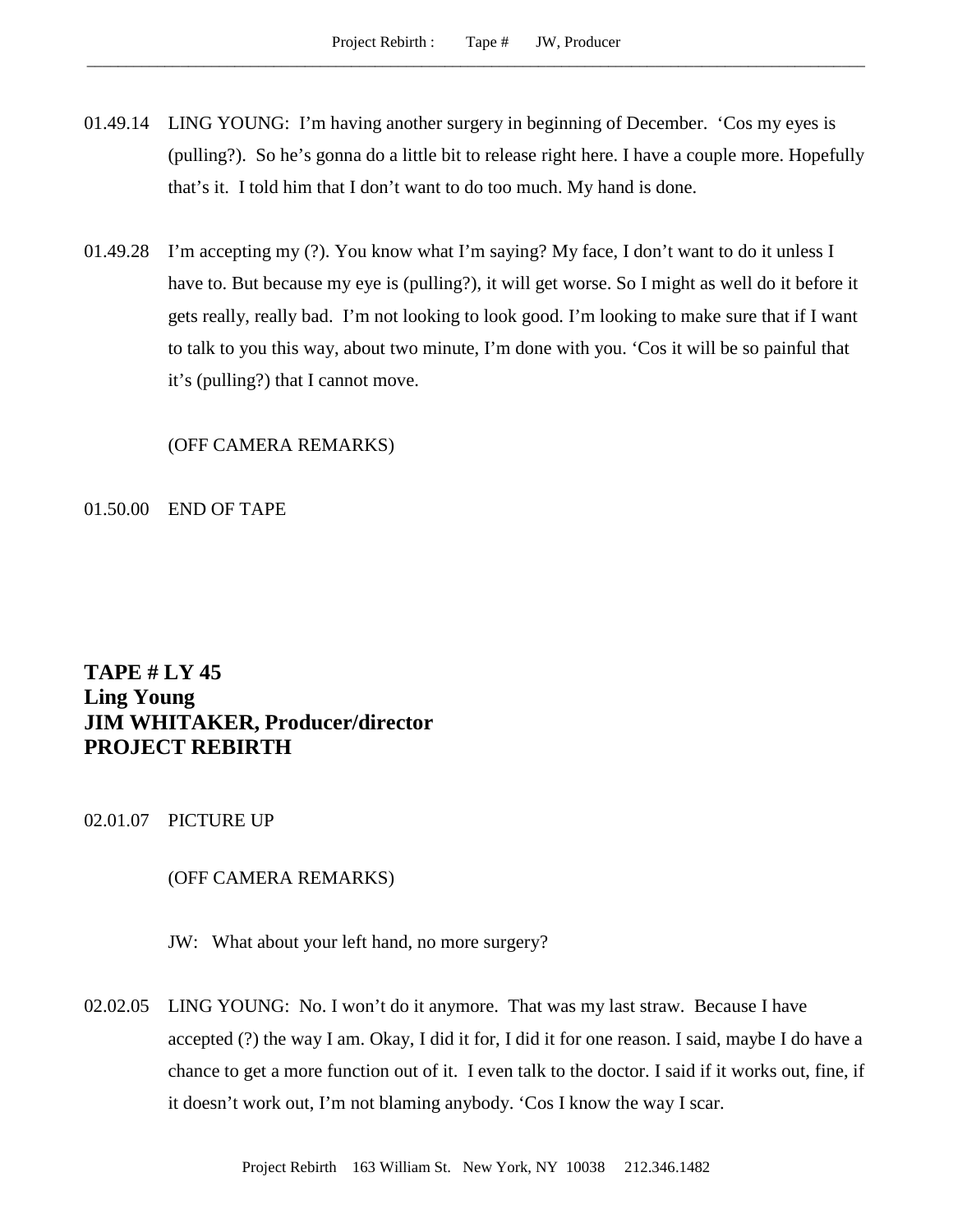- 02.02.30 So when it came out, when I was in the operating room, he's like, he get 90 degree. Yeah, but when I'm like, knocked out, you could do anything you want. Okay. I have six months of painful physical therapy. It gotten to a point is, it doesn't work. So I did talk to him. I said, well, this is it. Okay? We have to accept the fact this the way it's gonna be. He said, yeah, I know. It's your scar tissue. I said, I understand that. I'm not blaming you. At least you gave me m my space. At least you made these look straighter. It won't be like, at least I could maybe be more functional.
- 02.03.04 I'm happy what it is. I can't ask for more, okay. I'm still very frustrated when I can't do something. But you know what, I learn to accept it, okay. I say to myself all the time, I could be worse. I could be like, lost my finger. The reason why I never, I didn't lose any of my fingers is because I was not burned. I was just cook.
- 02.03.27 People who got burned had lost their fingers. I mean, totally lost, 'cos they burned it off. 'Cos the cartilage is very, very soft. You lose it. I know people who lost their ears. I know people who lost their nose. So it's like, I'm at least I'm in one piece. And if you really don't know that my hand's not moving, you really don't know about it. Okay, so I accepted the fact. I told him, I'm accepting the way as is. It will get worse, but you know what, I worry when time comes.
- 02.03.58 I'm not having anymore, I am not having any more surgery on this hand. 'Cos arthritis is gonna kill this hand soon. But you know what, people have worse condition than I am. And the, the thing that really make me turn around is the burn conference. The (?) society burn conference. I went to one of them about 2002 or three. That turned my attitude completely different. 'Cos I, before this I never know what burn is all about.
- 02.04.28 But if you see some of the patient who's been burned and you have to say to yourself, I'm very, very lucky. I mean, you can be so disfigured that you don't even know that was yourself. So since then, I look at myself at a very different attitude. I can say to myself, I could be worse. I could be like one of the other lady who has no more fingers. No ears. Or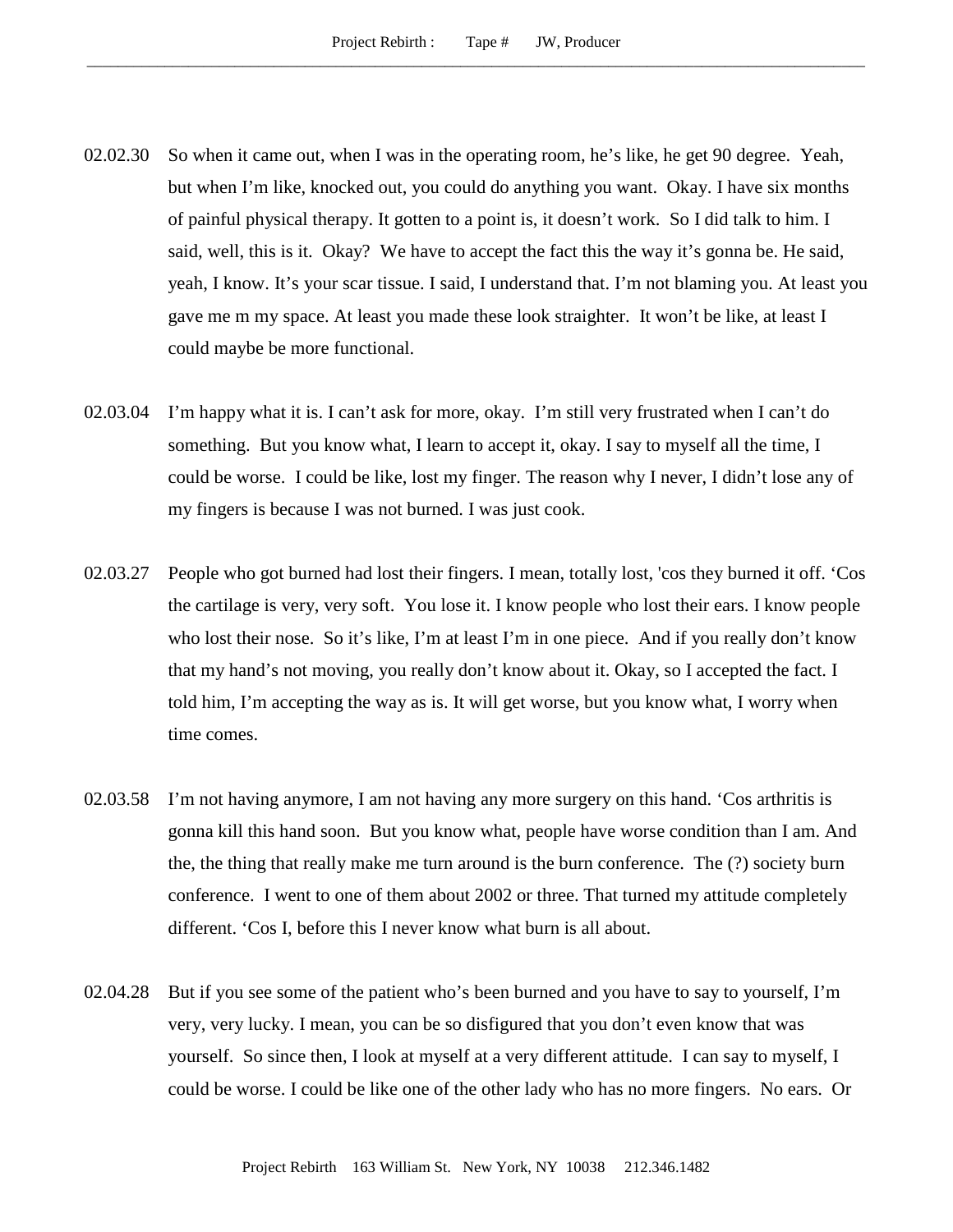the face completely distorted. Because at that time, when I went, that was when the Maryland nightclub got burned, some of the patient were there.

- 02.05.04 I mean, they look, they were like, really disfigured. And they were happy. They were like, just like normal people. I mean, you see people with no leg, no arm. They were just as happy. So I said, what am I complaining? I mean, I have other problem of my own. But if you look at them compared to yourself, you just have to say to yourself, thank god I'm in one piece.
- 02.05.27 So my life, actually my life changed completely. I don't, before 9/11, I worry about a lot of things. Now, I take one day at a time. I don't go crazy as much. And if I do, of course, when I go a little crazy because everything just built up on me, uh, I have a few attack when things happen. It just, boom, it just happens.  $(\sim JW \sim)$  I mean, this couple weeks, it's not good for me, of course.
- 02.05.58 One of the worst was when was when the London airplane, they were gonna bomb the airplane, that's the first thing Donald said to me. Don't watch TV today. Well, you can't say that to me. When you tell me not to watch TV, then you want to see what's going on. So okay, I didn't watch TV. But all you do is turn the internet on, bloom, everything's right there. I really didn't read the story. I didn't really go into detail. I didn't do too much about it. I tried not to think about it. I guess subconsciously it's in your mind.
- 02.06.28 So we had a meeting that day, because I told you we have a meeting every Wednesday with the (?) 9/11 survivor. We kind of discuss a little bit about it. It didn't do too much now. Then two days later, I'm sitting down doing just, just doing my little paperwork, preparing for the, making sure the reservation is right for the trip. All of a sudden I'm sweating. I said, okay. I know I went through my menopause already. But it happened many times ago, when I get attack.
- 02.07.02 I said, okay. Doesn't sound too good. Next thing I'm shaking. I said, all right. This is not menopause, okay. So I went and took one of my pill. Well, it didn't do anything. I'm also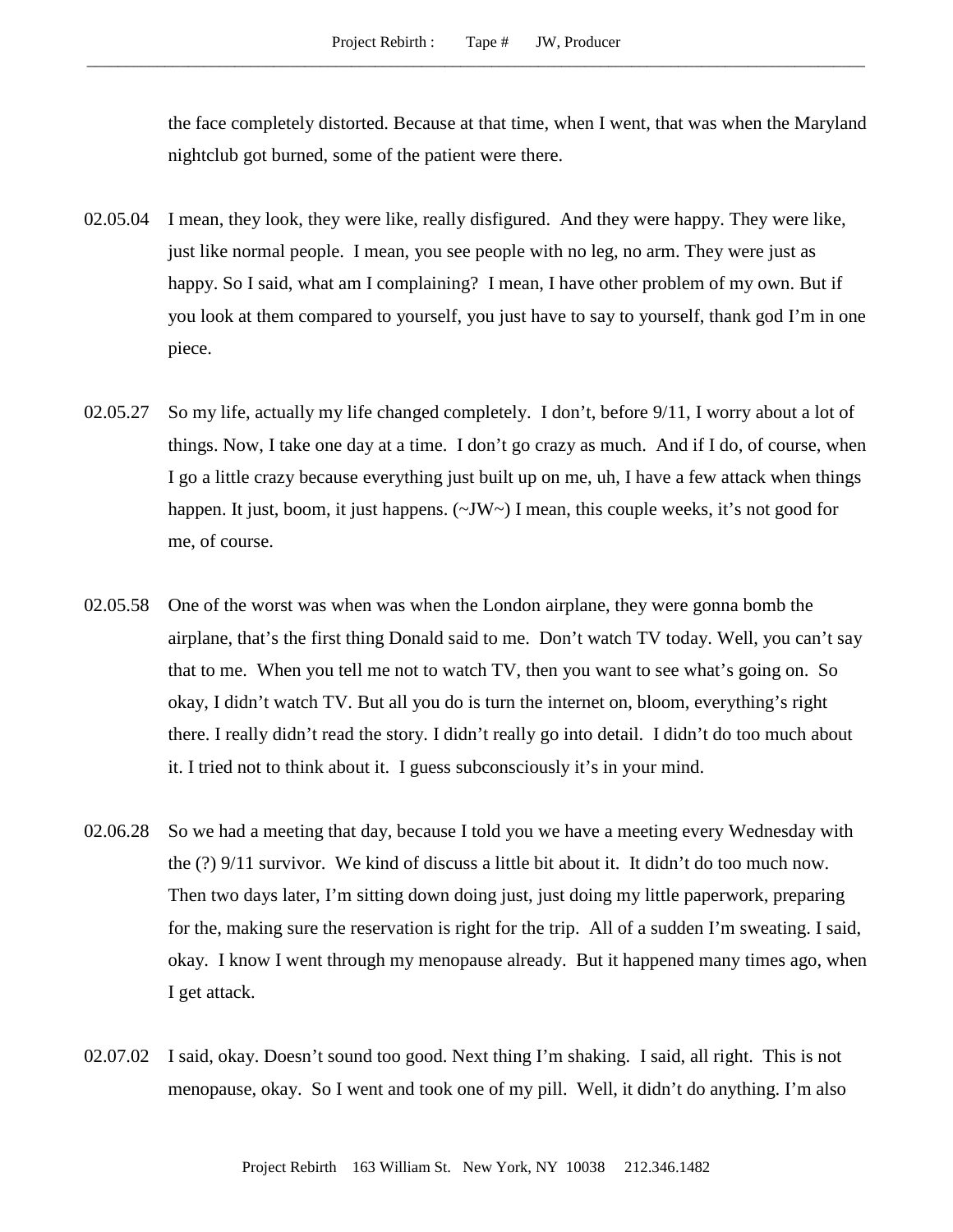gonna take half. One didn't do anything. So that was it. You can't be taken these. I said, shut up. Don't bother me. 'Cos I'm really getting like, my heart start pumping. My heart's about to jump out of my body. I took two.

- 02.07.29 Okay, fine. I have to take two. I'm tiny little bit better, but I'm still very, about to bust. So I said, (?) start calling people who were in my group. No one was home. I said, oh god, no one's home. Now Donald saying, I don't understand. What seems to be the problem? I said, Donald's saying, you never gonna understand 'cos you're not there. You're not gonna understand what I'm going through. I don't care how much a family member supports you. Unless you're there, you don't know (?). Just leave me alone.
- 02.08.00 So I finally call Bob The Fireman. We call him Bob The Fireman. I said, how are you doing? Not good, he said. I'm (?) doubling my medication. Now next thing you know, I'm start crying. Not just crying, crying. Just like, zoom, just like a river. I'm over there talking to him. Not, not for long. Then after that, I'm continue doing it. Then I said, this is it. This is crazy. I should not be feeling like this.
- 02.08.29 I call my doctor up. My psychiatrist. Actually he was on the way to (?) Louisiana. No, actually he's in Louisiana. The day he was flying to Louisiana, that's the day when the thing happen. He didn't know it was going on. He was at the airport. His wife call him up and says, do you know what's going on? He said, no, what's going on? He said, well, this is the, this is what happened in London. And she said, the minute you get there, I want you to call me.
- 02.08.57 So, but he was also with the Homeland Security. He was the trauma some, head of trauma. He's into everything. I couldn't help it. I think it was like, I don't know, 10 o'clock, whatever it is. I said, I don't care. I'm gonna call him up. 'Cos I'm going crazy. So I call him up. He call me right back. When I, 'cos I don't call him at all. If I call him, I must be desperate. 'Cos one time I wanted to call him, I even explained to him, I really wanted to call you. But I didn't want to disturb you. He said, well, next time, you just call.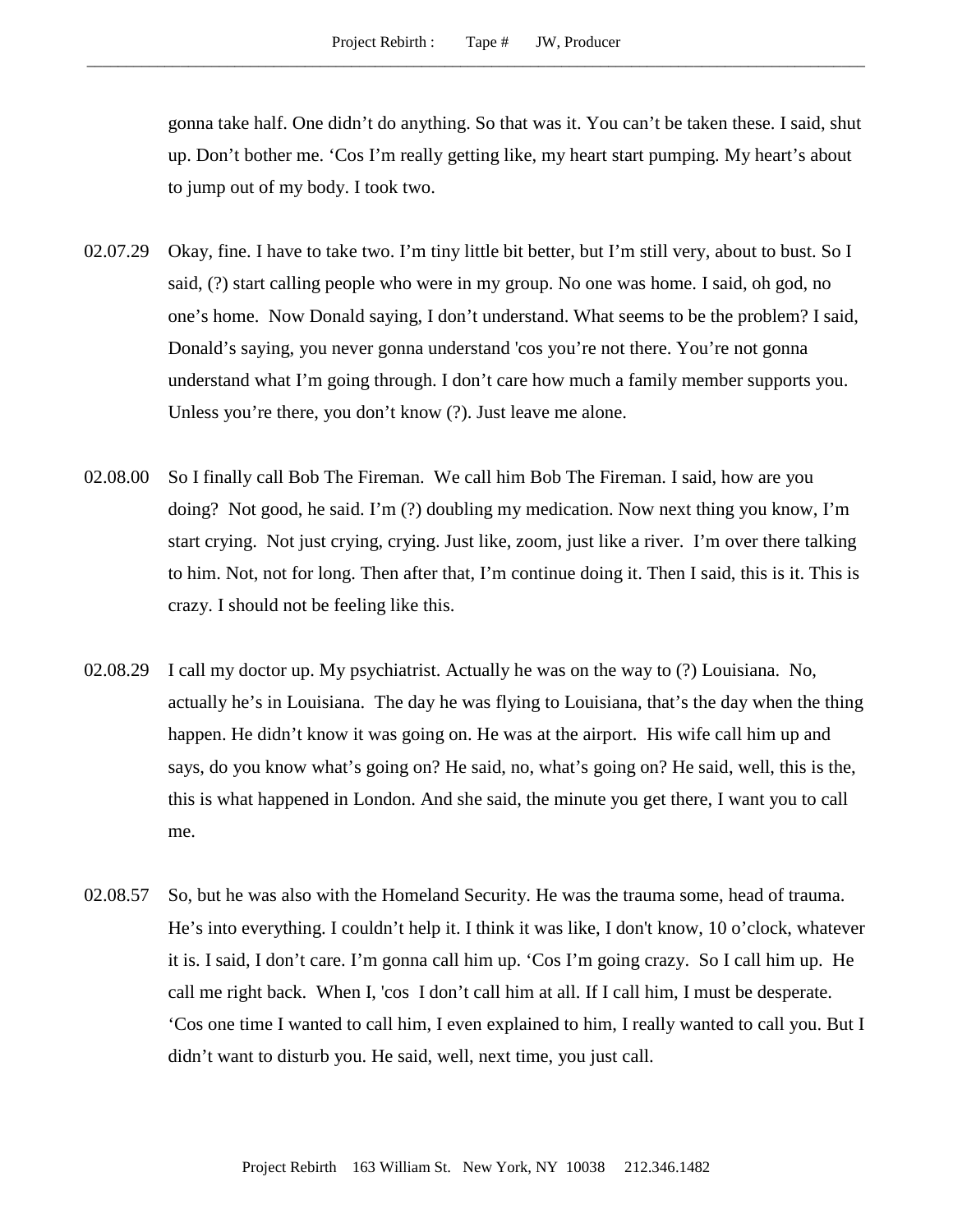- 02.09.30 So when that day come, I just decided I couldn't handle it. So I call him up. And (?) I explained to him what happened. He just tells me, well, it's gonna happen a lot more often. Okay. Just try to calm down, try to distract yourself. Do something else. And try not to think about it. I said, but I'm not thinking about it. I'm not even thinking. Okay, my mind is completely blank. It just happen. He said he understand. But he said, just try and relax.
- 02.10.01 And do something else just to distract you. And of course, he tell me, it will happen more often. But just try to learn how to deal with it. But I guess because I talked to him, I felt a little bit better. And I guess the pill kicked out. And he said, what do you take? I said, well, I took two pills. He said, you could be sleeping for the next four days. I said, well, unfortunately, if I'm lucky, I sleep for half a day. I don't. Because we don't sleep.
- 02.10.30 But with my pills I take, another patient took half of it and he was knocked out for the whole day. But I'm so immune to every single medicine, nothing works on me. So I was awake. It (?) didn't hit me. I didn't fall asleep. So I was laughing. Next time I saw him, I said, you know I took two. It didn't do a thing for me. And he was like, I guess nothing works for you, right? I said, no, nothing really works for me. So, uh, but I felt a little bit bad afterward. But then still, everyday, you have different things.
- 02.11.01 Your mind just pops up something. And  $(\sim JW)$ 
	- JW: You're really sensitive to your body?

LING YOUNG: Yeah.

JW: Can you tell me about that?

## (OFF CAMERA REMARKS)

02.11.26 LING YOUNG: (MID-STATEMENT) all of a sudden just sweat. Completely just out of control. Like you just came out of a bath. Then next thing, my heart is stop pumping, okay.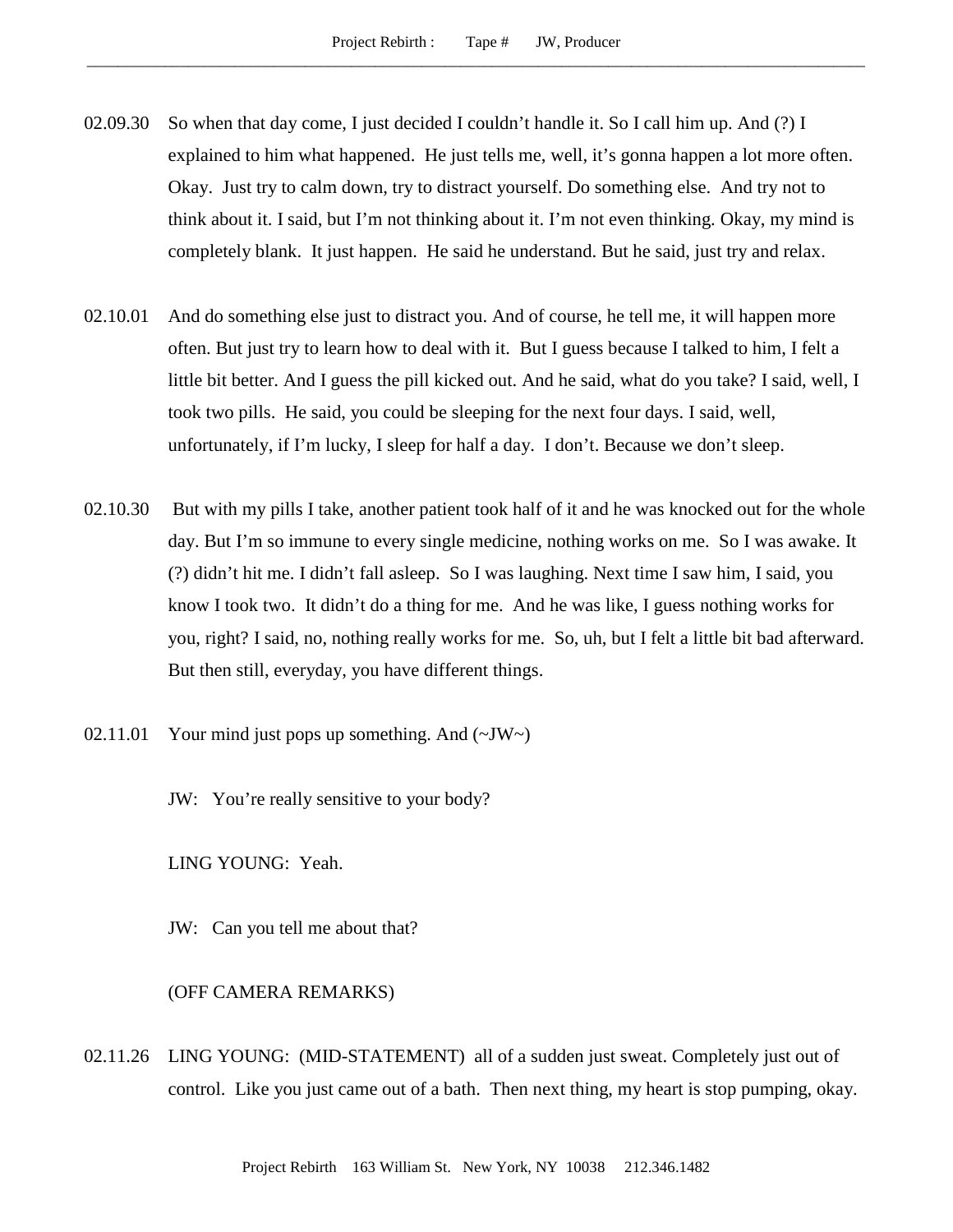Since 9/11, my heart beat's always irregular. That's why every time I go for a surgery, I got to get a medical clearance. 'Cos my EKG's always something wrong. Not wrong. It's always like, abnormal. Matter of fact, just had my physical checkup, they wanted to call me back. But they won't tell me over the phone. So I don't know what that's gonna be. I just have a, have a, another test. That's not normal. So everything's not normal with me lately.

- 02.11.59 So I'm going, that's why my whole calendar's booked for this couple weeks, just for doctor's appointment. That also I feel like, like I said, my heart beats is going crazy. (?) shaking. It happened before, but not as bad as this time. Then I took a pill. One pill about 20 minute. Doesn't work. I said, well, I'm taking another pill. And Donald say, no you can't. I said, just leave me alone. I don't care what it is. I'm taking two pills. So after two pill, when I talked to Bob, it still didn't work.
- 02.12.29 And that's why I decided to call my psychologist. Because nothing seemed to calm me down. And none of my kids are home. That makes it worse. So there, that's why Melissa's gonna stay home with me tomorrow, okay. And thank god the boss understand, 'cos she really had no time. Because she's a, I guess she's a good worker. And they understand. So she stay home with me tomorrow. It just happen.
- 02.12.59 Just like, there's another thing, funny thing about it. 'Cos it's, everything's just within these couple month. I went for my physical checkup. What happened? I walk into the nurse's office. There's a 8x10 right in front of my face and the 8x10 right next to it on the other table. (?) That was my partner when I was working, he die. And that didn't do any good for me. Okay. It just  $(\sim JW \sim)$

JW: What do you mean, your partner?

02.13.26 LING YOUNG: I work for Revenue (Crime?) before, okay. When we go out, we had a cigarette sting. Means that we went out to stores and make sure that they are selling cigarette with the stamp on. That mean they pay tax. So they're not bootlegger cigarettes. I went out with him. He's investigator. He's like a police officer. I'm the auditor side. So we went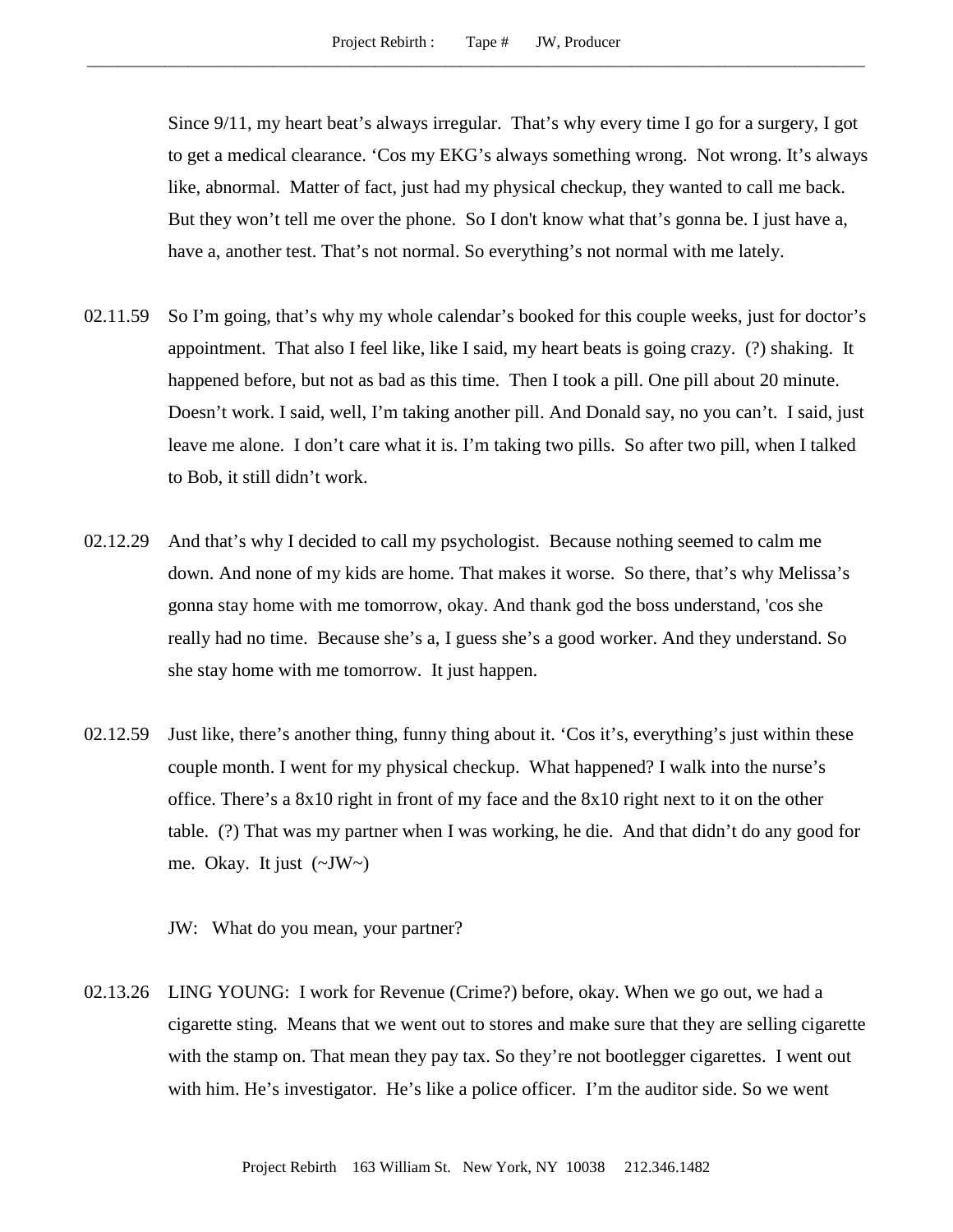together. We were in Harlem, matter of fact. We were in Harlem. That was his territory. And it's funny 'cos I work with him a lot, but I never went with him alone. So we were like, whole day together.

- 02.13.59 We were (at?)  $72<sup>nd</sup>$  Street and Broadway. We're gonna go to lunch. And we didn't like the waiter. We came out of the store. Next thing you know, we got three cop cars shooting from different corner. Jumped out of the car, on top of the police car. And holding the gun, telling the guy, freeze and don't move. Here I am, ducked into the thing because I don't want (?) to be killed. It was like, on the corner. I turned around, I lost him. And (?) I'm completely nervous. I said, where did he go? He come back. He said, I said, where did you go? He said, I went to see what's going on. I said, you out of your mind? All (?) the cop, the guns are pulled out on top of the thing and you don't know how dangerous this other guy was?
- 02.14.43 Somehow I think this guy ran over a kid or something like that. And they were like, the cop cars are from all over directions are kind of like corner him. But they all jumped up on top of the cop car and, with the guns out. And he went there. And I never forget the story.
- 02.15.02 But he was always a funny guy. I mean, he was always good. And so we were pretty close, okay. Then when I went there, I looked at his picture. Then I saw another picture. And I kind of lost it. So I found out, I said, who is he? I mean, who, why is his picture here? That happened to be his girlfriend's office. I said, that's all I need to see. Okay.

JW: The picture was a partner who died in the WTC?

02.15.30 LING YOUNG: Yes. That was his picture right there. Right smack in front of my face when I walk into the office. And then I turn around, it's right in front of my face. It's a 8x10.

JW: Same guy?

LING YOUNG: Same pictures. (~JW~) That didn't hit me very well. Okay.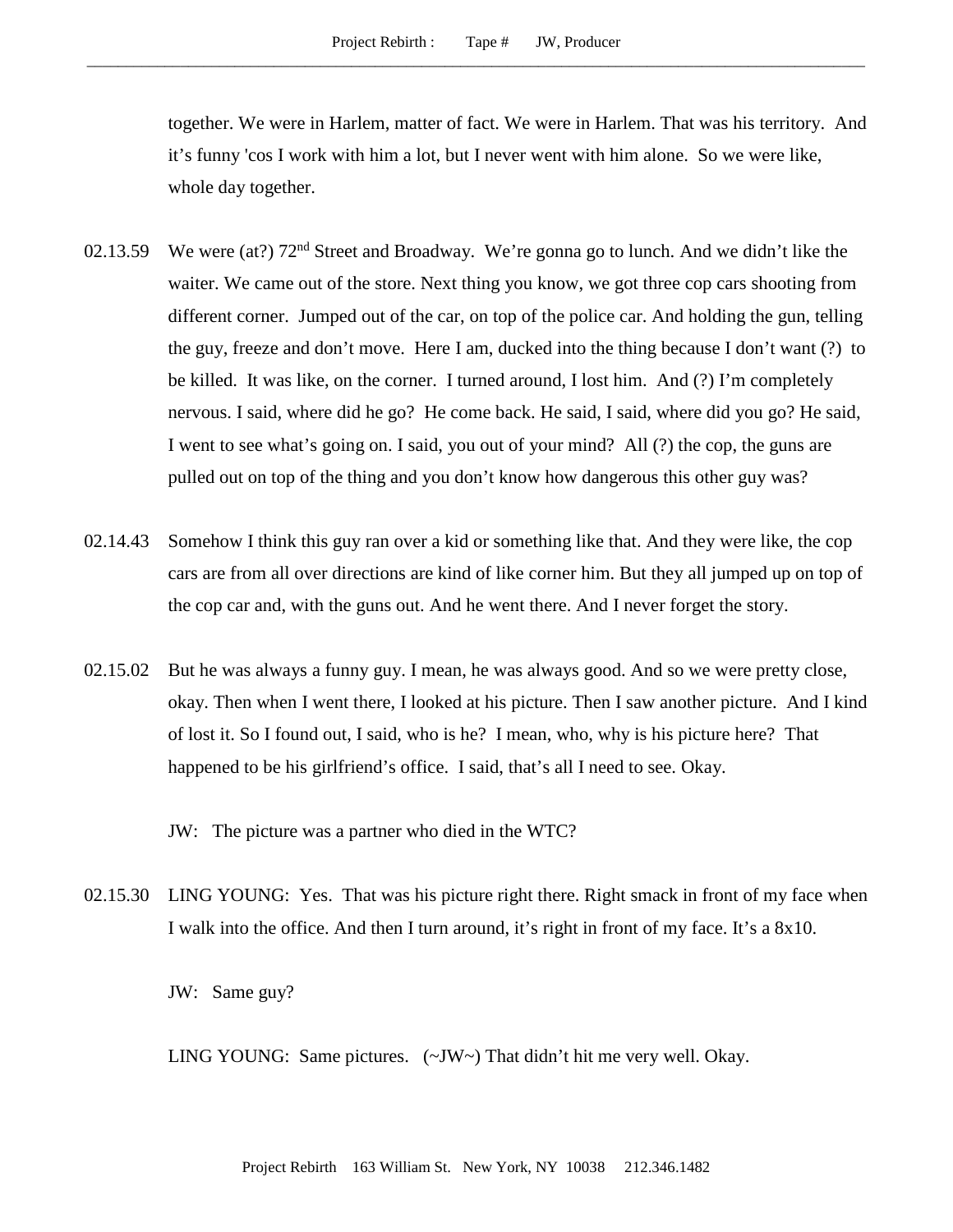## JW: Explain that again.

- 02.15.51 LING YOUNG: What happen is a lot of time things just happen to you, to trick you off. When I saw his picture, it just brought back so much memory. And it just lost it right there on the spot. And I didn't see her, okay. I understand that she went through a lot of hell during those first couple months when he die. He is the kind of guy that spend most of his life after work to set up a (?) basketball scholarship so the kid would not be running around Harlem doing nothing.
- 02.16.26 He would sponsor this whole thing. Almost, I think he almost put his whole salary into it. Sponsor the whole basketball teams. And from there, there were scholarship to go to school. So he's trying to get those kid from the street, just to put them in good use. And that's his whole life. Unfortunately, when he die, he didn't get anything out of it, because he was still married. I think. I cannot quote him on that. But they haven't been together for years.
- 02.16.56 So I guess this is his girlfriend. And just when I saw the picture, it brought back so much memory about (?) him. 'Cos he was a crazy guy. He used to make us laugh. He was someone that just nut in the office. And because the experience I have with him that day, you know, I said, I'm going to Harlem. I said, is it okay, you know? Like, he said, hey, you with me. You know, it's my kind of people. Don't worry about it. It's 'cos like, every corner you see, it's like, hi, Clyde, how you doing? I said, oh, I guess it is your territory. I wasn't afraid, okay, but just like, when you hear the word Harlem, (and then you're gonna say?) oh my god, what is it? Now it's just so changed. You would not even believe what it used to be look like.
- 02.17.38 So that was an experience with me maybe because I was ducking down under the car. Here he is, going in the front line, see what's going on. That's the kind of guy he is. He was. And uh, because he, the reason why I think he die, he was a fire warden. He would have make sure everybody's out of the building. He probably was helping somebody else. If he miss it by one minute, you're it.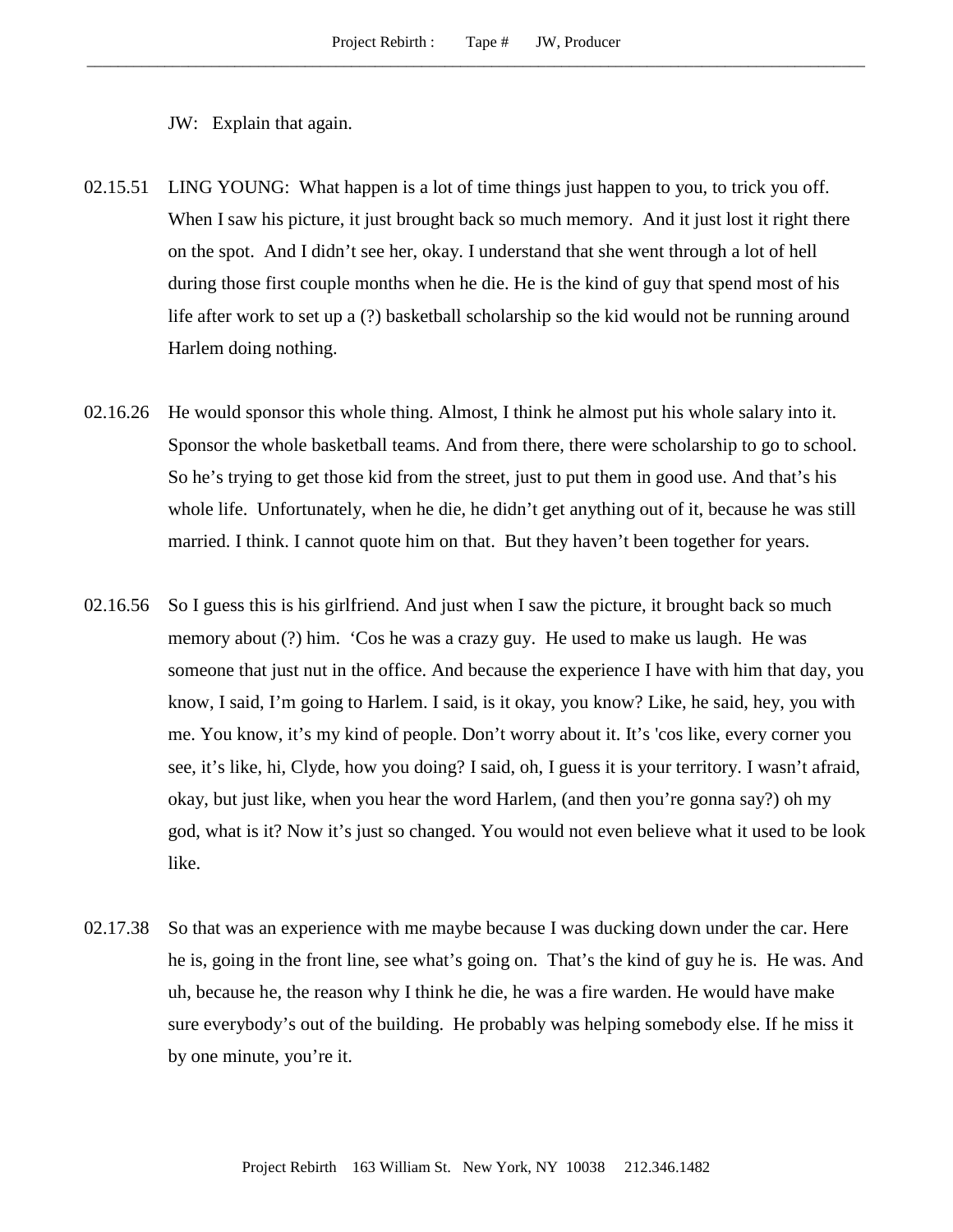- 02.18.02 I don't remember they find him or not, but the picture just remind me of so many thing that happen to me when I was with him working. So that didn't do too well. Just like when I was, couple years ago (~JW~)
	- JW: What happened when you walked in the office that day?
- 02.18.20 LING YOUNG: I just went a little nutty. I came out. I was just, I lost it. But I didn't want to start making a scene. So I kind of sat down. I didn't say too much. I asked little questions about how she's doing, things like that. And then I went back second time around, she's not there again. And I'm going back again next week. Hopefully that I can see her. I guess give me a little comfort if I see her, give her a hug or something like that. So I'm hoping she's working Monday. Or Friday next week. Because that's when I'm gonna be in, at the medical office.

JW: Why would that give you comfort?

- 02.19.00 LING YOUNG: I guess it's like, I know what she went through, okay. She probably doesn't know what kind, how he is with other people. How (?) he connect with us. 'Cos I don't think we, I don't think many of us know her. That was the thing. So I don't think she even talked to anybody about him. Because I don't remember she join any of our functions. So if I, just like someone call me up, like, my (ex-boss?) who died, when they, the sister called me up from California to find out what happened to her.
- 02.19.35 I did explain to her exactly what happened that day. She was alive. She was going down the stairs. So to her, because she knew exactly where she was, and she probably died real quick, it gave her a lot of comfort. So I think maybe if I talk to her and give her what kind of person he is to us, maybe make her feel a little better.
- 02.19.57 And that's the reason I'm doing it. Not to be to show that I know him, whatever. Maybe I could just tell him what a wonderful person he is and how we miss him. Maybe that would give him a little comfort. 'Cos I don't think she know us at all. And that's the only reason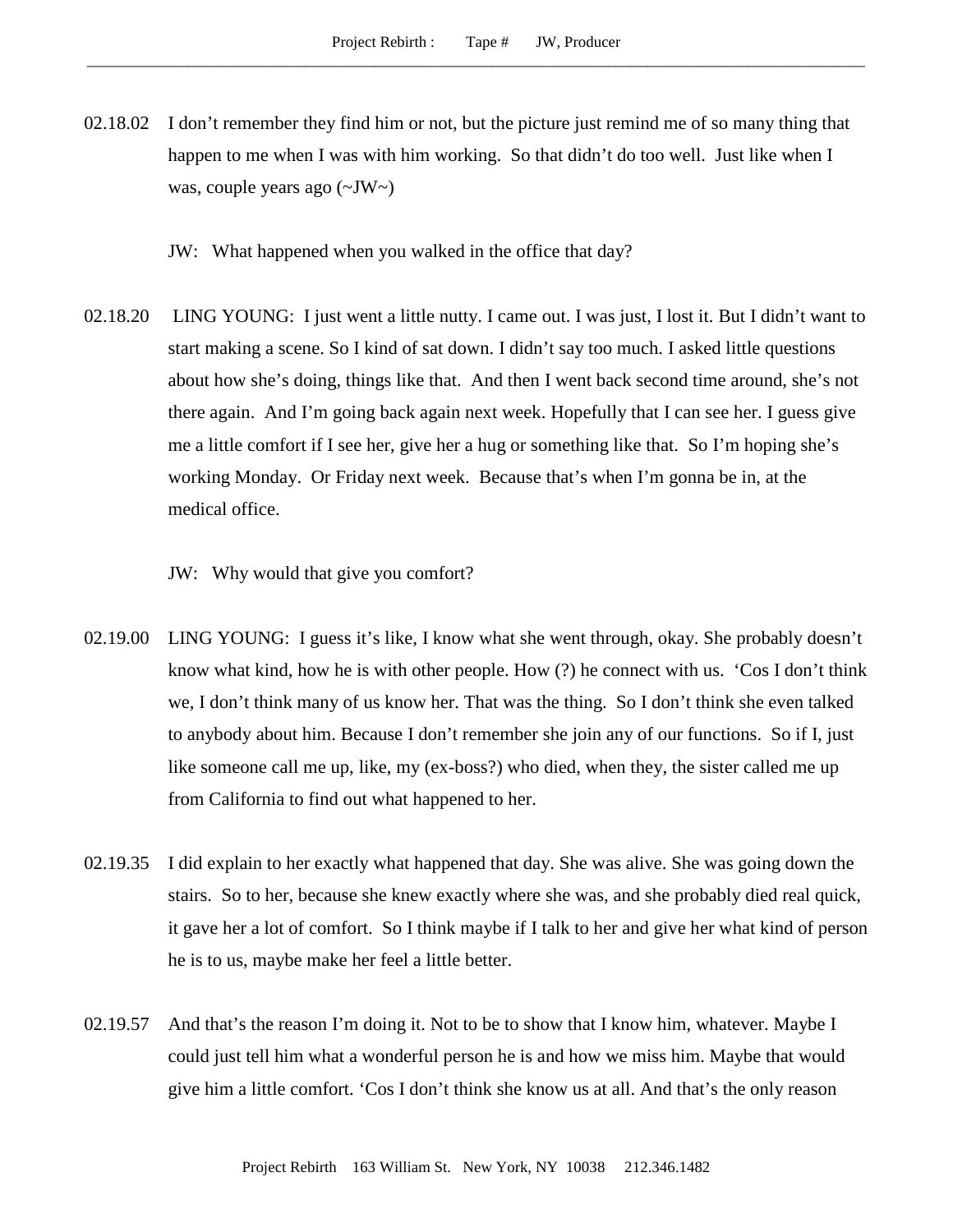why I want to talk to her. Not to bring up any memory or anything like that. Just to say how kind of good memory we have with each other. And that's something that I think I wanted to do.

JW: Do you often want to do that?

LING YOUNG: Yeah, I do. I do. Like (~JW~)

JW: Why?

- 02.20.31 LING YOUNG: It's just like a feeling that you want to do it. It's also like, maybe it's for my own sake, too. Because I saw his picture. And at that time, I wasn't working with him anymore, actually. I left the place about a year before this happen. But we see (each other in the hall?), we still talk. And we still like, making jokes. Like I say, he's a very funny guy. And he's the type of guy that nothing bothers him, okay.
- 02.21.02 He spend all his time doing this scholarship, basketball scholarship. I think his father took over. But he's an older man, it's not as easy. But he has all the energy in the world. I mean, he would be like, seven days a week doing this. And which is a very good cause, what he's doing. So uh, after he die, I don't know. I don't know that anybody took over. I know his father took over, but it's not the same thing. It's not a young kid that's have all the energy. He ahs all the energy in the world.
- 02.21.33 And maybe I will talk to her about that, too. Maybe I could even contribute or something. I don't know. Okay, I want to do something to help her. If she is still involved in that kind of thing.

JW: Why does that help you?

02.21.50 LING YOUNG: Make me feel good. Make me feel like I have done something. Also make me feel that maybe I could help her ease her pain. I'm only thinking. It might not do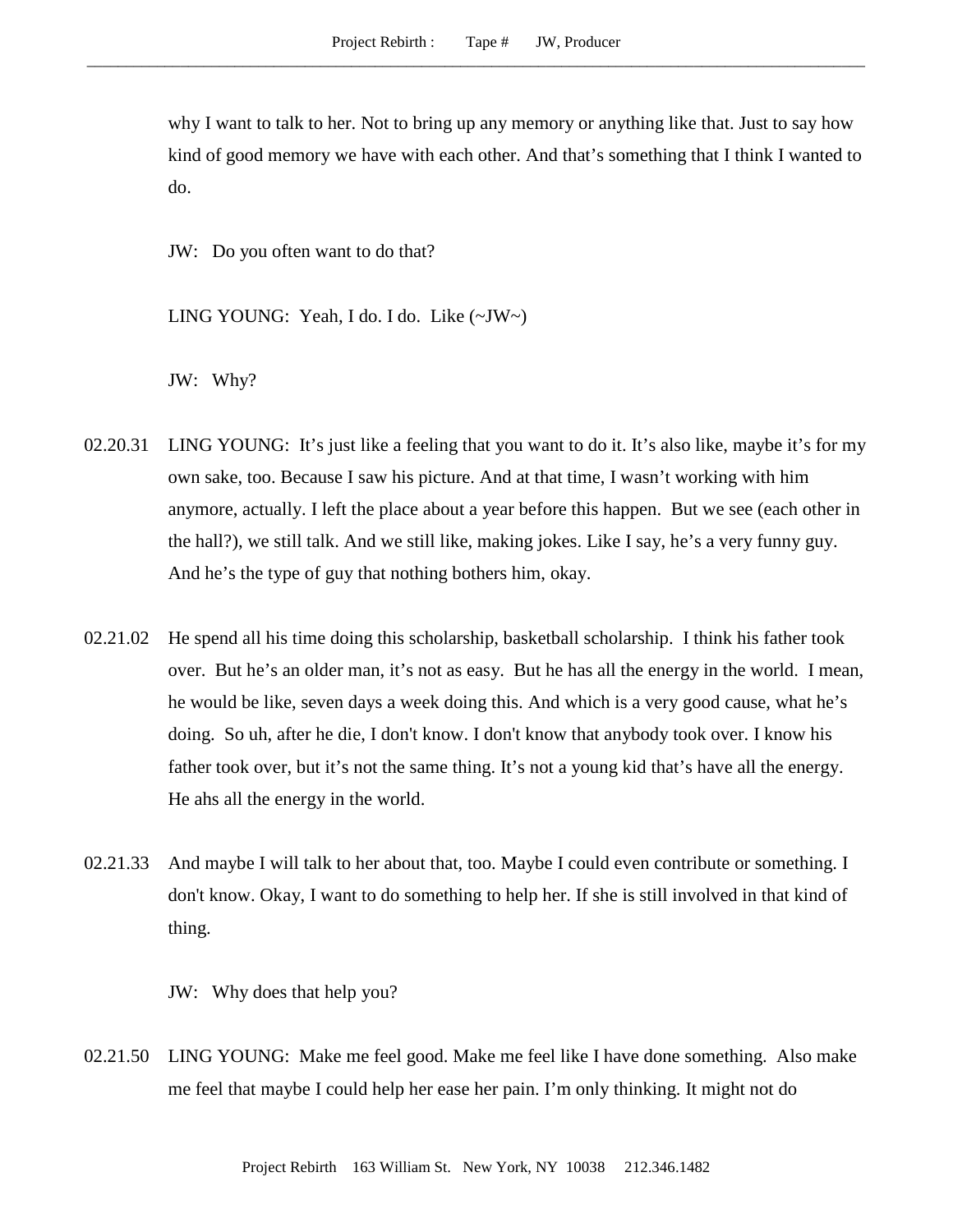anything. You know what I'm saying, it might not do anything at all. But it, it's just going through my mind. I just hope that I don't make it worse. So that's why I'm like, waiting as should I, shouldn't I, should I, shouldn't I? But I guess until, I don't know until I actually see her face, okay. When I see her, things might completely change. You know, you could plan everything you want to do, but at that moment, things just go some other way.

02.22.29 Okay, that's been on my mind every time I'm going to (?) the medical office, it's in my mind. It's the first thing I ask is, I think her name's Melvin, Marvin or something like that. So every time the minute I first, I get in, I say, is she in? And no, she's not in. I said, oh well. Second time around. This is the third time. So if I don't see her the three or four time, I said, maybe it's not meant for me to meet her. But I don't know what I want to do. And this is all in my mind. I'm thinking about all these things.

JW: Do you believe in meant to be?

02.23.05 LING YOUNG: Yeah If it happen, it happen. It doesn't happen, doesn't happen. That's how I see it. If it happens that we were meant to be together to talk about it. If it's not meant to be, that means that something's telling me that we should not be together and we should not meet. Because like, twice in a row already, and she happened to be off that day. I went different times, too.

(OFF CAMERA REMARKS)

## 02.23.58 BREAK IN VIDEO

## (OFF CAMERA REMARKS)

02.26.18 LING YOUNG: (MID-STATEMENT) When I first came to the United States, I was in Hell's Kitchen. Remember that, 48<sup>th</sup> Street between Ninth and Tenth Avenue? Now it's completely different. I mean, down at  $48<sup>th</sup>$  Street. Now they are turned into condos and coops and stuff like that. Used to be like, pretty bad.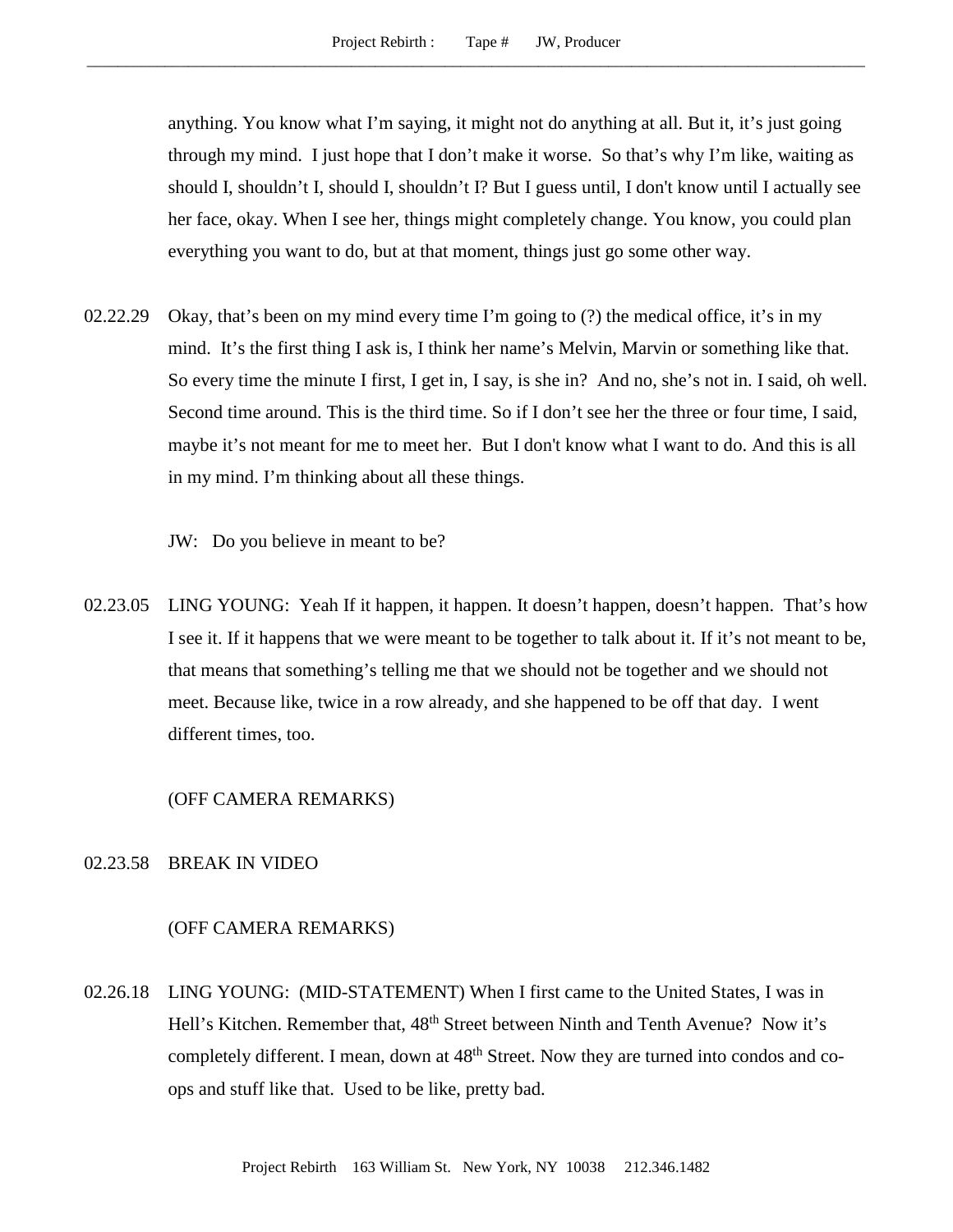02.26.34 I mean, you'd be sleeping and somebody's like, in the back yard trying to steal your pants. That was pretty, you know, different. But yeah, basically very pretty, but you did want to, you need more than one day. You can't just do it in one day. I just gave them a taste of it instead of, everything's like,  $(?)$  rush.  $(\sim JW \sim)$  But this time when I come back, I'm like, like half-dead.

#### (OFF CAMERA REMARKS)

JW: My grief over my mother's death is what prompted me to do this project.

- 02.28.23 LING YOUNG: That's exactly, a lot of time that's how I feel, too. I said, when my father die, we went through a year and a half with his sickness. And we get sadder, sadder every day, when you see him getting worse and worse. At same time, my mother, there's nothing we can do anymore because it's actually gotten to a point that she cannot even take chemo. Her tumor just grow and grow and grow. Matter of fact, we were even trying to think about doing a procedure which is only in China so far. It's hypertension, oh, I can't even remember that, the, the name. It's a special thing that's gonna be, like, a machine that actually hits right at the tumor itself. It shrinks it.
- 02.29.03 And my brother was gonna take a chance of doing it. 'Cos since we have nothing, we can't do anything anyway. It's not that it's gonna give her so much more life. Maybe give her a little bit more of a livelihood, okay. I actually emailed the, the company. I still haven't heard from them yet. And I even called China to talk to the people. And she knew that I sent the email. But so far, I have not heard anything. So far, they're only offering it in Shanghai, and Beijing in certain hospital.
- 02.29.32 Donald has a cousin whose in-laws is one of the top doctor in Shanghai. He actually was in United States. He went back to Shanghai. So I'm trying to get some kind of information on it. Uh, I might try it. If that one works out. Unless it costs me a million dollar, then we can think about something else. I don't think it will be that expensive because it's in China.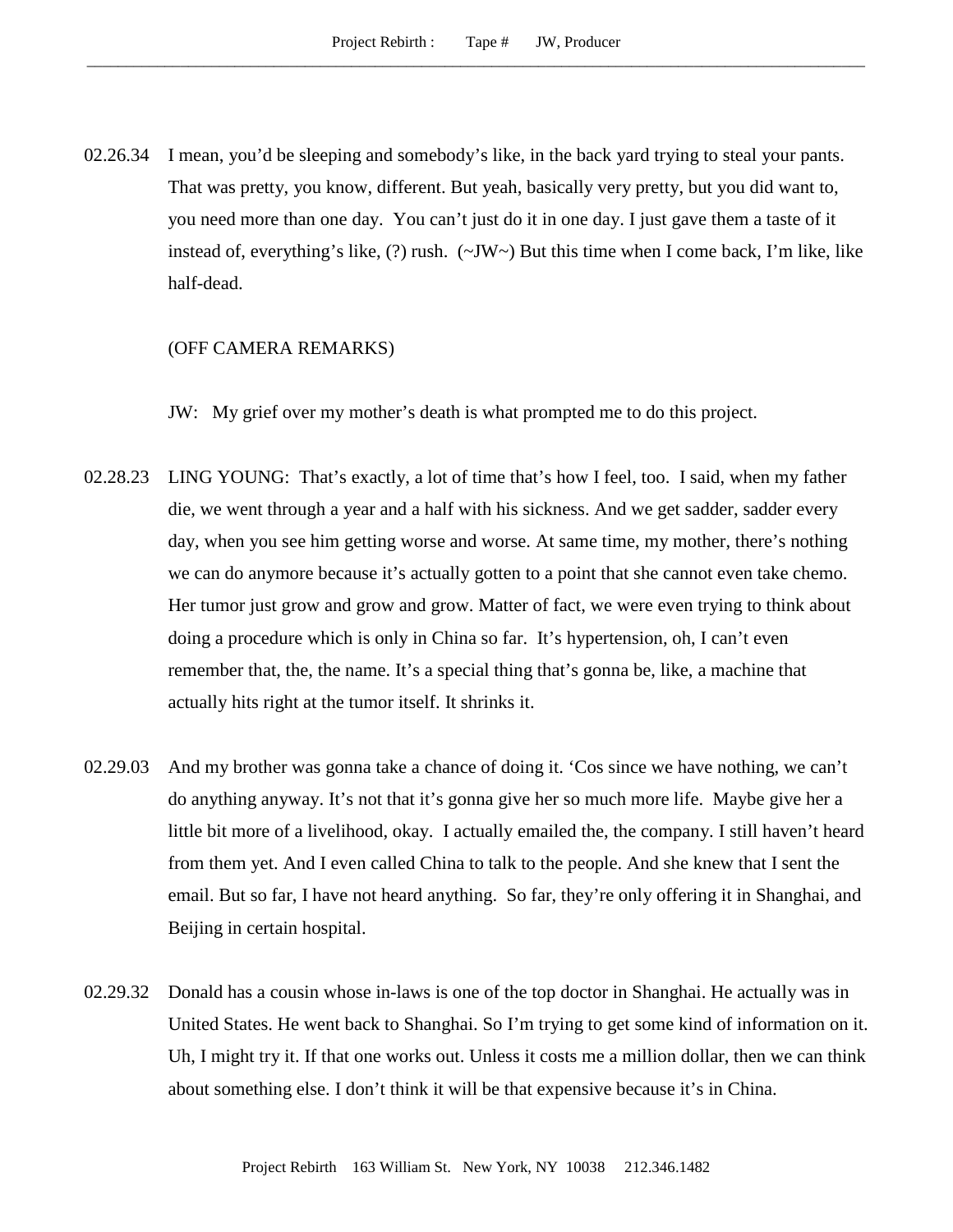- 02.29.56 It's been a week already and when I call to China, they did tell me that they got my email and some doctor will call me back. I mean, write me back or something like that. I have not heard anything from them yet. So I'm gonna give them another couple of days. I will call again. Just to get the feel of it. It just like, you know what, if there's a chance, I'll take it. Unless my mother cannot fly. It's almost a 20-hour flight.
- 02.30.29 You know, but we're gonna try it. If that, is this is what we can do. 'Cos there's nothing else we can do anymore. And she's just disappearing day by day, okay. And mainly the one makes decision is me and my younger brother. The older one is very, too involved, 'cos he works in a hospital. He's too involved, I think, with my mother, and my father's sickness, I think, drove him over the edge. He's so nervous. He's so protective.
- 02.31.00 And he think that if there's a liver transfer, they're gonna give it to my mother. Not understanding, she never make it out of the table because she has so much complications. So, but if this machine could just burn or shrink the tumor for a time so she won't be in such pain, I think we're gonna take that chance. That's provided we will have the chance to do it. Because she's already spread out to her liver and everything else. I'm not so sure they will be able to do it. But if they shrunk her tumor, she might be more comfortable.
- 02.31.31 'Cos the tumor is actually blocking a lot of things. 'Cos she has colon cancer. So we're thinking of all kinds of thing. Then my brother also said that he might, he think that there might be one or two hospital in the United States are testing it. So we really gonna look into that to see. Not that it's gonna be doing anything, but at least I could say to myself, I try, okay. When she's not with  $(\sim JW \sim)$

JW: Is that because of your father?

02.32.09 LING YOUNG: Yeah. It's like, if we could have done a little bit more for my father, see, I don't know too much about medical things. Like, I'm dealing with my own thing. I'm running back and forth. I don't really have time to really like, try to deal with it. In the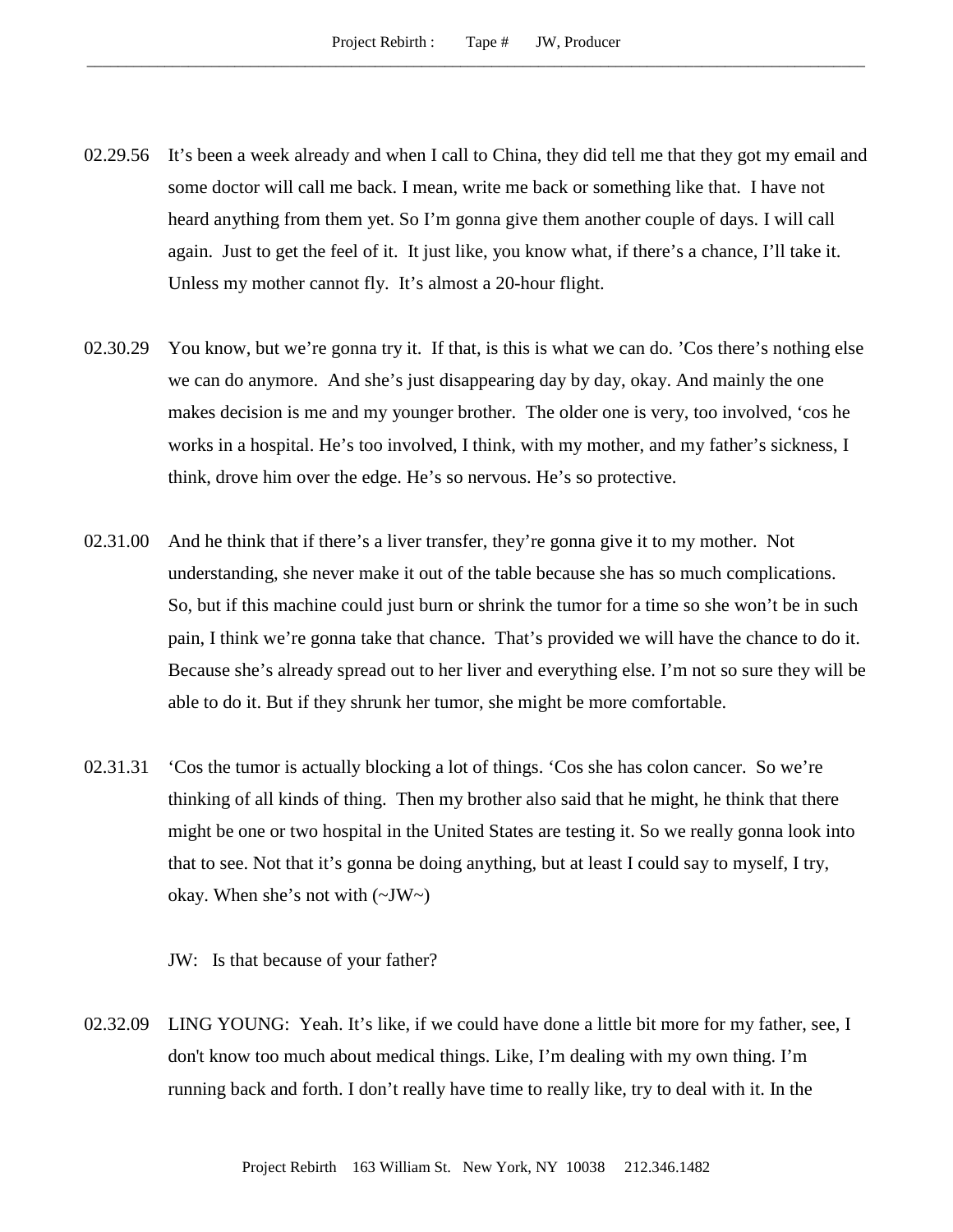beginning, I was dealing with the bills. Finally, I gave it up. I said, I cannot handle all these thing. You know how insurance paper is. It's crazy. It's like, she would go to Sloan.

- 02.32.31 Portion of the bill is doctor. The other portion is hospital. If this one doesn't work out, they mix it. And they crisscross. I'm like, I'm going crazy. I said, I cannot handle it. So I kind of put it in a file. I said, I gave it to my brother. Here, you take it. I can't function. It's just no way I could try to follow up on it. I don't (?) have the energy to say, I call A, A tells me to call B, B tells me to call C. And next thing, I'm calling back A.
- 02.32.59 I would spend a whole day on the phone for one lousy bill. And I still don't know what I'm doing. Because my mind is not functioning the way I used to. I can't get the things together. So I finally gave it to him. He took care of that. That was like, about two and a half years ago. I just couldn't handle it. It was just too much for me to handle. I guess I'm trying to do whatever I can.
- 02.33.28 I mean, once in awhile, my mother just drive me real, you know, just drive me completely insane. I would just say, okay, I'm not gonna discuss with you anymore, 'cos I'm wasting my time. I will hang up on her. I feel bad, but because she's getting me that uptight to a point that I'm gonna have a nervous breakdown if I continue listening to her nonsense. 'Cos she's just talking about nonsense. She has no idea what she's talking about. She don't, I don't think she even had any clue what she's talking about.
- 02.33.57 You could say something to her right now. Two minutes later, just like me, I would say, what did I just say? I'm going through that. 'Cos I will be saying something and I would say, Marge, what was I talking about? I don't remember what I just said two second ago. And that's been like that for years already. So I'm trying to concentrate to see if maybe, because Marge is only working two days a week now. So I'm just kind of stuck. But thank god Donald's home now. Because I do faint once in awhile. And I don't know when I'm gonna faint.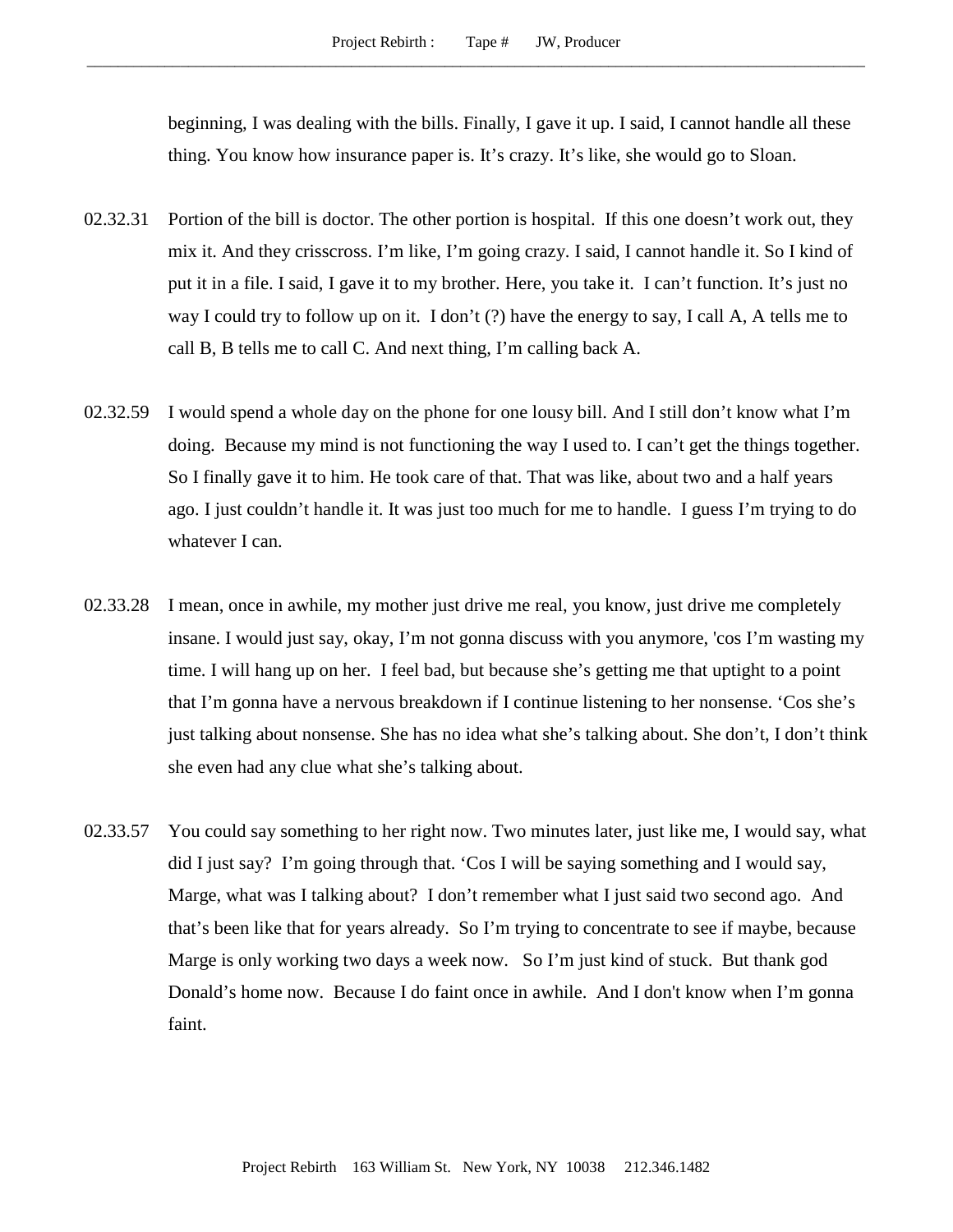02.34.31 And that's my biggest problem. I have no idea when. I could just, boop, like that. They don't know why  $(\sim JW \sim)$ 

JW: You could do that right now?

- 02.34.39 LING YOUNG: I could just do it like that right now. Without even knowing it. So I have to have somebody home all the time. So that's the reason why I had five days before. Not because I need somebody right there on the spot. You just don't know when I'm gonna be knocked out. If I'm knocked out, who knows what's gonna happen. That's my biggest problem.
- 02.34.59 And not too long ago have I a head concussion. I fell. Okay. And when I fell, I hit my cheek. When I hit my cheek, there was like, two knives went right through my head. I mean, like, sharp knife went right through. Oh, that pain was so severe. They checked me out. Nothing was wrong. They can't find anything. No matter what they try to test me, they don't find anything. Until later, two years later, then everything start happening. That's the weird part about me.

JW: When did you start fainting?

02.35.33 LING YOUNG: Oh, it's been like this for years. Since day one. It's just how often it happens. See (~JW~)

JW: Is it happening more regularly?

02.35.41 LING YOUNG: No. It happen maybe a couple times a year. But you don't know when. I also have vertigo because of this, too. But I know how to take care of the vertigo now because in the beginning, I didn't know what to do. I would get up. I would fall right out of bed. And the whole world just spins. Okay.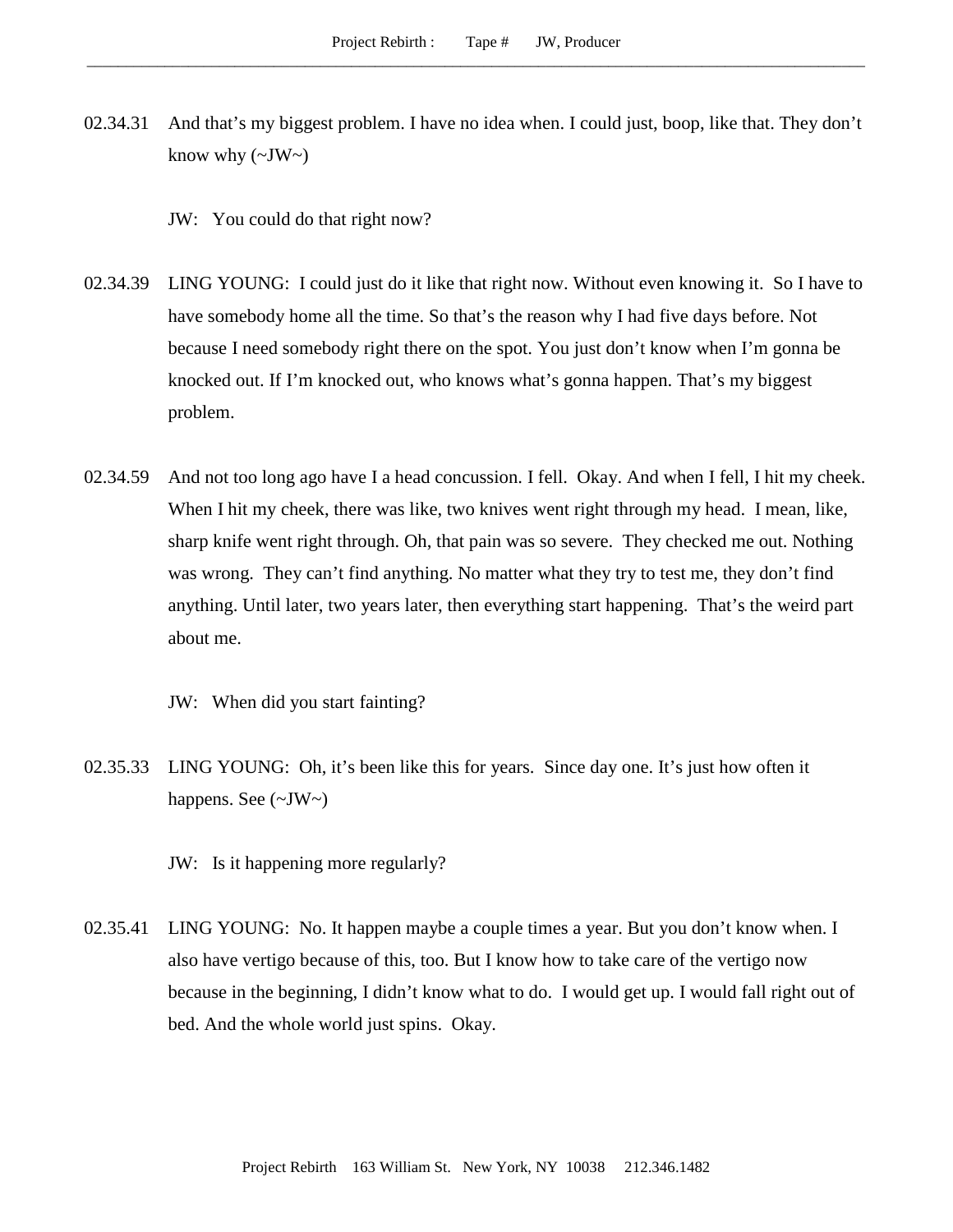- 02.35.59 At that time, it was right from the beginning, I went to Kessler and this physical therapist actually knew what to do with it. So she taught me how to move, if I have that kind of problem. So once I know that I'm coming up with it, I will know how to take care of it. So I wouldn't get to the stage that I would actually have the vertigos. That lasted me for like, a year or so. It happened to me once or twice. Maybe a couple more, couple times after that. But I knew, but I know what was going through.
- 02.36.30 So I stopped what I'm doing. I will not just fall off the bed and completely going crazy. But I do have my dizzy spell. I do have my fainting spell. But you don't know what, it just happen just like that. Without no, any reason  $(\sim JW)$

JW: No explanation?

- 02.36.45 LING YOUNG: Nope. Nothing wrong with my brain. I don't know what happened. I mean, I have CAT scan. You have, I had, when I had my face, I fell on my face, they gave me a CAT scan. They get a, get another another, I don't know what else they did. They didn't show any sign whatsoever.
- 02.37.06 No blood clot or whatever it is. But that lasted me for awhile. But that's even before I have the, all this dizzy spell anyway. That just made it worse. And that's the only reason why I have a home health aide. Not because whatever. Of course, she does a lot more thing for me. Just in case I faint at that moment and no one's home, hey, you gonna find me dead home.
- 02.37.32 That's the only thing. That's the only reason why workman's coming at me, fighting me on the home health aide. Because of that reason. And so far, no one can explain it. Let's say this way. Anything happen to me, no one can explain it anyway. It's just (LAUGHS), I just go through a lot of tests. But everything will come back negative. And they cannot explain why it's causing all this problem. Just like my skin. They cannot explain why am I still so active?
	- JW: And your weight?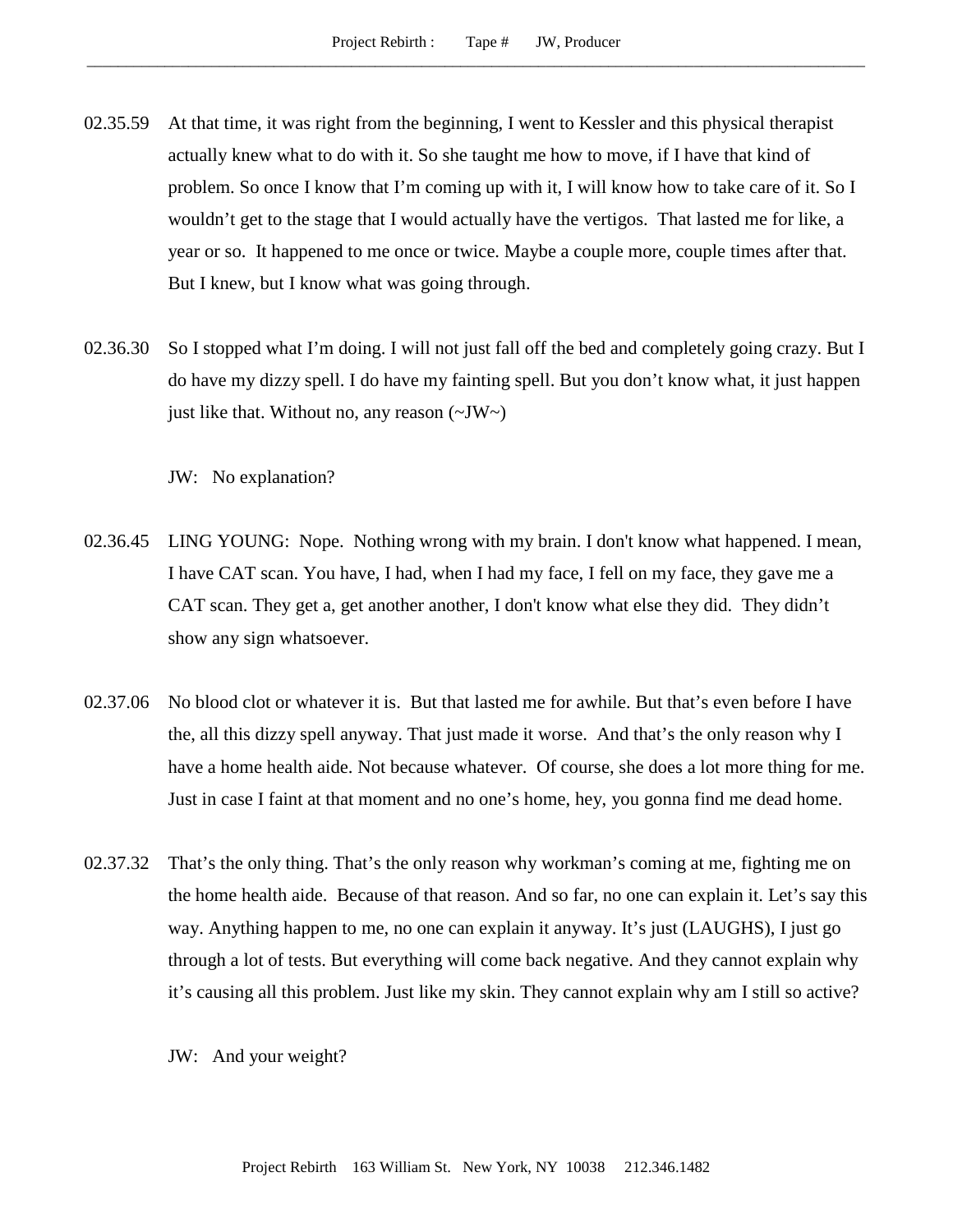- 02.38.03 LING YOUNG: (MID-STATEMENT) I'm (?) losing way too much. I know I have steroid before. But why am I losing like, 30 pounds in like, three months? They still cannot, 'cos I can't eat. I will be like, get up in the morning. I might have a cup of coffee. I could be all day without anything. Just like that. It's just like out of, after the second, last surgery, everything start happening.
- 02.38.29 I can't eat. I'm in pain. I'm more edgy than ever. And next thing you know, I say, gee, my pants are kind of loose. Now, you don't weigh yourself all the time. I said, wow, I lost a couple pounds. That's great, you know. Next thing you know, I'm constantly losing, constantly losing. So I figured out on the cruise, I ate a little bit. Oh, I must've gained a couple pound. Came back. Not an ounce. And I was eating pretty regular, too. I had breakfast, lunch and dinner.
- 02.39.00 You feel that you gain a couple pound. I know my brother gained ten pounds. I did not gain one ounce. And I'm still losing. So I'm like, okay. I'm eating a little bit. Not like two months ago. I don't eat at all. But it's, no one, they can't explain why I'm losing. So now they took the liver test 'cos of all the medicine I'm taking. Maybe something has affected. I'm going for my, I got a liver sonogram back. The bone density. You name it, all the tests that a human body could take, I'm taking. So far.
- 02.39.36 I haven't gotten the result back yet, because the doctor said he need to see me. I said, that's wonderful. I have a (mamograph?) done. He wanted to see me, too. I said, that's wonderful. They don't tell you over the phone. Every test I've taken so far, they want to talk to me. But I don't know what it is yet, 'cos my appointment is not until 18.

JW: Are you nervous?

02.39.59 LING YOUNG: Am I nervous? Yes and no. 'Cos the way I see it, if it happen, it happens. I'm saying it. When time comes, I don't know. (LAUGHS) You know what I'm saying? Because when I came home, we had bad news. Donald's good friend, very good buddy, very healthy. I mean, like you never think that anything would happen to him. I didn't know he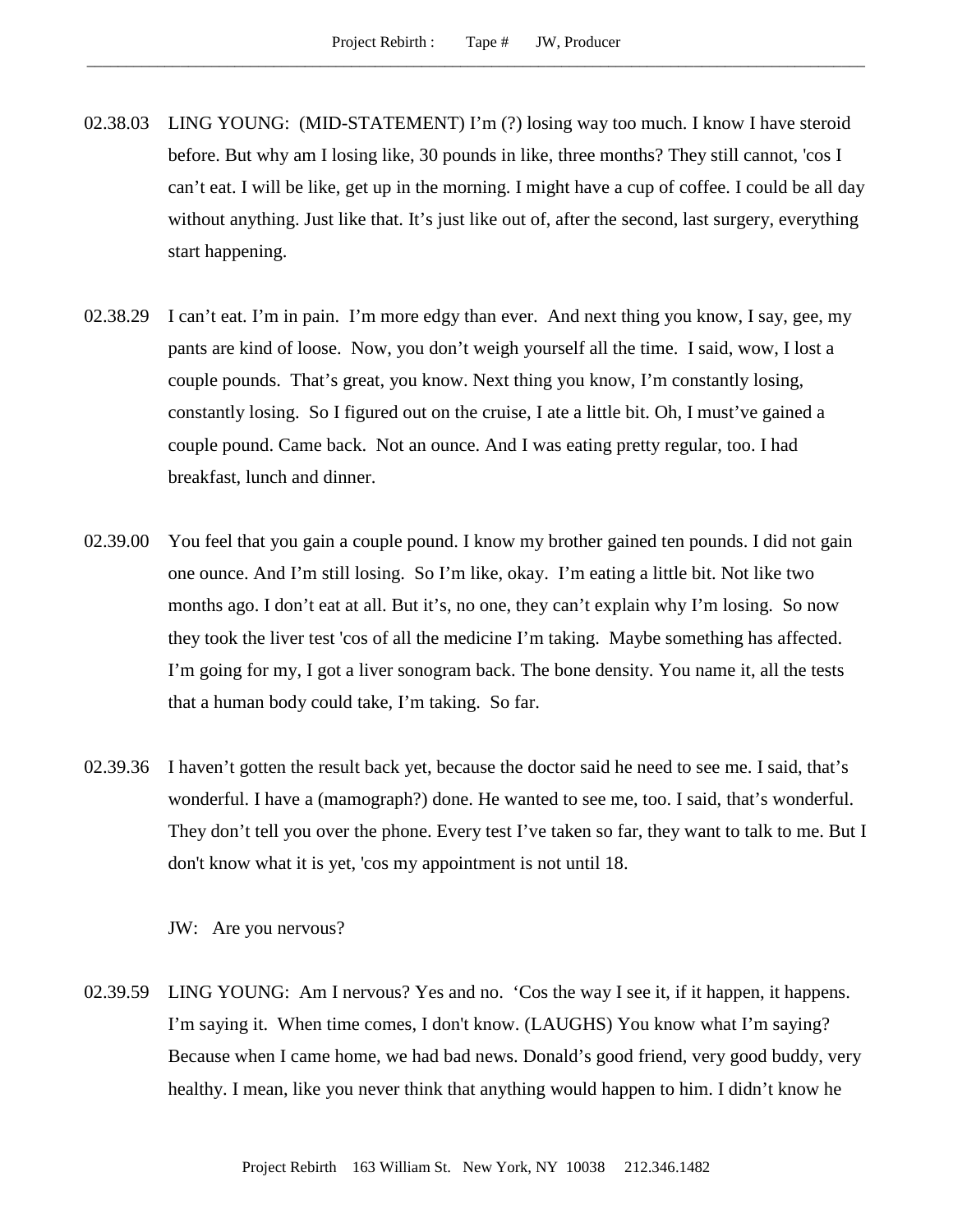was a chain smoker, but still. He has stomach cancer already spread all over him. And into the lymph node.

- 02.40.27 I'm like, you got to you know, you got to be kidding. This is a person like, the healthiest person you could ever think. He might be a little overweight. I mean, but not very overweight. Had a little tummy. But all of a sudden just like that, overnight, he's like, that means he's almost gone. He can't even take chemo anymore. He gotten to a point that it's on the lymph node. Spread all over his body. Into the liver. Into everything. So I kind of called him up because I heard about this test, this hypotension or whatever it is in China.
- 02.41.00 I kind of talked to him. He said, well, I talked to the wife. 'Cos now he is on a strict diet. Some kind of a diet that he has to go to bed at 9 o'clock. I think that's almost like an herbal thing now, not any traditional medicine. So I heard about this hypotension uh, tumor reducing thing. She said, well, you know what, do you have religion? I said, yes, I do. I said, what do you mean? She go, well, the way we feel is, we very happy. We're gonna be spending as time that we can.
- 02.41.31 And we live day by day. And when God want us, he want us. I said, well, that's nice to talk that way. I said, I'm not too sure when it comes to my turn, I will say, well, let God take care of me. I don't think I would be that great of a Christian in that respect. Because if you tell me I'm dying, I'm like, okay, what am I gonna do next? But she's just like, I guess she's very good. She's calm.
- 02.41.58 She says she's happy. And they're not thinking too much about it. They just taking this routine herbal whatever medicine they doing. Because there's not much they can do. So you could talk about a couple weeks, a couple month, who knows? 'Cos he's almost like, gone almost.

INTERVIEWER: Has your attitude about death changed since 9/11?

LING YOUNG: You mean before and after?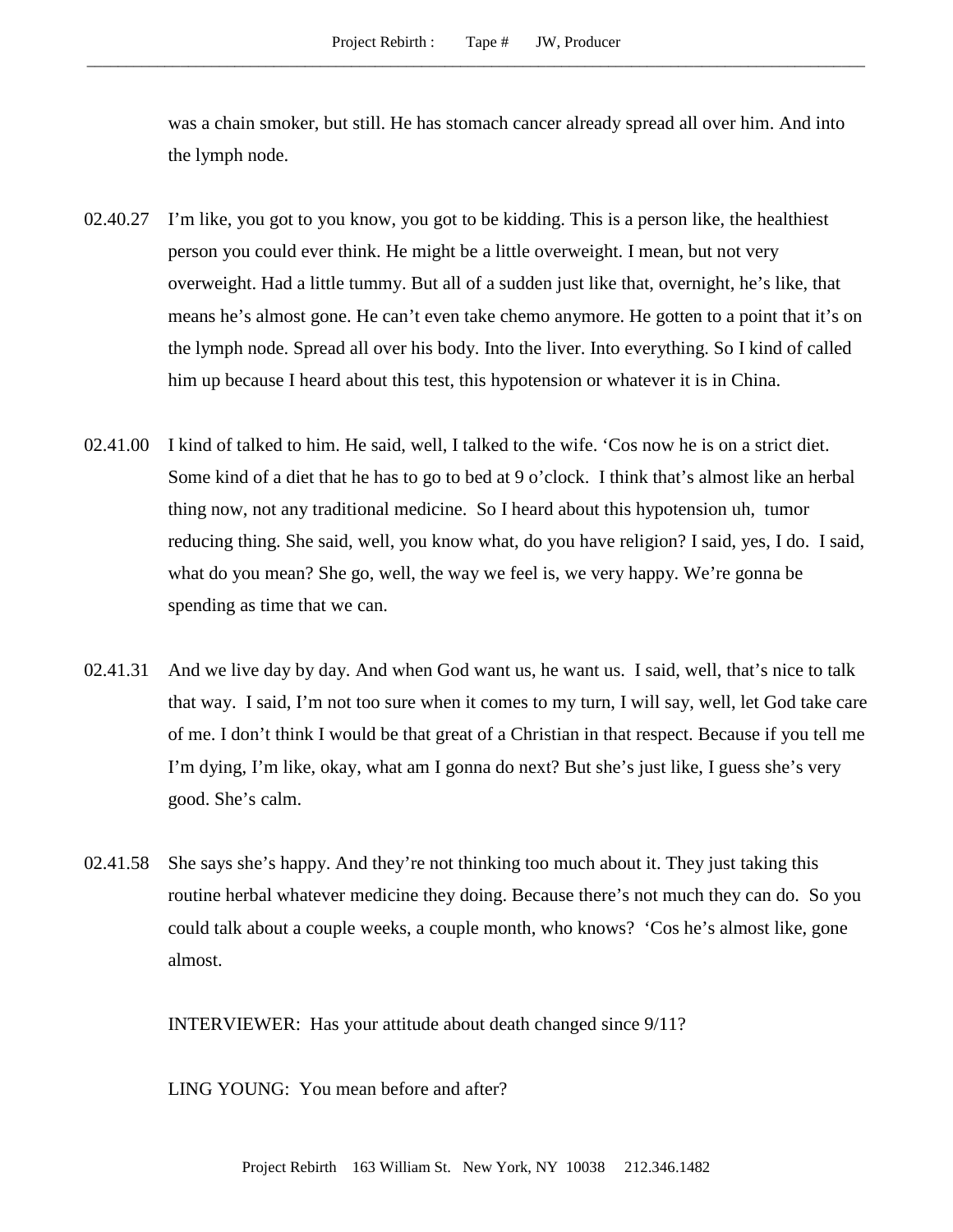INTERVIEWER: Did you get more religious about 9/11?

- 02.42.41 LING YOUNG: No, I was always Catholic. I wasn't a good Catholic, that's about it. Okay, I'm always Catholic. It's just that I don't go to church every single week, okay. (LAUGHS) Shouldn't say that. My daughter became Catholic. Okay, actually before 9/11.
- 02.43.03 Do I think about religion a little bit more often? No. About, little bit more but not as much. I should be.

INTERVIEWER: Do you think about God?

- 02.43.12 LING YOUNG: Yeah, you do think about it, okay. So a lot of time I say, God put me back on this earth to do, for a reason. See, if I wasn't around, typically what it is, is a couple of years, I think that place would be a mess. First of all, I got everybody's money. That's number one. They don't know who's who. If I died that day, they gonna be in total mess. That's why afterward I gave everything back.
- 02.43.33 I said, I'm not handling it. First of all, I don't have the energy to handle it. Okay, I don't really don't want to mess up the account. I don't want to do anything. So I gave it back to everybody. I say, you guys are doing it on your own 'cos I can't handle all this accounts. I used to be more upset about things that, if something bothers me, I could not sleep for days. Now it comes in, it fades out. I don't really think about it until it hits me in my face, that moment. Then I might blow up.
- 02.44.02 Other than that, I said, if I can't change it, this is the way it's gonna be. Just like if I have problem with my in-laws, my two daughter-in-laws, I don't say anything. The only, if I would say something, no, slightly different, I would say something, but indirectly. Now I just keep my mouth shut because to me, it's not worth it. 'Cos I see my mother go through what she went through.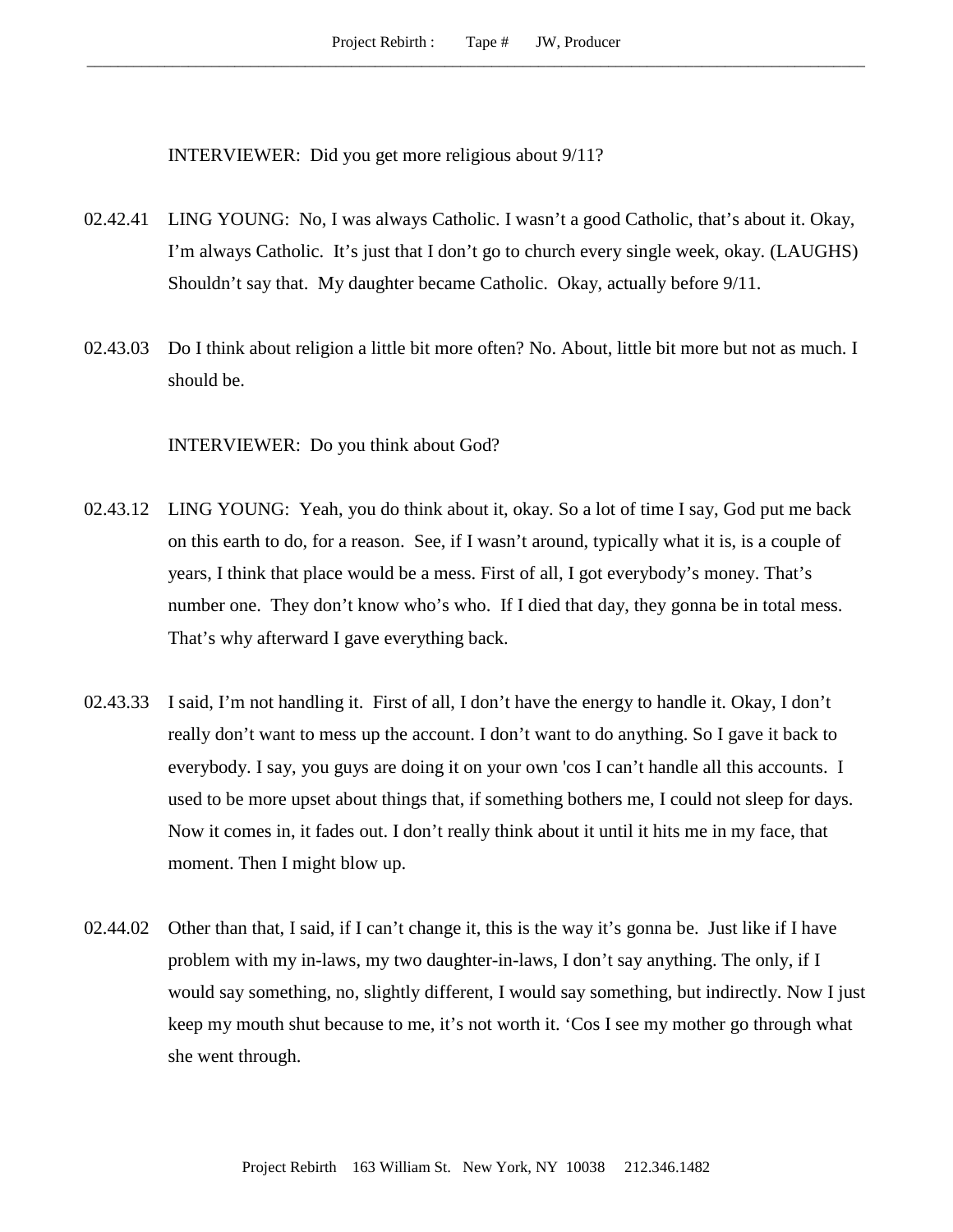- 02.44.31 I said to myself, I would never be my mother. 'Cos she likes to know a lot of things. And she wants to be like, a little in control. I am a control freak. There's no doubt about it. That's what my daughter tells me. But I don't tell you how I feel. I will be complain to other people, So-and-So's not, not doing what they're supposed to. They're not respecting me the way they supposed to be. But I would never say in front of your face. 'Cos to me, it doesn't help. If I say something, let's say, to Richard's wife, what am I gaining? I'm gaining an enemy.
- 02.45.03 So first of all, I'm not married to her or married to my other son's wife. That's their problem. See, the old me would take it into my problem. Would eat me up. I might not say anything, but would eat me up. Now it doesn't bother me. 'Cos I don't think as much as I used to be. My mind is kind of blank. Unless it hit me right there on the spot, I got to do it. I got to deal with it.

INTERVIEWER: Is that because your mind really is more blank?

02.45. 30 LING YOUNG: Oh, it's really blank. I don't have anything in my head. That's the reason why I don't understand why that day I freaked out. 'Cos I wasn't thinking about it. I wasn't even reading about it. I wasn't doing anything that's related to it. I was just playing around with the uh, with the reservation. It just, boom, it just hit me.

## INTERVIEWER: Planes?

- 02.45.49 LING YOUNG: No. It was just like, well, maybe I was doing the plane tickets. But it wasn't, I wasn't thinking, though. I was just figuring out, oh my god, is this the right reservation number? I just making sure they're matching the name, the seat numbers are correct. Now that's a major job to me.
- 02.46.04 That's like a big job compared to what I don't do anymore. And it just, boom, it hits me. Just like out of nowhere. I don't know whether I was doing the plane or I was doing the excursion.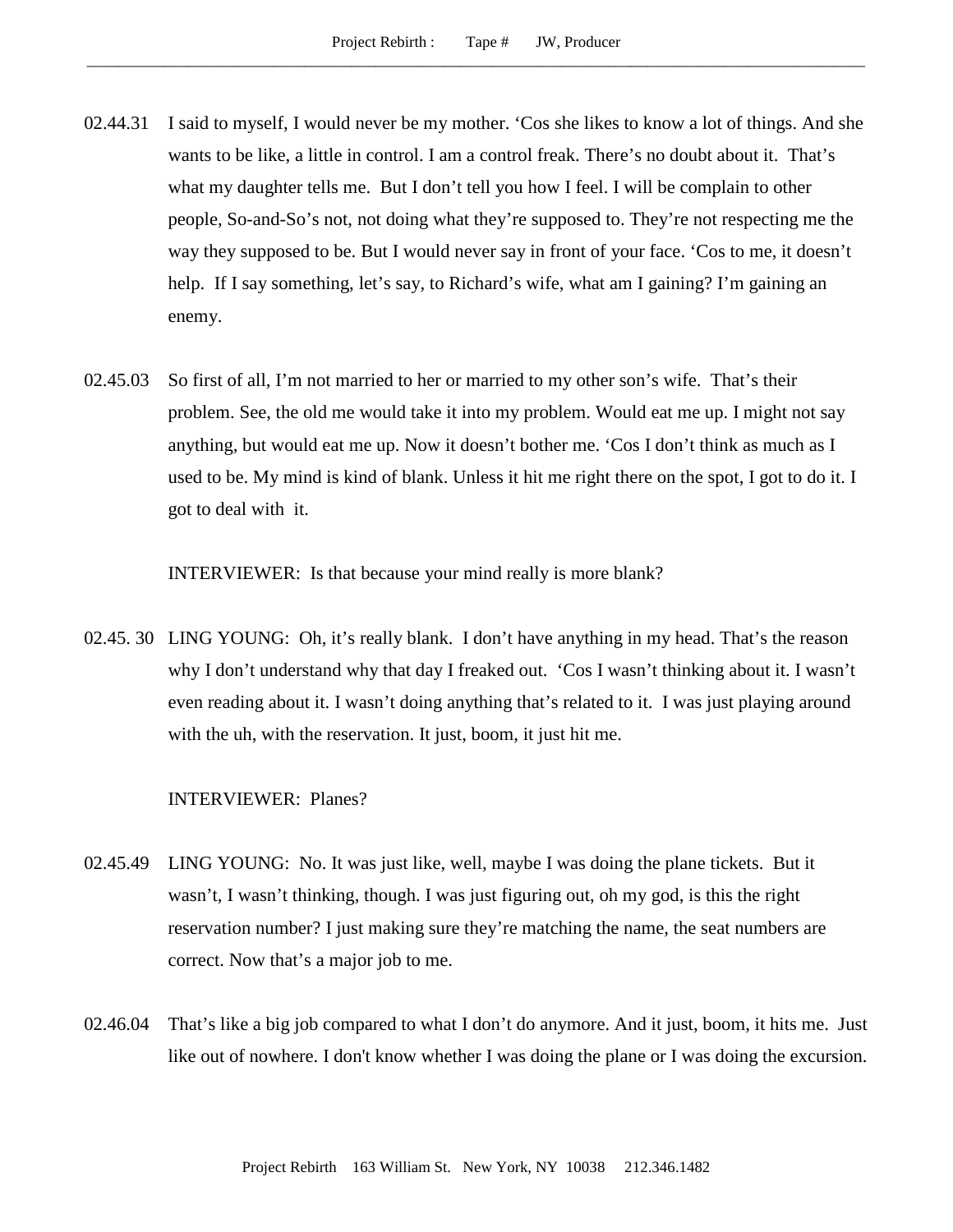I don't remember what I was doing. It just gotten to a point, I got to stop right that moment 'cos I was so edgy. I couldn't even handle it anymore. I just, I lost it.

INTERVIEWER: Did you consider canceling the trip?

02.46.28 LING YOUNG: Oh, I knocked myself out. (LAUGHS) I don't take my sleeping pill until I get to the plane.

INTERVIEWER: Did you think of not taking the trip?

02.46.36 LING YOUNG: Oh yeah. We thought about it, definitely. Matter of fact, one of them chickened out on me. Okay.

INTERVIEWER: You thought of it or they did?

- 02.46.45 LING YOUNG: Well, actually at the beginning, all the way from the beginning, we didn't think that he was gonna make it anyway. Okay, that's the (fire marshal?). But I did it anyway. Okay. Yeah, we thought about it because Alison, which is (?) mother, said, Ling, what do you think? I said, I don't know.
- 02.47.02 I mean, there's 24 of us, you know. It's not there's just one of us. Everybody paid big buck to go there. So I said, I don't know. I said, what do you think? I said, well, I don't know. So it's just like, back and forth. But if we cancel, man, we all gonna lose a lot of money. You're talking about the cruise, uh, the, the airline tickets. You're talking about big bucks. So they, Alison and I said the same thing, said, you know what, if it happens, it's gonna happen.
- 02.47.30 Because the same thing happens my girlfriend from one of the 9/11, she went to Puerto Rico to help her father, 'cos her father fell down. Not to really help 'cos she really can't do too much herself, but she got to be supportive, mentally supportive there. She got up. The TV was on. Then the mother just shut it off. She said, Mom, what's going on? Said, nothing, nothing, nothing. That's the day she's coming home. And she turned it on and said, oh my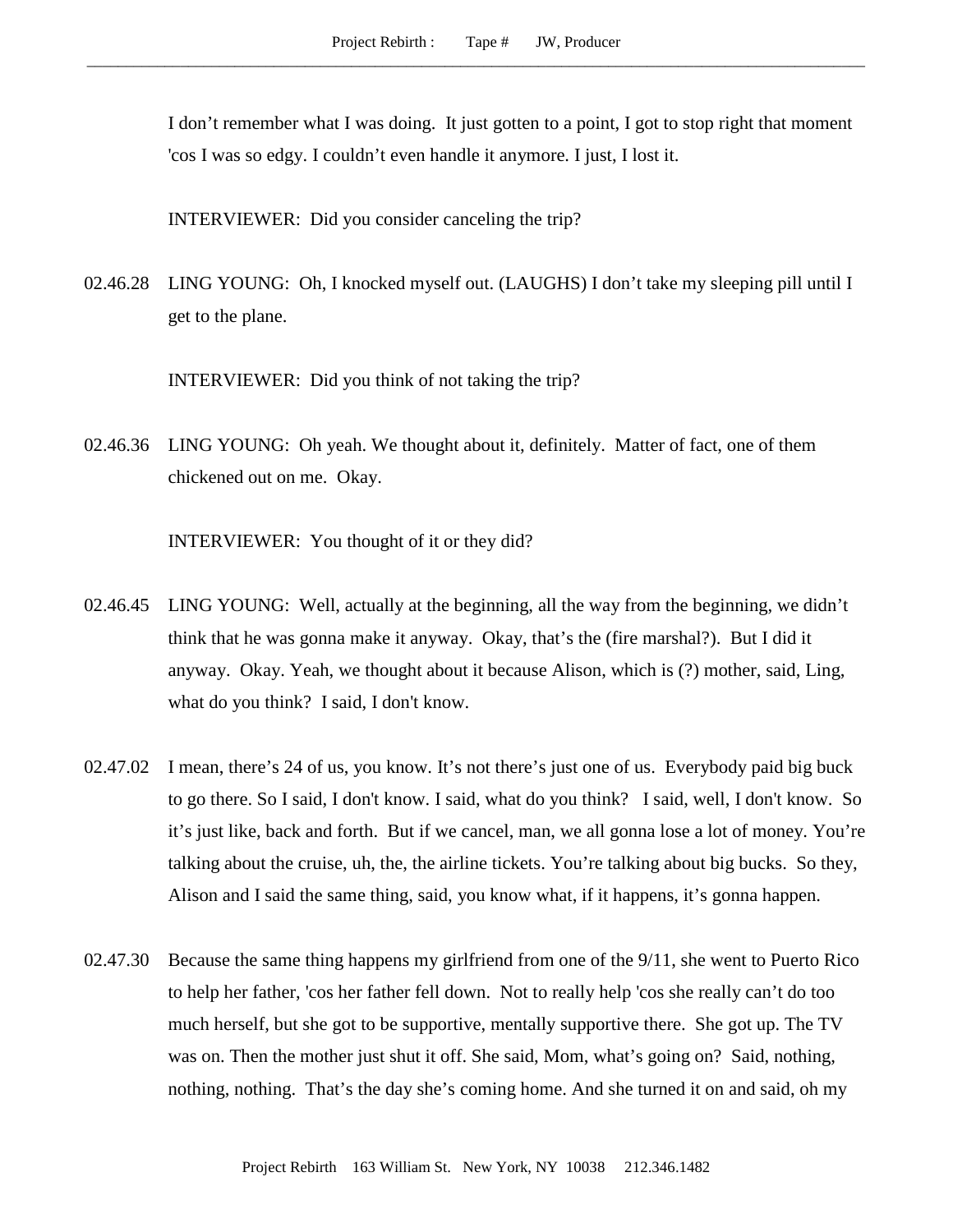god, that's the day she's coming home. Within one day, the rest of all the London people, they're gonna blow up the plane.

- 02.48.02 She said, okay. Now she has to come home 'cos she been gone like, three weeks. And her husband's home, but they both were burned. So she said, God, if anything happen, just let me go real quick. Like, she don't want to be like, hanging like she used to be, like, with the burns on. It's like, if it happen, just let me go quick. That's how she feels. And we were all worried about her. Everybody's calling each other see how she's doing, with Eddie. I was afraid that Eddie's gonna freaked out.
- 02.48.30 And finally she's home. Then once she's home, Eddie sends her email, Grace is home, thank you. Everything's okay. And we just kind of like, something just lift off our shoulder. We feel like, wow, you know, like, relief. 'Cos she didn't get home till like, 2, 3 o'clock in the afternoon. There was a lot of, you know how you bring your foundation, 'cos she didn't know about it. They stop all the liquid product. Then she was saying, they saw liquid foundation, she say, you not gonna take that away from me, right?
- 02.48.59 So they kind of like, put it in the luggage. So she came home, but she got stuck like, two, three hours at the airport. As usual. And that was the same day that my psychiatrist was going to Louisiana. So, so kind of a little bit, I guess maybe everything like, everything that I care for happened to be at that position that day, I guess. And then thing happen afterward. And I guess everything just built up in me and maybe that's how I explode. I don't know why. But we were thinking about not going. But then Alison and I, we're the main one that talking about it.
- 02.49.32 I said, gee, if we're not going, Alison, you're gonna lose big bucks. 'Cos she was taking her family with her. I said, and I'm taking my family. I said, wow. That's big money (LAUGHS) we're talking about. But that's something I had thought about it since right after I came home. I thought about it, to get this group together to kind of like a get-together. Like a reunion of all the people, which it would be like, Jim (Devery?), the fire marshal.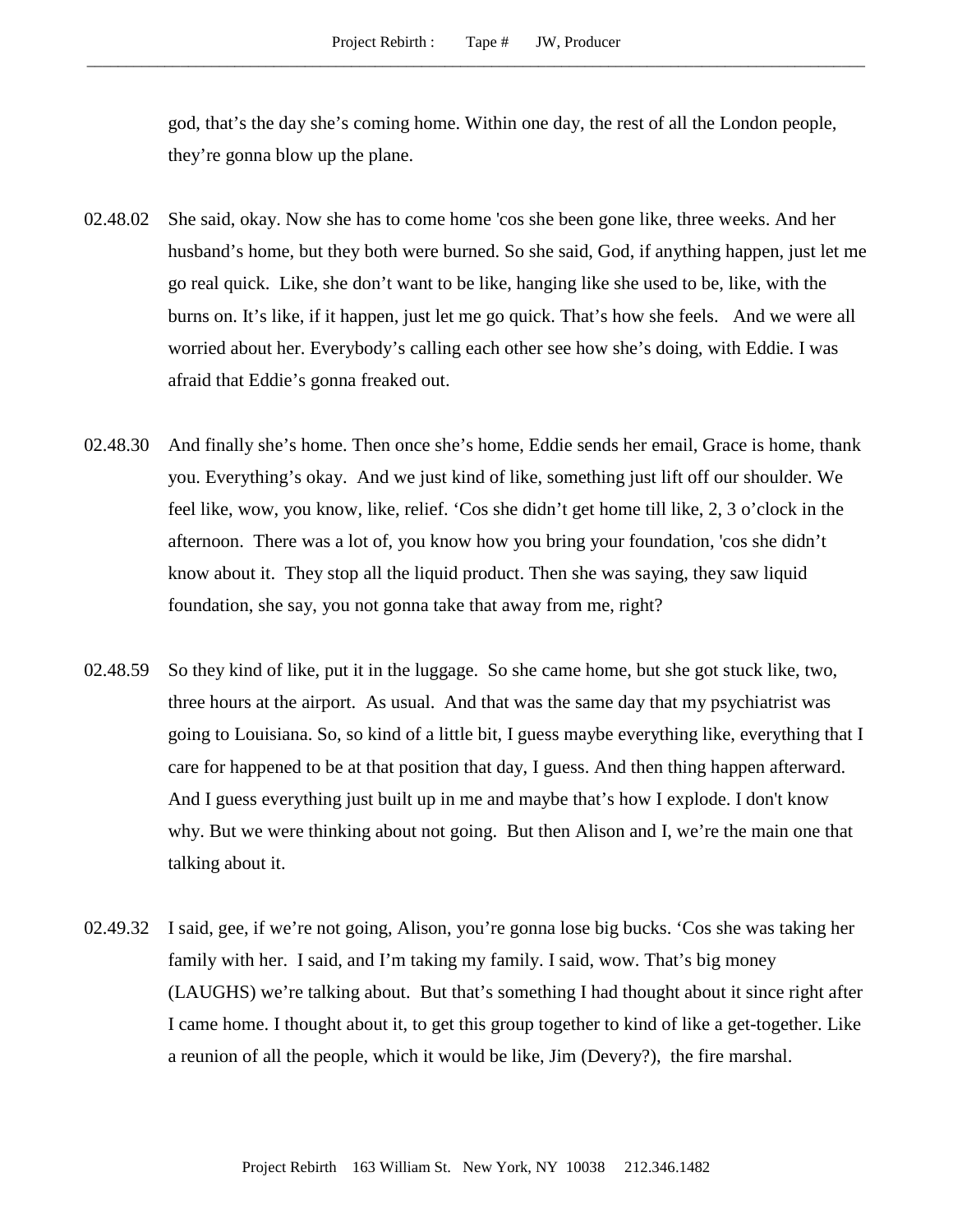02.50.03 Mary Jos. I kind of added my doctor and my nurse at the end, okay. My doctor actually had left Cornell. That's why I was able to do it with him. If he was still working at Cornell, I couldn't do that.

(OFF CAMERA REMARKS)

02.50.19 END OF TAPE # LY 45

**TAPE # LY 46 Ling Young JIM WHITAKER, Producer/director PROJECT REBIRTH**

## 03.01.07 PICTURE UP

- 03.01.08 LING YOUNG: (MID-STATEMENT) (?) permission slip, because what happened is, I turn down the other lady. Okay, I gave him interview. Then I thought about it, I said, I'm still on workmen's comp, I'm on disability. Quote, unquote, all they have to know to do, say I went to Alaska. That might kill my whole case and I would have come out with nothing.
- 03.01.27 But your thing doesn't come out till 10 year. By then, let's pray to God my case is closed. (~JW~) Okay. That's the reason why I had the interview and Richard said, are you crazy? I said, you're not even done. What happen they decide to use it against you? You lose everything you, you work for. I said, you know what, you're right. So I kind of feel bad that I didn't give it to the girl. But then I also said, you know what, if I'm doing this project with you, I don't want this thing to expose all over the place anyway. So I kind of like said sorry, I can't do it. So I, so Richard kind of knows that we do not give permission, nor my family give any permission for you to use this in any of your articles.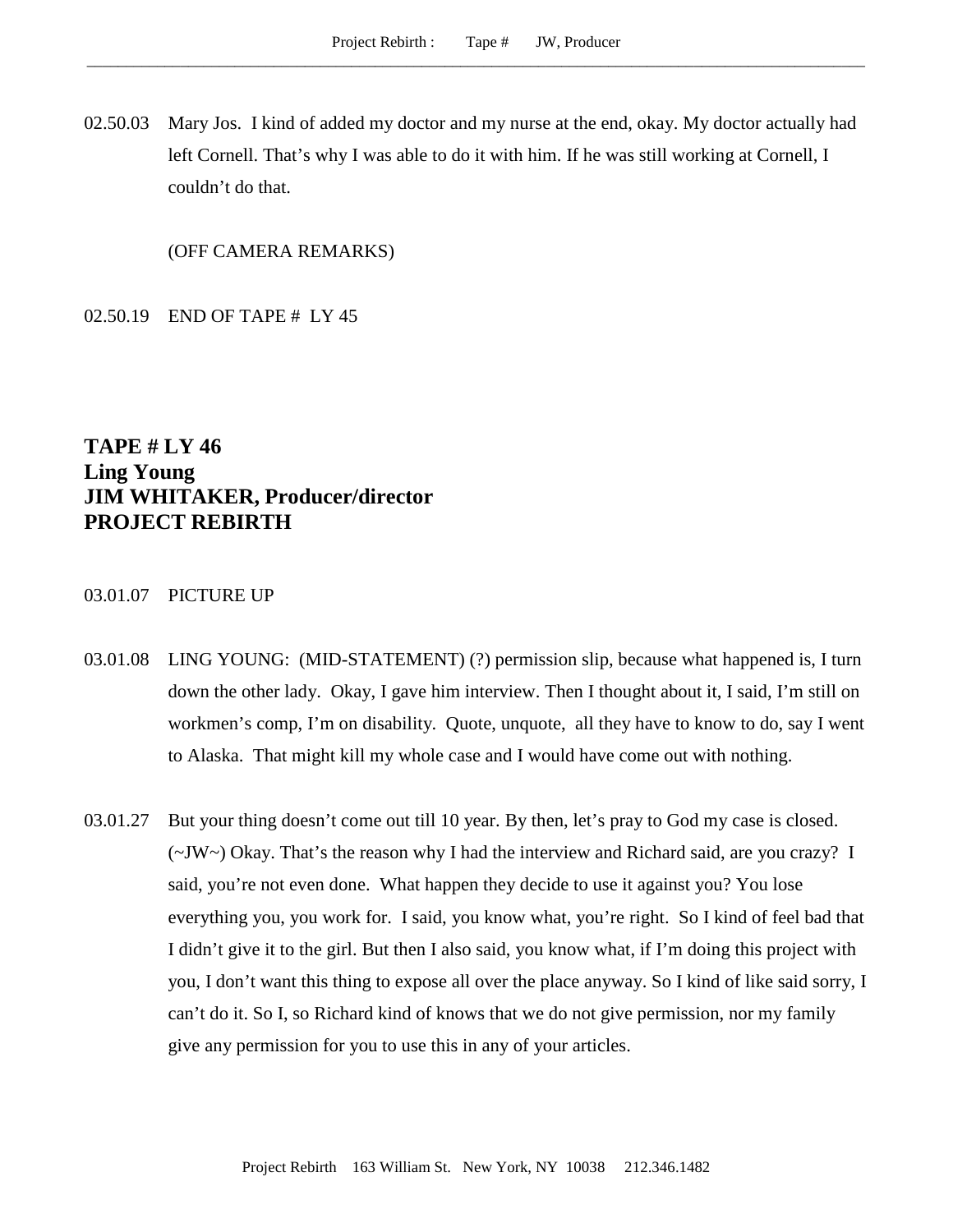03.02.07 So I guess she got upset. But you can't have it both way. (~JW~) I don't want to lose everything either, okay. That would kill me. That's where my income coming from. So  $(\sim JW \sim)$ 

JW: You've said you didn't know when you were going to take a vacation.

- 03.02.33 LING YOUNG: Yeah, that's true. But I did it. I was forced to go to Texas. I told you about that.
	- JW: Tell me about the evolution of going to Alaska.
- 03.02.47 LING YOUNG: It was in my mind all the time. That I want to thank them. I want to take them. I want to do something for them, for all those people that put me together. Got to remember when I first came home, I was a mess. Okay, a total, completely mess.
- 03.03.04 It wasn't with this particular group, I don't think I would be where I am today, okay. like, Dr. Bauer has been a godsend. He is the kind of guy that's very dedicated to his work. He was so frustrated with me that one time, I want to get rid of him to a point because he was so unhappy with me. Only because he was so mad 'cos I messed up my hand with another doctor.
- 03.03.28 So he really got mad at me and then he was like, kind of cold. So I got really upset 'cos I'm kind of attached to him. So I even went to the director saying that I want to change my doctor. And then at the end, I felt so miserable that I was gonna change. So I finally sat him down. I talked him. I said, you know what, I said, you've been pretty cold to me. I don't understand what I did wrong. Said, well, because I'm very frustrated. And uh, and then you went over and get somebody else do your hand. What did they do?
- 03.04.01 And didn't they, like that. (?) It was, I'm like, wow, you used that kind of word. And he was right. He was 100 percent right. This was a special doctor and special orthopedic and everything. But he really messed it up. He fused my finger without telling me. I was thinking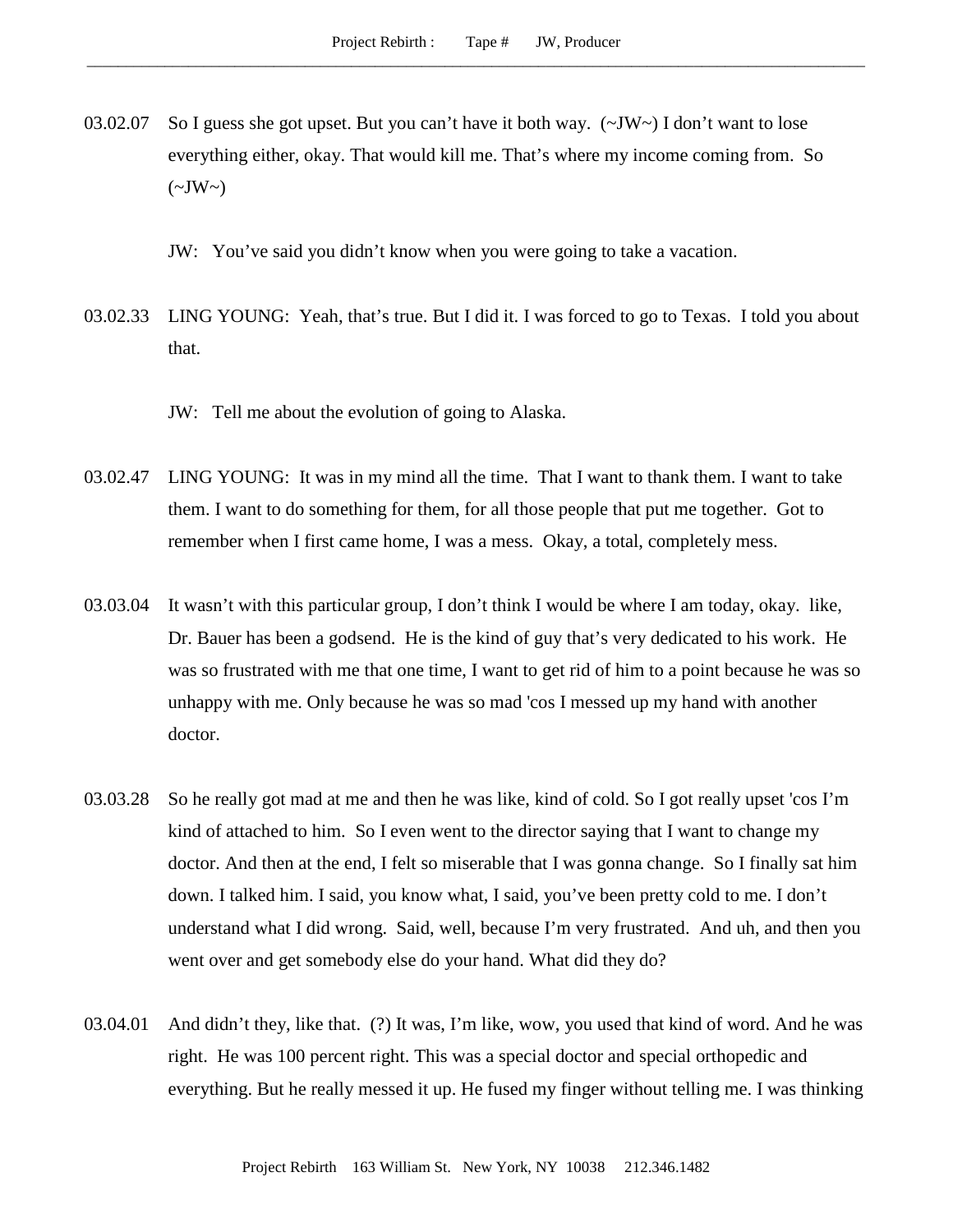about suing that guy, but then I said, what am I gonna gain out of it? Headache? I'm not looking for the money. I'm looking to say that, you know what, you should take some responsibility, because he make me go through the point I lost my nerve.

- 03.04.33 Because he didn't listen to me. He refused to listen to me, what's wrong with me. And also because he doesn't know me. When I complain about pain, that means I am in pain. I don't complain. He ignore me completely until the point I lost my nerve. And that's why I was kind of mad. And then he was very mad at me because now here you are, you go away from me. Go to the specialist, guess what happen? Nothing else happen. Made it worse. So he was kind of mad at me.
- 03.05.00 So we had a one-to-one talk. After that, it was over. Back to normal. Unfortunately, he left Cornell last year. So therefore, I could build a relationship with him because he's not my doctor in, per se anymore. And that's why I took him. I (?) asked him to go. I also asked one of the nurse to go. It was a fun group. I felt safe. Well, first of all, let's go back to like, I planned it. I started planning this thing. I said, we got to do this together.
- 03.05.30 And Alison said that, you know what, her son-in-law's been talking about an Alaska cruise for many, many years. I said, why don't we try to think about doing it. But this been going on since right from get-go. I was thinking about it. I never just do it. I never really like, started the planning until like, sometime last year. And everything started it. Of course, I have an agent doing it, 'cos I couldn't do all this work. There's no way I could do all this paperwork.
- 03.05.59 'Cos all you do is tell them the name and he does everything. And at the end, he just give you a booklet and you're done. If I have to do it myself, I would never, I never pull this off. I did the plane tickets, though. Okay, so, but try to put everything together, put people in the same room, and then because you're not in the same room, somebody came in afterward and they won't change your reservation. You have to stick someone else in another room. It just is crazy. And so I decided, I said, why don't we go to Vancouver for couple days, 'cos I was at the cruise before.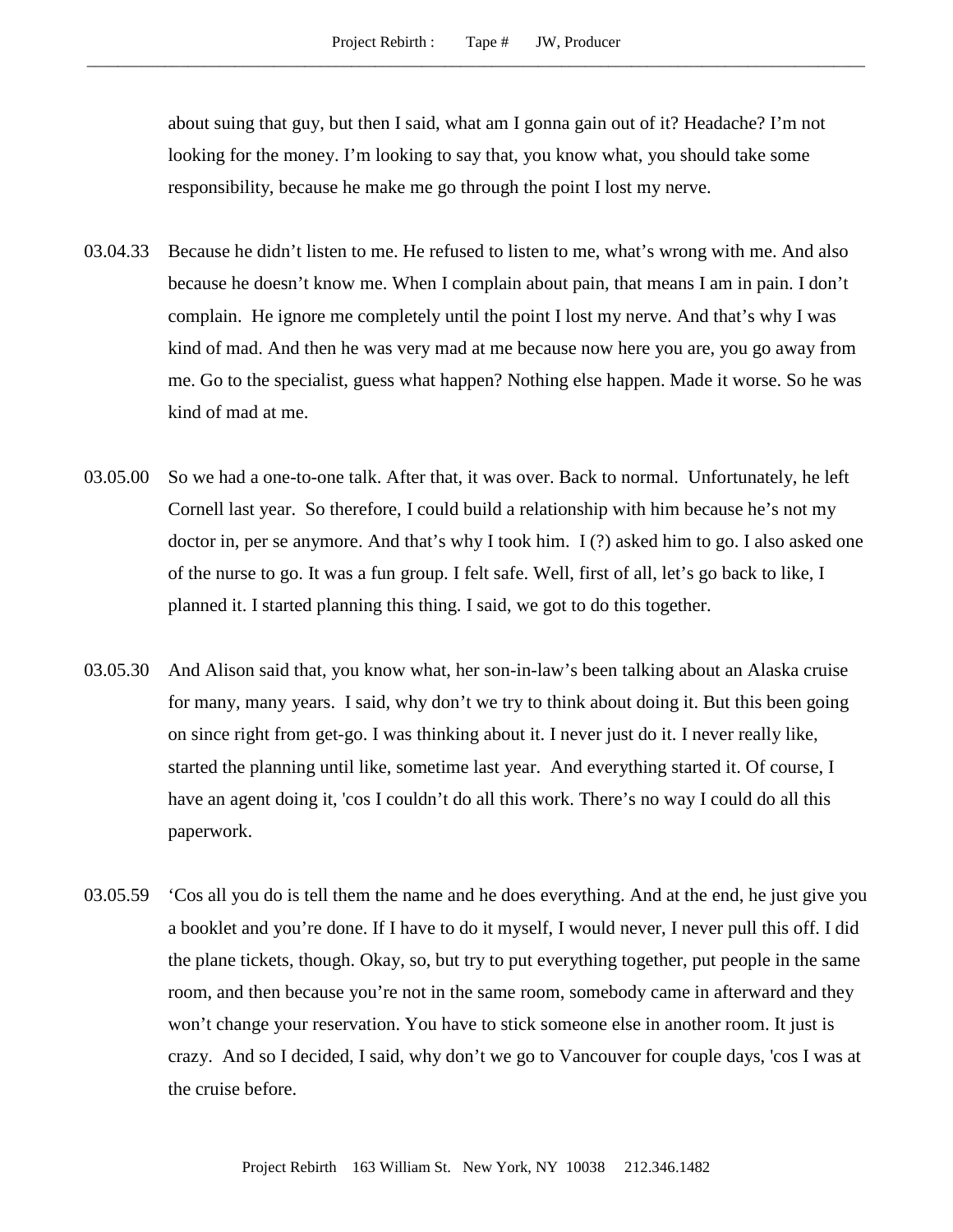- 03.06.33 I said, maybe you could see Vancouver a couple days. And then we go on a cruise, because this way, you relax a little bit and then go on a cruise and then relax. Like I said, this been going around in my mind for many, many years. I finally put it into action sometime last year. I think sometime in May, I think. I'm not too sure. You got to book the cruise very early, if you're talking about big room. Otherwise, you never get the good room.
- 03.07.00 So we're working with, I was working with Alison, 'cos she has her family. I got my family. And I brought Marge into it. I brought my, Dr. Bauer and Maryanne into it. and Mary Jos. I think you saw the group picture, right? Yeah. That's what I said, I (?) had to ask for permission. And everybody had a ball. Unfortunately, Dr. Bauer went back with a big stomachache. I don't know, he must've caught something in the, at the airplane or whatever, or somewhere. So he's still very sick at home.
- 03.07.29 Poor guy. Talk about plane. I was forced to take the plane in 2004. Because in Chinese tradition, since I'm from the boy's side, I'm supposed to meet the girl's parent. I was dreading that plane ride. So what do I do? Knock myself out. So (LAUGHS) I don't wake up until I get to the airport, get on the floor. And make sure I take my pill the minute I get on the plane.
- 03.07.59 'Cos you're like, you know, you're like, a little shaky. So I got, once I got off, I'm okay. 'Cos I'm not in there anymore. So I did that in August of 2004. Then I had to go back again, 'cos he has two weddings. Last year, in October. So that wasn't too bad 'cos I went with Mary and his cousins. There was a whole bunch of people. Wasn't just me and Donald and Junior.
- 03.08.29 So I did okay with that. Like I said, the only time I didn't like it when I went down to Florida, I was awake and, with the skidding, well. My heart just went off, okay. So I was okay. So I say, you know what, I did it twice. Maybe let me just try it. But it's a five hour. Five hour, over five hour going. So I said to Mary, what do you think, you know, 'cos she hasn't, she been a little bit, but she hasn't really done too much, either. I said, what do you think?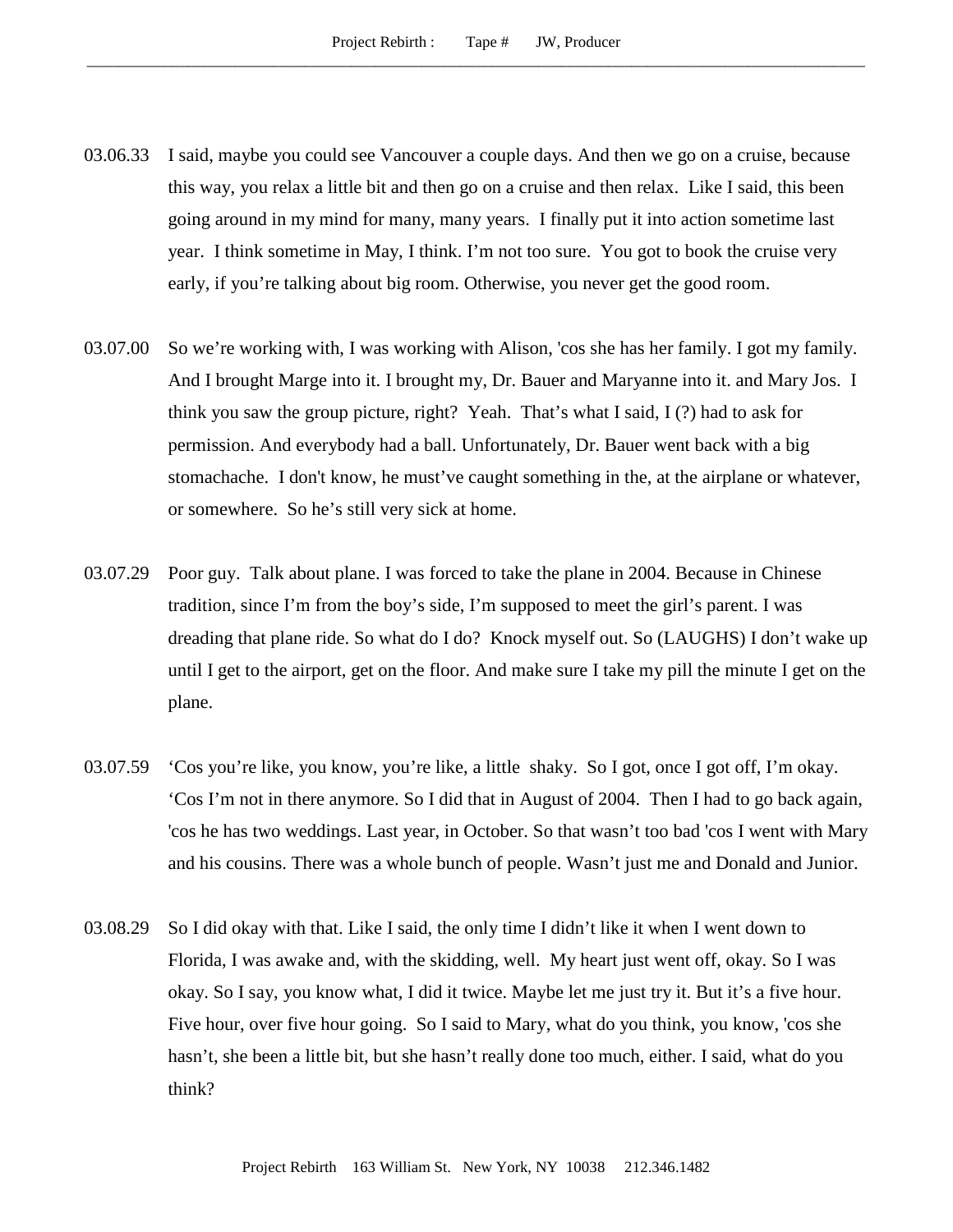- 03.08.56 So we talk about it. I said, you know what, we're gonna be all together. I said, I have my burn doctor. I got my nurse. I have my home health aide. I got my family. I said, if anything happen, they got to take care of me. (LAUGHS) So it's like, if I have an infection, he's right there. I have a nurse who's taking care of me. I said, it couldn't be that bad, right? That's why I did it. And it turned out to be okay. You know, but at the plane, I'm knocked out, as usual. That's how we go, that's the only way we gonna go on a plane is to, not to take the pill. Don't go to sleep.
- 03.09.27 The minute you getting on a plane, you put your sleeping pill, double the dosage. Knock yourself out. By the time you get there, you're almost half there already. So we did it. And the cruise was a lot of crowd. You get a (?) little cramped up. But since we had such a great group, I didn't, I kind of like, I didn't see anybody around me except, except them. If you asked me what's in the back, I wouldn't, I would not be able to tell you who was in the back of me. That's how much, that's how I phase people out. Technically, I don't see my surrounding anymore. I don't.
- 03.10.00 It's kind of funny, but I don't. Like, you could have like, 100 people around me. If I'm only focused on my group, this is all I see. I do not see my surrounding, which is not good, because if somebody come and trying to kill me, I wouldn't know the difference. So I was just with my group, that was it. We had fun. Like I said, we went on a helicopter ride. It was like, it was a little, it was raining. So it was a little like, okay, I'm up there, okay.
- 03.10.30 And I didn't have my pill. It was all right. It was a little scary, but I handled it (a little bit?) pretty good. And then we went whale watching. That was bad. It was like, raining, pouring. So I said, okay, I stay outside a little bit. But then I couldn't take it. I came back. Then we went, then went a little shopping. 'Cos only stay in three port. That was the only thing. The three, like, the first three days, sailing.
- 03.10.59 You don't do anything except stay on the ship. And then the last day's also sailing, so technically you're seven day was only three day you really out in a port. And the funny thing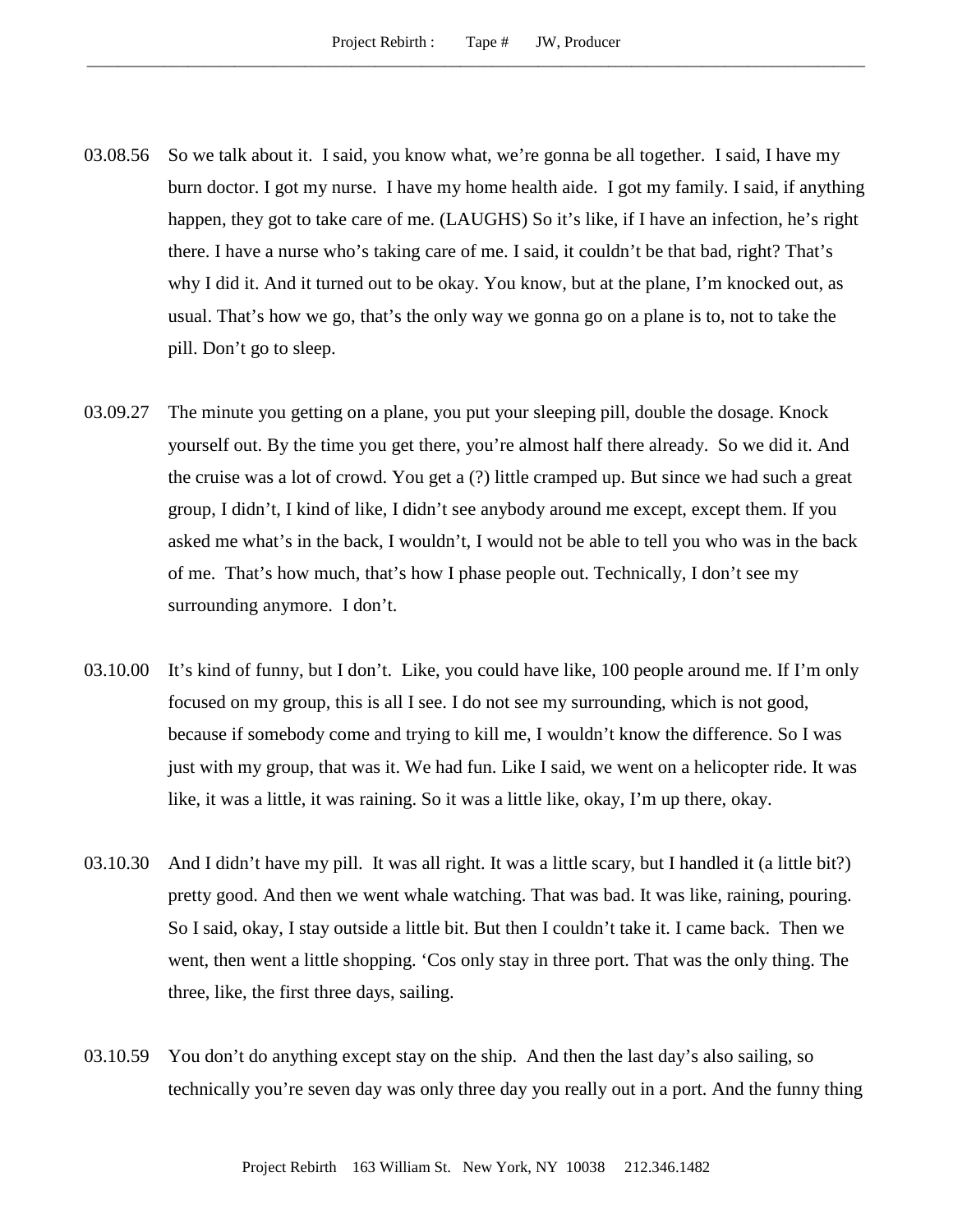Uh, found out was, when I went in '98, when I went, it's beautiful days. And I found out, Alaska has a rainy season. They said, actually the week we went was one of the better days. It was pouring. Okay. But we had fun. And we could do anything we want during the day, but nighttime, we said, we're staying for dinner together.

- 03.11.30 During the day, everyone could do whatever they want. But nighttime, we're together. So, and I asked for permission to put our table together. So that was a great thing. So all 18 of us were together. Except Alison's family, because it was too many. There were seven of them. So they had a separate, but we were right next to each other. So my family, my brother, Dr. Bauer, Maryanne and Marge and her husband, everybody's all one table.
- 03.12.01 And Melissa brought her friend, too. And that's the one that took all the beautiful picture. She took really nice pictures. And she's crazy. So she's (?) very fun. So we had a nice group. Even my nephew is laughing. Which is like, very rare. My (?) little nephew. You can never get him, he was smiling through the whole trip, which was so rare. 'Cos he also had fun. So make me feel good. And I'm so glad that I pulled it off. That's another thing. It was like, wow. I did something, I did something major.
- 03.12.33 It did make me feel really, really good. That I could actually be with the people that actually helped me throughout this whole ordeal. That's why it make me feel good. And I'm still like, very content, what I did. And everybody had a ball. That's the main thing. And every  $(\sim JW)$

JW: Were you worried they wouldn't?

03.12.57 LING YOUNG: If they wasn't, I don't think I would take the cruise. It's not a cruise that I would want to do again anyway. We did it one time, I think it's enough. Actually. But I know people like, people talk about it a lot. So I say, you know what, that might be a great cruise 'cos it's kind of relaxing. It's not like you're jumping from like, a Caribbean cruise. Let's, say, like you're jumping from island to island. This is just three day at sea. You see the glacier. And you get off the port. You do a little bit of thing. And just calm. Not like, rushing to a beach and trying to do all kinds of water sport.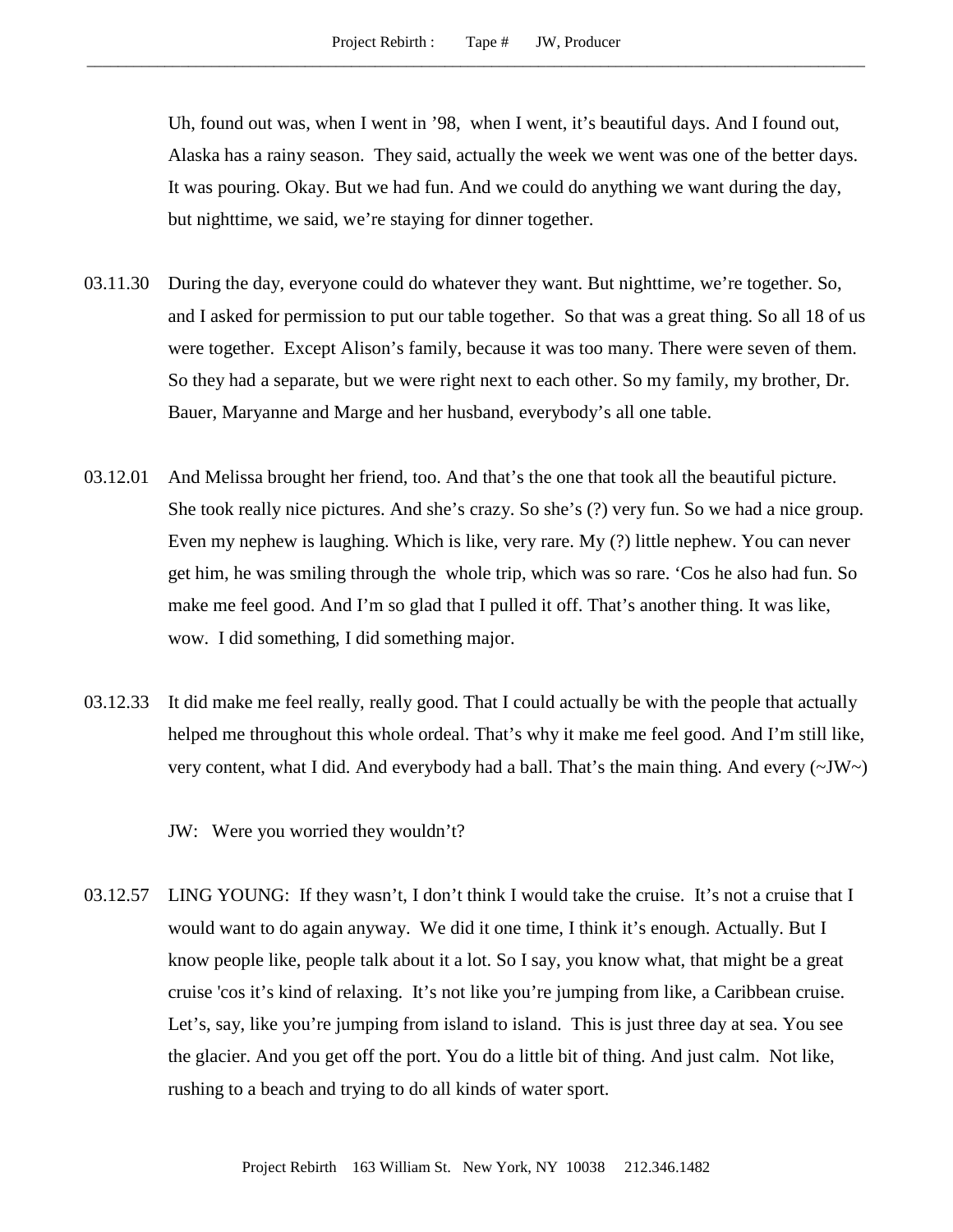JW: What did you see and experience?

- 03.13.3 LING YOUNG: Well, you really can't smell too much or hear too much, 'cos it's pouring. (LAUGHS) Everybody really excited about the whale watching, okay, because you know, once you see all, everybody just shift to one port and then, it's funny. The captain was saying, 1 o'clock, 2 o'clock, 12 o'clock, 9 o'clock. And everybody's jumping from one (end to another?). But then you better know where's the front of the ship. Because if you turn around, you in the wrong end.
- 03.14.03 So everybody's like, running from one end to another. And we see, we saw a couple of whale. Matter of fact, that  $(\sim JW \sim)$ 
	- JW: You whale watched on the big ship?
- 03.14.13 LING YOUNG: It was like, about 100 people, I think.  $(\sim JW \sim)$  But you see like, everybody zoom, on the one end. One o'clock. Everybody went to 1 o'clock. It was 3 o'clock, everybody run to the 3 o'clock. It's just like, people jumping back and forth. It was funny, okay. We didn't see too much.
- 03.14.29 Matter of fact, I think I saw more the last time I went in '98 then this time. This time, you actually saw the actual whale. But not a whole body of it. You saw like, a little bit of the back. And you saw the tail a little bit. The last time I went, I absolutely, we were just far away, but it was a very clear day. So we got beautiful whale picture of the tail. But this time, you know, you see them, but it's not really like, you know, clear, because it's really pouring.
- 03.14.57 It was so bad that the wind was gusty. That's why I couldn't stay outside. I was weatherized. I'm not getting myself sick. So I went inside. But the trip was very amazing, because it was something that you were never gonna do. That, first of all, you never want to take a kid with you. Believe me. Okay. It's a waste of money. Waste your time. You got to wait till the kid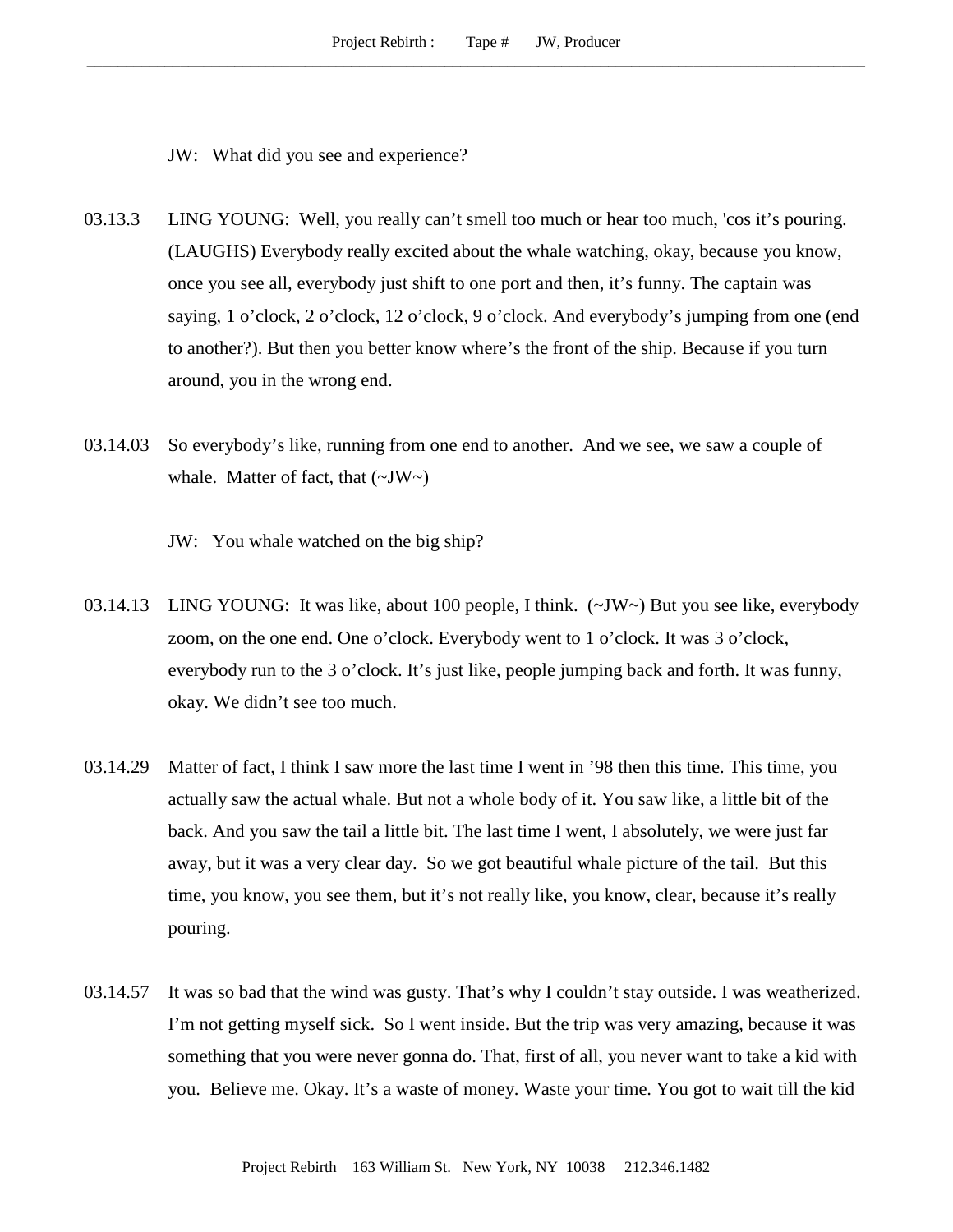at least, they know what's going on, because Alison took his grandson, which is five months old. They have no idea what's going on. They pay full fare. It's not because you're a twoyear old or five-months old.

- 03.15.33 You pay full fare. The only thing she got away with is the baby was five months old. She pay half a airplane ticket. That's the only thing she got away with. And the excursion, because they under certain age, they don't pay. But other than that, she paid big buck for her family. The helicopter ride is very, very interesting because you couldn't have everybody in the same group. So my brother went first.
- 03.15.59 But because it's same company, while he is getting on, we're getting off. So we took picture of each other. Then when we found out about that, so when we getting on the helicopter, we know Mary Jos was coming in. So we kind of like, we took picture of each other. So I don't know who has that picture. I don't, I (?) know probably I have it. Or maybe somebody else's camera that Anita hasn't developed yet. That was fun. And it was exciting only because I want them all together, but we couldn't.
- 03.16.32 But then I got to take the picture while they're coming off or getting on. So that was a good part. That means we were there, to take each other's pictures. Of course, they wouldn't let you take the group picture 'cos of, hey, get in and get out, you know. This time was a lot nicer, because there was (?) a guy, a taller guy who could actually tell you what's different part of the, what's in here, why is it, why this has, why this piece is, I don't know what they call it.
- 03.17.00 A blue hole. Like, water is like, about 30 feet deep. You actually hear the water running. It's like a blue little hole.

JW: What?

03.17.07 LING YOUNG: It's the glacier. Somehow, it's like, like this garbage can. It's like a little (swivel?) thing and you can actually hear the water going. He explained a little bit of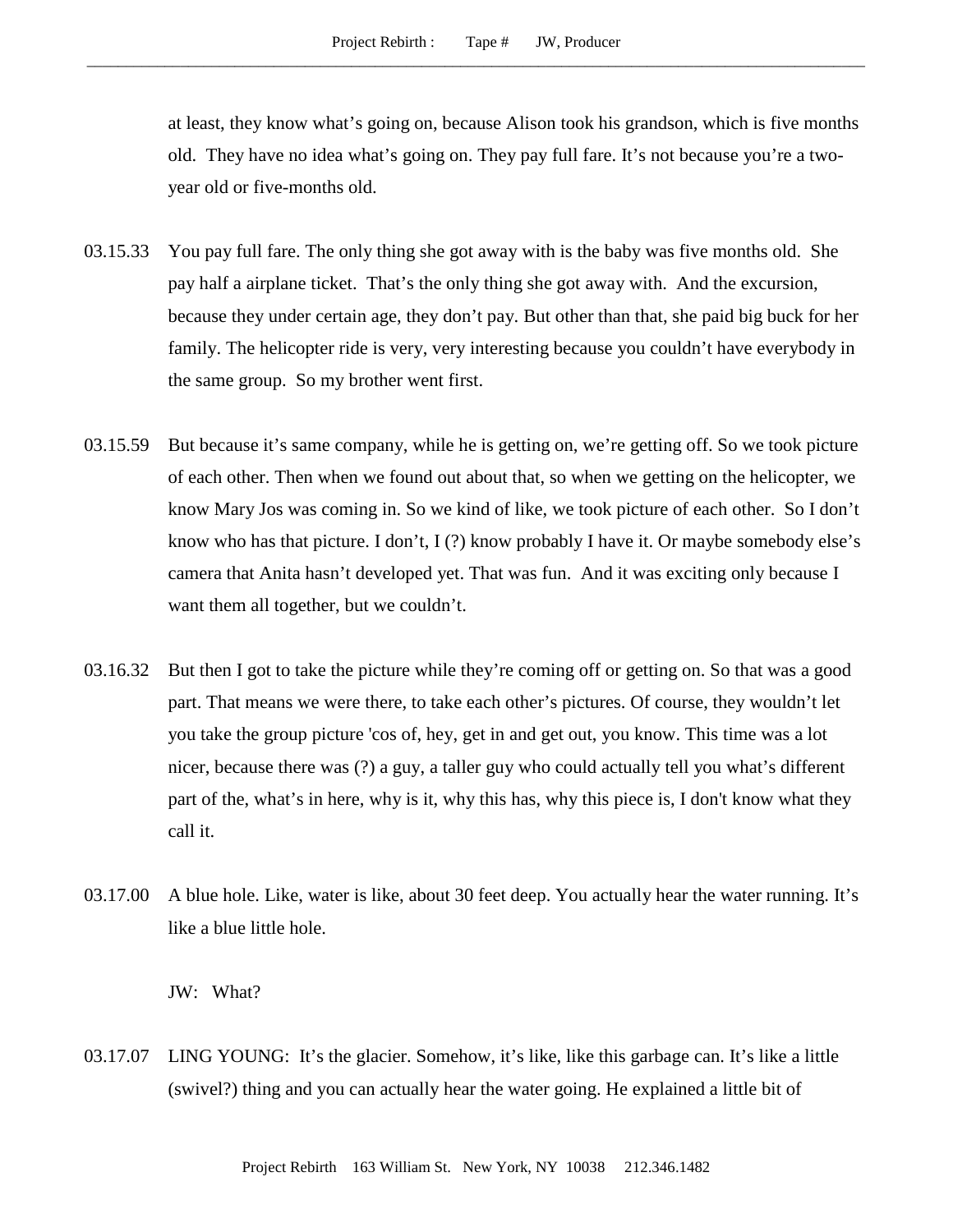everything. He answer questions. Last time we went, the guy just dumped us and you're on your own. Just like, just don't, make sure you don't walk around where the crack is, 'cos if you fall, we're not saving you. It's 300 feet down. That was it. But that time was a lot nicer. It's clean.

- 03.17.30 You actually see the whole glacier like, blue and white. Because after eight years, I think everything just kind of melted and filthy. So you saw like, you saw like, almost like, a dirty floor. But you still see the blue crack, if you remember seeing some of the picture of blue crack. The glacier was exciting because while you're watching it, the ice start coming down, too. And you hear like, a big boom. I didn't like that one. Only because that remind me of the bombing.
- 03.18.01 So okay, once I saw that, said, I'll see you later. 'Cos I saw once already. I don't have to see it again. But everybody really had a ball. Everybody really, really so excited about it. And then somehow somebody found out it was my birthday the next day. I got a box of something from the ship. And they gave me a little surprise birthday party. That's where you saw those pictures. And they all gave me a speech. (LAUGHS) It's like, I think it's on tape.
- 03.18.31 Almost pretty sure it's on tape. And my nurse, you're not gonna hear a word she said, because she was so choked up, okay. Alison spoke. Mary spoke. It was so funny when Mary spoke. 'Cos she said, when the building collapse and we're going out, and now don't forget, I don't drive, okay? I never know really what direction is where, even though I was in Manhattan so many years to go and audit.
- 03.19.00 She said that, which I don't remember, she said that after the building collapse, Chinatown has a lot of traffic, you know, when you're on Park Row. She said, with all this problem, she told the driver, you can't go that way. It's a lot of traffic. Go that way. I said, Mary, I have no idea what you talking about, 'cos I really don't know where I'm going. But somehow, somebody tells me, someone must've tell me what to say or something like that. I actually told the guy not to take certain route. She said, man, Ling was in control even at that moment. (LAUGHS)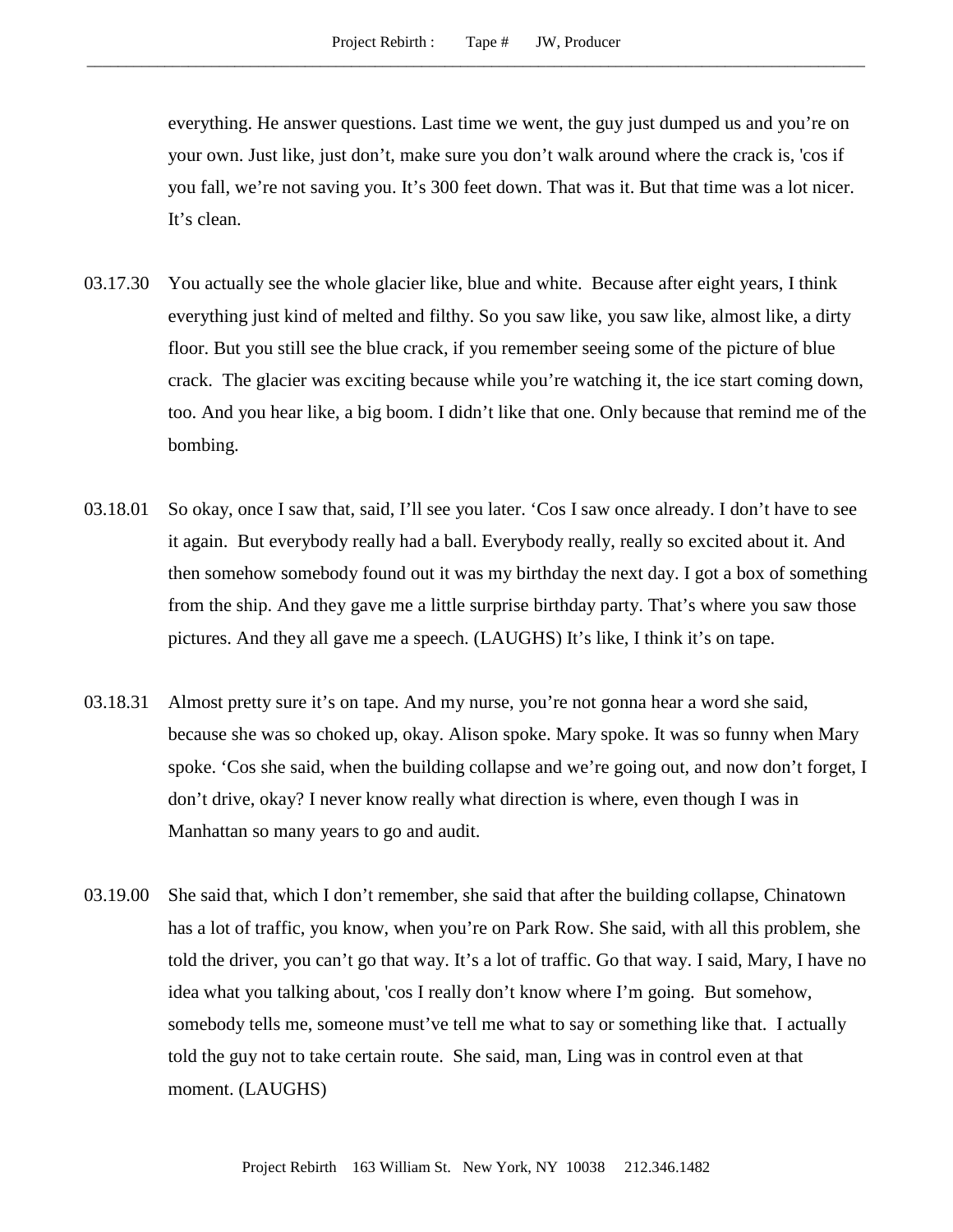- 03.19.32 It's like, I don't remember all this. I really did not remember. And for me to even say it, that's even weird because I really don't even know Manhattan myself, that FDR is one end, Westside Highway is on other end. I really don't know the area. I only know it now because I've been going down there five, over the last five years. If you asked me five years ago, I couldn't tell you where's where. But she said I was telling the guy where to go. I will say someone is holding my hand.
- 03.20.01 Just like someone's holding my hand to come downstairs. So I said, okay. I guess, 'cos she told me all this. I said, Mary, I don't remember any of this. She says, oh no. She said, you were in control. You just tell the guys that, don't go that way. There's a lot of traffic. Go the other way. I said, okay. (LAUGHS) So she kind of said that I was kind of like, I mean, I know she's said it to me a couple times, but I don't remember. But when she repeat it again that day, it was kind of funny. I said, yeah, I guess I'm a control freak. (LAUGHS)

JW: What do you mean, someone's holding your hand?

- 03.20.34 LING YOUNG: Yeah. It's almost like someone is holding my hand but telling me what to do. Because it would not be me telling people how to go. Because I don't know the direction. Direction, I'm almost like a moron in directions, okay. When I, many years ago, when Donald was driving, I would read the sign on the opposite end. After awhile, I said, Don, I said, wait a minute, what are you reading? That's on the other, for the other side of the traffic. I'm very, very bad in direction.
- 03.20.59 So for me to even tell someone how to go to Cornell, first of all, I don't even know where Cornell is. That's number one. I didn't even know Cornell existed. That's how much I know. For me to even tell the guy where to go, that's kind of very weird. If I know the address, I say, if I know where Cornell is, or if I know, even know what hospital I'm going, I could understand why I would say do it this way. But I have no clue where I was going. And I actually tell the guy where to do. So that was like, a little, kind of weird and kind of like, spooky.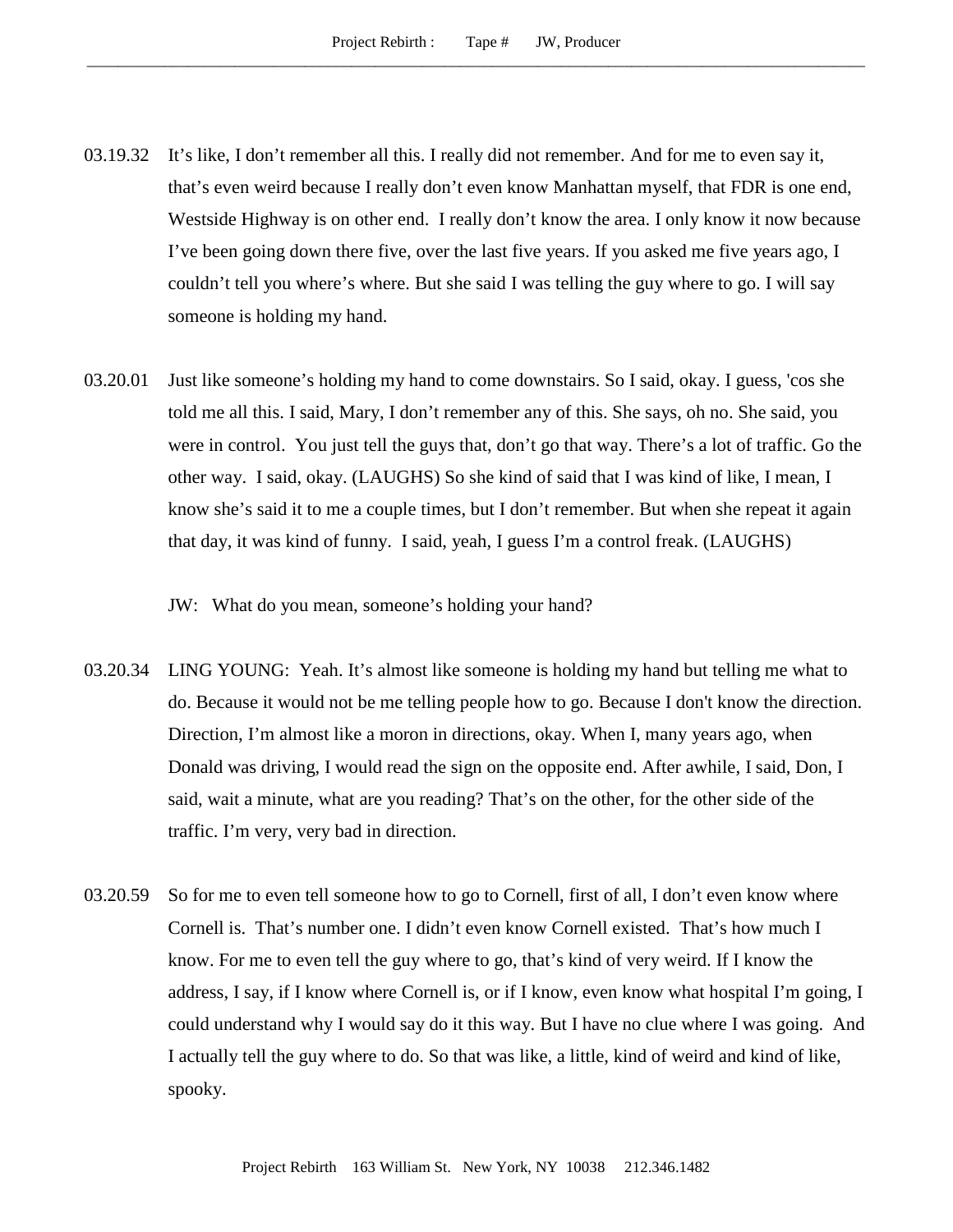- 03.21.34 It's the same thing like, how Mary heard my voice out of all this commotion. It's just like, it's not meant to be for my, I guess it's not my time. Mary and I said, maybe it's not our time. That's the reason why we're here. So I guess I could use that as part of faith. Which I do believe because I could have been dead so many time during that part.
- 03.21.59 Because when I, when the plane hit me on the  $78<sup>th</sup>$  floor, I definitely would have been dead. Everybody was almost dead. Except a couple of us. But not many people made it out either. Like, all my coworker, they never made it out. Who was alive who but never made it out. Coming down the stairs, out of nowhere, Welles found the stairs. And out of nowhere, in the needle somewhere, the fire marshal picked me up, walked downstairs. And then I was supposed to go to triage station. I didn't go. Walked outside. Walking outside, with all this thing going on. Mary's laying in there with the mask on.
- 03.22.31 She heard my voice. Next thing you know, I'm in the ambulance. And then I was telling her to go. It's like, it's just like, step by step. I could have died so many, so many times. So somebody was almost like helping me out. I don't know how it happens. But it happens. So you called that fate. I guess so. I guess I'm not ready. So within these couple years, I did a lot more than, I did took care of a lot of things.
- 03.22.59 So if anything happen to me now, I think they pretty set. They know where my records is. They know who's money, I gave back all the money, so I don't have to worry about anybody else's money that belongs to this one or belonged to that one. And I also told my kid, I'm very color-coded. Okay, everybody is color-coded. So all my things is in one cabinet. I told them, if anything happen, this is where everything is. Anything colored is upstairs. Anything that's backward, I have things.
- 03.23.29 There's only one file cabinet. I have a cancelled check since 1969. (LAUGHS) Because I believe in cancelled checks. I don't believe in a lot of things. I throw a lot of my bills. Cancelled check, I have only because about ten years, no, it wasn't ten years ago, my fatherin-law die in '97. My father-in-law die, they said I didn't pay my insurance.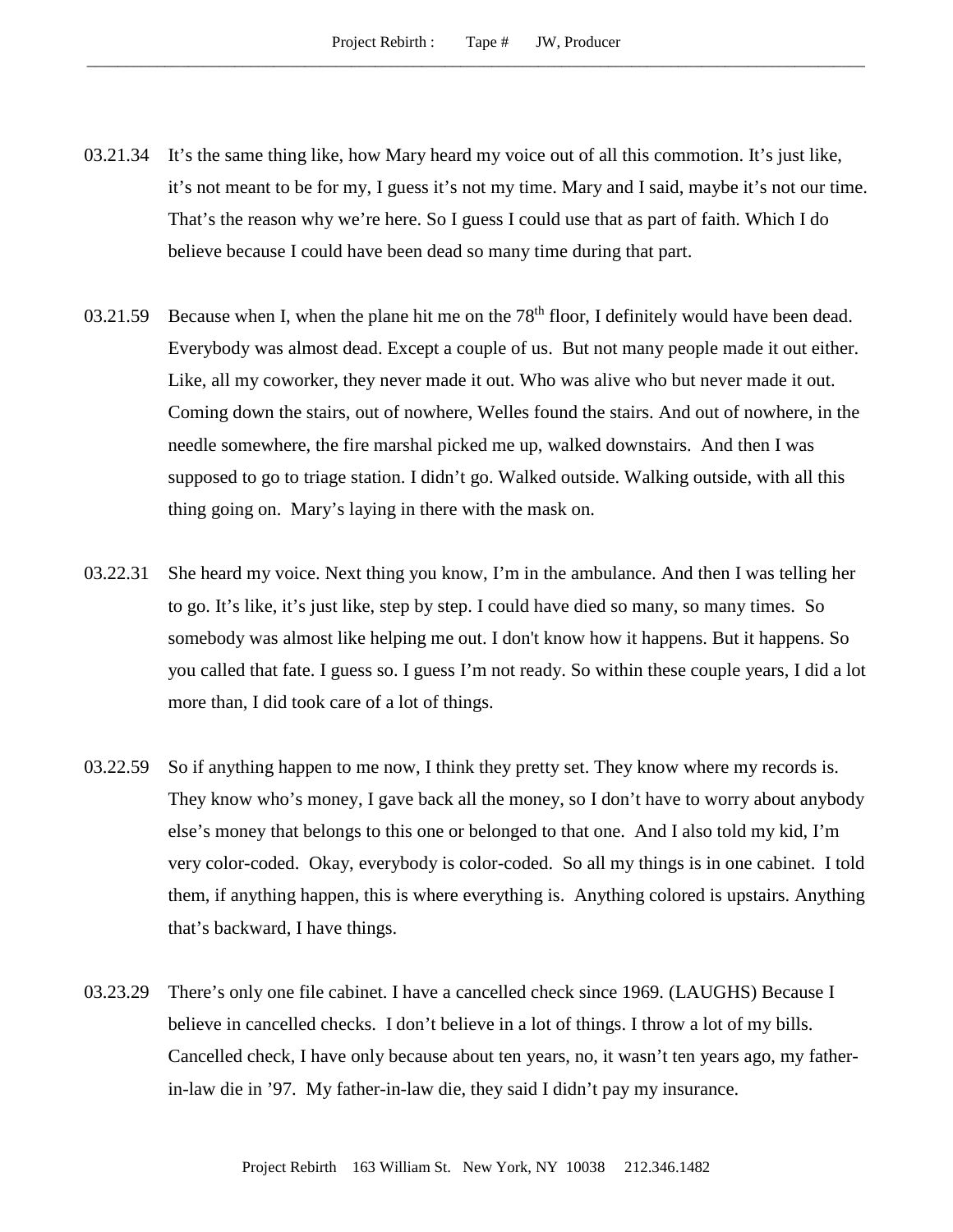- 03.23.59 I said, whoa. His life insurance. Whoa. Wait a minute. I actually found all my cancelled checks. That's the reason why I like my cancelled checks. Like, the bank now, they don't give you cancelled check. They give you images. I said, no, no, no, no. I don't want your images. The images only shows the front, doesn't shows the back. The back's very important. Who endorsed the check. I said, I pay you to give me my cancelled check. I want my cancelled checks.
- 03.24.26 And if you talk about 27, 30 years, it's about two shoebox. It's not, doesn't take much space. But that helped me tremendously. If I have something wrong, I have my cancelled check. I don't like to pay online. I don't like to do certain things. Only because I want a black and white. I guess it's an auditor, the auditor part of me. So when we go audit, I don't want to see your copies. I want to see the actual statement. I want to see the actual checks. 'Cos the check, the endorsement tells me, you're telling me the truth or not.
- 03.25.00 It's almost like if I make out a check to cash, I want to know who endorsed it. That's how we find out are you doing the right thing or not. I guess that's why it's part of me that built in there. That's why I kept them. What else I was saying?

JW: What other memories do you have of the trip?

- 03.25.27 LING YOUNG: Mostly good. Except Ritchie drove me nuts. Because he think I was (?) being a little protective. 'Cos I want everybody to be comfortable. Since I (?) started this thing, I want every, because they don't know too much about the Alaskan trip. 'Cos I went there before. So I have no, I have a little knowledge of it. I want to make sure everybody get the best out of the whole deal. 'Cos since the, you know, like, like certain thing I want to pay for. Okay, I want to make sure of it.
- 03.25.57 And I guess Richard kind of got mad at me because I want to try to do too much at one time. I'm driving myself crazy But see, he doesn't understand that that make me feel good doing it. I feel like I accomplish something. Seem like it's a big task that I actually accomplish. But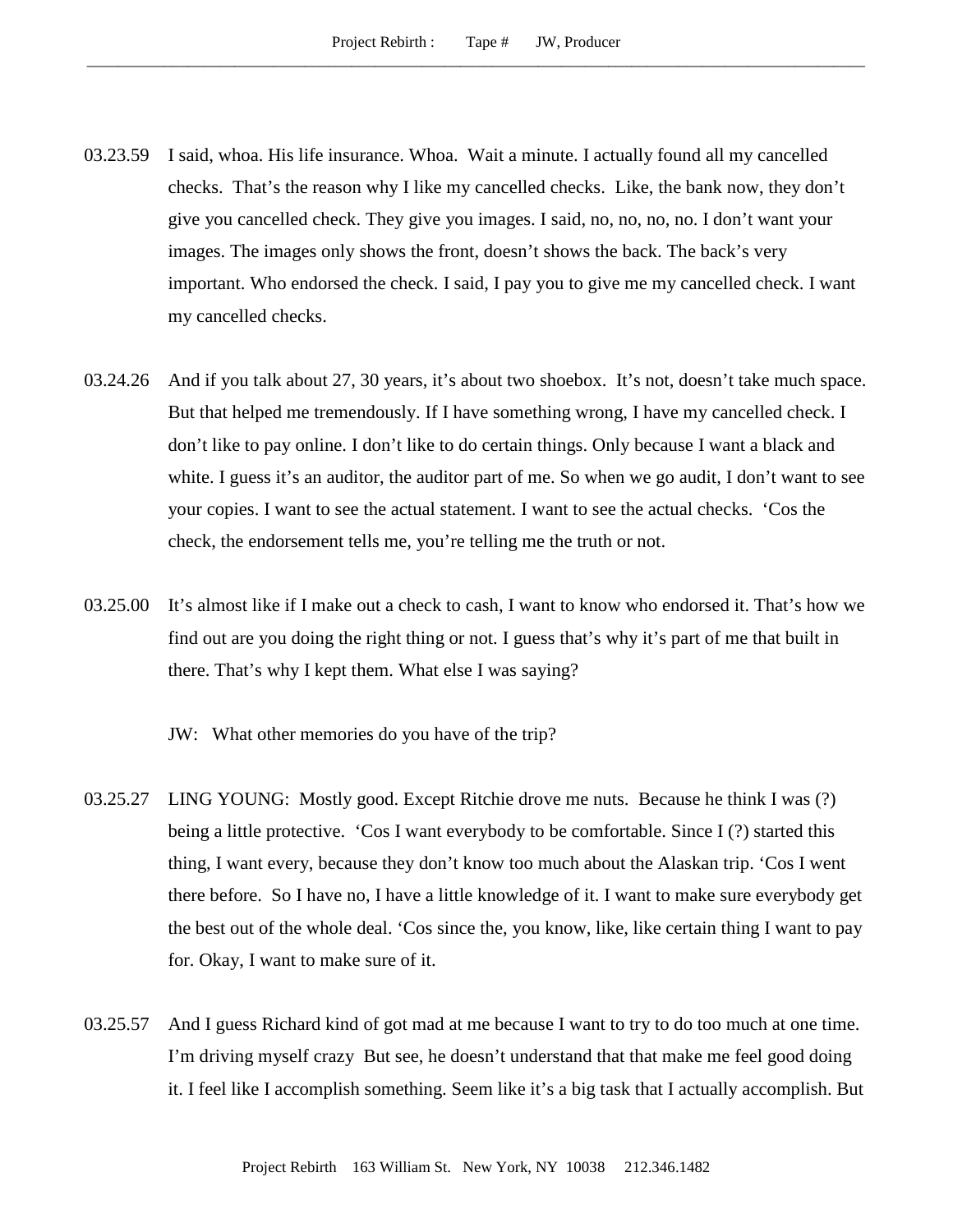I guess he doesn't understand that, so he got mad at me. And he wasn't enjoying the cruise himself. But the last day he came, because he knew it was my birthday. So he showed up. Other than that, he slept the whole week. Which is good for him 'cos he hasn't been rested at all. So that trip was kind of good for him.

- 03.26.31 He just rested. Of course, at the end, he said, sorry, but you know what? You ruin the whole trip. But to me, many years ago, I would have get me upset. Now, you don't want to join us, sit home. That's how I feel. Of course, Donald get a little crazy. But we did a lot of things together. We go to shows together.
- 03.26.55 Of course, the excursion, we did it together.

JW: Did Don have a good time?

- 03.27.02 LING YOUNG: Oh yeah. He took a lot, he takes tons of picture. He got all excited about everything else. 'Cos one of the member didn't show up. And uh, he was upset. But I try to explain to him rule is rule. Okay, the same thing, you know what I'm talking about, rules. There's certain rules. It's the rules. If you cancel within a certain day, it's too bad, you lose the money. So he try to think that that should have been exemption. I said, exception, I said, there's no such thing as exception. Rules is rule. It's written. It's black and white. You signed it. You knew about it.
- 03.27.34 So he thought that since we have such a great big group and we always cruise with them before, they should have some courtesy. But comes to money, there's no courtesy and you know it. Okay, once I got rid of the room, they sold it like this. That cruise was 100 percent book. 'Cos I figured out, my brother's very cramped. And Richard's with me in the same room. I said, maybe I could take that room and give it to them. The answer is no.
- 03.28.01 In order for me to get that room, I got to lose Richard's money. Lose my two nephews' money. And then pay 6000 (?) for the room. I said, you're out of your mind. So I didn't bother. And the room was so much smaller than the cruise ship I used to take. Very, very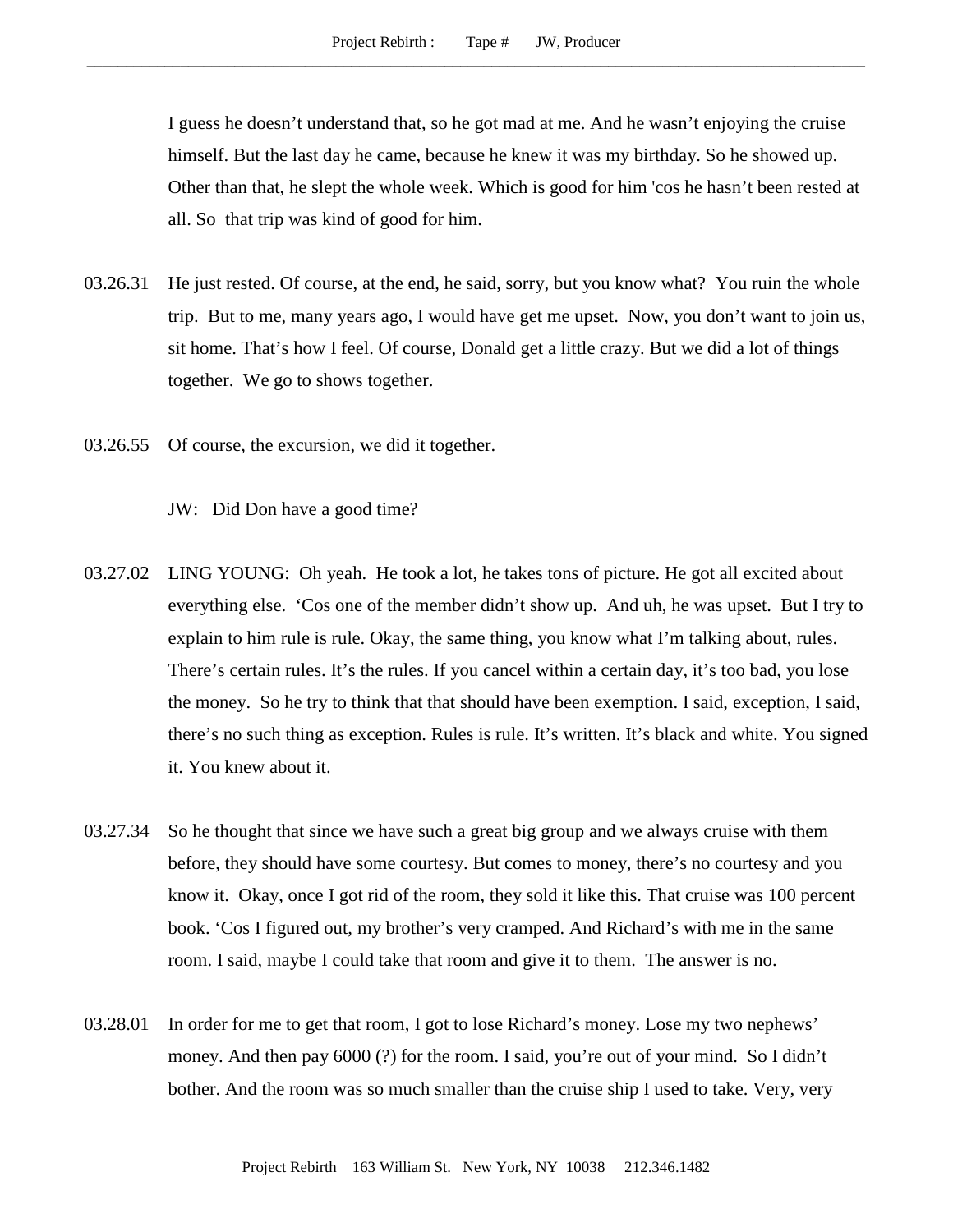small. If anybody want to take Royal Caribbean, do not take the Serenade to Sea. That, all those four ship. Because that balcony room when I order it, with the past cruise I had, you see all the way down.

- 03.28.27 This one, you have like, a six-foot flat panel right in front of you. You can't see nothing down. So Donald was real upset. Unfortunately, that's how they built the ship. But we didn't know about it, okay. The cruise ship are not really telling that. It's kind of misleading. Obstructed view to them means if you look outside, you see the ocean, that's good. That's no guarantee you have to, you could go see down. So in a way, they're kind of misleading. But in a way, technically, they're not.
- 03.28.57 So it depends how you look at it. Because we cruise before, we know how the balcony room's supposed to look like. We pay extra money for that. You want to see the view. And you want to be able to see down, say, when they dock, you be able to see all the way down. You can't see that. So he was very upset about that. But there's nothing you can do. I mean, there are a lot of people complaining. Because anybody who had taken a cruise before on the balcony, you're not supposed to see a rooftop. Like, one of the ladies said, I didn't pay all this money so I could see somebody's carport.
- 03.29.28 Which is exactly what you're really seeing. A big six-foot, seven-foot white thing right in front of you. That's pretty, pretty far out that you can't see. Other than that, he took a lot of picture. He (?) was having fun. Except once in awhile, when he gets a little tension. Because of Richard.

JW: But you've wanted to go away for a long time?

03.29.51 LING YOUNG: Yeah, been five years. I mean, going to Texas not a trip, not a trip-trip. Going to Texas like, to meet the parent, Hello, goodbye and see you. Okay. The second time around, it's just the wedding. I go, I went there like, the wedding was Saturday, I think. I went there like, Friday. I don't know Friday or Saturday. I don't remember what it was. But there's nothing to do because you have to have rehearsal dinner. Then you got to, then next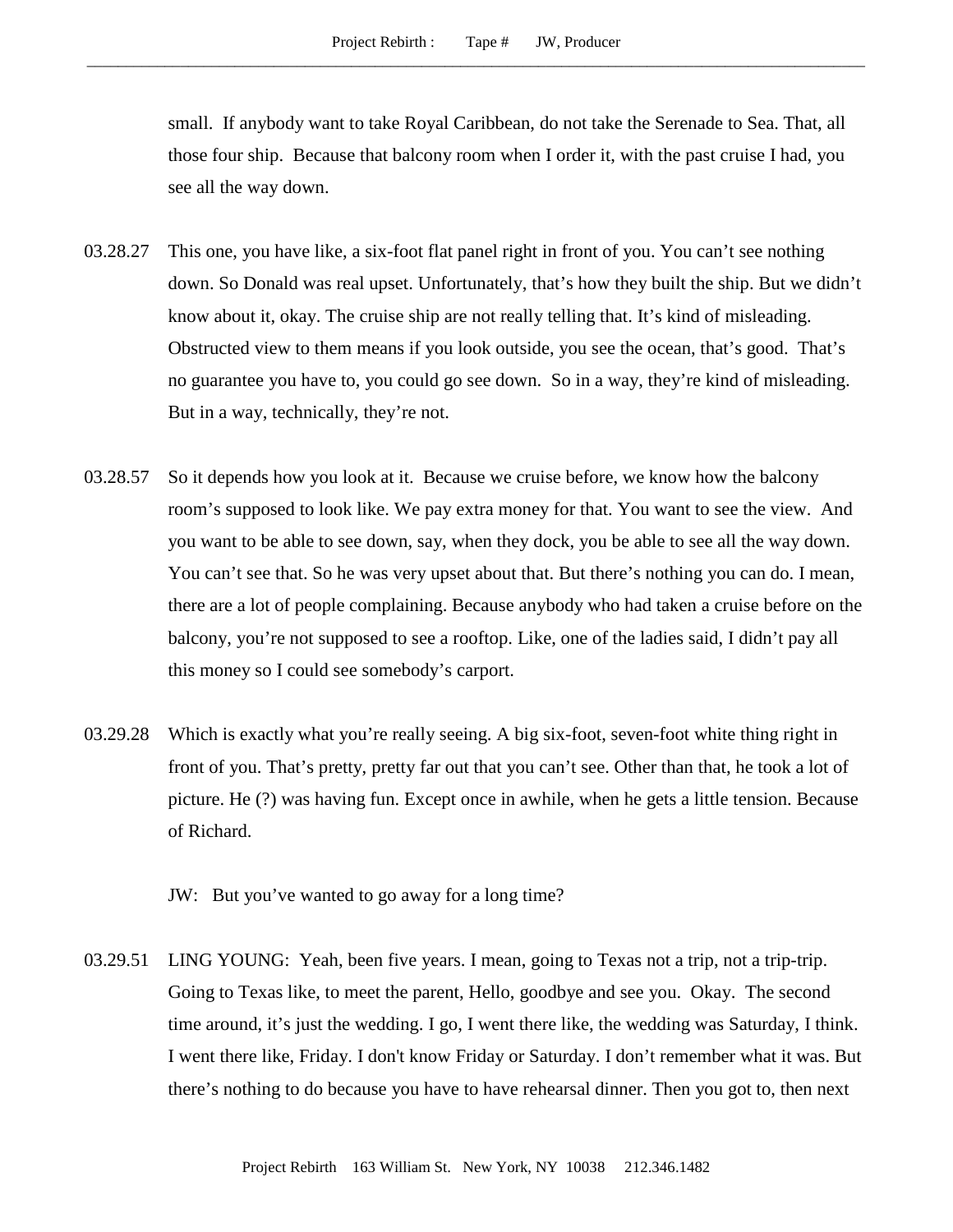day is the wedding. Then it's over. You go home the next day. So it wasn't, that was a time when they had the hurricane, too. Wiped out uh, Galveston in 2005.

03.30.29 Yeah, 2005, it was a big hurricane or tornado, whatever. So there's really not much to say. And that was Katrina. That's right, Katrina, too, at that time. So you got all the Katrina people there. And gotten so bad that you have police coming in around midtown to try to take care of everything. 'Cos my whole hotel was actually maybe more than half was Katrina victims. But they were loud. They were very rowdy.

JW: Did you father's death precipitate your wanting to make this trip happen?

LING YOUNG: Well, this actually was before my father's, yes, before my father's death.

JW: Did the fact that he was dying have an impact?

03.31.15 LING YOUNG: You know what, I look at life this way. If I don't do it now, I might never be able to do it. And I was thinking about it for so many years. And that's why I put it in action last year. But that time, I wasn't doing that bad. So that wasn't me having any, but then I already started the planning already.

- 03.31.36 LING YOUNG: (MID-STATEMENT) I think about it, I think about it. I never put it in action. 'Cos always something I wanted to do. But I don't know how everybody feels. So I finally talk to Alison, because, and then we discussed it among each other. And uh, we said, yeah, let's do it. Because a lot of people didn't fly. Haven't flown yet, since 9/11.
- 03.32.00 And I said, yeah, let's go ahead and do it. And we just went and boom, we just did it. And then uh, I asked my brother to join us like, a little bit down the line. 'Cos he (?) has been taking care of me all my life, okay. He has been supportive. Mentally, financially, all my life.

JW: What gave you the courage to do it?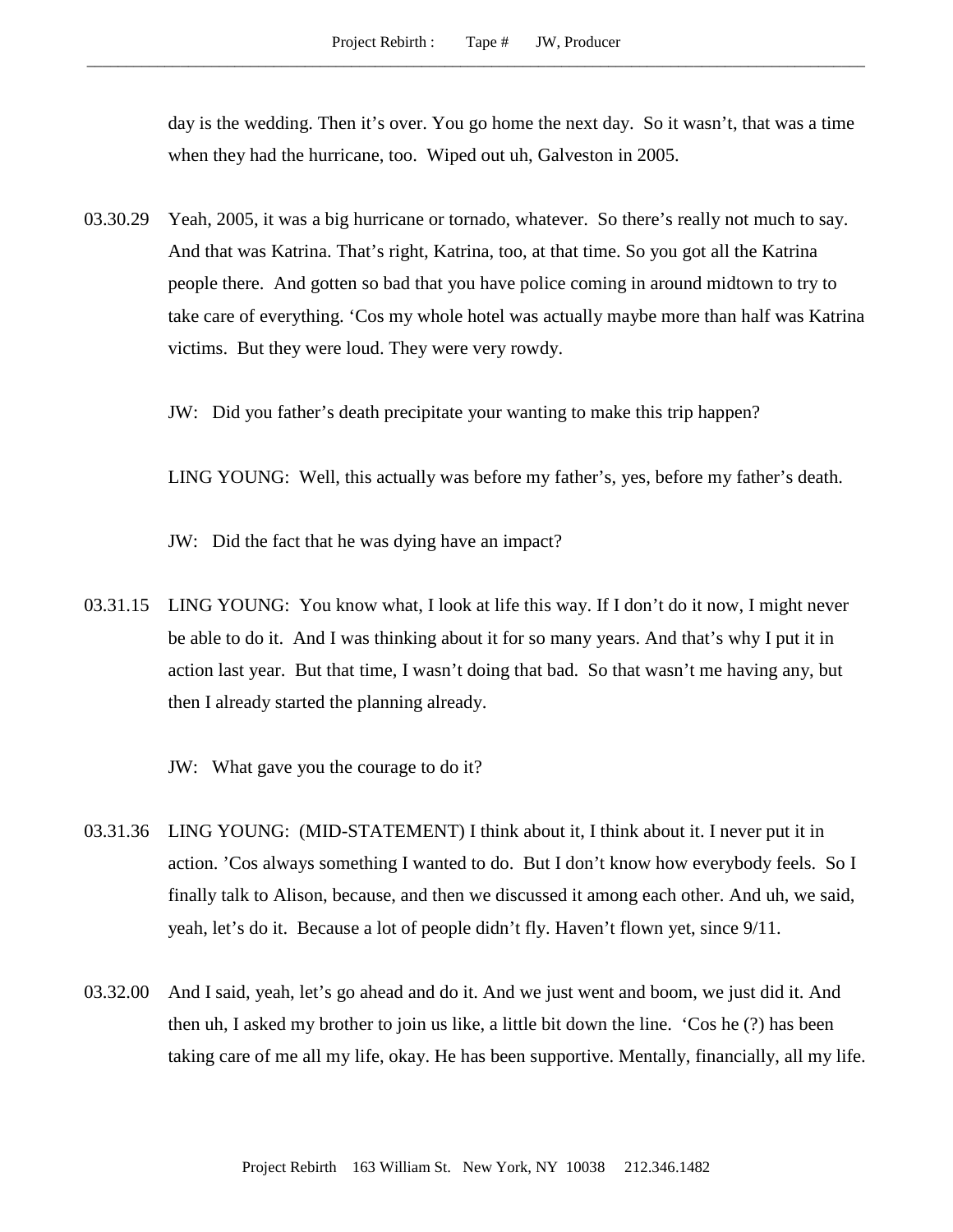So that's why my life is so nice and easy. I decide to take him. But uh, but then once you plan, you don't do anything else anyway afterward.

- 03.32.32 'Cos everything is done already. Once you book it, you put the deposit, there's nothing to do until like, you don't get your paperwork until like, a month beforehand. So there was really no planning between when my father's really betting bad or whatever, there was nothing to be done. 'Cos already planned already. Like I say, you have an agent, you don't do anything. He just asked you for money, that's about it. You know, when the time comes, like, I think 60 day before and you got to pay the rest. That's all you really do. You know your room already. You know who you're staying with already. And that's it.
- 03.33.04 And the ticket, airline ticket, we didn't start getting airline ticket until like May, May or June. 'Cos you want to wait until the last minute. And that's the max I really did. Other than that, there wasn't, there was a lot of planning, 'cos there were so many of us. Making sure who's (?) room. 'Cos I want to make sure also I got the room kind of like mingle.
- 03.33.28 'Cos I want to make sure all my, all the people that's coming with me are going to the welcome back party. See, we are like, considered one of the old timers. We have cruised many times before. So they all went in with me, just to sit down, relax, have a glass of champagne. So I got them all in. Actually, I was asked to be, to dine with the captain. I refused it. Because I was only one invited and Alison wasn't even invited.
- 03.34.00 I cannot see myself just going and leave the rest alone. So I said, thank you very much, I appreciate it, and that was the end of that. And he was, well, why don't you want to come? I said nope. I'm here because I'm with everybody. I don't think that I should leave just to be with the captain to, to what, to feel important? I said, no. You guys are more important. So I stuck around. I didn't want to go to (?) the dinner. What else?
	- JW: Did you feel good to be invited?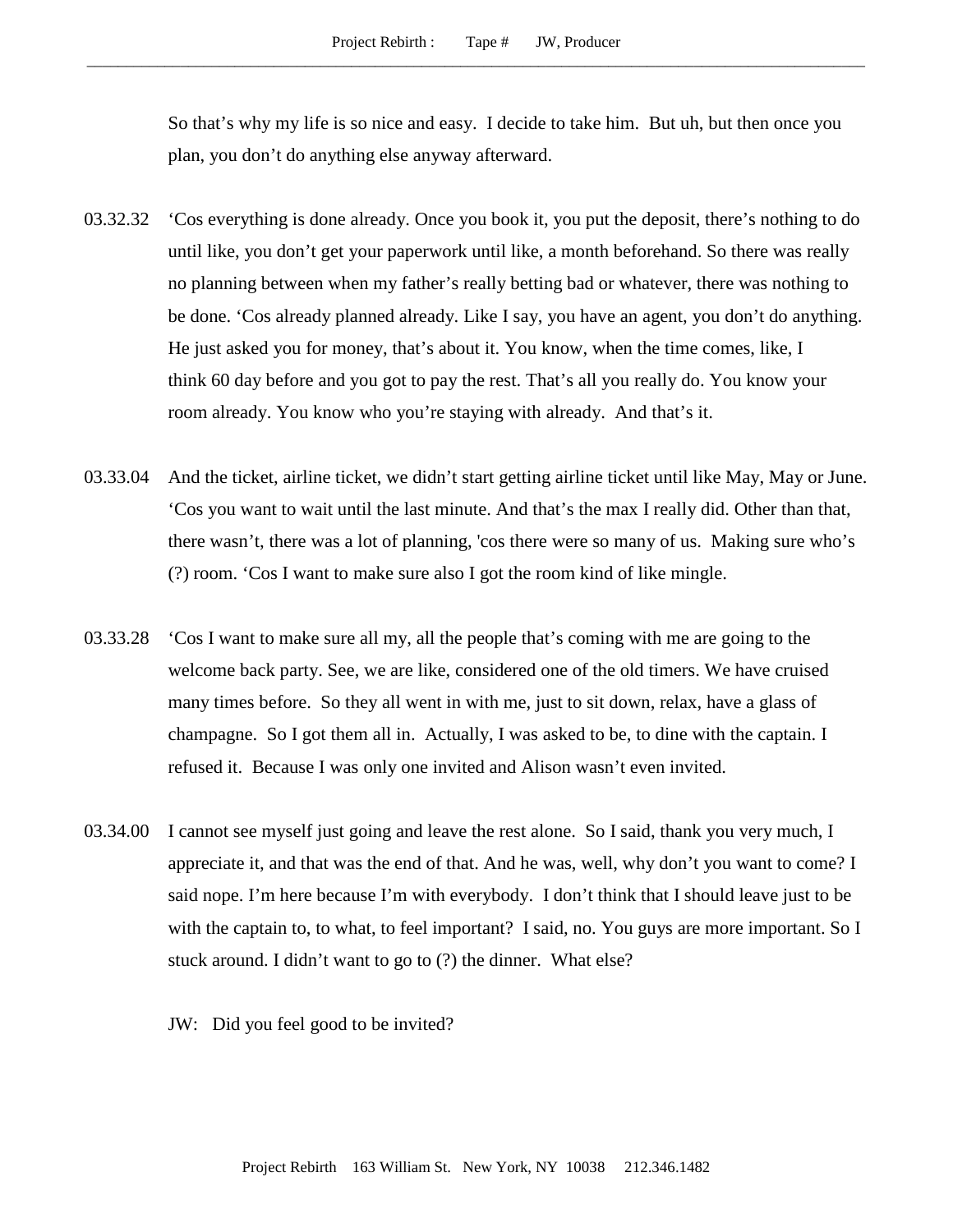- 03.34.31 LING YOUNG: Yeah, well, you know what, because somebody, actually, Dr. Bauer went and told the captain about me and I think Jeff (Crowder?) told about me, too. So they wanted me at his table. But I didn't feel right to be at his table when the rest of us are not there. Like, Mary and my doctor, all those people not there. So I didn't want to be participating that, I don't feel like I'm that important to be (?) at his table while the rest of my people are not there.
- 03.35.02 Now if he invite all of us, yes. Or even just part of us. Let's say my doctor and all these other people who, if they didn't invite my brother, or my, or the other one, I understand. I might have joined them. But if you just invite me, the answer is no. That's how I see it. I had a wonderful party, but didn't phase me.

JW: Was the trip emotional?

- 03.35.28 LING YOUNG: Oh yeah. Like I said, at the end of the day, uh, when they gave me the party, they were like, all choked up. (LAUGHS) Like, we're all like, crying. It's like, it was very different. Okay, like I said, since my doctor no longer my doctor, per se, there's no conflict of interest. So, I mean, he could say anything he wants. So I mean, I haven't seen the tape yet. 'Cos I don't, I forgot who has it. But it was fun. They tell me exactly what I, who I am.
- 03.36.00 With that's how I am. And like I say, I'm a control freak before. (LAUGHS) I was that day. Now it's like, don't bother me. As long as it doesn't affect me, don't, do not bother me 'cos I have no, I don't have the patient, I don't have the energy. I don't have the know-how to do that anymore. And I'm very surprised I even pull off this thing. So hopefully in the near future, I will do a little bit more. Okay. If I overcome this, I'm gonna try to overcome a little bit more.
- 03.36.29 But unfortunately, 'cos since I'm still with the case, I don't know how they feel about it. That's why I don't really discuss it too much. I did talk to my psychologist about it. I said that this is a big step.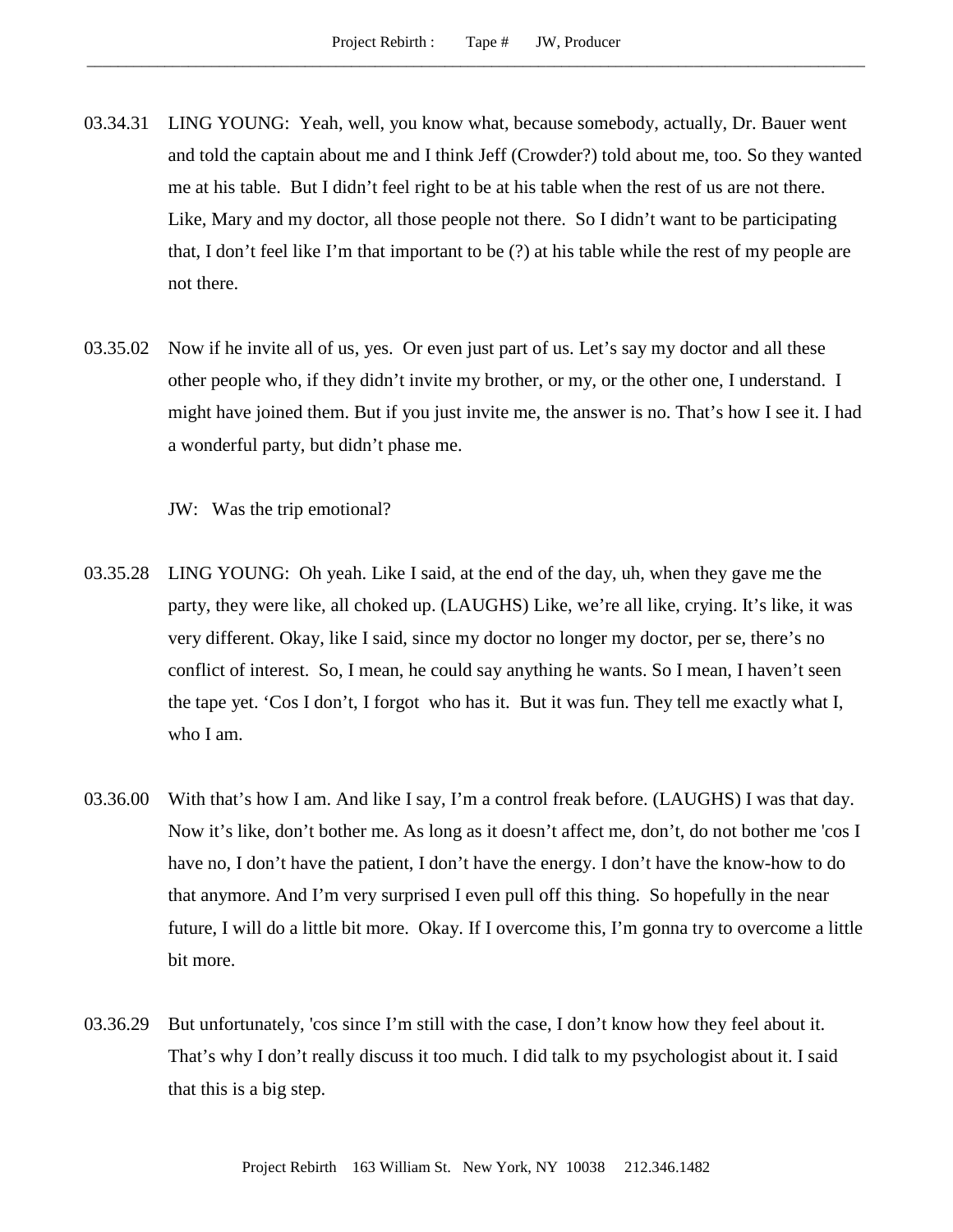JW: Why is it a big step?

- 03.36.45 LING YOUNG: Because I haven't done anything that, to say out of my shell to do something. Like taking flying, okay. As of now, there's still a lot of people in my group does not fly at all. They wouldn't even go to New York City. See, I didn't have a choice. I was faced with it. I had to go to New York City. So I am okay with it.
- 03.37.06 There were a lot of people in my group that's not go in the city. When you mention New York City, the answer's no. Just like, 9/11, I would not come to the city. In my mind, I still cannot get over yet. Especially next year's gonna be worse. Next year's is on a Tuesday. We already discussed that already. We've been discussing already. It's like, it's haunting us now. Oh, it's really haunting us next year. Even though it's a whole year away from us, but it's haunting every one of us.
- 03.37.37 Because it's a Tuesday.  $(\sim JW \sim)$  Oh, yeah,  $9/11$ 's on a Tuesday next year. And it's haunting us. And  $(\sim JW)$

JW: How does that look?

- 03.37.52 LING YOUNG: It make us feel like it's happening again. Because it's the same day, okay. It's a Tuesday, I don't know how beautiful next year's gonna be. But just the day, 9/11, on a Tuesday, it's bugging, it's really bugging us at, completely. We try not to talk about it. If once in awhile when somebody just blurt it out, and then everybody just kind of like, quiet. And we're not very happy about it. Like, tomorrow, probably what we gonna do in the morning, since Daniel's coming late, we might get together. Just to sit down, you know. 'Cos there's only about eight of us so far now left.
- 03.38.32 We might just sit down, just chill out. You know, just being together. It's, the reason why is, like I said, no matter how good your spouse or your family is to you, they still don't understand how, how we feel personally. But with the people, with this group, we know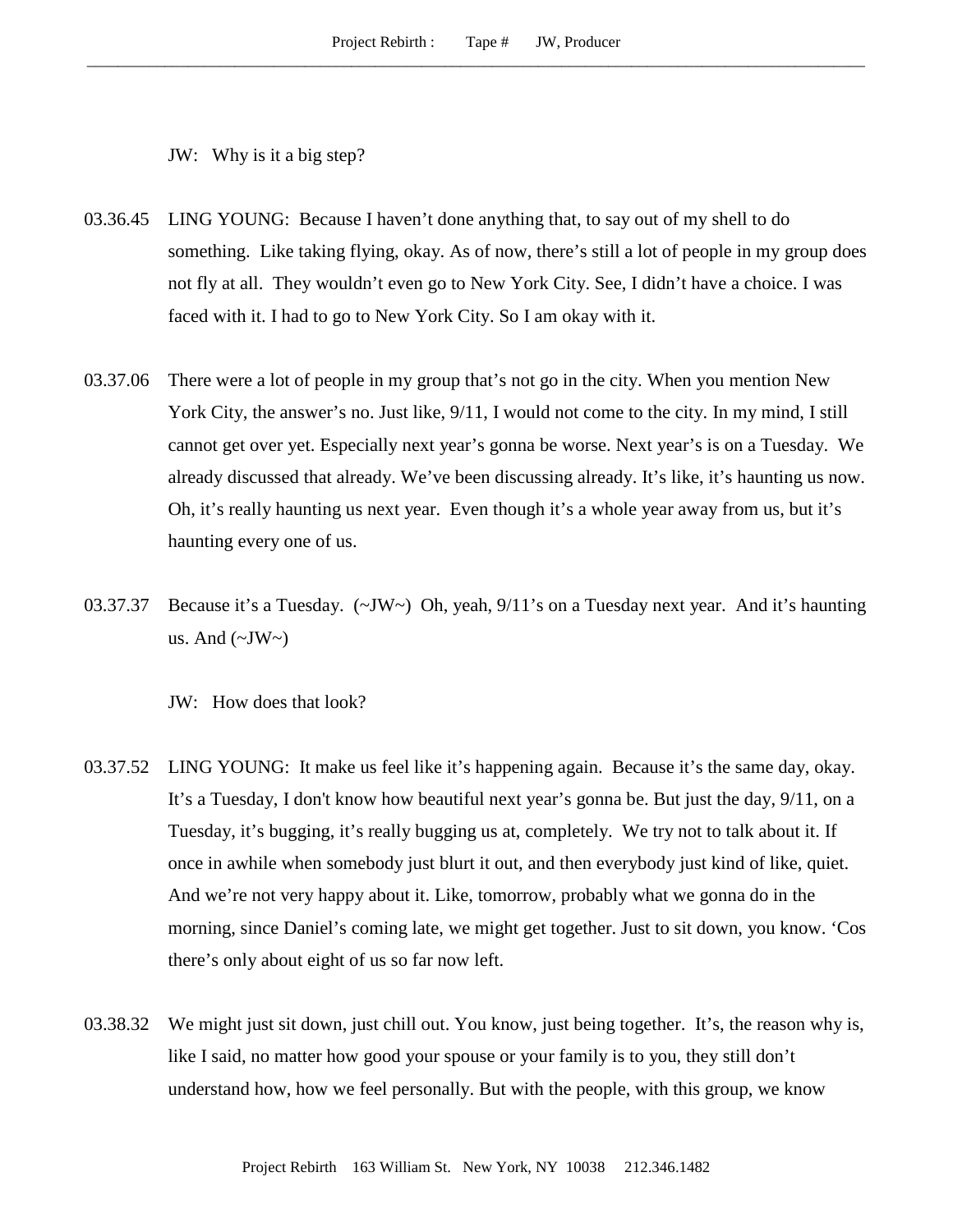exactly how each other feels. And we understand so much more, no matter how good your family is to you.

- 03.39.01 So that's why we get together even sometime without the facilitator, we get together. Like, last Wednesday, one of the survivor left and moved to Arizona. He came back. And we wasn't having a meeting. I said, you know, that's pretty bad. Why don't we just have a meeting? But let's have dinner at my house. So we just order out.
	- JW: You're a leader, aren't you?
- 03.39.24 LING YOUNG: Kind of. (LAUGHS) They call me Mama Ling. (LAUGHS) If I don't do it, they all like, sitting there like, duh. I said, okay, let's do it. (LAUGHS) What will happen is, I am kind of in control once in awhile. Just like the taxes. (?) It was still in my mind for years. I says  $(\sim JW \sim)$ 
	- JW: But there's a difference between being in control and being a leader.
- 03.39.53 LING YOUNG: (MID-STATEMENT) I kind of like make it move. I just say, you know what, he came all the way from Arizona. We just can't just do to a diner, you know what I mean. So I said, why not just order food. I order food. We'll all come in. And we sit down. 'Cos at least you're home. You're more relaxed. You're not at a restaurant. You could be rowdy, you could do anything you want.
	- JW: Is that how you were before 9/11?

LING YOUNG: I was a lot worse

- JW: Worse is different than being a leader.
- LING YOUNG: I think that I'm always like  $(\sim JW \sim)$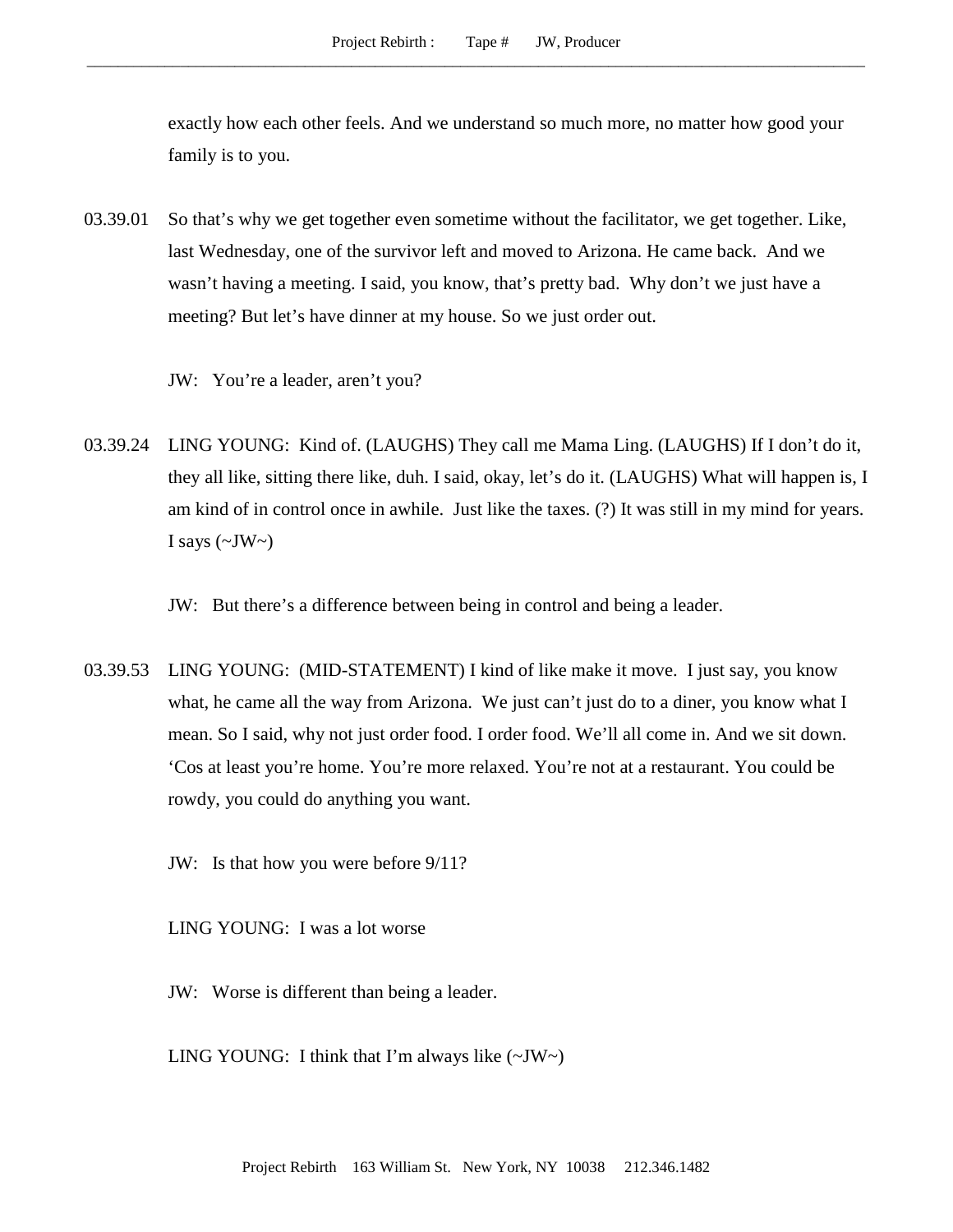#### (OFF CAMERA REMARKS)

JW: You have qualities like my mom.

### (OFF CAMERA REMARKS)

- 03.40.53 LING YOUNG: I'm gonna do the right way. I don't try to go away from what I'm supposed to do. If I find something that's not right, I won't do it. So I'm not, so that's, therefore my conscience always clear. You know what I'm saying? If I'm supposed to do something I'm supposed to do, at least I did it. Just like my parent, my parent have been miserable to me all my life and I really mean miserable. Only because I'm the oldest. And then I just found out recently that because when I was born, I don't know how true it is, once I was born, number one, I'm a girl. I'm not a boy. You got to remember this is back 50-some odd years ago. We're not important.
- 03.41.32 If you look at the family tree, you never see any one of us in there. I actually have a book that's over 200 years old. All you see is the men's name in it. Who you marry, who's the spouse is is not included in the book. The only name you gonna see is only the male. Which is pretty sad. The book is about this thick. Over 200 years of my village, okay. But you don't know who marry who.
- 03.42.00 You only see the men. So what am I trying to say now? Oh god. So like, all my life, I don't understand why my parents like that to me.

#### (OFF CAMERA REMARKS)

03.42.21 LING YOUNG: I didn't know how it was. I found out that the reason why is when I was born, my father had kind of had some kind of bad luck. Like, he lost a lot of, I don't know what he lost. He lost something. So I got blamed for it, okay. Which I never knew why my parent treats me that way. I kind of brush it off because I figured out, you can't choose your parent. So a lot of time, I just keep it, I keep it to myself. The only time I ever think I ever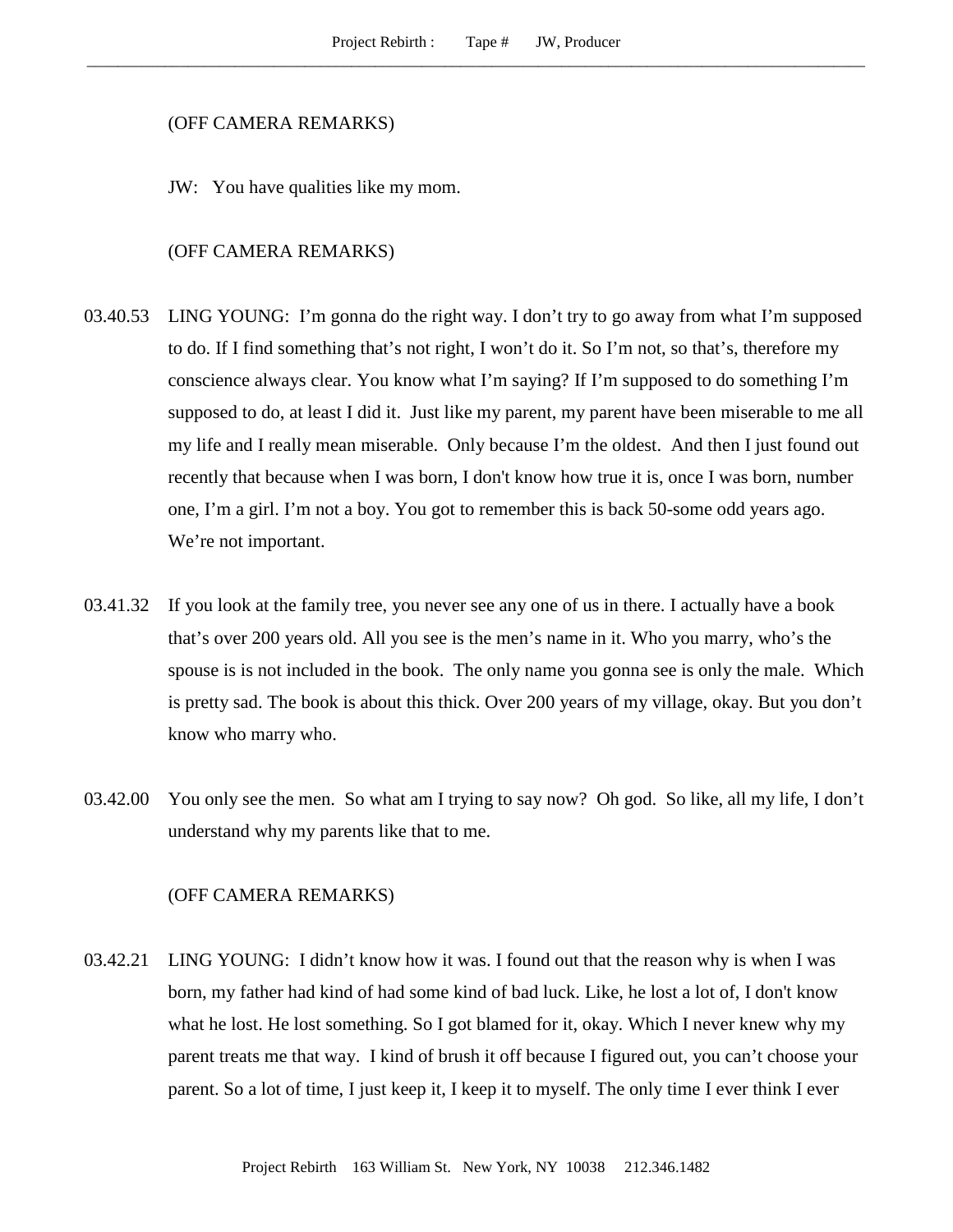blew up was, I was in such pain after surgery. I mean, in pain. I was like, normally I'm not that much in pain.

- 03.43.01 Once I take the medication, not that bad. But I was in, because this, but this part was really bad 'cos they took out the whole thing. I have a cast that weighed probably like, 20 pounds on me. My father called me and start screaming and carrying on about something, I don't know what I did. Or I didn't do. So finally I said, I says, you know what, no matter what I try to say to you, you not gonna believe what I say or even listen to what I'm gonna tell you. I said, I'm in pain. And I hung up on him. And I must've did it once or twice, even three times or more.
- 03.43.33 After 9/11. Before, I would just listen and listen and listen. Maybe I argue a little bit. But I never have hang up on them. But since then, I say, you know what, I'm not taking this anymore. I haven't done anything. I could be sitting home at my house, and my brother and his wife had a fight and it's my fault. 'Cos I should go and tell them not to do it. I said, this is not the old age. It's not the old Chinese tradition that if you're the eldest, you could tell them what to do.
- 03.44.00 There's no such thing. You can't even tell your kid what to do. How am I gonna tell my brother what to do with his wife? But my parent doesn't understand that. My parent never understand that everybody have their own life. They on their own. I am not in a position to tell them what to do. But they think I should have the right, since I'm the oldest, I should tell them what to do. I should know what's going on. I should uh, be aware of what's around them. I said, no, I can't do that.
- 03.44.28 First of all, they gonna tell me mind my own business and none of my business, which is true. This is the American way. However you want to call it. But they still living in the old time, 60 years ago.
	- JW: Did you injuries make you feel it was time to take care of yourself?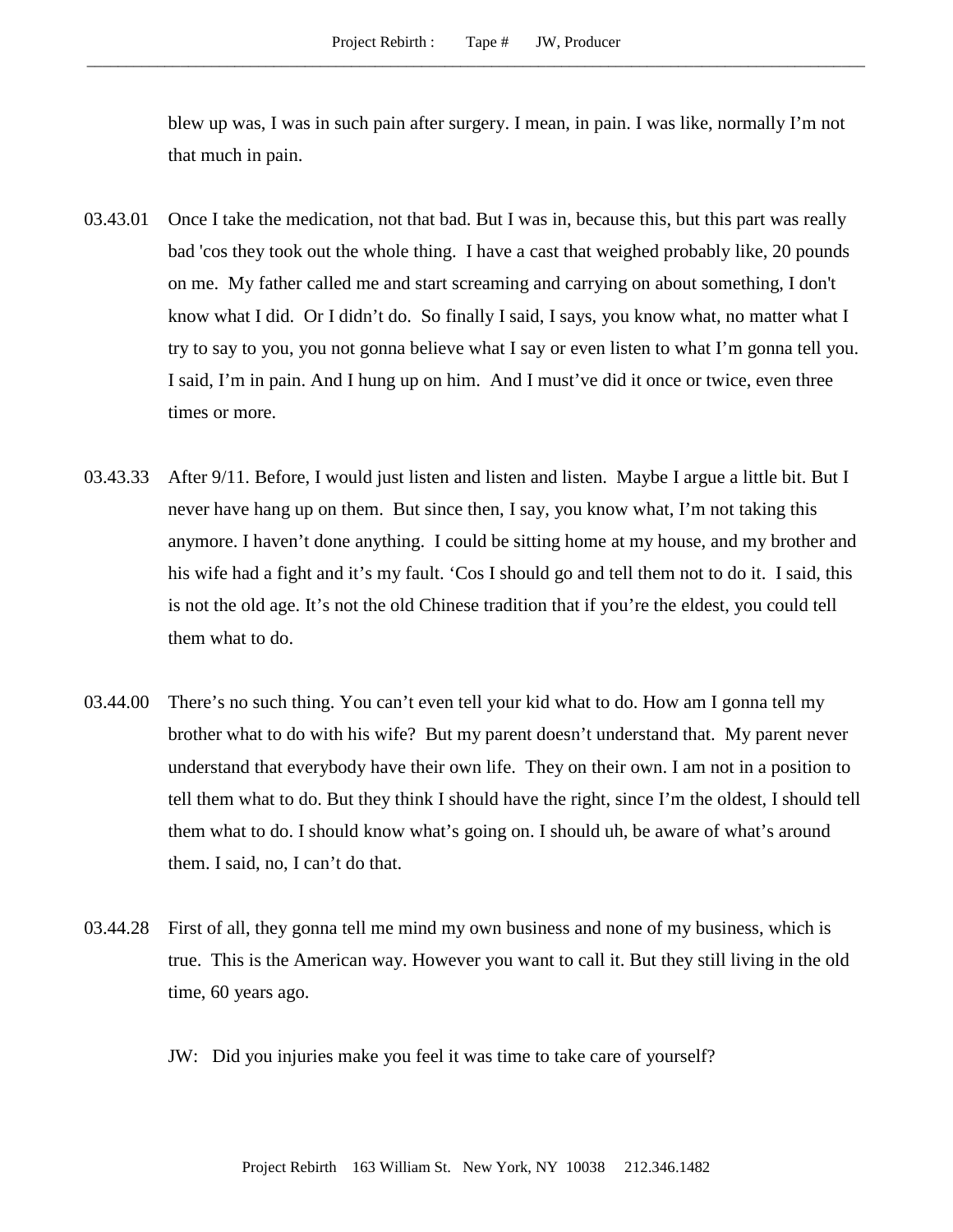03.44.49 LING YOUNG: Not really. Not until recently.

JW: What made you stand up for yourself with your parents?

(OFF CAMERA REMARKS)

- 03.45.11 LING YOUNG: Because I was, my whole life, I was used to it. So really didn't faze me that if it happens. Okay, it just, that's how, it's, that's normal. It's normal life. I get blamed for everything that happen anyway. So I just takes it in. I get very upset. I used to get very upset. Sometime I couldn't even sleep (?) because of that. After 9/11, I do get very upset.
- 03.45.33 But I don't go crazy anymore. I just kind of brush it off. But when I'm in such pain and you call me and start complaining, complaining, and I can't even get a word in, I finally said, wait a minute, this is nonsense. So I hang up on him. And just like my mother. Now my mother wasn't talking to me before 9/11. For no reason. I swear to god there was no reason. We took a trip to Hong Kong.
- 03.45.58 At 2001, in April. I got to the hotel. And we're trying to use (?) the phone to call. But Hong Kong hotels are horrible. You can't call out. If you touch the phone, it's 30 bucks. You don't have to get through. But then we switched room between my father and me, so therefore, when my kid called, the phone went to my mother's room. She came upstairs and tried to tell me. But I was on the phone trying to get through with them. So I said, I'm busy. That's all I said.
- 03.46.30 She went off the wall on me. Now my cousin was staying with me, 'cos he's staying with me in the same room. If she didn't see it, if anybody, if I go and tell anybody, everybody would say I'm lying. Because how could that happen? You got to do something stupid to trick her off. I didn't do a thing. And Donald and my cousin like, shocked. Because if I tell anybody, people think I'm crazy. There's no way in hell your mother would do that to you. She went berserk. She was gonna kill herself.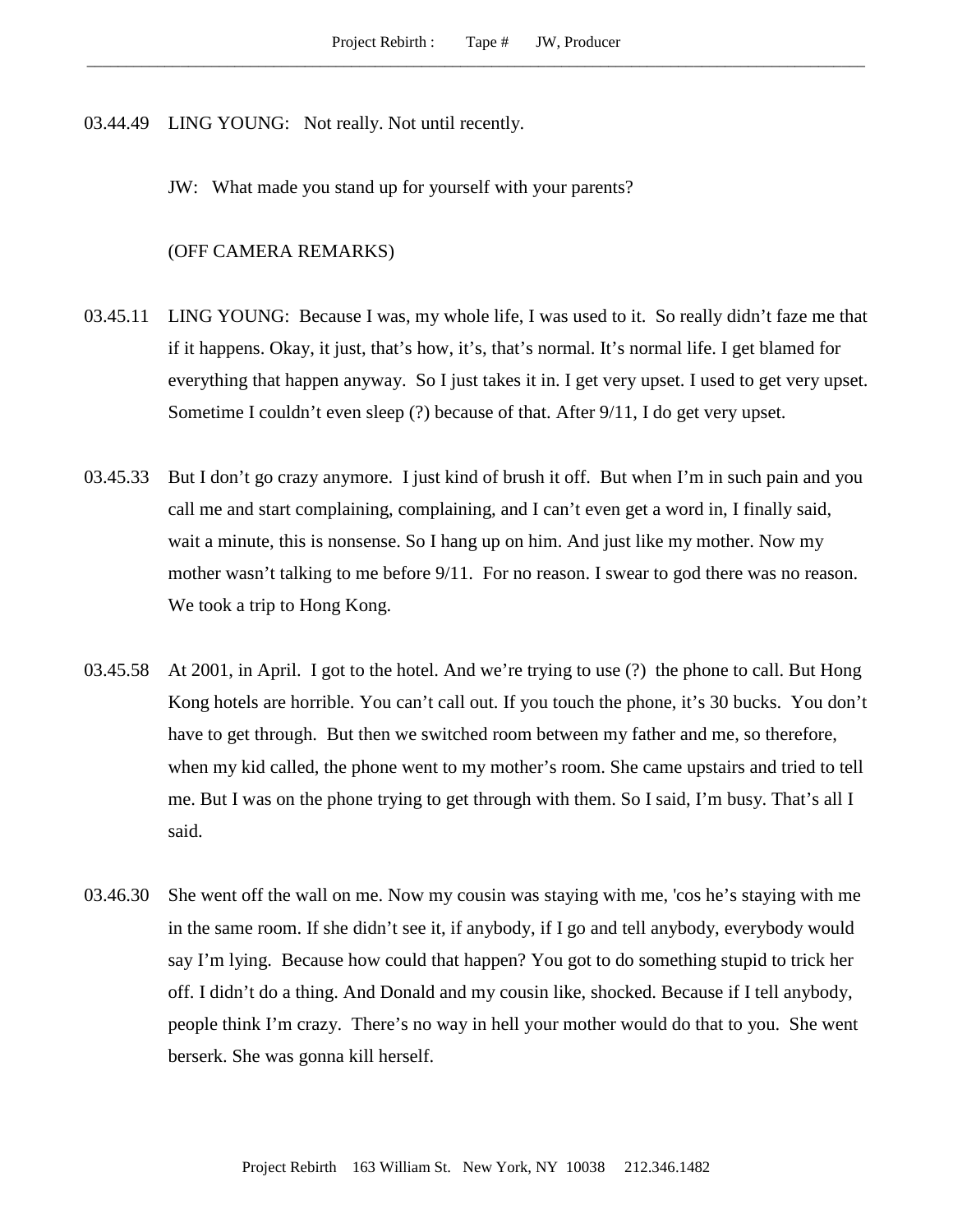- 03.47.01 She was gonna jump off the window. She was completely like, psycho. So I said to myself, well, my brother pay all this money for me to be here. I (must?) try to enjoy myself, right? So from there, we went to Thailand. You know, during the whole trip, she would not talk to me. Okay, then on top of it, she did not want my father talk to me.
- 03.47.28 And when my father talk to me for one second, she gave him hell. I said, okay, I said, you know what, my brother pay a lot of money for me to enjoy myself. I want to try to enjoy myself. So I kind of like, she's on one end. I'm on another end.

(OFF CAMERA REMARKS)

03.47.45 END TAPE

# **TAPE # LY 47 Ling Young JIM WHITAKER, Producer/director PROJECT REBIRTH**

## 04.01.06 PICTURE UP

- 04.01.10 LING YOUNG: (MID-STATEMENT) After we came back from Thailand. Then she had an anxiety attack at the hotel. She was like, jumping, you know, all over the place. And I was gonna go next door. And my sister-in-law came and said, don't go. She's cursing you. I said, okay. I step back. I didn't go. Because I don't want to, 'cos when she's in that kind of problem, I don't want to cause any problem.
- 04.01.34 That's why I try to step back. So I step back. I felt like, I feel like crap, but I had no choice. And Donald say, I think you should see her. I said, Donald, you don't understand. If I go in now, I could kill her. 'Cos she is like, outraged with me for whatever reason she's outraged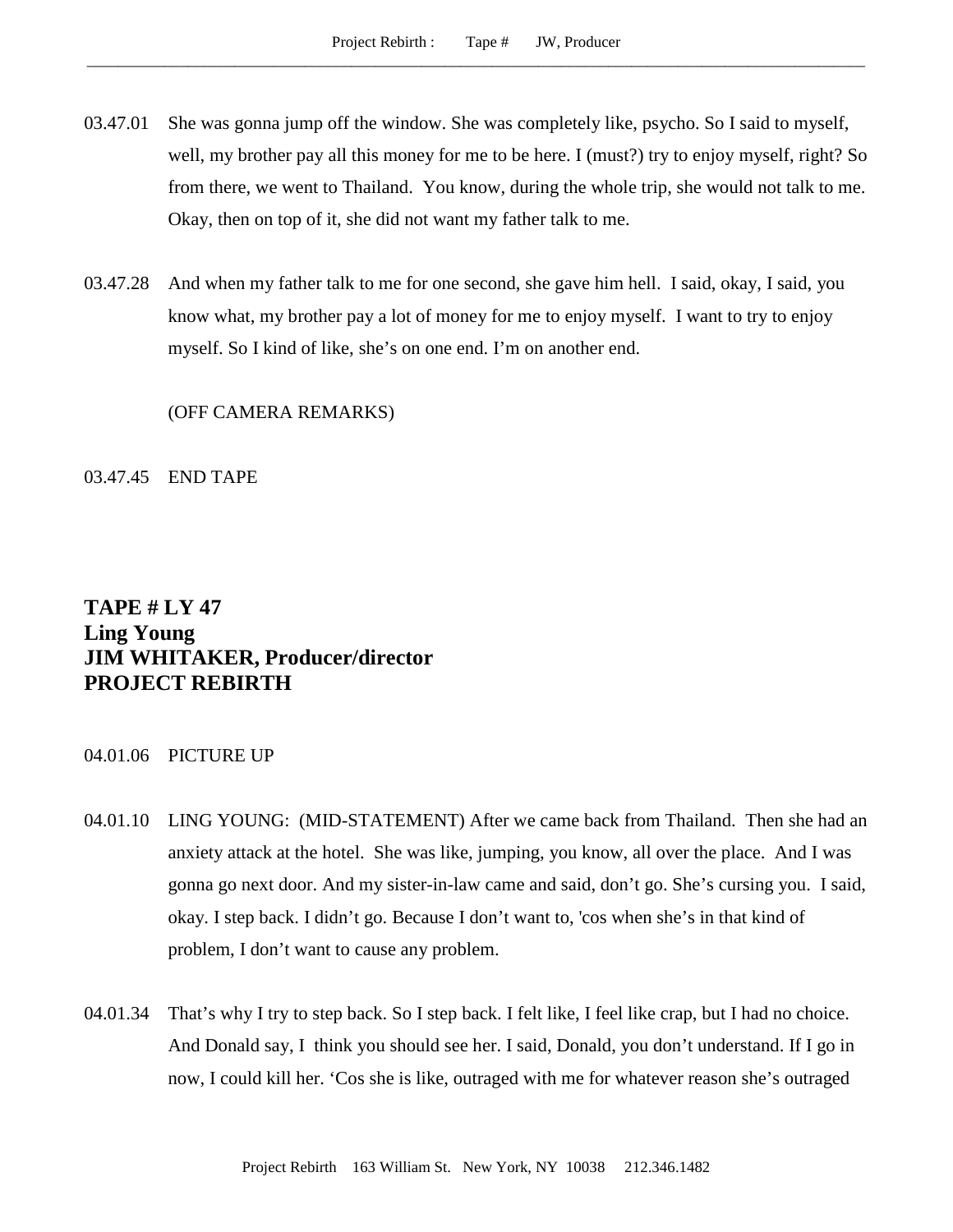with me. So we came back. That was in April. From April to September 11, we did not talk once.

- 04.02.01 That's how bad it was. It gotten so bad that she refused to discuss, even talk to me. She refused to have my father talk to me. And I have not done anything. I said, if my cousin, and Donald did not see what happened, they must've think that I have said something nasty to her or whatever reason. But that's my mother to me. That's how my mother is all the time. The whole thing is my mother is very jealous of what is happening to me now. As a parent, you think you'd be happy. But I guess she's always a very unhappy individual.
- 04.02.32 Like, I take care of my brother's finance. So I know (~JW~)

JW: What do you mean, jealous?

- 04.02.37 LING YOUNG: Like, what's, how my life is. My kids very good. Okay, no doubt. I mean, you know that my kids are very supportive. And they're very chummy with me. But my mother's always a cold person. You can't even go near her to give her hug. And at those days, we don't do things like that anyway. We don't hug your parents. It's be like a very, it's a big deal. If you ever hug your parents, something's wrong.
- 04.03.00 That's how we would grow up. Just like when my, when I first came to United State, my teacher loved me so much that she took me to the World's Fair and she's like, go kiss your grandma goodbye. I'm like, huh? It's like, (LAUGHS) what are you talking about? I didn't know that's a thing. 'Cos we don't do such thing. So through our whole life, I don't think she were ever hugged by her kid or whatever reason, she was never close to us.

JW: When did she first talk to you after 9/11?

04.03.29 LING YOUNG: When 9/11 happened, she came and visited me. Then everything just okay for awhile.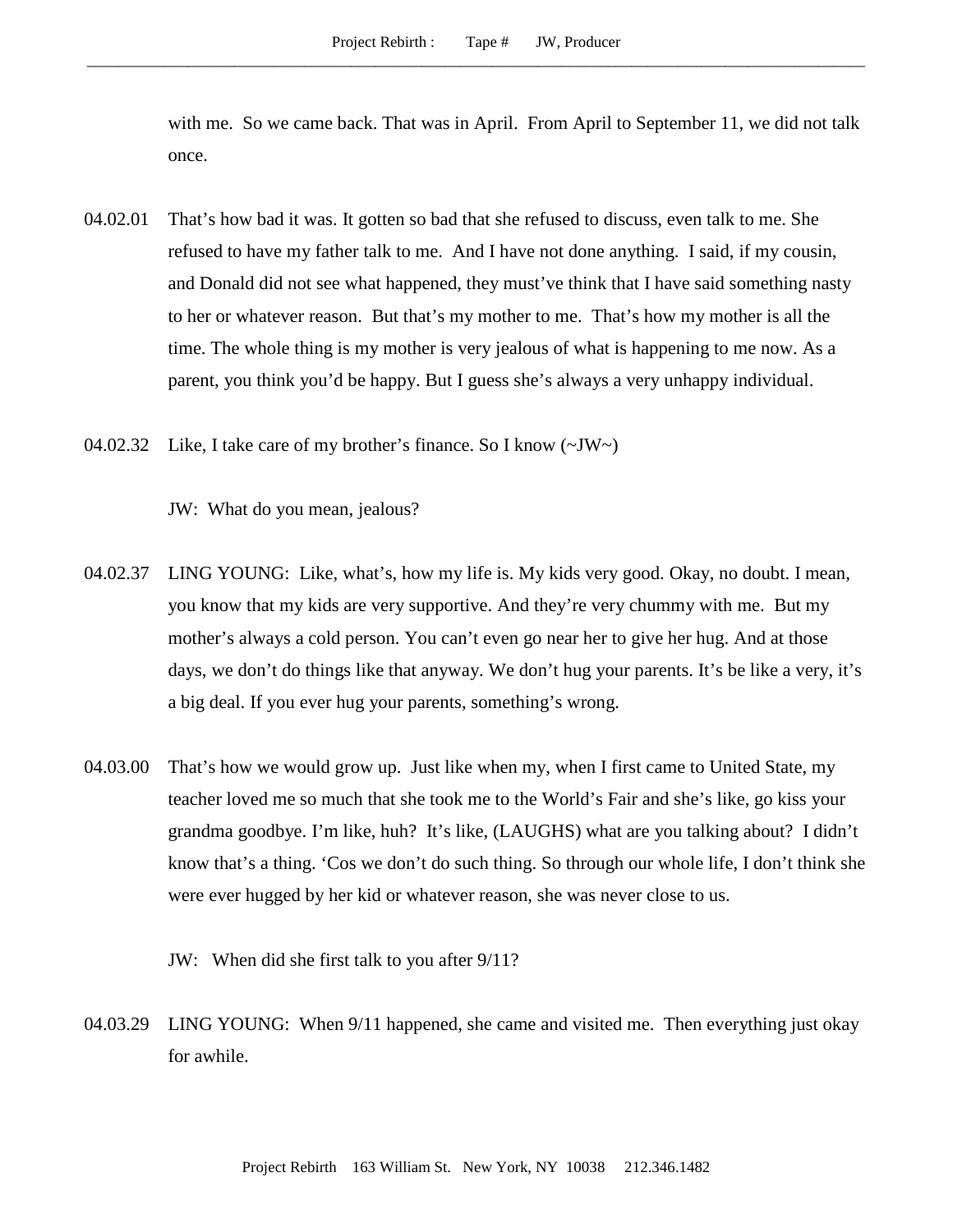#### JW: What was that like?

- 04.03.37 LING YOUNG: I don't remember, because I was kind of dazed off. I was completely dozed off. But she was like a normal mother. Like, whatever happened before, it didn't happen. Just like she was just there. Like, whatever happened before, the six months that went by that she hadn't talked to me, that kind of just went out of the air.
- 04.03.57 So we were okay for awhile. Of course, once in awhile, she gets pissed and then she wouldn't talk to me for a couple months. It's just like this all the time. So it's not something new. But since 9/11, I was in the hospital for five weeks. She (?) almost come in everyday to bring me food, okay.

JW: How did you feel about that?

- 04.04.20 LING YOUNG: I don't know, because I never had that kind of attention from her. But then I was like not all there anyway. So I really don't know how I feel. 'Cos I was drugged up most of the time. So (LAUGHS) I'm not always awake. Like, so many people had saw me, they come visited me. And I don't remember a thing. I know I have flowers like, out to the doors. Throughout the whole nursery, I mean, the nurse's station. I mean, they had no room for it. First of all, we're not allowed to have flowers. I think the whole floor was full of flowers. As you know, I have a lot of friends, okay. And that's how much flowers I got. I was like, oh my god, you know, like, the nurses said, are you still having more?
- 04.05.01 I said, (?) would you please don't send flowers. They not allow it. And that kind of stopped a little bit. But still people come, because anybody hears about me and just, there goes a big flower. They don't give me tiny one. They give me this huge big thing. It was funny 'cos I mean, every day, I say, well somebody's got to take this home. So every day the nurse are taking some flowers home. But I still have tons of them. But they, but good thing about Cornell is, you all have a private room.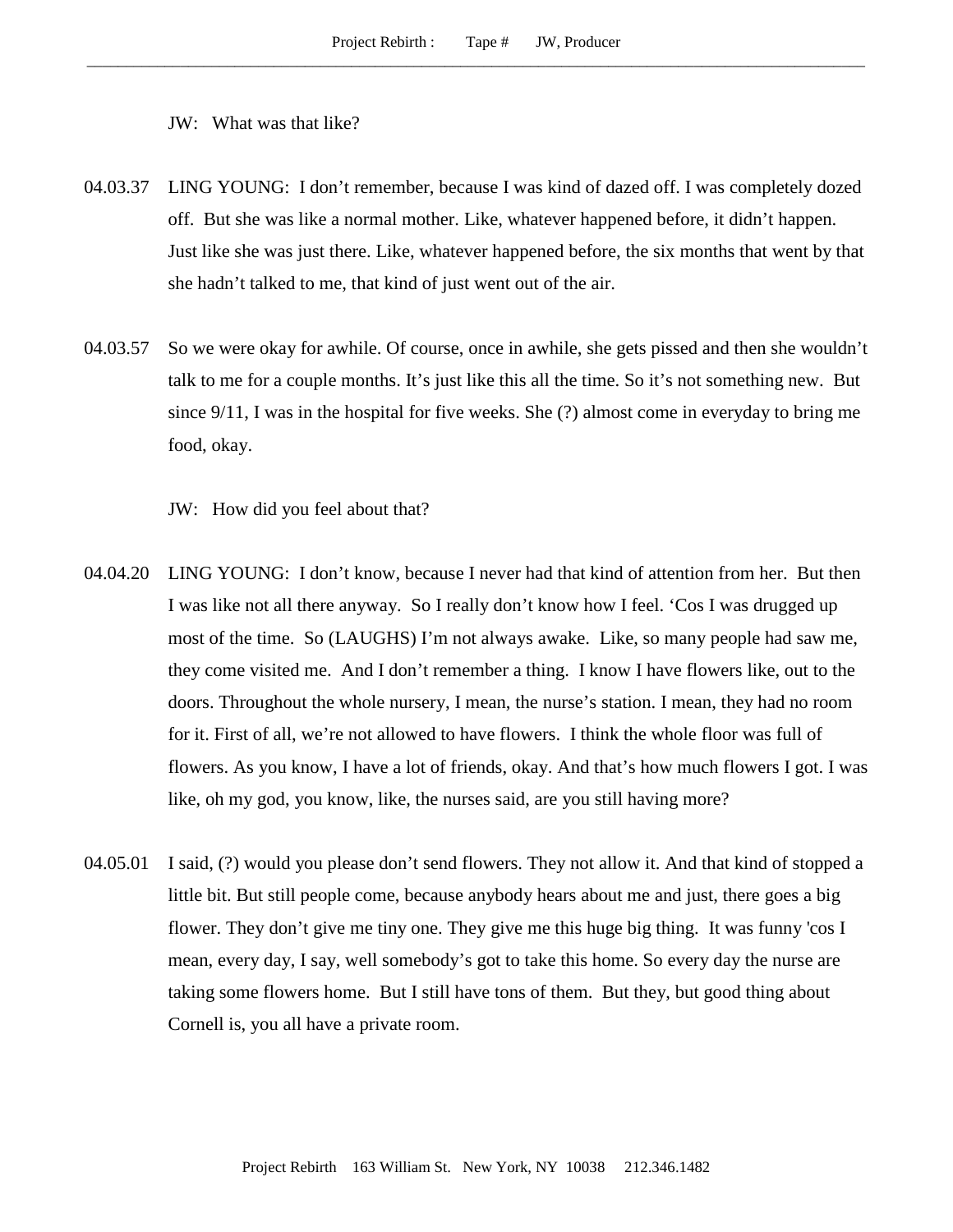- 04.05.29 So they always have a bed for whoever stays with me. So I was 24 hours have somebody staying overnight with me. So I was never left alone. Even as of today, I'm not left alone. 'Cos I'm not really ready. Once in awhile, when Donald goes out for an hour or so, because of my, the way I, I feel dizzy, I make sure I do everything I'm supposed to do and I just sit down, watch TV, or I just stay right in front of the computer and not to move because if I get up in the wrong way, boom. Here I go. Happen a couple times. I don't know when it's gonna hit me.
- 04.06.00 So I'm very careful with myself. With her, it's like back and forth, the same thing. Like, once I get a little better, back to normal, she gets mad at me. She gets, then she's okay. But I always have to take the first step. I figured out you only have one sets of parent. If you don't call, it's gonna stay forever. So I always use my kid as an excuse to visit her. So I make it my business, especially when I find out she's dying, Richard married because of her.
- 04.06.30 They wasn't gonna get married until like, this year. So they got married. But then I make it my business at least once or every two weeks, I want them to go visit her. Visit my parent, okay. That was like, a thing that when I call for it, you guys are going. And so far, my kids are very good in that. Except one. But let's not discuss who it is. But I just said to them, we gonna go visit Grandma such-and-such day.
- 04.06.59 Now the bad part now is Richard is the president of the EMT. The volunteer EMT. Oh yeah. He got himself into that. He started working as a volunteer. He said, 'cos he want to give something back. That was over two years ago already, or more. Then he became the president almost a year already. And they want him to run again. 'Cos he very strict, as you know. He's like, rigid. He doesn't let any go by. So, and that's a dirty job really nobody wants. It's true. 'Cos who wants to be, disciplinary somebody who's smoking (?), 17, not supposed to smoke.
- 04.07.35 So he has to be like, write a report. (?) suspend him for a week or two. And all kinds of nonsense. Plus he's traveling. Matter of fact, now he's in Seattle. For his work. I think he's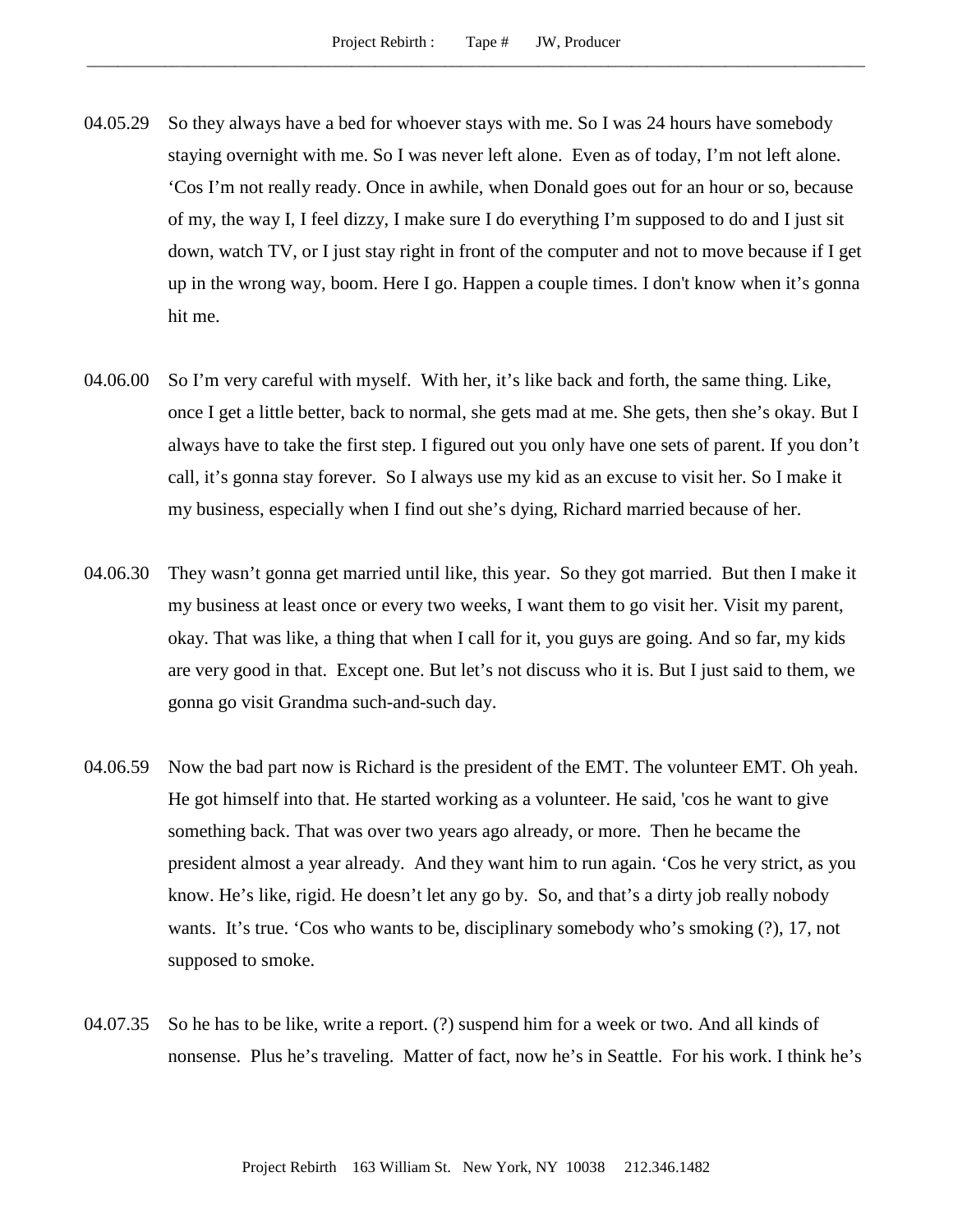back today. So he's very involved in that. But you have to give 40, 40 hours a week. Plus if you have a meeting, there's another day gone.

- 04.08.00 So technically, you're almost like, half your time is there. If you think about it, so he normally does like, a Friday night that he doesn't finish until Sunday night. But then your whole life is gone, in a way. So he's (?) he's not very happy about that. But he loves it. So I kind of said to her, just leave him alone. Sooner or later, he gives up. I guess once you have kid, you really can't do that kind of hours anymore. So he's doing very well with it. He loves it. He really loved that job.
- 04.08.29 It gives him the sense of satisfaction, I think. That he's doing that kind of work.

JW: He's a helper.

- 04.08.37 LING YOUNG: Yeah. Also because he said that someone did so much for me, I want to give something back. And that's his attitude. I understand where he's coming from. But I guess his wife is more like, I want you to spend time with me. But it's very hard to explain to her that because of what happened to me, that's how he is.
- 04.08.57 But when he gets his temper, like Donald, woo, forget it. It's out of the questions. They both crazy. Imagine, I live with both of them on the ship. That was hell. (LAUGHS) That was no fun, believe me. That's the only time I had a hard time is I said, I'm gonna have a heart attack soon. (LAUGHS)
	- JW: What do you mean by, because of what happened to you?

LING YOUNG: Well, because he didn't want to be joining us.

JW: But explain to his wife that it's because of what happened to you?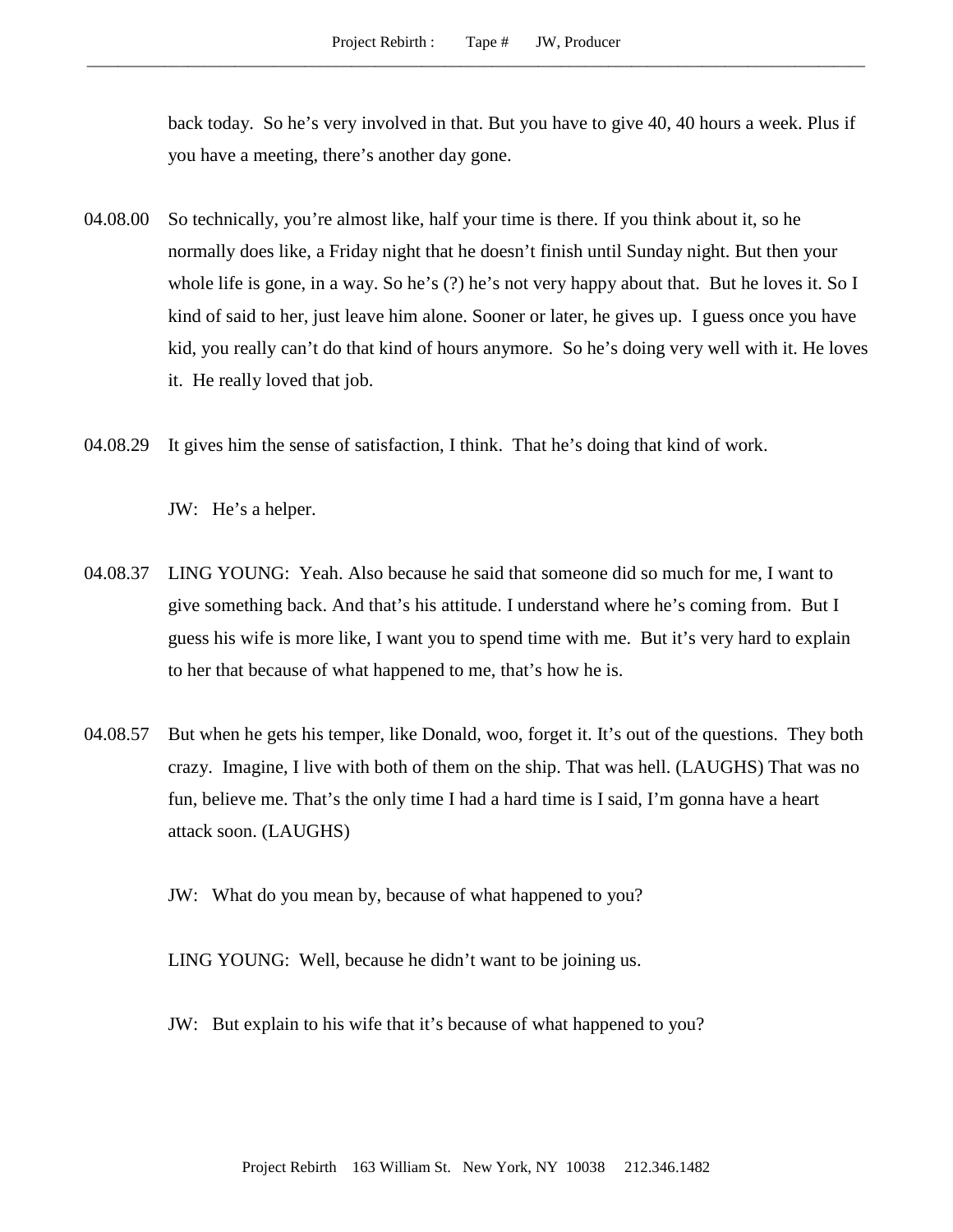- 04.09.29 LING YOUNG: Yeah, but I have to admit, he want to join the volunteer EMT. And because he loved it so much, and they want him to be the president. And next thing you know, of course he became the president. That's a job like, really nobody wants because you have to be in meetings. You have to take care of all the dirty work, you know. All the nonsense. Who wants to do that? Especially when you're a volunteer. You want to spend time something else. To do something else. But he's, plus on top of it, Richard's very organized. That makes it worse. You know, people just do it. Ah, just throw things around. No, he got to be like, specific. Everything got to be in order.
- 04.10.00 You know, he got that from me. So he spend more time than he should have. But I guess when you're newlywed, you want to be together, you know, all kinds of thing. That was the one main problem I had with Janine was because of her obsessive-ness of Richard. I did gave her, I did talk to her afterward, after they were to get back together, 'cos Richard begged me after 9/11, 'cos I didn't disapprove.
- 04.10.31 I just wanted them to give them self a little space. 'Cos they were like, wasn't breathing without each other. That's not a good relationship. When you's like, you can't live without each (?) other for one minute, that's not a relationship, okay. I see it coming. And I see all the problem coming. I talk to him, but he said, Mom, I got to make my own mistake. I said, well, if that's the case, then you do what you want to do. I said, first of all, when you do it, you're taking a package deal. Had a long talk. So he knew I wasn't too happy about it.
- 04.11.00 So they were doing it behind my back. I knew what was going on. Except he wasn't bringing her home anymore. That was like, almost three years ok? And 9/11 happened. And he's, that was like, I never forget. It was like, in November. Okay, that's before I got out of hospital. He said to me, Mom, you know Janine is very important to me. Can you reconsider? Now here you are, you're half-dead. You're almost dead.
- 04.11.30 And here's your son begging you, who's been there every single minute of your, his time. What are you gonna say? So I took her back. And everything just kind of came right, they kind of like just went right through with no complicated. But you know it was a little weird,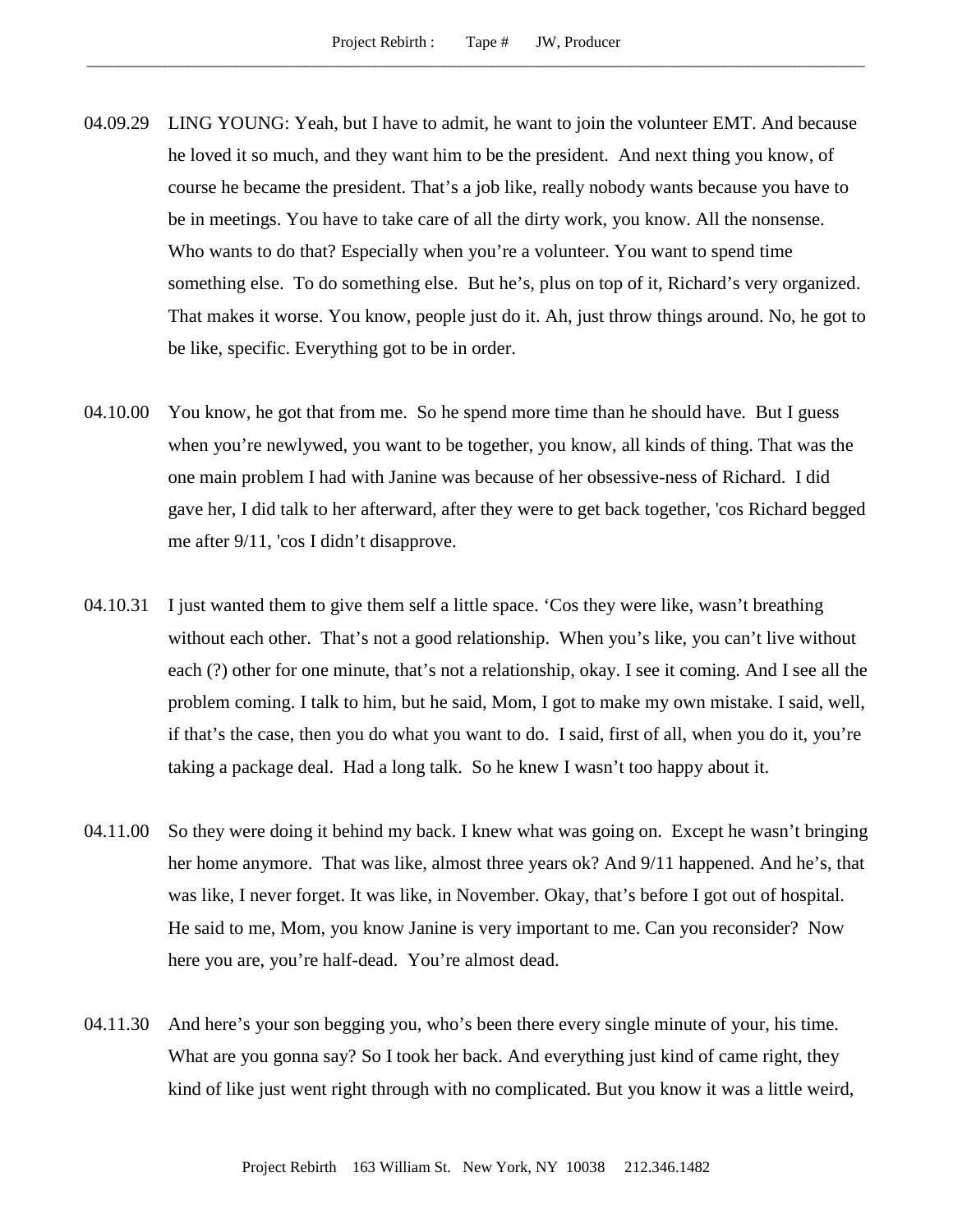but it wasn't too bad. But one day that we were talking about it and, 'cos I got to get my piece of my mind out. I said, Janine, number one, I never asked Richard to break up with you. Which is true. Okay. I never said to him that you should not go out together.

- 04.12.00 The only thing I asked was, you two are so much together that you didn't give yourself any time to breathe. It's almost like, Richard can't even talk to anybody. It got to be her only. Richard can't even talk to a girl, then she'll get mad. That's how bad it became. So that's not a good. I said, I never tell Richard to break up with you. I only ask Richard to give you a, both of you some space. To give yourself time, some time to breathe.
- 04.12.31 And she say, yeah, you're right. So that kind of clear the air that it wasn't me that was stopping all this thing happening. I was just asking you guys to give each other some space. She turn out to be quite good. She's very respectful. But she's still very, too much like a little baby. Sometime it's like, aye, you know, like, this kind of thing. Like, when are you gonna grow up? And Richard's very hot temper. So sometime it's a little, you know, little click in there.
- 04.13.01 But so far she's very good. I mean, she very respectful. She always puts me first. So true or not, at least she's trying her best, okay. Now the other one is a little different. The other one is like, me, me, me, me, me, and me. And my poor son, well, he's an idiot because, you could say anything you want. He kind of like, if he want to do something, he ask for permission. You're 31 years old, okay, soon.
- 04.13.33 Yes, you should ask your wife about things. But if you want to eat something, you don't ask for permission. He make me feel stupid. Okay. Or he would blow up in front of, in front of the restaurant. I feel like an idiot. Here I am, with my son, Donald, and you as a couple eating, and you're screaming like a nut job. It doesn't look nice. That means also you're not respecting me. You're not respecting your husband.
- 04.14.00 But that's her. So I get to accept it. When she does it, I just tune her out. And when she needs me, that's Mom. When she doesn't need me, it's hey. (LAUGHS) Okay. You know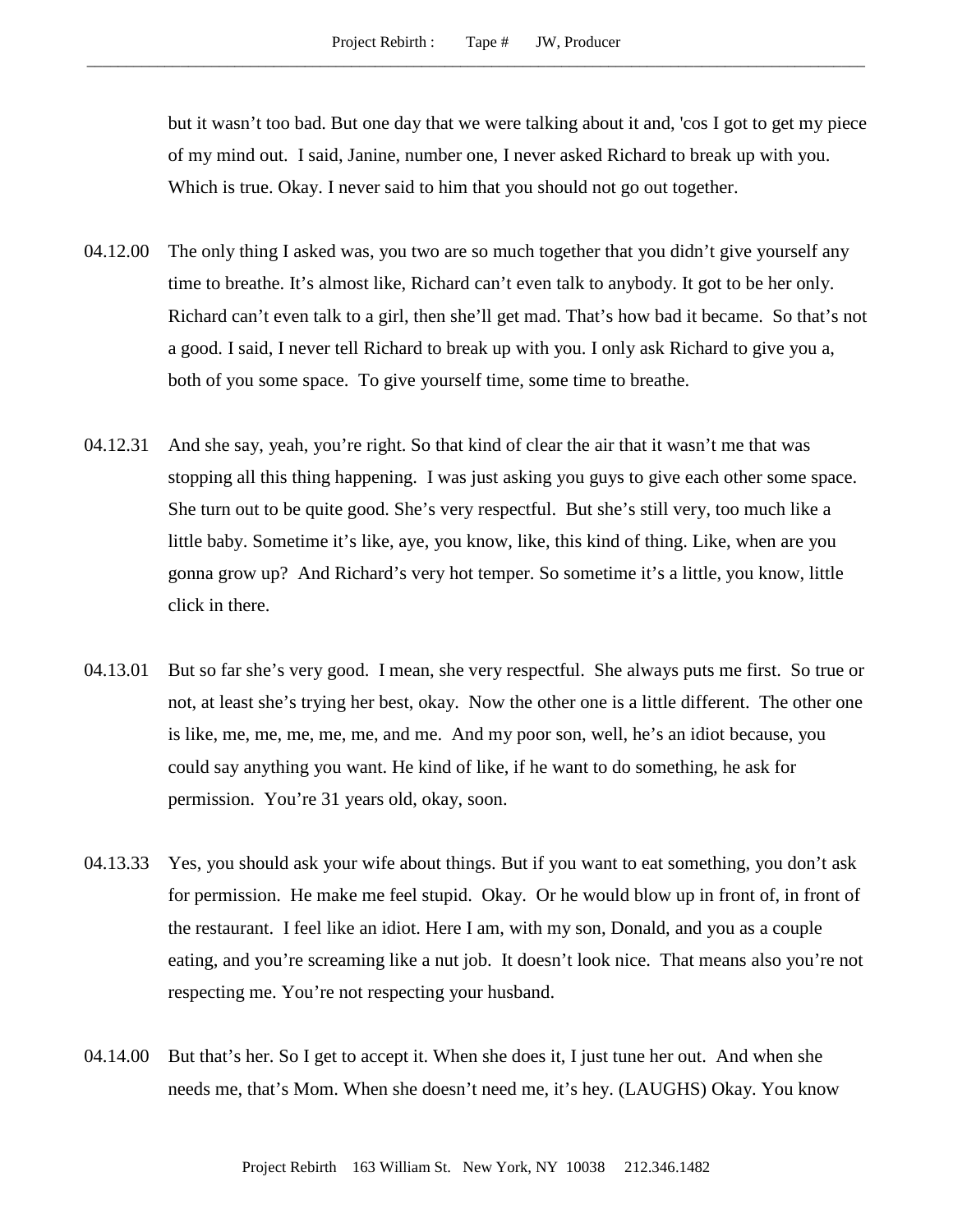what, you, before, I would get real mad. I probably say something real nasty. Now I said, okay. But when I really get really, really uptight, then I will call my son up. I will give a piece of my mind. And he know I'm right. But he can't do anything about it. Unfortunately.

- 04.14.31 But I want him to be aware that we are aware of it. And matter of fact, Richard, and Melissa was a gonna give him a talk while she's out of town. I never had a chance. 'Cos I think he's happy, but then sometime I don't think he's happy. Because he (?) feel like an idiot sometime. When you're screaming and carrying on in front of people, you do feel stupid. You know, how would you feel like, your wife screaming, like telling everybody what an idiot you are.
- 04.15.00 And he's a very, very bright boy. As a matter of fact, he's the vice president with (SNP?). And some kind of operation, something. So he's pretty high up there. But sometime you're very smart in a certain thing, but you're not too smart in a certain thing. If you don't keep it under control, it's gonna get worse. But you know what? I decide I'm not living with the chick. I really don't care. But as long say you don't do it in my, in front of my face, I don't see it. If she does it in my face, I try not to see it.
- 04.15.32 Okay, I will just make believe I don't see it and go on another conversation. I would talk to Richard or talk to Janine. That's the best I can do. But she was very, very good in the uh, in the cruise. However, one of the girls said, how the hell your brother live with her? She's horrible. (LAUGHS) That's how she came across. Like, (?) like that. Now you can't do anything without she say yes.
- 04.15.58 Jesus Christ, this is 21<sup>st</sup>, 22<sup>nd</sup> century. What's wrong? But that's my son. Hey. If he's happy, be my guest. That's how I see it.
	- JW: Talk about standing up for yourself more after 9/11.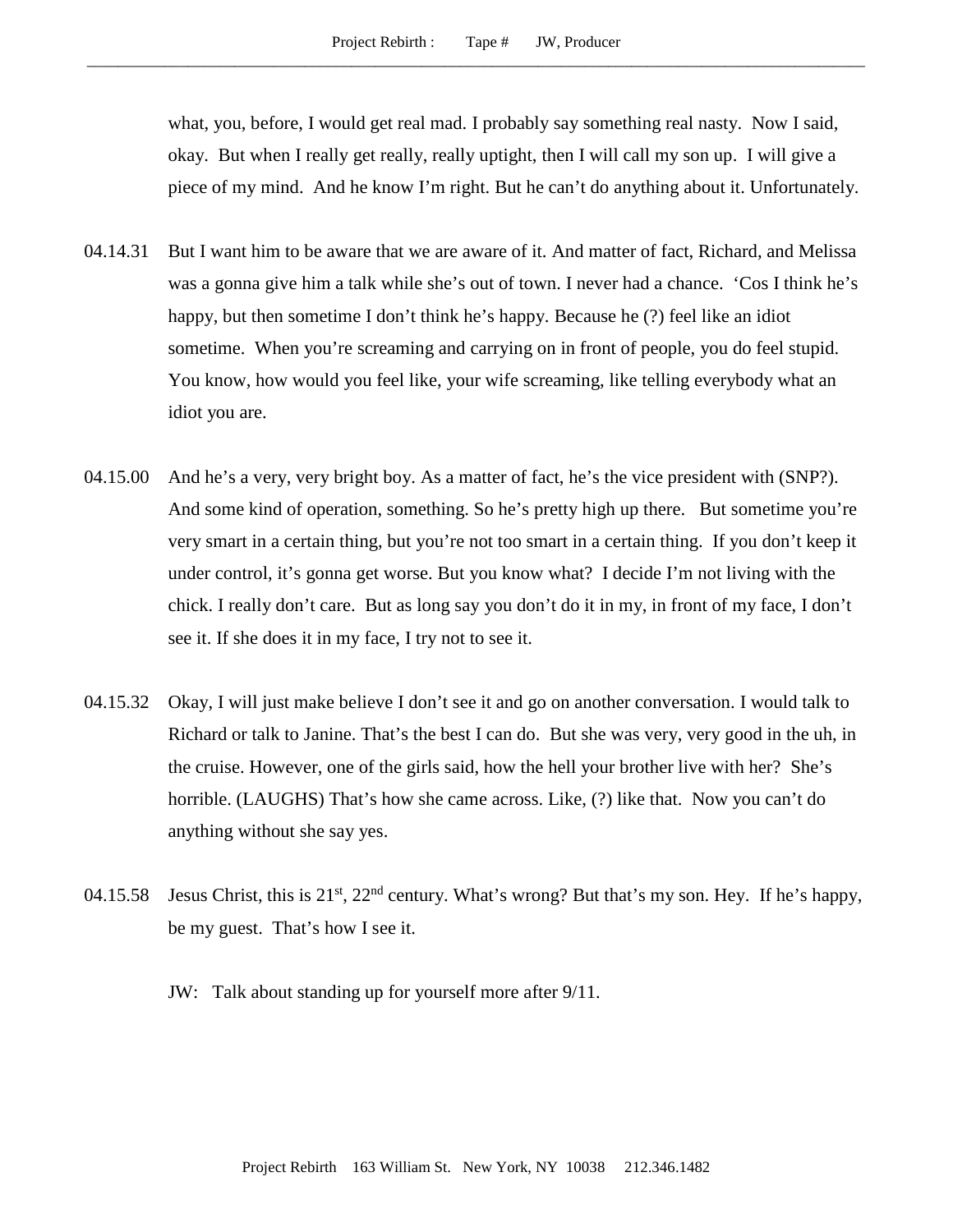- 04.16.17 LING YOUNG: Recently more because I decided, you know what? Life is too short. Okay. I used to take it in and I just don't say anything. And that would eat me up. Now if I decide I don't like something, I will say it, but not in a very nasty way.
- 04.16.34 Like my mother, since I know she's not all there, I yes her to death. Whatever she want me to do, I yeah, yeah, yeah. I yes her to death. Like I said, I'm Catholic. I don't do incense. But if she wants me to do it, I'll do it. I don't think anybody's gonna punish me 'cos I did what she wanted to do. I mean, she gotten to so crazy that she would have a setting for my, what urns and incense, for my father.
- 04.17.02 Now she listen to all this through the fortune lady. Then she have another set for my grandparents, my uncle. Near the kitchen table. So we brought the food. We can't eat them yet. Now everybody's starving. And I said, let's eat. They not finish eating yet. I said, okay. So I said, Janine, if you want to do something, just start stealing, because we're a long way before we eat. Okay. So (LAUGHS) it's like, it's a little crazy.

JW: She has a table set up with the food for the people who are dead?

- 04.17.32 LING YOUNG: Yep. But Chinese people do that. I know that for a fact. But this lady is telling her, you got to do this separate, do that separate. And then you buy some kind of like, paper clothing, paper money to burn so they could use it. Oh my god. It's like, then everybody, and because she told her that my father's not home. He's floating somewhere. So everyone has to stand in front of the thing, saying that our grandpa, our (?) father, whatever, please come home.
- 04.18.05 This is your home. Everyone have to say it. And then when Janine said it in English, I said, Janine, he doesn't understand English. (LAUGHS) She's like, but I don't know how to say it. (LAUGHS) But we're laughing at the same time because I think it's silly. But she make us, everyone do it. I said, shut up. Just do what she want to do. So then after we did it, we figured we could eat.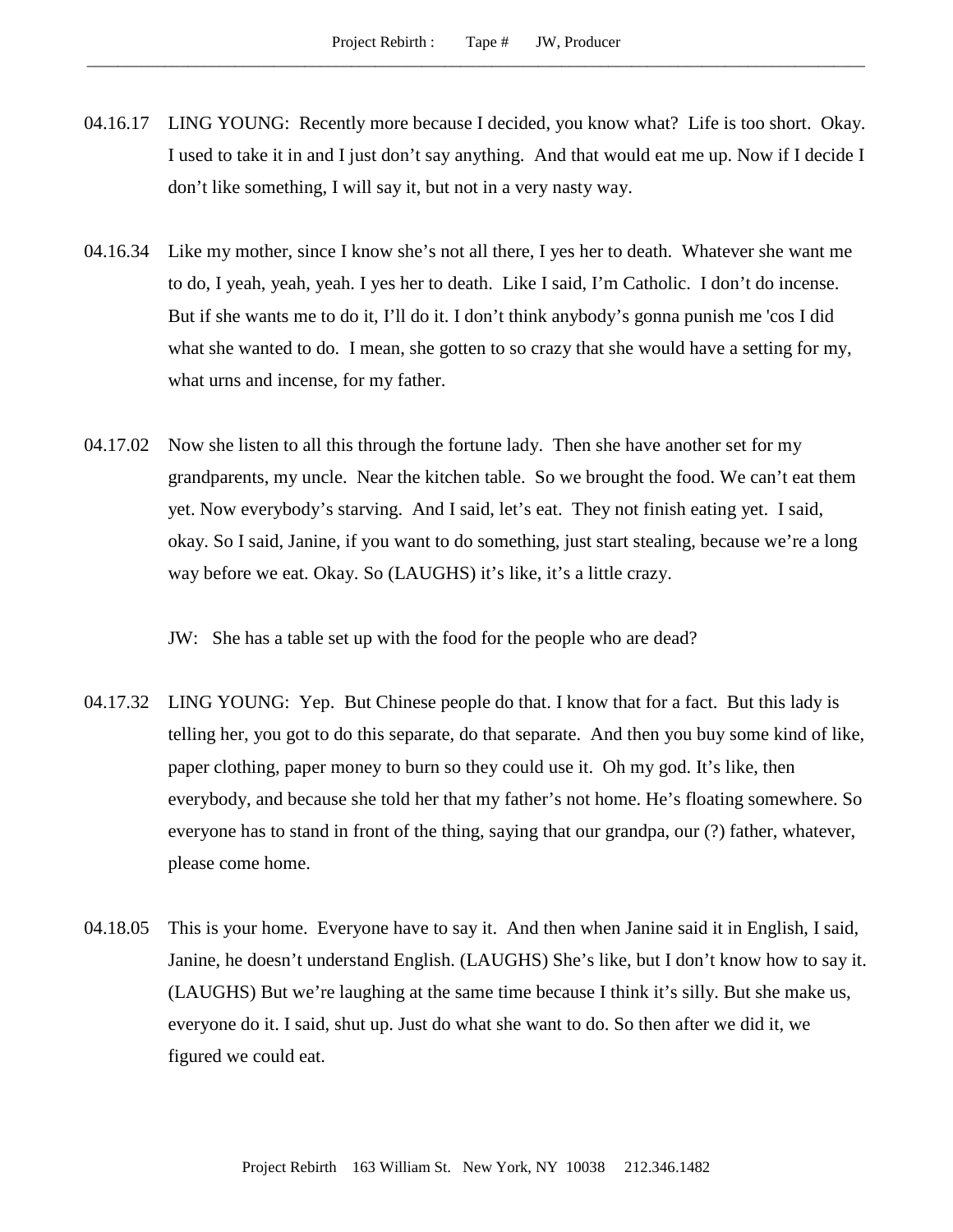- 04.18.29 She said, not yet. We can't eat yet. I said, oh, okay, so, but that's two plate, you know, two (?) different sets. So while she's not looking, I said, go ahead, eat. (LAUGHS) But that's my mother And she believe it all because the lady is trying to tell her to do all kinds of thing. Matter of fact, after this, I might have to go with her. I'm gonna see what she's doing. 'Cos I made a phone call to her. I threaten her. And she hang up on me. So I want to see what she is. She swear to everything she said is right.
- 04.18.59 Now my father's all over China now. All over China. He's been in this place, he's been in that, he's been in this place. Like, he's like, visiting all over the place, except he will not come home. I'm like, okay. Fine. What else is next? So he, and then she insists every time he wants to come by, it would be that he's next door with the lady. So I'm like, I can't deal with this thing anymore.

# (OFF CAMERA REMARKS)

LING YOUNG: This is crazy things. Crazy Chinese tradition (?). It's crazy, right? (LAUGHS)

JW: Are you following the Ground Zero site?

04.19.56 LING YOUNG: Oh, the site. Yeah, yeah, I do watch it once in awhile. Matter of fact, I was invited to this, some kind of ceremony, but I wasn't too crazy going down there into the hole and all this other  $(\sim JW \sim)$ 

JW: Have you been to the site?

04.20.11 LING YOUNG: I have been to the site outside. Okay. When they still surrounded by a gate. The actual site now, now, no, I haven't been in for awhile. I don't even know what it look like anymore. Except once in awhile, I see the pictures. That's about it. And matter of fact, they have a ceremony tomorrow at Ground Zero, which I am not going. I told them that I'm still not ready to be there that particular day.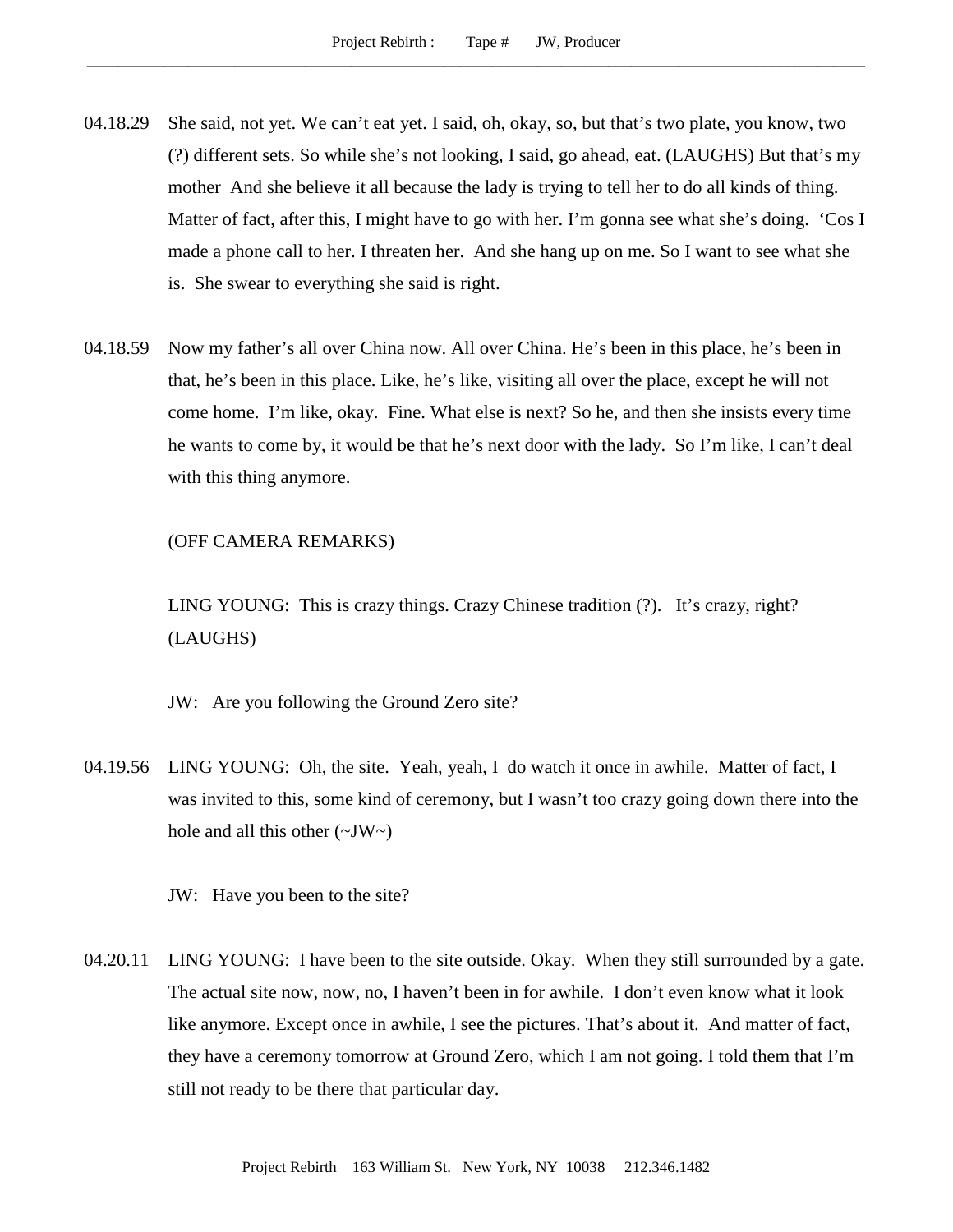- 04.20.34 And that's the reason why I couldn't come out tomorrow. Technically reason is, I'm thinking about going through the tunnel, going through all these other thing. I'm not capable of doing it yet. Maybe one day, I will. Okay, as of now, I don't have the courage to do it yet. And I don't want to freak out that day. So that's why I, so far, for all the years on (?), for 9/11, I'm home. And the kids, most of the kids are not really home. Melissa take off tomorrow to be home with me.
- 04.21.04 And therefore, tomorrow morning, maybe we just have a little breakfast with our group. But I haven't decided yet, 'cos I'm not even thinking about what I want to do tomorrow morning yet. The site itself, I read a little bit about it. But I get frustrated because every day's a different story. They fighting about this, they fighting about that. So as of now, I don't even know what they're doing.
- 04.21.29 And yesterday, I read something about building three, they're gonna built, and I don't even know what they're talking about. I know seven is built. Am I correct? Are they renting it? People in there already? Oh. How much? How many?
	- JW: They have contracts for 80%.

LING YOUNG: Wow. Surprising. Contract. But are they, when is it supposed to go in?

JW: They're letting people go in.

04.21.55 LING YOUNG: See, that's the thing. Because sometime you're forced to go back. That's what I think most of my friends are afraid of.

JW: What?

LING YOUNG: Going back to the World Trade. See (~JW~)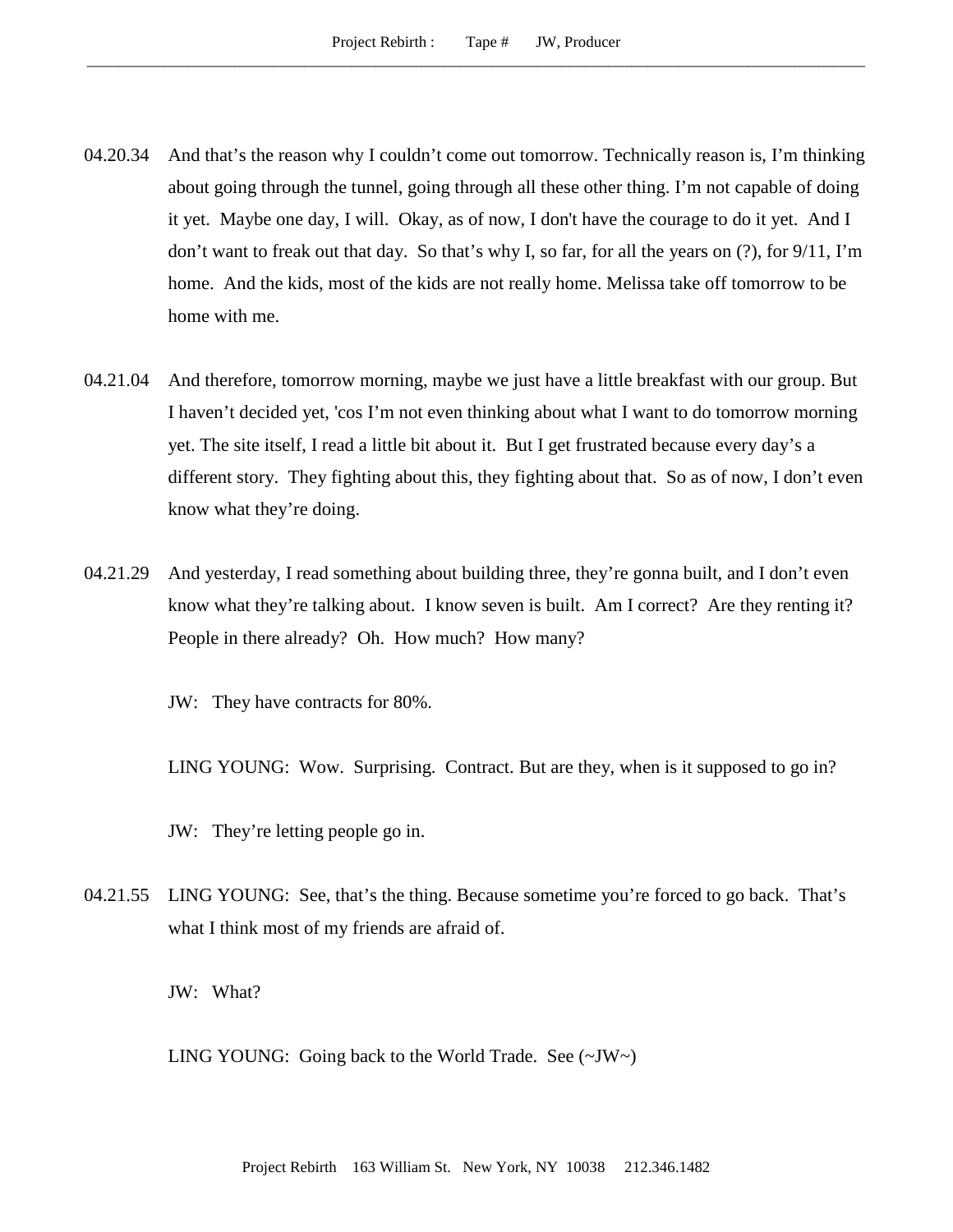JW: Are you?

- 04.22.08 LING YOUNG: If I have to work, I won't go back. Just like matter of fact, I came home the other day. Donald's cousin was going to Singapore on Singapore Airline. After they flew out, in the middle of nowhere, the engine caught on fire. Okay. They had to dump all the fuel. They went back to Newark. They were stuck there two and a half day for the plane to be fixed.
- 04.22.32 If that was me, I'll guarantee you, I would have cancel the flight. I would not go back on that plane. There's no way you could put me back on that plane. But they went. Okay. I mean, Singapore Airlines is one of the better airline. It wouldn't happen to me. Just like when I was going, I almost turned back, but Mary was there. We got on the plane. And the guy said, oh, we're gonna have to wait for awhile because we don't have no fire extinguisher liquid.
- 04.23.03 I look at her and she look at me, and I said, what? What do you mean you don't have fire extinguisher liquid? Okay, fine. We got off the plane. Wait about 20, 30 minutes or so. They got back on. And they still not moving. And I said, okay. Mary, I says, one more time, we're not going anywhere. Okay, because that means it's not meant to be. Of course, they flew.
- 04.23.29 After an hour, we left. But if that was the third time around, you wouldn't see me on that flight. That was it. (LAUGHS) That was like, three strike, you're out, you know what I'm saying? If I was on the Singapore Airline, I guarantee you I would cancel that trip. There's no way you'd get me back (?) on the plane that caught on fire. I don't care how you fix it. 'Cos that's like, an 18-hour flight or something like that, 16-hour flight. I don't remember how long it is. 'Cos everything is very shorter than what it used to be when I, many years ago, it would be like, 20 hours.
- 04.23.58 That's not true. 2001. I went back in April, with like, it was like a 16-hour direct flight from Continental. Wasn't a bad flight, 16 hours straight wasn't bad. Considering. But for me to take 16-hour now, let me think. (LAUGHS) You're trapped in there. You know what I'm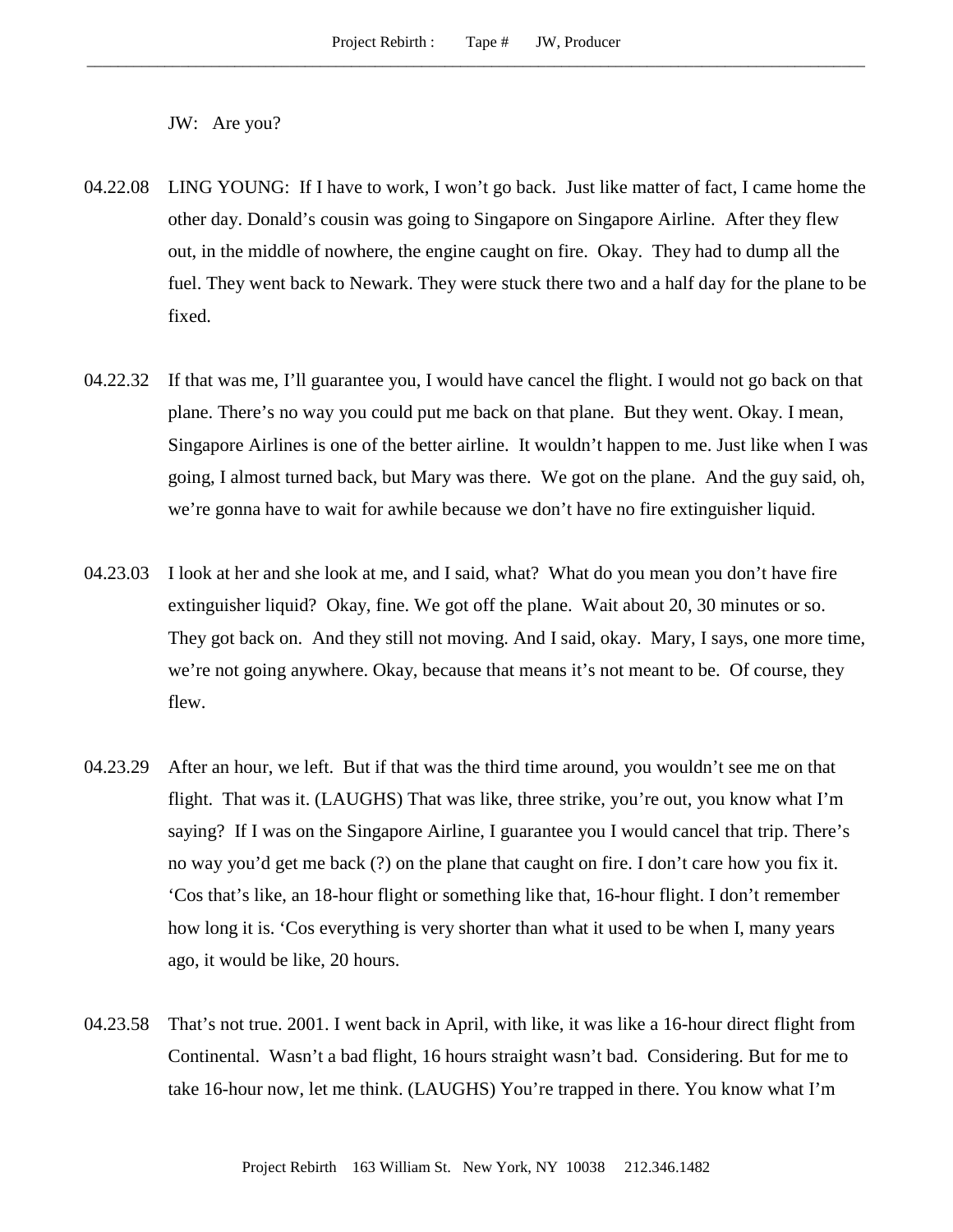saying? It's like, you can't go nowhere. It's not like you're on land and you could just get off. You're like, god know how many thousands of feet up. There's nowhere to go.

04.24.26 So that's why this couple hours like, we got to be knocked out cold. And it worked out okay when I'm cold, you know. (LAUGHS) But I'm gonna try to do without it. I don't know how quick. Okay. I am gonna try to drive to Missouri to help one of my friends do something. I'm not doing anything. I'm just gonna sit there, watch my TV.

JW: What's your friend doing?

- 04.24.56 LING YOUNG: Actually, that's my doctor. Donald wants to help him with his house. Because he's great actually, for someone who doesn't know anything. But he knows there's certain tips that he wants to give him a hand on. So he, and so therefore, so his house you say, proceed with his life. 'Cos now he's so consumed with the house. 'Cos he wanted to do it for his parents. He want to finished it before he start his life. And if he doesn't finish it, it's gonna be a pain. Now he got so sick, I wouldn't be surprised he's in the hospital. I didn't call him today yet. That's how sick he was. 'Cos on his way home from New York to Missouri, he gotten so sick with three-day fever, 104, 105, when he went home, he was in the hospital for a week with (intervene?)..
- 04.25.38 So I think he got the same problem. So that's our next thing in between my surgery, see if I could squeeze in some time to do it. But I have so many appointments. So I don't know whether I'm gonna do that or not. But I have to do it in this month or two. But we're gonna drive down. I think. If not, then I have to think about two and a half hour ride. So haven't decided yet.
- 04.26.01 Have to recuperate from this one first, you know what I'm saying. Then my mother all of a sudden decide she wants to go to Canada. I said, oh my god, Canada. That's a eight, ninehour drive. Okay. Now she's not that well. I try to do everything that she asks for. I kind of mentioned it. And she was all gung-ho to do it. That's why yesterday, she's so bored, I said,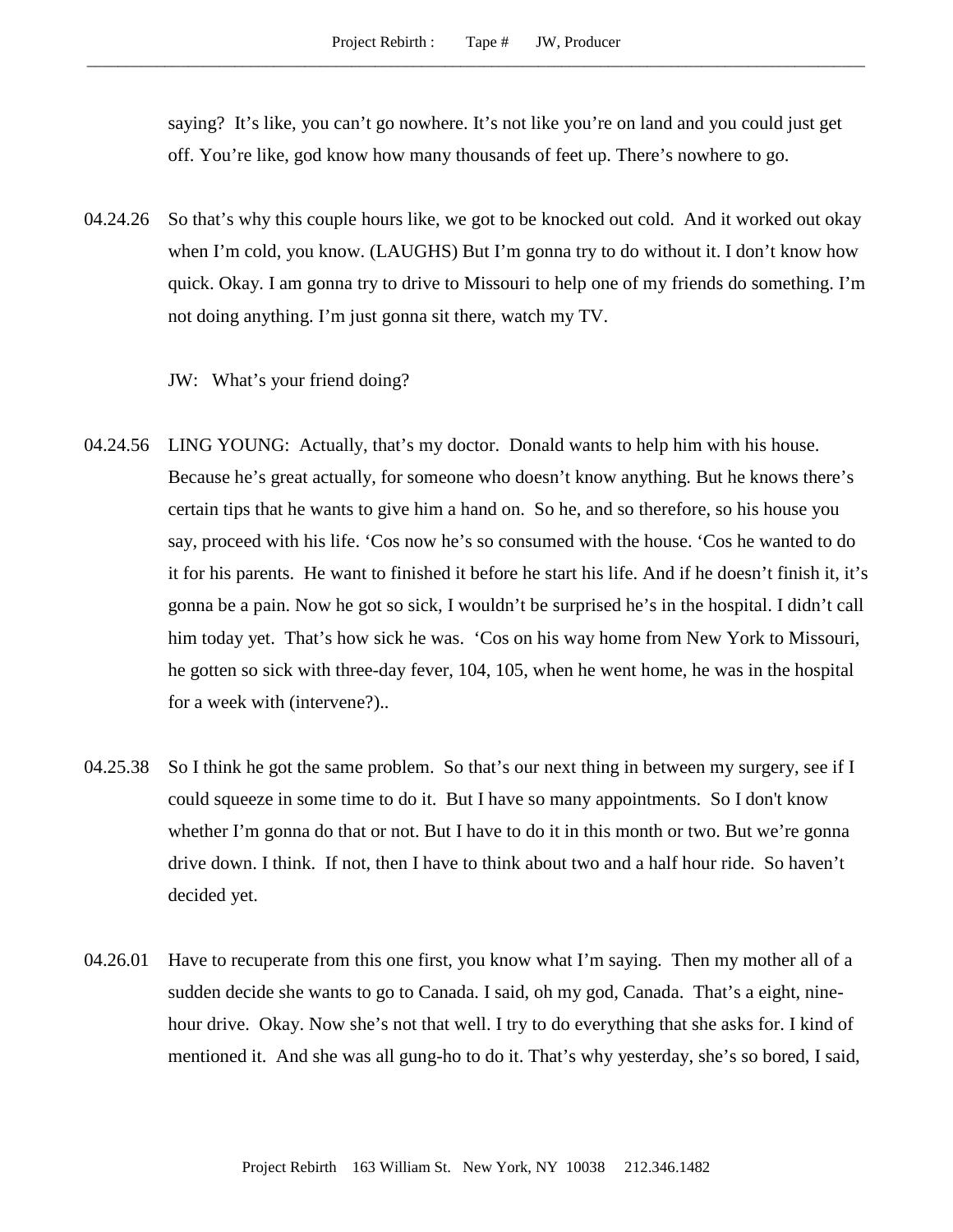let's go to Pennsylvania to eat. Just to get out from the place. It's about, over an hour ride from my house. Almost a little bit more than Chinatown.

04.26.30 There's nothing there. (Compared to?) Philadelphia's, Chinatown is like, a two, three street. So we ate. She was happy. She came home. And today, she's going to Chinatown. I know she's expecting me to go to that fortune teller, 'cos she been bugging me.

JW: You're expanding.

- 04.26.50 LING YOUNG: I'm, yeah, I'm trying little bit at a time. Also, because I'm trying to do it for my mother. I think because I'm doing it for her, in my mind, I'm not thinking about myself. Okay. She want to go to Boston, too. I thought, oh my god. This is a very long trip. Okay, 'cos my leg is not really that great. Unless I'm sitting in the front. My leg got to be stretched out completely. You sit in the second row, it starts going to sleep on me. So I said, maybe then we'll have to get off every now and the just to stretch out. 'Cos I don't want my leg to be completely conked out. So I said, well, let's think about it. She wanted to go to Boston.
- 04.27.30 There's a five-hour ride, right? From there to Boston to Canada, Toronto, I don't know, how far is it? Okay, I think you have to go this way and go back that way. I'm not too sure. Now, she's very weak. But she wants to do it. So I said, in order for us to go, Donald has to go and my brother has to go. They have to split the, split the driving. That's the only way we're gonna do it. So we'll see. But because of my appointment, I cannot even squeeze it until like, sometime in October.
- 04.28.02 'Cos I have my, oh god, I must have about ten doctor's appointment in these two, three weeks. So I planned to go on the  $8<sup>th</sup>$ . I'm not too sure. That's the time we, but the way she is, you got to do it on a daily basis. We have no idea what she look like tomorrow. So that's why I want to rush everything in. Do whatever she wants to do. Before anything happen to her. If I didn't have like, six appointment in one day, I would have cancelled all those appointment.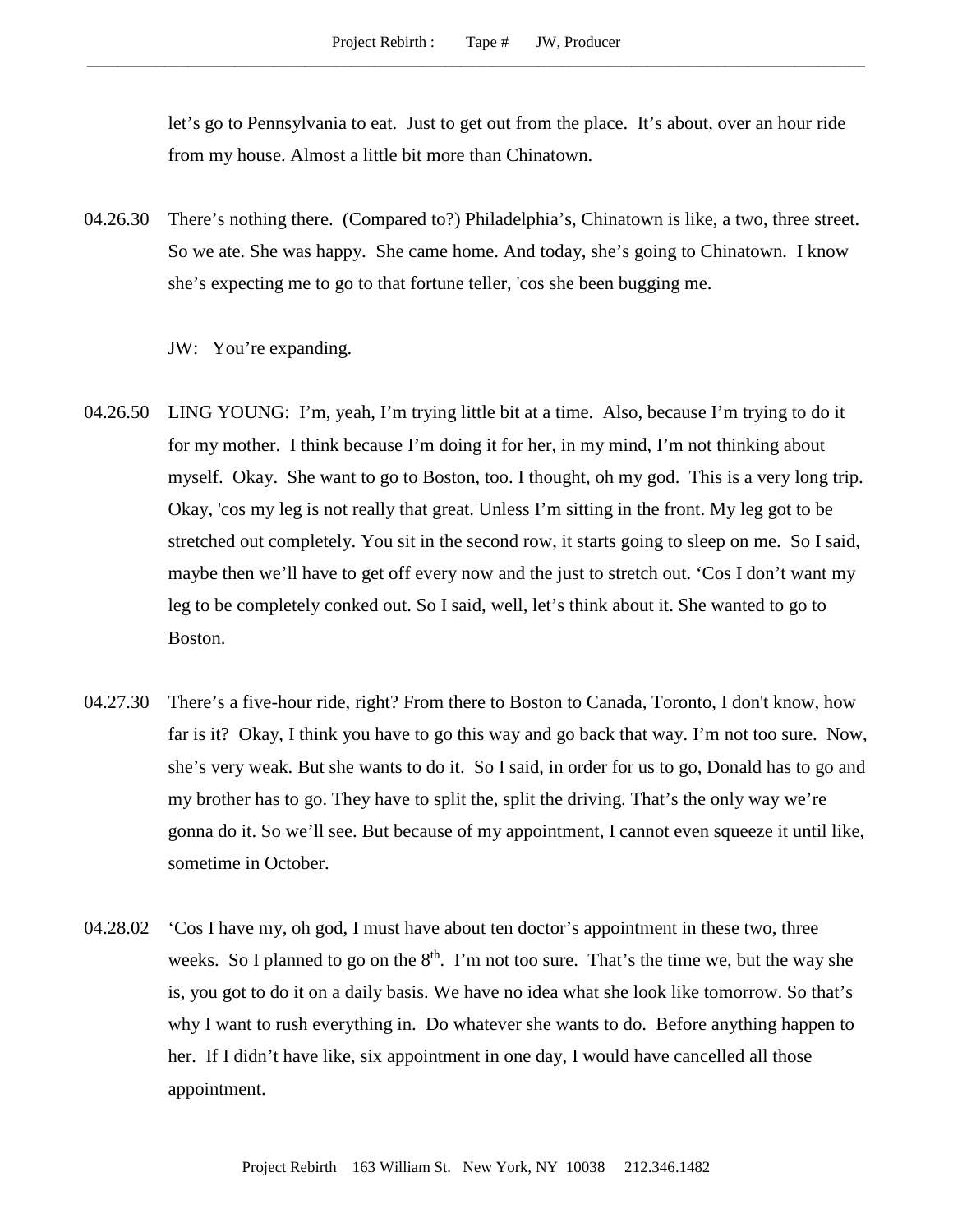04.28.31 But between me and Donald, we have about seven, eight, six appointment in one day. And then have another four appointment in one day. Because it was like, two of us together at the same place. I can't really schedule all these other thing. So that was my problem right there. 'Cos I, you, you reschedule four doctors, which is hard. It's not, and not just like, one appointment, I could just say, oh, forget about Dr. (Choo?). I don't have to see him today. I'll see him some other time. But when you have four appointment, four different doctors, it's not that easy. 'Cos this is with the local.

JW: Where are you in the healing process?

- 04.29.11 LING YOUNG: I'm actually pretty good. Except my leg. Like I said, I was doing great until after this last surgery. And all of a sudden, I started having problem with my pain. And then I started having numbness. And uh, and then my back is shot. It would be like, just like I was on a cruise ship. Must be the bed.
- 04.29.32 I literally cannot get off my bed. Get out of my bed. I have to like, really like, inch, inch, inch, inch, until I can pick myself on one end. And once I get up, I'm okay. It's when I'm trying to get up is the problem. I had that problem before. At home. But must be the bed is so, oh, I think that's a horrible bed. So lasted me about three days or so. Then I got a lot better.
- 04.30.00 Okay. It might have been because I was taking some other pills. Where am I? I would say I'm at least 100 percent better than first time you met me. I'm walking. Okay. I'm not, I don't have as many appointment anymore 'cos my physical therapy ended as of last month. 'Cos after six month, no matter how they crank me, it's not going nowhere. So I finally asked Dr. Choo, I said, is it going anywhere?
- 04.30.30 'Cos you just put, they just putting pain on me. It's not doing anything. And every time I move, it hurts. When they bend you, it really hurts. And I don't want to take pain (?) medication unless I desperately need it. 'Cos once I take it, all kinds of side effect I have. I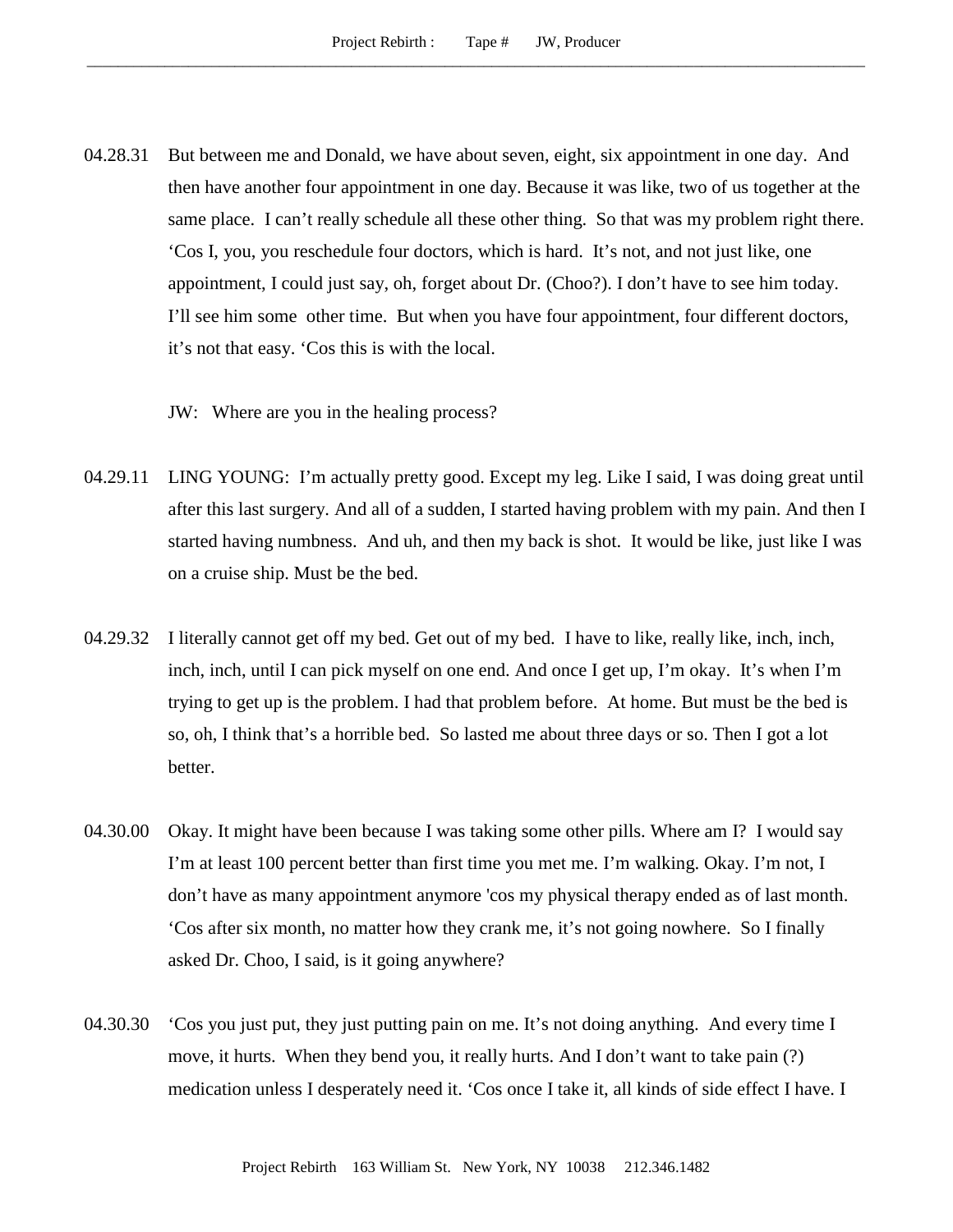got my numbness once in awhile. But that's to be expected. Other than that, I'm just waiting for the surgery. That's when I'm gonna shave my head.

- 04.30.59 Oh, I have to, I don't believe in shaving half of it and half you get so hot, 'cos I'm very particular with (?) my hair. If I can't wash my hair, I go crazy. If you wanted me to have a week without washing my hair, I definitely gonna go crazy.
	- JW: You're gonna shave your head?

LING YOUNG: I'm gonna shave my head, yeah.

- JW: What are you having done?
- 04.31.17 LING YOUNG: This part right here. 'Cos when I, like I said, when I look this way, it's pulling my eyes. And it's gonna get worse. I don't want to get to a point that I cannot move it anymore. It affects (?) my vision. Otherwise I will not have it done. That's the only reason why I'm having it done. He actually released part of it right here already. I'm a lot better what I used to before.
- 04.31.38 Before, this is how much I could turn now. At least I could turn this much. But you can see, it's pulling my eyes. He's gonna release this. But he can't do it in one shot. So he's gonna do a couple shots. Couple of times. So let's pray by the end of next year, I should be done unless something else happen. 'Cos the my (?) are healing okay. Once in awhile, you see a little here and there, but it's not a big deal. It's not like I'm bleeding anymore, that I cannot move.
- 04.32.06 My arm, actually did a great job. See? This was about inch thick. It's a lot of hole and you can't clean it. It stinks. So he did this. He did a little zigzag here. Did a little, and he did a little zigzag here. And my hand was like this. It's how my hand was. So after he did this, I could bend a little bit. As you can see, he took the good skin and pulled it over.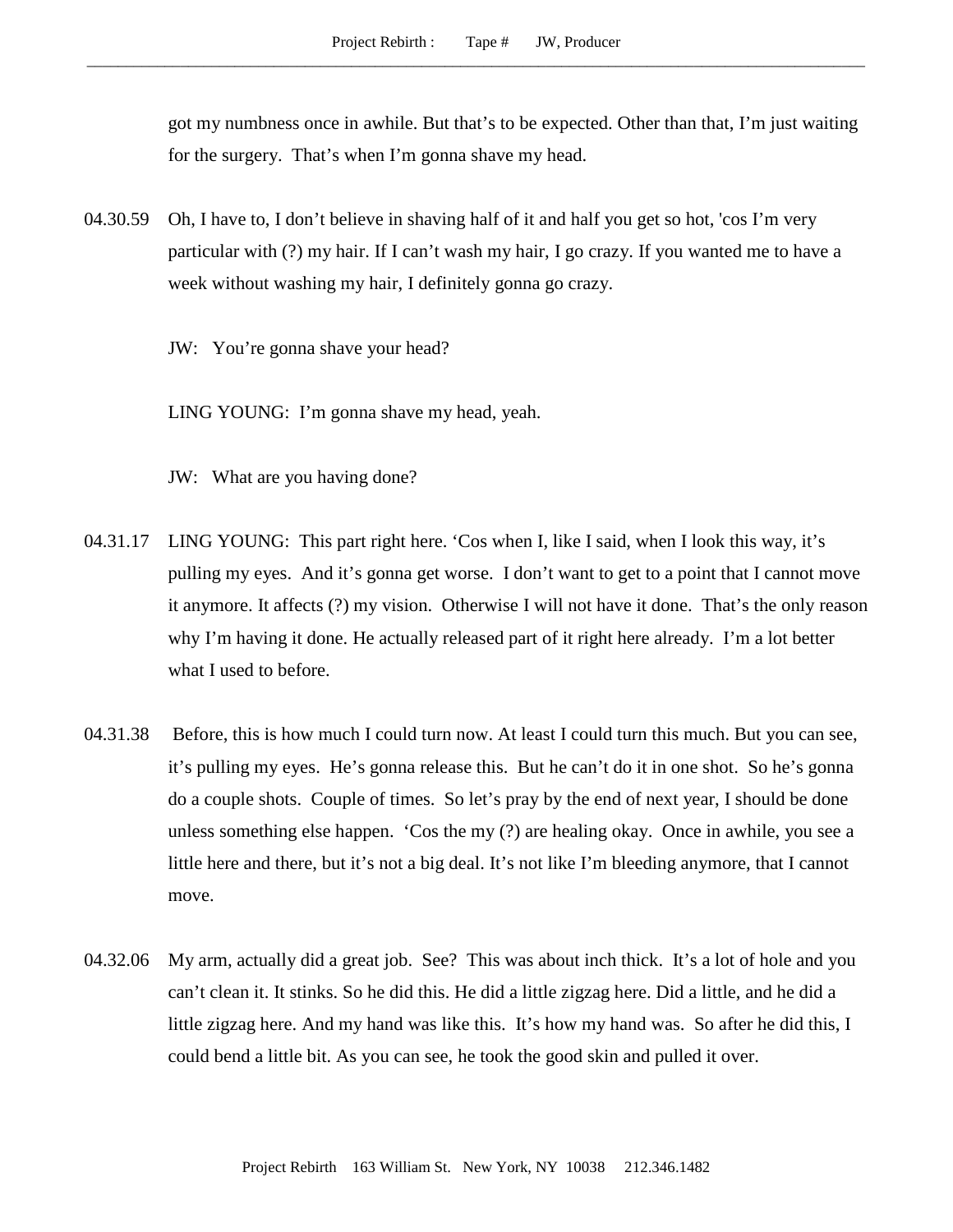- 04.32.31 And he did this little zi zag. He did this little zigzag. There's a lot of little zigzag he did. And this piece right here was thick, thick. Like this thick. Right on here. That's for me, from moving. So I don't know what he did. He opened it a little, gave me a little crown here. So now I'm straightened out. So I can't complain. Okay. And I don't have this thing to clean up anymore, 'cos it's really so bad that you can't clean it. 'Cos you, no matter how you try to clean it, you can't get in.
- 04.33.03 So he did all that. So you know, I still have a little crack here and here. But it's not to a point that you can't clean it. Before over here, it's like a little peg board. IT's like a lot of, lot of dot with that little holes. And he took that off. I still got a couple, but nowhere near what I used to have. So I mean, he's a plastic surgeon. He's a hand surgeon. He's also into, now he's famous in facial reconstruction. Then he's a nerve reconstructions-ism, something like that. He has all kinds of title.

JW: Will you be finished with your surgery in a year?

04.33.44 LING YOUNG: I'm hoping. I'm praying. Okay. The only reason I don't do it in the summertime, because it's way too hot for me 'cos it's right on my face. Because you got to bandage me up. I'm gonna have like, just a whole piece to hold it. It's very, very hot.

JW: When?

04.34.02 LING YOUNG: I would say early December, I thinking. That's what we planned it. Because January, he has to go away. I don't know for how long. He (?) does a lot of speeches all over the world now, that's why.

JW: When will you be done?

04.34.16 LING YOUNG: Completely? Oh, I don't know. I don't know how many time he's gonna do it. I know my next one is sometime in December. Actually I'm gonna see him next week. I probably have a little bit more detail of when they gonna do it.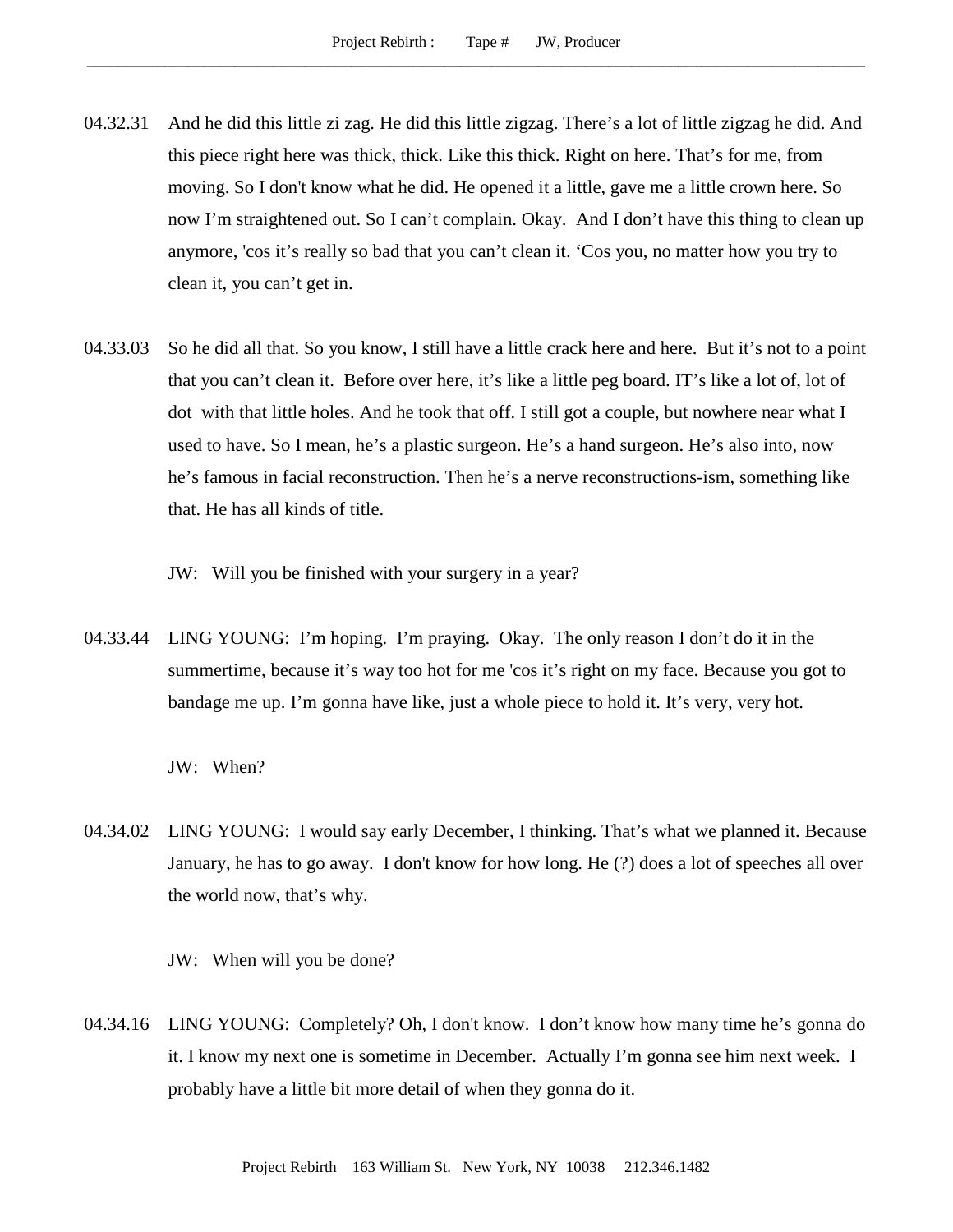JW: But when will you be done with surgery in general?

- 04.34.34 LING YOUNG: As of now, I don't want to do anything else anymore. For my sake. Now it's just the face. So he did say there's a couple steps. So maybe a couple more. Unless something else happen. Other than that, I'm not doing anything anymore. I kind of gotten to a point, this is it. I got what I wanted already. Other problem is gonna stay for the rest of my life anyway. I am not, and you cannot help it.
- 04.35.00 My itchiness, my hive and all those, I just have to take Benadryl. And I'm taking a lot more of it than usual. I mean, I get hive, I get hive. Even to a point one time, this whole, right here, it's like a inch thick. That I got scared. 'Cos that's where my blood circulation is. It was so bad, to a point is, I took like, triple doses of Benadryl. 'Cos really nothing really work for me. So people are knocked out by 25 milligram. I have to take 100 milligram and I'm still like, I'm still awake.
- 04.35.31 So that doesn't really bother me too much. So I took it. Next day, it still hurt me. That's how bad it was. I even talk to Dr. Bauer. I said, I don't know why I'm getting hive. Almost on a constant daily basis, I get hive. And he looked at me like, no one can tell me why. I mean, people are still itchy. But people don't get hive like I do. That I know of. But I get hive every single day without fail.
- 04.35.59 Depend how bad it is. If it's so bad to a point when I see a raising, I better take my Benadryl. Because if I don't, it gets worse and worse. I try not to do it. I try to put those uh, itch cream. But if it doesn't work within a half an hour, I better take my pill. And that's the reason why my, I got a lot of tests being done. Because number one, they don't know why I'm losing all so much weight in one shot. So liver sonogram.
- 04.36.30 You name it, I have. Any test that you can think of, I'm having. All kinds of blood tests I'm having. I even have a scope through my throat. That came out okay. But the doctor gave me Nexium anyway, just to play safe.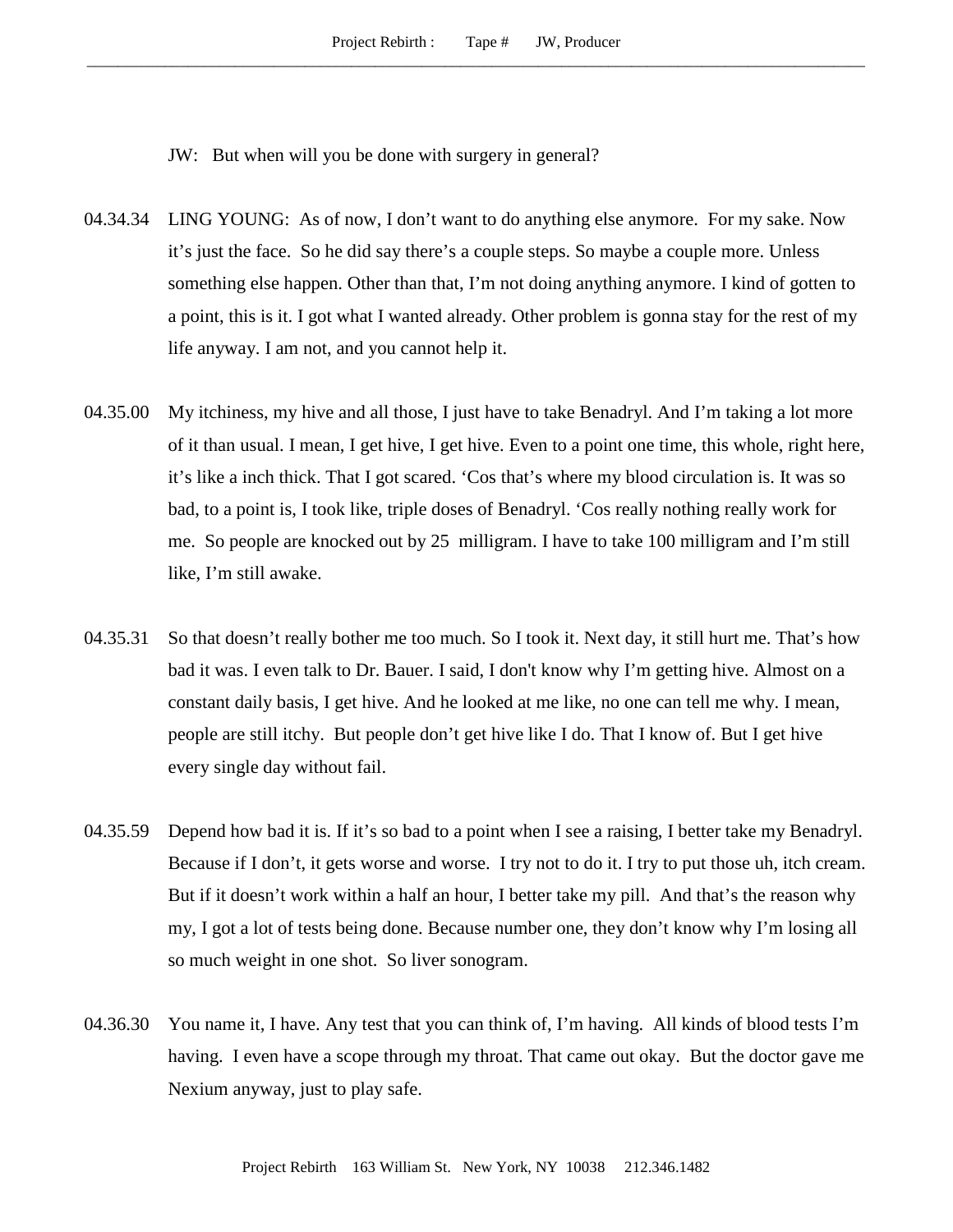JW: Are you in pain right now?

04.36.47 LING YOUNG: I'm not in pain. I'm just itchy. I'm like, and I'm starting to get a hive, hive. Okay. But it comes. You don't know when it's gonna be. It just like that. Or maybe I touch something that I shouldn't touch. And it just blow up.

JW: How do you feel about deciding not to do more surgeries?

- 04.37.11 LING YOUNG: Well, because this hand is about at least 12 surgery. And it's not going nowhere. The reason I agreed to do the last surgery with the plastic joint, 'cos I understand a lot of people had plastic joint and it worked out perfectly. In my mind, I said to myself, I give myself a last chance. I will do it.
- 04.37.30 It work, fine. I see it doesn't work, I'm not blaming you 'cos I know myself. So when they didn't, but he did gave me a lot of space in between. He did a lot of web space. Which helps me because I could, I just open my thing. I could grab thing a little bit more easily. When it first happen, I was bending pretty well. I could get like, about 45 degree. They were doing okay. But once, after a certain time, once the scar tissue started growing back again, back to square one.
- 04.37.59 So this is what, this is September. It's about seven months. And it's not, after six months, six months. Six months' physical therapy is a lot. I mean, occupational therapy, it's a lot. If it doesn't work in six months, I think just call it quit. So I did talk to, because my therapist said, I don't think it's going anywhere, Ling. Which I know (?) for a fact. So I, the last time I talked to him I said, what do you think? I said, we're not going nowhere with this. And I'm accepting the fact that it didn't work.
- 04.38.30 I'm not blaming you. I said, I'm not blaming you. I just have to say that this is my way of healing. So we stopped that.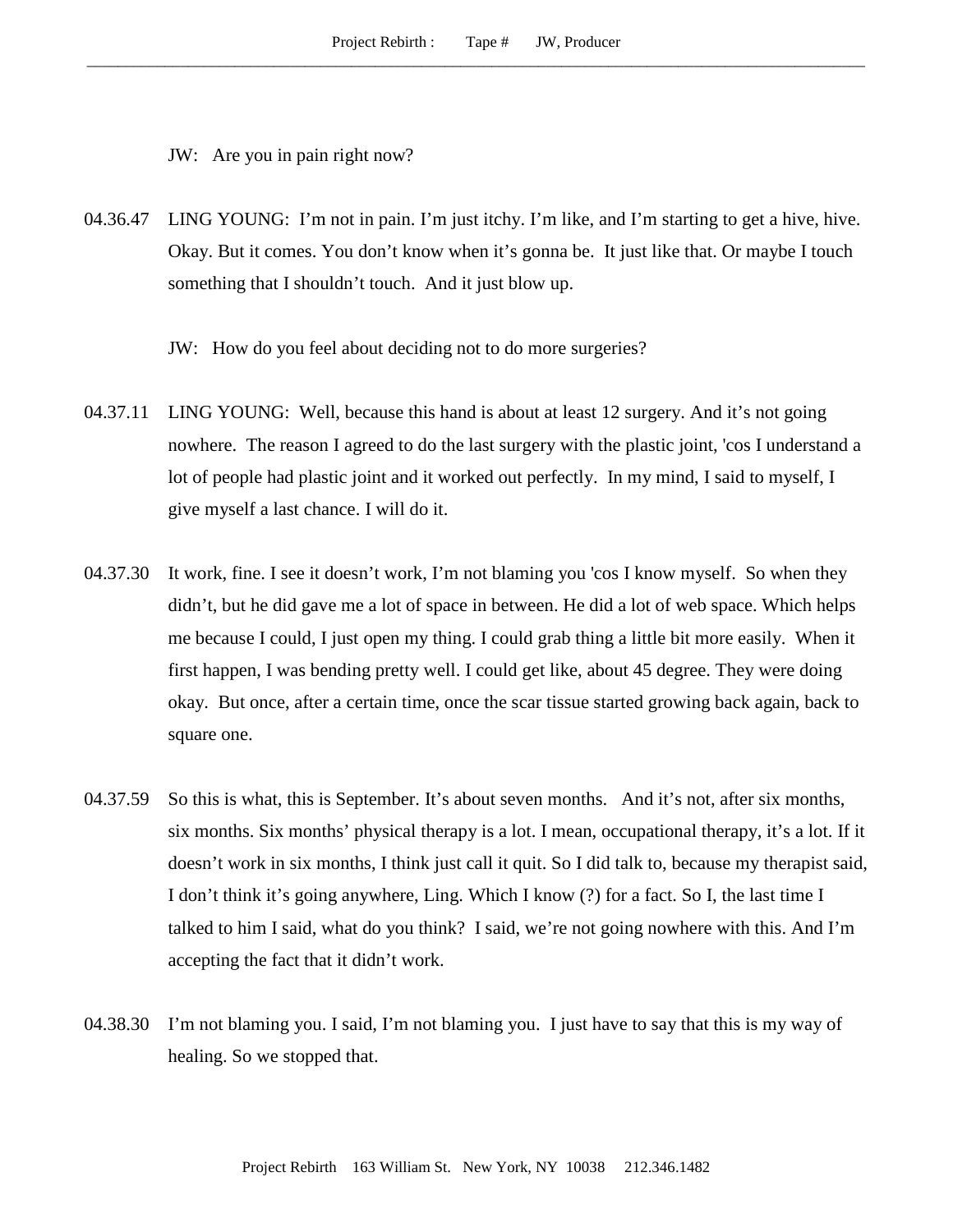JW: Why?

- 04.38.41 LING YOUNG: Because no matter how you gonna try, the scar tissue's gonna be there. And the scar tissue's gonna stop, stop me from healing. Stop me from having my joint moving. 'Cos it's so thick. My whole scar tissue surrounding. Especially this finger, it must be like, five, six times, with just this particular one spot. Especially after he fused my finger. That killed it.
- 04.39.02 He was supposed to release my finger. Instead he fused it. That's why I said I should have sued him. But then I said, he's one of the best doctor. No one's gonna be in my defense. And all they have to do is say, blame it on my scar. I'm gonna get myself so much headache. It's not worth it. First of all, I wasn't even looking for the money. I just want him to be aware that you can't just blow people off just like that. But it didn't work, so, so I didn't bother. Of course, Donald had a fit, but I said, Donald, you're not getting anywhere with it. Beside, you're gonna put me on the stand to do what?
- 04.39.35 And first of all, I don't even remember what I said two minutes ago. And the guy's gonna chew me because I say so and so. And then now I'm saying something else. Seem like I'm lying. But in the meantime, I don't remember what I said. So I said, I can't put myself through that. So that's why we didn't bother. So you know, what are you gonna do. Take it away as is. I'm here.
- 04.39.59 That's what I always say to myself. I'm here. I should be happy what I got. So I'm accepting it. Of course, at the same time, you get frustrated. Once in a blue moon when you can't do certain thing. 'Cos if I trying to kind to cook, I can't 'cos I can't hold the thing and try to cut. So Donald's trying to cook, which is a joke. But he's trying. We're trying hard. So you know. One day at a time. That's how I see it. I don't think about what's gonna happen next week or anything like that.
- 04.40.30 I say, we never know. You wake up tomorrow, you're great. You don't wake up, you don't know what happened. And that's how actually all of us think. We can't even do two days in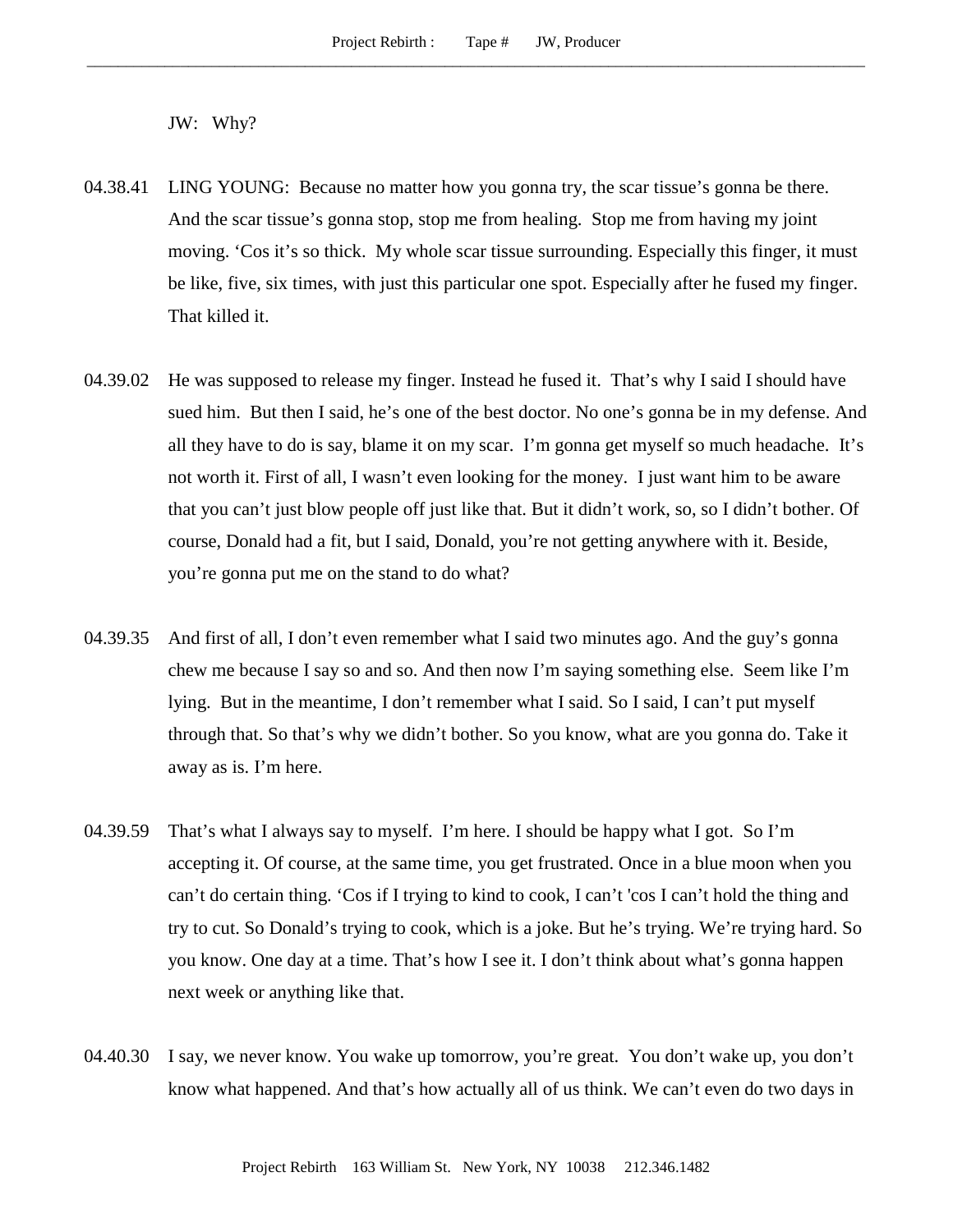advance. You do plan what's gonna happen next week. You know your appointment next week. But we don't look forward to say, okay, tomorrow this is what we're gonna do. We know what we're gonna do tomorrow and this is it. But if it doesn't happen, it doesn't happen. So I don't know.

JW: You're just letting go?

LING YOUNG: I wouldn't say it's letting go. But it just.

JW: What would you call it?

- 04.41.06 LING YOUNG: Whatever happen happens. That's how we see it. We're not gonna go, there's no way of planning your future. Like, I planned my whole life. I had a future ahead of me. I was gonna retire 55. I'm gonna have a wonderful pension. I'm gonna do all the traveling, which I was supposed, I wish I was doing before 9/11. All this plan. I want to pay off my mortgage. Everything was planned. Boom. One snap.
- 04.41.29 Everything turns around. So therefore, what is there to plan? I can't plan. Like, I didn't plan my mother to be that sick. I didn't plan my father from a healthy individual to turn around, two, two days later, he's an old man. Like, 20 years later, 20 years older. So there's nothing to plan. Like, also between these couple years, there's so many people dying. Just like that. With a flick, click of a finger, they were dead. I'm like, okay.
- 04.41.57 So what are we thinking? Like, one of the survivor, one of his son committed suicide. Not, I think he committed suicide or he overdosed himself on uh, anxiety pill. 'Cos it was like, three boys. One that a kid got killed because they were playing around on the train track. So one of them tried to committed suicide. Okay. He went and visit him. Next thing you know, he went home, took the pill, he die. First of all, he came back from 9/11, he didn't die. Then he, then one of his kid die. So it's like, what's gonna happen to you tomorrow?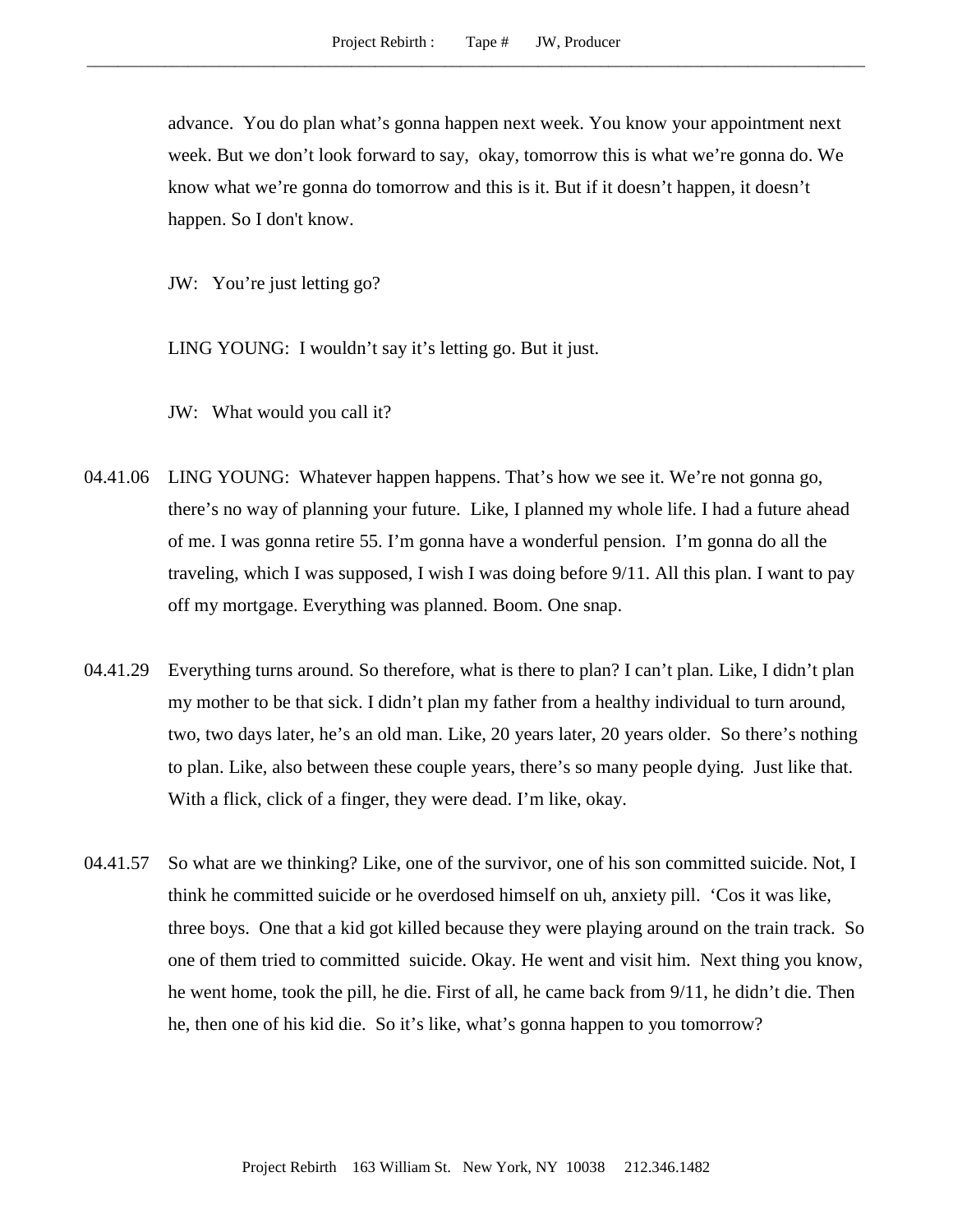- 04.42.30 You don't know. Today I might be talking to someone and tomorrow he's dead. So it's so many things happen, actually there's so many death lately. It's like, scary. It's like, they're dropping like flies. And they're not even old. They're young people. So I'm looking at it and I say, well, I'm 54. I said, I might (?) not be here tomorrow, so why am I knocking my brain out? You can't plan anymore. I plan all my life. I have everything set up to be the way I wanted it to be. And one day, that dream was gone.
- 04.43.02 So I don't plan. I do still think about what I'm gonna do. I'm not saying that I'm not gonna say that I don't want to do such and such. But it's not like what I used to be. I would plan it. This is what I'm gonna do. This is, this month, I'm gonna take this trip. Or I'm gonna do this, I'm gonna do that. Anything I would do now would be like, okay, let's do this. And we just go ahead and do it.

JW: Is that healthier?

- 04.43.26 LING YOUNG: Is it healthier? I think so. 'Cos I don't have to worry about it. I don't think about it. If it happen, we'll go. If it doesn't happen, we don't go. Just like my mother all of a sudden, she said she wanted to go to Canada. I'm gonna try to make it my best to make, take her there. Do I want to go? No. (LAUGHS) I'm not crazy about it. Okay. I've been in Canada so many times already. But she said she wanted to go. And out of nowhere, she never want to go anywhere. She says, you want to go? I mention it, she said, yes, I want to go. I said, okay. And then we have to try to work it out with her. We take one day at a time. We're not gonna talk about next week. We're not gonna talk about two months from now.
- 04.44.04 Even I might make plans for two months later, I'm doing something. But I don't look at it until time comes. Just like this trip. I did not pack until the last minute because I don't know what happen. Anytime when I do something, I buy an insurance now, 'cos I don't know what's gonna happen to my mother. Okay. I learned that. I don't want to lose everything I paid for. I'd rather pay the insurance and lose the insurance. And then it happen, at least I don't lose every penny.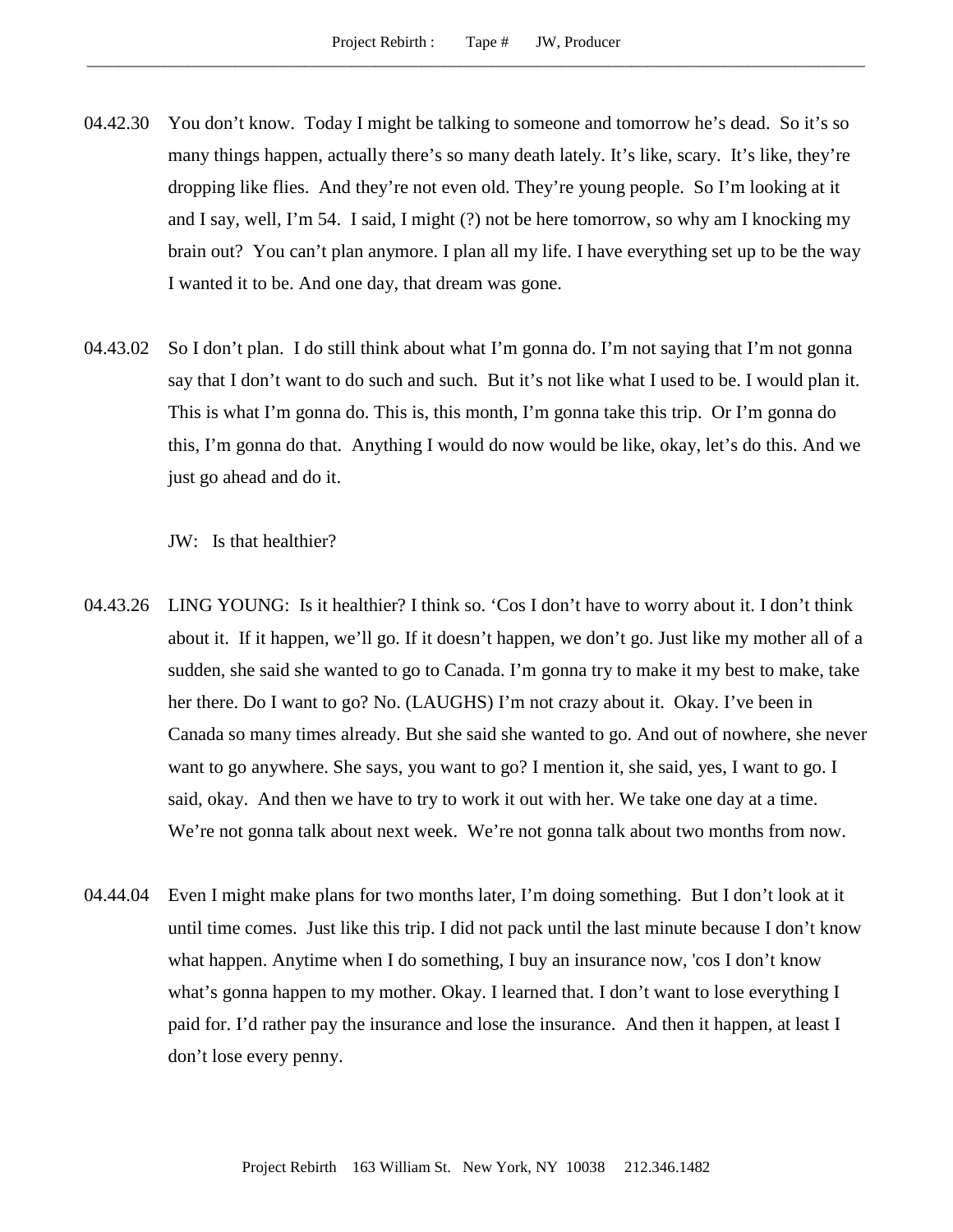- 04.44.33 That's how an insurance company making a lot of money. That's why. (LAUGHS) 'Cos it's cheap. You buy airline ticket, it's very cheap. If you (?) don't make it, you don't lose the whole thing.
	- JW: Is it about expectations?
- 04.44.56 LING YOUNG: Yes. That's I, we decide we don't do that anymore. Like I planned this trip. Everything's working out perfect. All of a sudden, this guy don't want to go. Boom. Money's gone. Okay? Uh, I wasn't very upset. Only because I kind of expected it. But if I knew 100 percent in my mind, I would have done it differently. Okay. That was my biggest problem. I never planned a trip that big. Okay. I never knew how to do it. Unfortunately, it should, my agent should have let me know way back that when I book it, I should have bought insurance. I didn't know that.
- 04.45.29 If I'd have done that, I would not lose the money, okay. If I knew that he was like that, I would have used my miles to buy his ticket. The only thing I would lose \$65, not a whole grand. So it's like, when you add all these things because you don't think like you used to think anymore. And you don't think that this is gonna happen.

JW: Is that a bad thing?

04.45.51 LING YOUNG: I don't know if it's good or bad. Because I always used to be really much in control. Now it's like, people is controlling me. Event is controlling me, what I'm gonna do. Like, if I plan a trip next week (?), you don't see me packing like I used to be. Like, everything's all set, you know. Everything's ready to go within a couple of days. Now it's like, when time comes I'll do it. Like, you will see me the last second, I'm shoving things in. Before, I'm very prepared. I had taken a trip, coming back from Las Vegas, that's the time when I took like, eight trip in a year and a half. That's a lot. And I was able to do that with only my four-week vacation 'cos I know how to plan.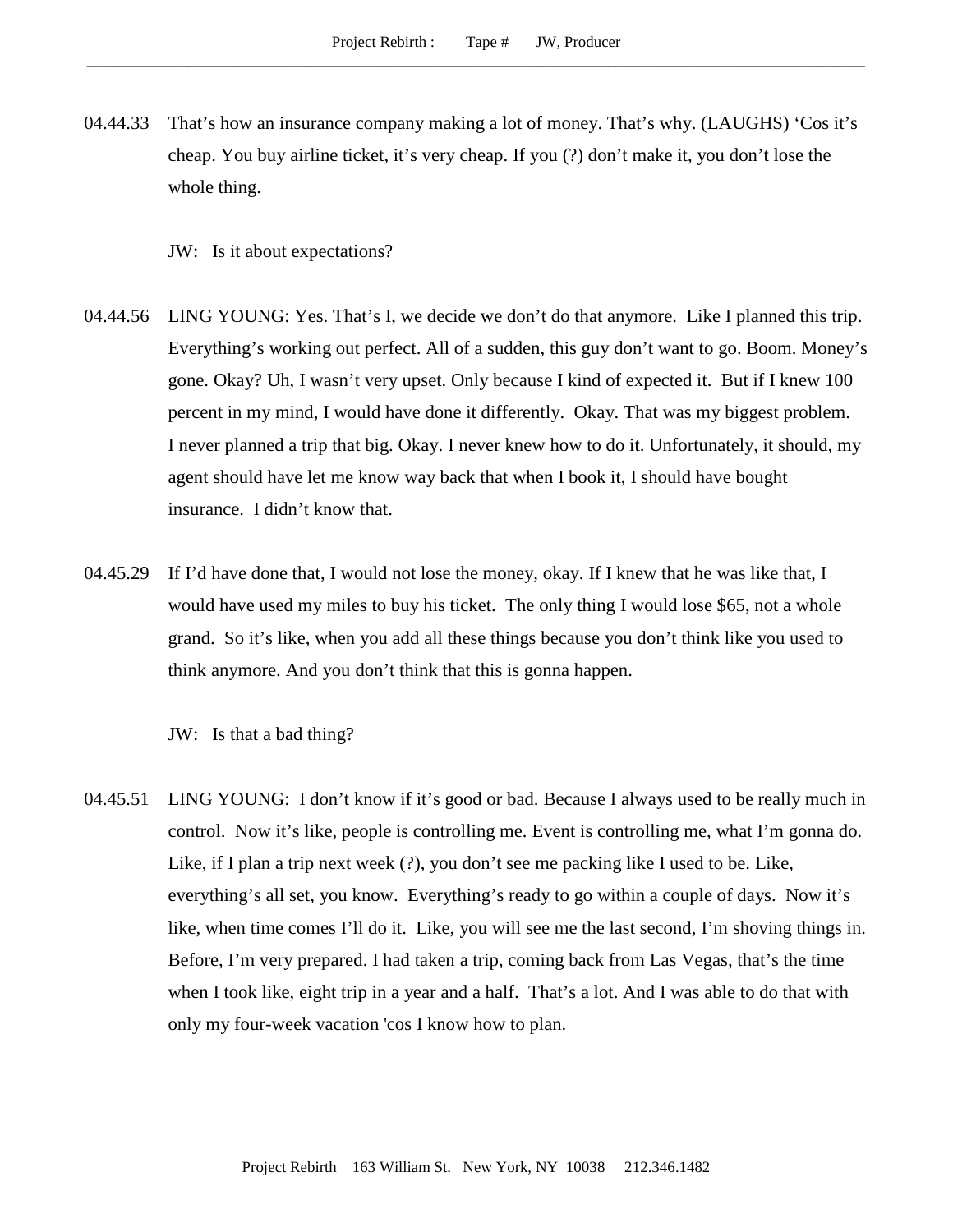- 04.46.32 I'm a very good planner before. I came home about 9 o'clock in the, at night from Las Vegas. 'Cos I took my mother. No, actually I went with my brother. Next morning, 6 o'clock, I flew to London to see my son. (LAUGHS) It was like, two sets of clothes. Summer, winter. Came home, dumped that clothes, take the other one. (LAUGHS) That's how I used to travel. Then after that, came home from London, I went to Las Vegas with my mother that time. On February.
- 04.47.10 Then after that, in March, I went to Hong Kong with her. Okay, before, after Hong Kong, I went to San Diego and Las Vegas with my, Richard and Melissa. That was in, I came back 9/1 or 9/2. What happen a week later? Boom, 9/11 happen. And that's the same year I planned a trip to go back to China with them.
- 04.47.30 Let them see the village. I thought I was ready to go, 'cos what's the problem? You get cooked, you know, you cook, you get burned. I'm ready. Not knowing that you ain't going nowhere for a long, long time. So that's why what good is planning? I plan all my whole life. Everything's just whoop, it disappear. So I don't plan anymore. I will think about it. I might try to do something. Let's say I might, let's say I want to plan, plan to do something. But I will not hold myself to it, that this is gonna happen.
- 04.48.00 Not like before when I plan a trip I know it's gonna happen. Everything is all prepared. Tickets are bought. What I need to do, I'm gonna do. Now I plan it. When time come, that's when I'm ready to do it. Nothing in advance.

JW: Describe this year?

(OFF CAMERA REMARKS)

04.48.23 END OF TAPE # LY47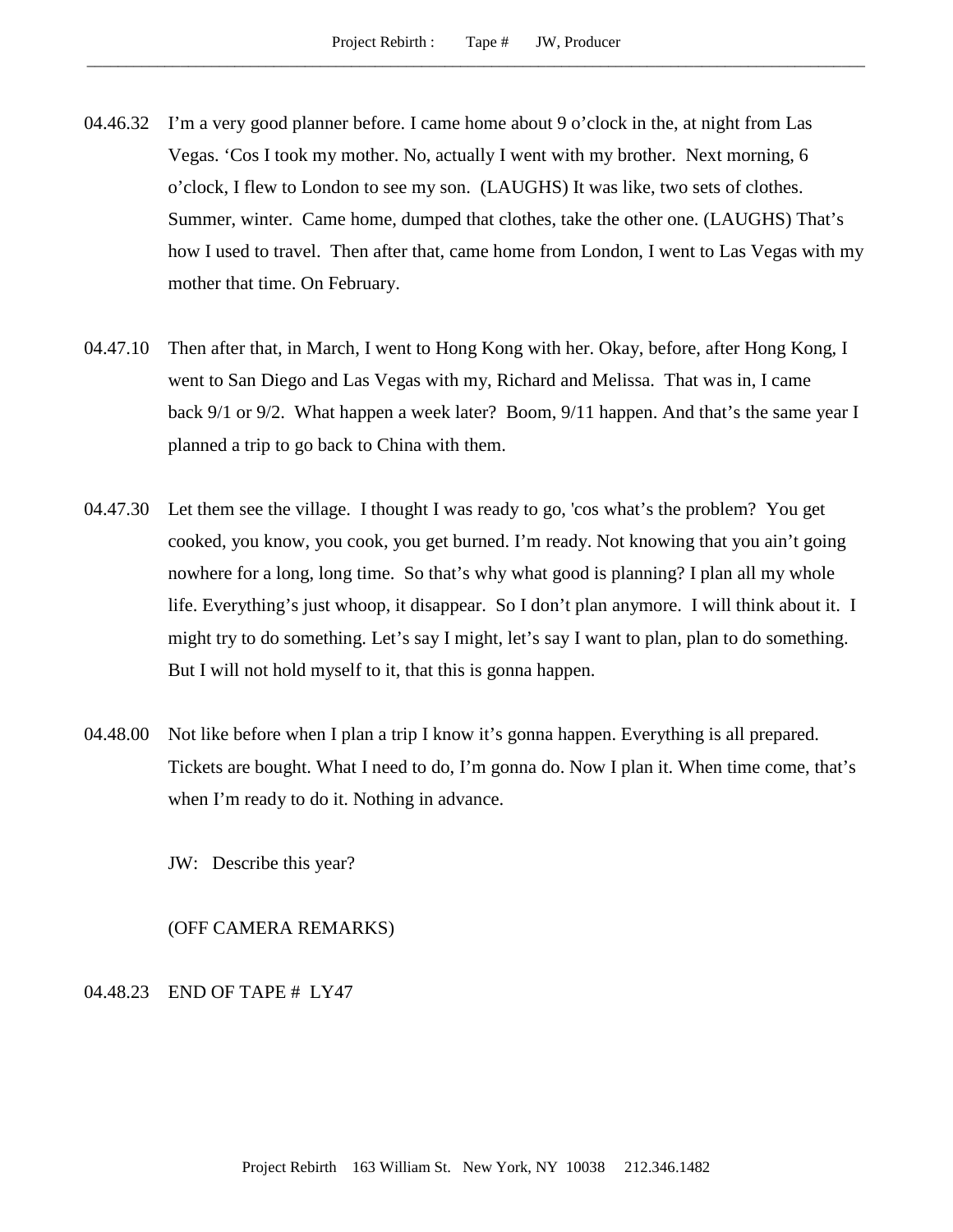# **TAPE #LY 43 Ling Young JIM WHITAKER, Producer/director PROJECT REBIRTH**

(Note: This segment seems to be out of sequence – time code hour number is 5, but DVD is labeled as first in series)

05.00.9 PICTURE UP

#### INTERVIEWER : (?)

- 05.00.42 LING YOUNG: Well, like towards the beginning of the year, actually well, like, starting last year, afraid my parent did not make Christmas. They made Christmas. And hoping they make Chinese New Year. They are very superstitious about making Chinese New Year. They make Chinese New Year. Then my surgery.
- 05.01.01 Then I have all kinds of problem. Then after that, my father die, then my godfather die. And then a friend die. It just like, to me, this year is just, everything just death and illness, including myself. Like me. I don't know what's going on with me. As of now, I still don't know what's going on me. It seem like a puzzle. And now I'm just dealing with the (?) dayto-day basis. To me, this whole year is strictly illness, death and I have no clue what's going on with me.
- 05.01.33 So I'm very confused now. To be describing it, I'm confused. I don't know where to turn or how should I, how am I gonna be able to know what's going to be next. 'Cos I still don't know what's going on. The trip (?) takes away a lot of tension for whole week. Actually ten days. That ten day, I kind of not remember too much of what's going on surrounding me. I
- 05.02.05 did call my mother, you know, every now and then from the ship 'cos they have internet. Other than that, I don't think too much, like I said. Even though I planned this trip, I didn't really have to do too much. Until last minute. That's when I went a little crazy because now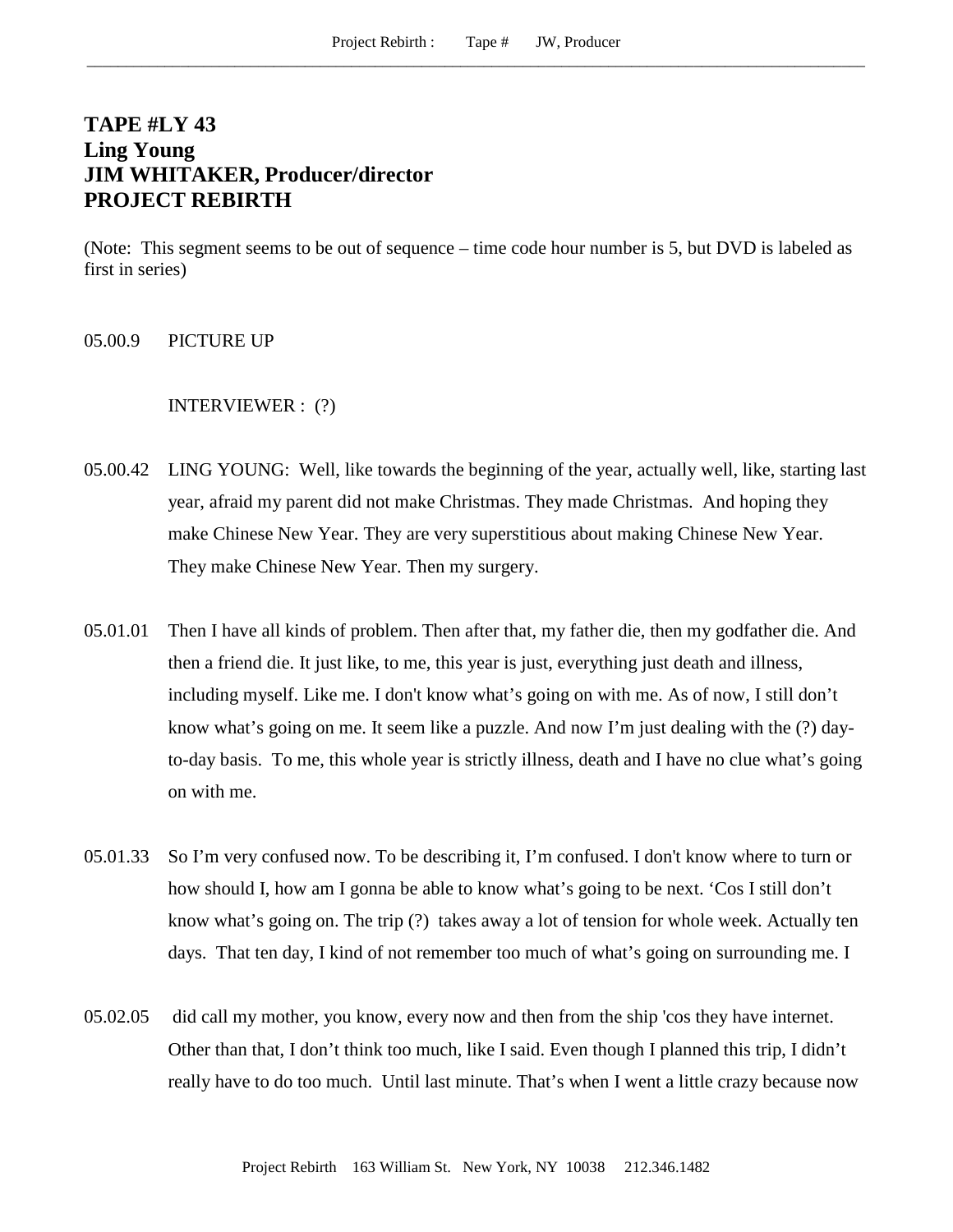it's close. You're going tomorrow or you're going the next day. That last week, a little tense, okay.

05.02.32 And also, I just lost, again, I lost a recent friend again. Which about, she's an old lady, but I knew her for over 40 some-odd years. That's another one I was supposed to see. But I couldn't go see her because of my father's death. You can't go see certain people. Then at the same time, I was dealing with all my tests. So I couldn't find to go and Donald was with me like, six days a week. I couldn't go see her. And then she died.

INTERVIEWER: Donald's not working?

LING YOUNG: Now he's not. He's actually on unemploy now.

INTERVIEWER: He's not retired?

- 05.03.01 LING YOUNG: Not yet. (~JW~) Okay, so it was just so many things I wanted to do, I couldn't do. And everybody that I wanted to see before they die, I didn't do. So I got that little guilt trip on me that's playing around back and forth. If you ask me, to sum them up, I'm very confused. 'Cos everything just happened like, why this happen so fast, one after another?
- 05.03.24 I must have had four or five death this year. And it's only September.

INTERVIEWER: Are you learning anything from this?

05.03.48 LING YOUNG: There isn't that much on the outcome, but I do think of it like, after all these thing happen to me, especially with my son, and I don't know what's going on, and plus I found out like, you could be 40-some-odd years old, and all of a sudden, you're just dying tomorrow. Or maybe within the next couple weeks. To me, I want to take away as, if someone comes and tell me now, oh, Ling, well, you know what, you're dying.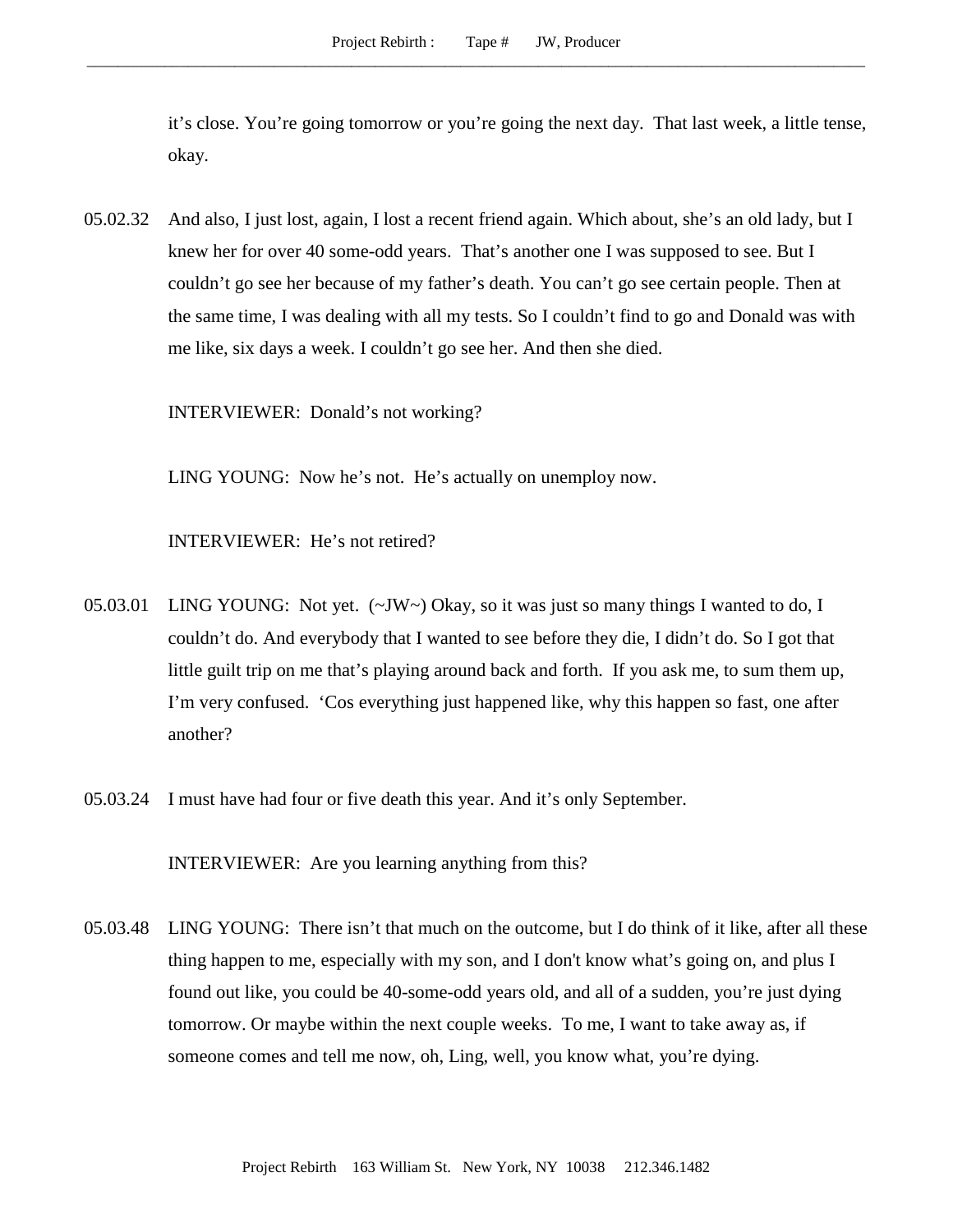- 05.04.07 I think I'd be upset, but I don't think I would take it as, I would not be as upset if I would have been couple years ago, okay. Because they gave me back my life a couple years. I did everything I wanted to do. I saw my kid going through, if anything happens to me, well, that's life. Things happen. Just like my friends died, okay.
- 05.04.33 Out of nowhere they just, whoop, you see them today, tomorrow they're gone. So you can see me today. Tomorrow I'm gone. So I don't really think too much about it. I, what did I learn from it? I'm gonna learn it one day at a time. That means you could be here very healthy today. Tomorrow, you be the most sickest person in the world. Just like I said to you, I just met this guy not too long ago. He was healthy. He was happy.
- 05.05.00 It was like, you don't see an ounce of something wrong with him. And now he's dying. Just like that overnight. So matter of fact, this year, I was out with the kids. I forgot what it was. Also this couple living around me. They skid on ice. She was head on. Now this woman is very active. Everything. Head on. Her head was completely crushed.
- 05.05.30 Now you could almost swear that she's gonna die. We were upset. We were worried, everything. She went through, (?) she got through. Just like that She was actually like, head on, crushed completely and her head was like, smashed. Her brain was bleeding. She had four surgery on her head. On her brain. She's not very well. I mean, she still needs speech therapy. I saw her at the mall about couple months ago. She was still dangling like, real nervous.
- 05.06.00 Then two months later, she was like, 100 percent better. So I haven't seen her for like, the last couple, two months already. I probably want to make a visit, 'cos she's only like, ten minutes away from me. So I'm looking at it, this is a very vibrant woman. Out of nowhere, she got this car accident and took her life away. Almost. And because of the accident, make him see things that, he used to be like, a real maniac. Unfortunately, my husband hasn't changed yet, so (LAUGHS)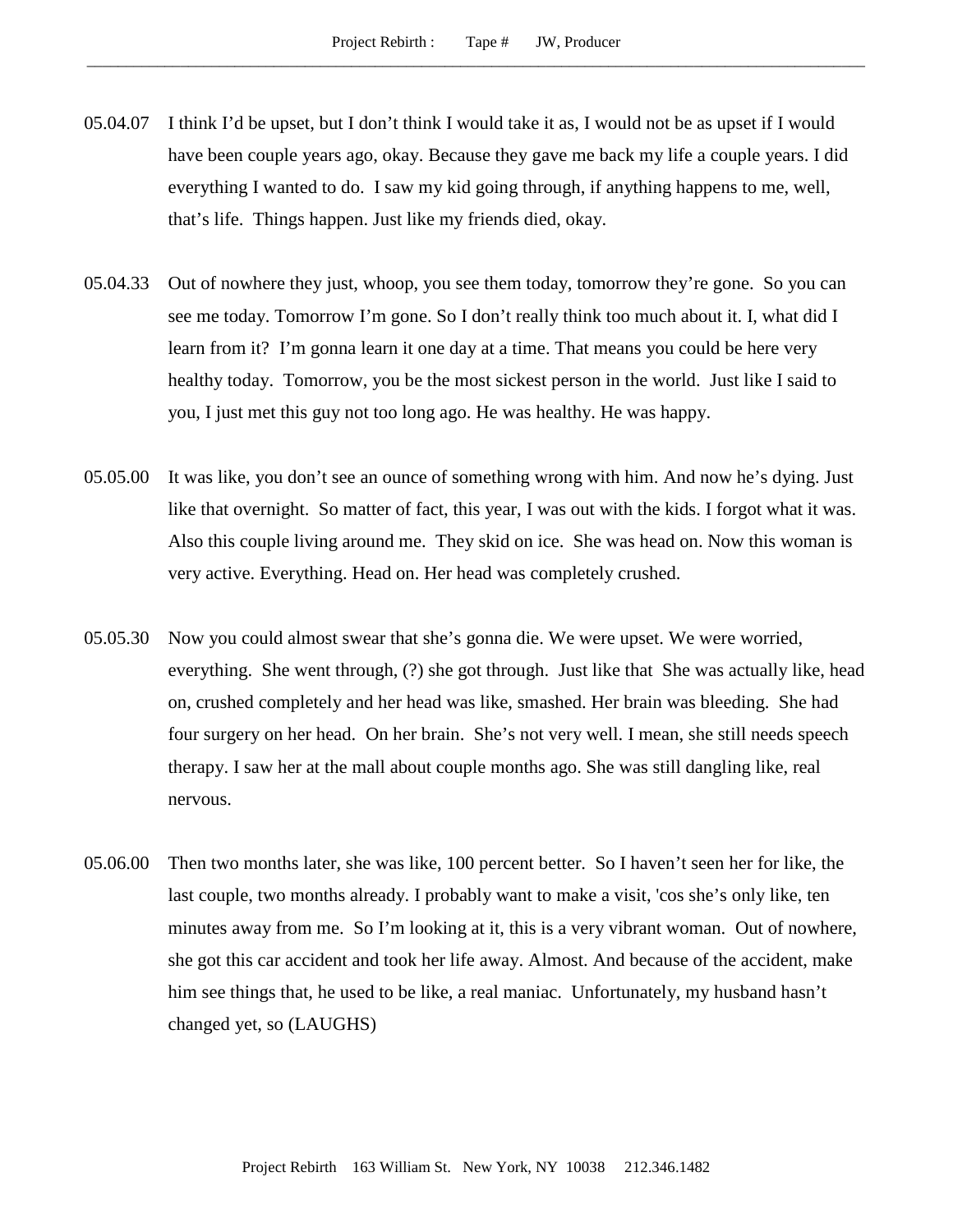- 05.06.30 I mean, it's like, just like yesterday, I said to him, you know, he's watching all these documentary. I said, Donald, when you hear me coming, be a little sensitive. 'Cos I cannot watch this these couple days. Unfortunate, the TV's right in front of my face. Okay, every time I walk through. So I make sure I make it very loud that I'm coming down, I'm walking, you know. So maybe you could just switch a little bit. So maybe next thing I'm gonna do, I'm gonna make him watch the TV in the other room because I don't hear it, I don't see it.
- 05.07.02 But this TV is right in front of my face every time I walk through. I just asked him, I said, just be a little sensitive about this couple of days, 'cos I don't know how I'll react if I see something I don't want to see. It's not that I try to avoid it, but I don't know when I'm gonna react to it, okay. So I don't watch this kind of thing. Just like we talk about the film that, Flight 93 and then this Nicholas Cage movie.
- 05.07.32 As a group, we were not happy with Flight 93. The only reason is, you're basing on something that you're not 100 percent is true. You're basing it on hearsay about what the conversation, you make up this whole story. Now this other movie, I didn't see either one of them. I could even see a little bit more because these are the two guy that trapped. I see it 'cos they alive. They came out and say something about it. You could put that into a movie.
- 05.08.00 I understand a little bit more because the person is alive to tell the story. When you're talking about everybody is dead and you only got based on the conversation, I don't see how you can make a movie. So we kind of got upset about that. But like I said, we talk about everything. Just like the plane, the bombing. We all freaked out. Just like, also remember the one time we had the blackout? The first thing that came down on our head is, okay, now what?
- 05.08.30 So everything would trick us up. A booming would trick us up. Trick me off, at least. That's the reason when I saw the (glazer?), it was very loud. I said, okay, I'm going back down. Just like firework, I cannot see firework anymore. That would definitely be a big no-no. I tried it twice. Twice I freaked out.

#### INTERVIEWER: See what?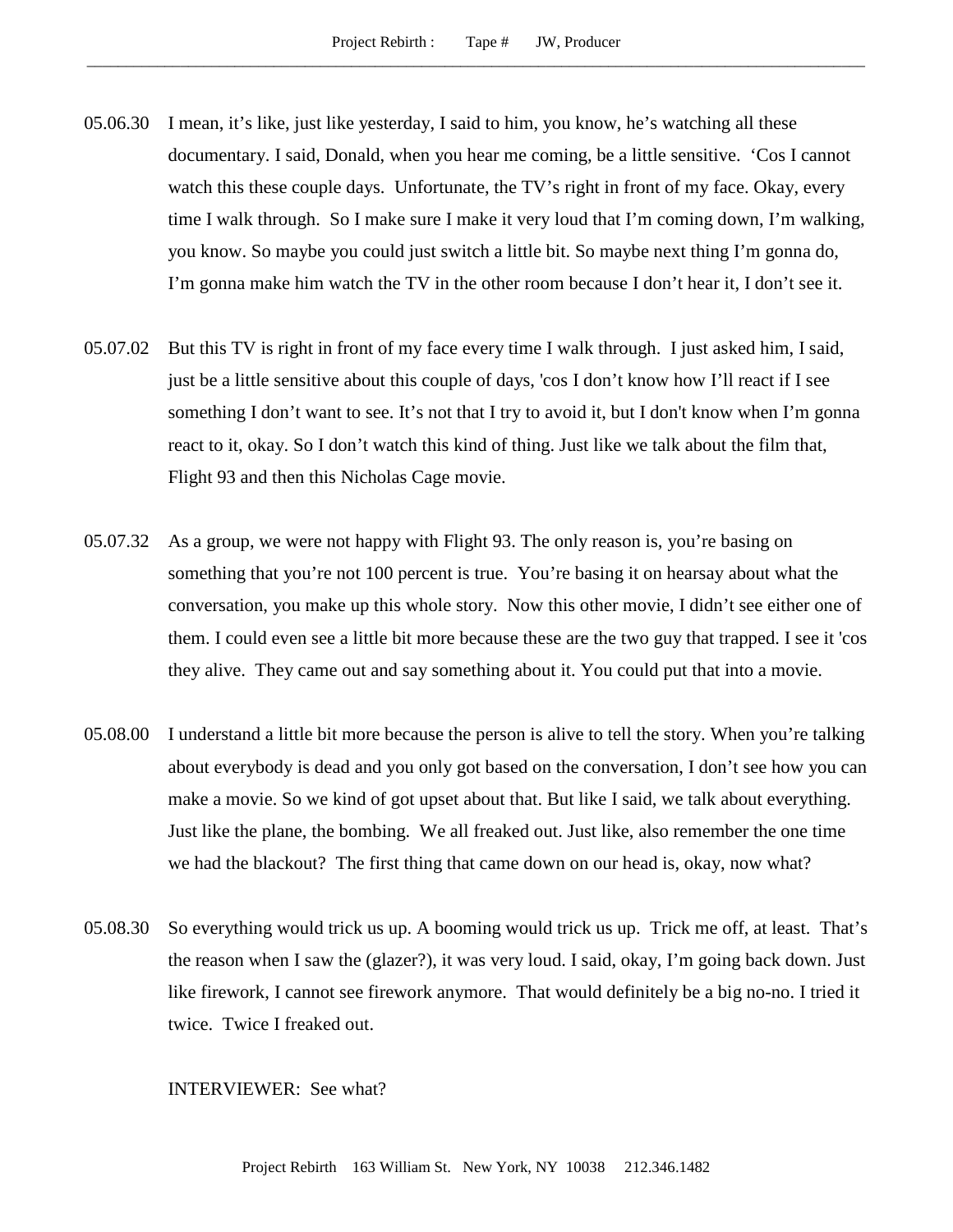05.08.52 LING YOUNG: Firework.  $(\sim JW)$  That reminded me everything that happened that day. So now I know to avoid that. So I'm trying to, you know, I know where my limit is. I'm learning my limits. There are certain things I cannot do anymore. Even though I want to do, I cannot.

INTERVIEWER: You're learning limits, but you're also pushing out?

- 05.09.11 LING YOUNG: I'm trying. I'm trying to do a little bit more than what I've been doing for the last four years. So that's why I said this trip is a big step for me. (?) on the plane, the people. And all these things surrounding you. But I have everybody there with me, so in a way, I kind of like, if god forbid, it happened to me, hell, my doctor's there to take care of my skin.
- 05.09.34 My nurse will take care of my wound and my home health is there to take care of my other things. So I'm surrounded. Okay, there was not one minute that I'm kind of alone to do what I want to do. So therefore, I really don't have time to even think. But they're so busy. Everybody's always on top of you to doing something. So that's a very big step for me. And I hope that I will continue doing it. I don't know how (?) confused about it, but I got to go on with my life and try to do something a little bit normal, more normal.
- 05.10.03 But unfortunately, I don't think that way sometime. You got to be like, dead. You know, for them to give you your benefit. Just like my friend who went through as much surgery as I have. His hands are shortened. His back's completely gone. He had lung problem, the uh, breathing problem. They think he's lying. He's over exaggerating. This is what you're dealing with. When you're dealing with a government agency or a workman's compensation board, they try to not to give you anything as much as possible.
- 05.10.35 So they gonna find all kinds of loophole to kill you. Even though, now the one who doesn't deserve it probably gets away with it. And that's what this whole, you know, that's how the system works.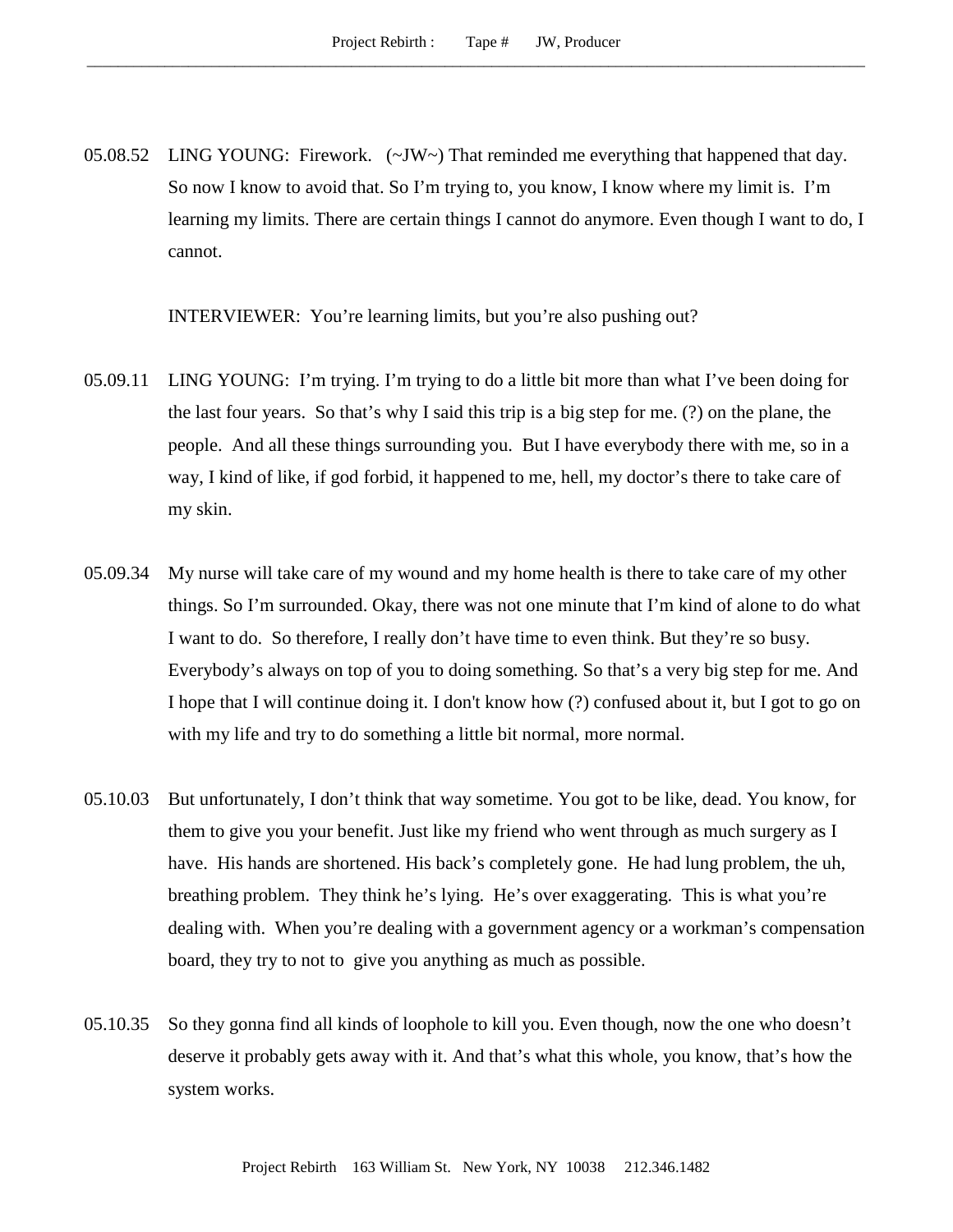INTERVIEWER: Why are we suffering?

05.10.52 LING YOUNG: I don't know. That's the whole thing. The thing is, when we deserve it, why we having so much trouble? Like, he's having a lot of problem. Why is he suffering? Why does this psychology decided that he's exaggerating? And at the same time, when somebody else is, doesn't have ten percent what he has, she okay. Like I said, I'm not mentioning name. It's the same guy. Same doctor.

INTERVIEWER: But just this year. Why?

- 05.11.25 LING YOUNG: I don't know. Because it just happen. Like, today, I be sitting home, all of a sudden, you get a phone call. So and so die. Or you sit down. All of a sudden, you get a phone call. Oh, so and so is dying. It just like, it's nonstop this year so far. It's almost like, every month, I have, it's a different story, okay. Last month my friend die. I came back from vacation. I found out this guy is dying. Okay. This is September so far. Now what's happen in October, I have no clue. It could be my mother. You know, like, she's so frail, you don't know what happen.
- 05.11.58 So that's why I'm try to take one day at a time. Even like with my group, everybody's having surgery. Okay, if it's not this surgery, it's that surgery. Even my home health aide's husband's having surgery. One after another. It's like, everybody's not well. Seem like it's like, maybe before I wasn't aware of what's going on with me. Now, 'cos I'm home, I guess I get more news. It just like, every day's a different thing. I really don't really look at the news too much.
- 05.12.28 Especially now with these crazy things going on. 'Cos I don't want it to give me another attack. I don't need another one. So I try to avoid it. It's not that I don't want to face it. But I try to avoid it, so I don't have to go nutty again. 'Cos we are not getting, we're not doing too well. That's the problem.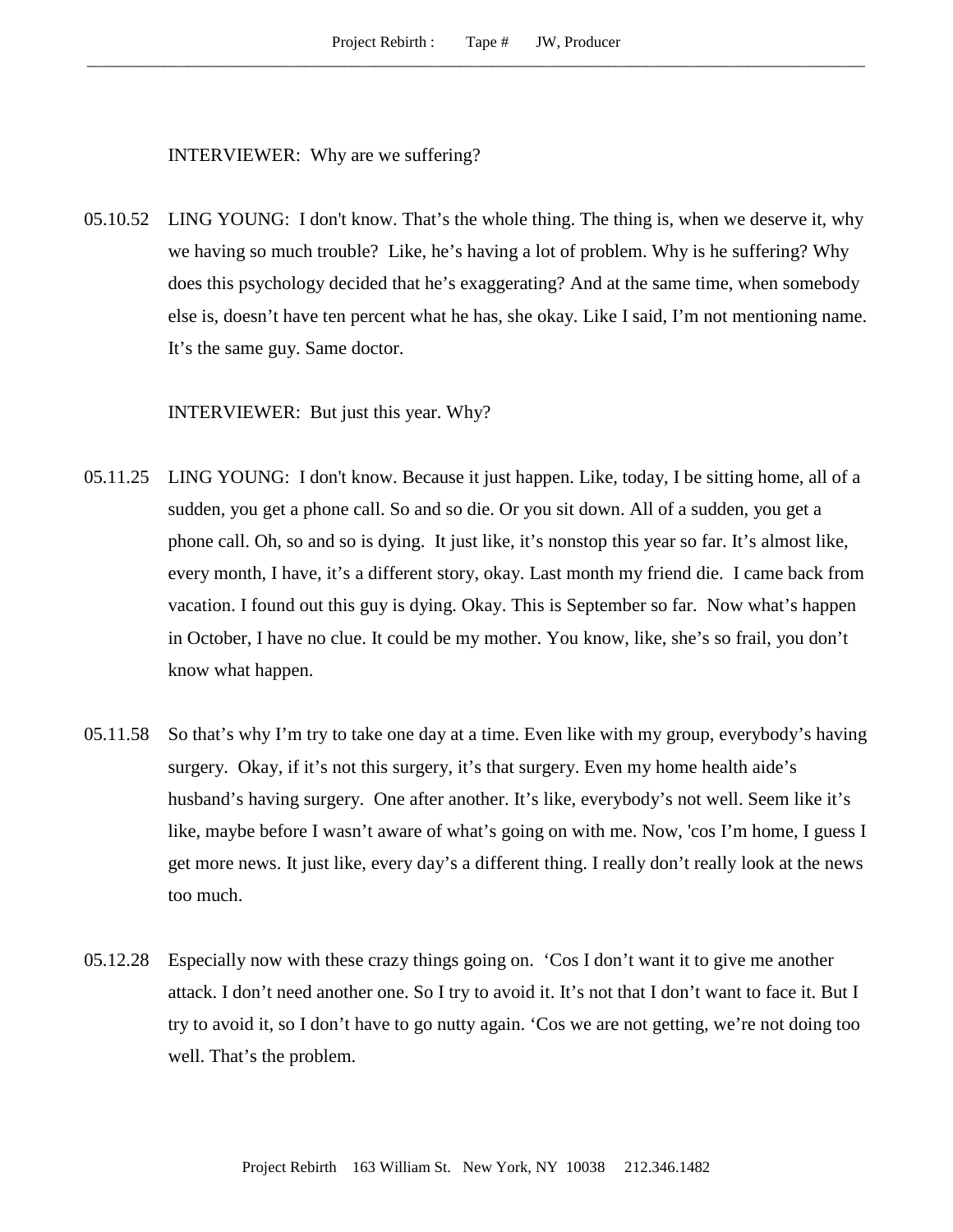## INTERVIEWER: What about your age?

- 05.12.57 LING YOUNG: Oh, age never bothers me. I have no problem being old because that means I got there. When they say, people say, when you turn 50, you always, I'm oh god. I said, I have no problem with turning old. That means you live a lot of year. I look forward to be 65. I have no problem with it. I know there's a female say, oh my god, once you turn 40, now you're like, your life is over. No, age never did anything to me. Age was never my problem, was never a secret. Uh, never afraid of being old.
- 05.13.28 But I do think about death a lot more than I used to. It does occur to my mind of what happen if I die today, what would happen. That was never in my mind before, but I do think about it so much more than before. It's not that it's scaring me, but it just pops into your head. Oh well, if I die tomorrow, what would happen? That's the only thing would kind of like surface once in a blue moon. But I don't dwell on it and, you know, I don't think about it like, oh my god, am I gonna make it tomorrow.
- 05.14.01 I don't think about that anymore. I do come up like, well, if I die tomorrow, okay, this might happen, that might happen. But it doesn't sink in too much. It goes away right away. But I do think a lot about it. Especially this couple week. Everybody thinking about it. That's why my girlfriend coming home from Puerto Rico, that was the day when they were doing the arrest. She just say, let me go and let me go quick. That's how we get into a point, we gonna have to happen, please let it go quick.
- 05.14.34 'Cos we can't, I don't think we can ever go through another burn again. That's the only thing we wish for. Anything happen, just make it quick. Gone, done. And that's what we're wishing for. And that was like a wish. It's like, a death wish, but please. Let us go quick. So  $(\sim JW \sim)$  we don't want to go through this again. I don't think we could. If that happened to us again and we got burned again, I don't think we'd be the same.
- 05.15.01 There's no way we could be the same. So if it gonna happen, please let us go. Boop. Done. I'm out. What you don't know don't hurt, right? You're gone. So anyway, my father's lucky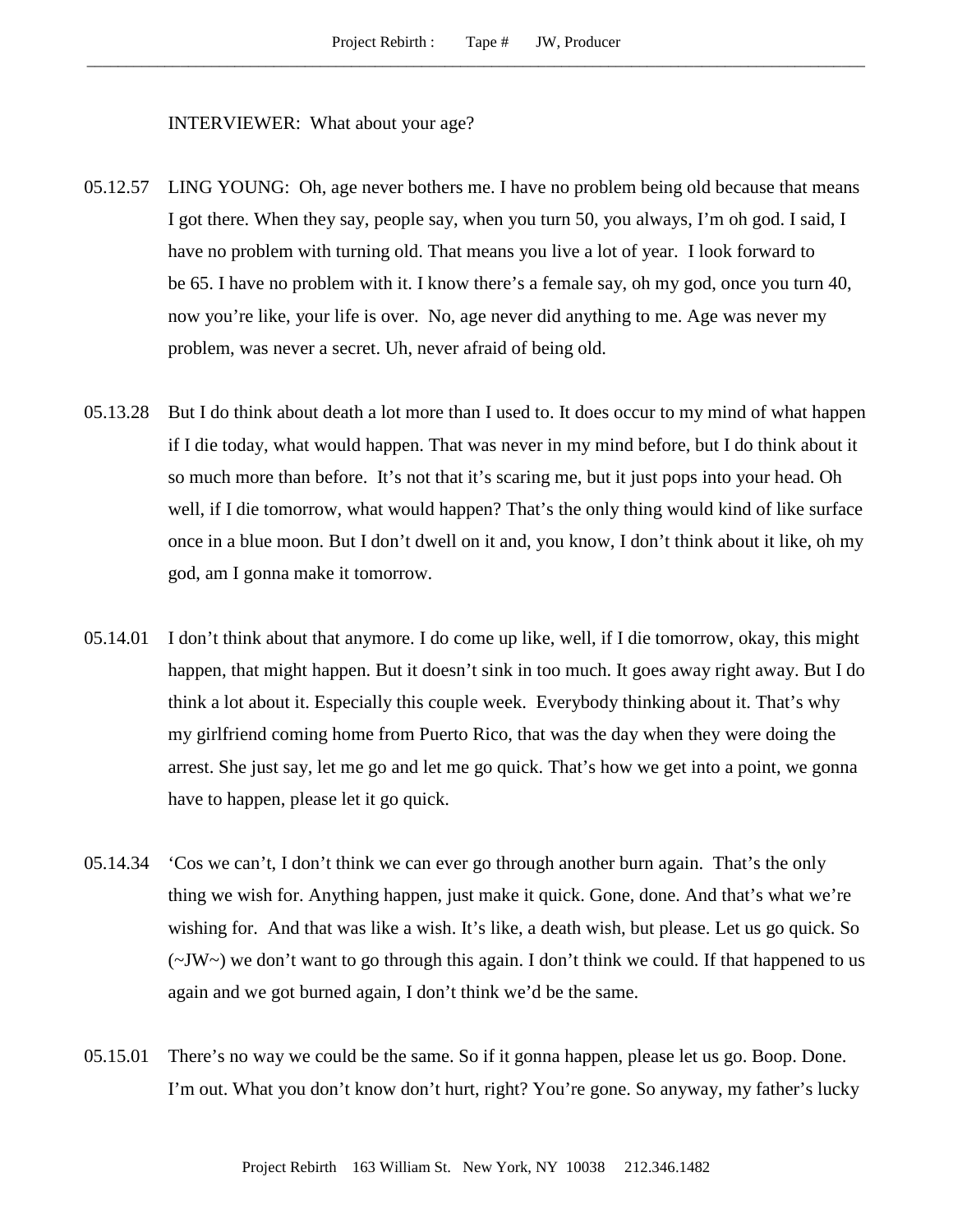because he's suffering. He's really in pain. Of course, we don't want him go, but you know what, he's in peace. He's not suffering anymore. I mean, he was really, really bad. It was like, this arm's no good. They put on this arm.

05.15.30 And his arm was like, his skin, he's skinny like me. Gotten to a point his arm is popped up this way. And it was disgusting. Then next think you know, he has, then he has vein in his leg. It wasn't life anymore. It was just, he was just suffering every, single day. And to me, that's no life.

# (OFF CAMERA REMARKS)

INTERVIEWER: Is that part of preparing ourselves?

05.16.04 LING YOUNG: No, not being morbid. I said to myself, 'cos the way I am, I could be to a point one day that I cannot move at all, okay. If I cannot move at all, then I cannot do anything whatsoever, I rather be dead. Because if you're not, let's assume you're a vegetable. Not a vegetable. That's if you can't talk anymore, you can't move, you can't do anything by yourself. It's almost like stand still. If everybody has to do everything for you, first of all, I'm causing, it's a big burden on everybody. Okay  $(\sim JW)$ 

INTERVIEWER: Do you feel guilty about that?

- 05.16.35 LING YOUNG: If I'm in that position, if everybody has to come and try to help me, give me, clean me up and feed me and things like that, I rather not be around. Because to me, that's a big burden. Okay. Of course, they send you to a nursing home, but that stinks there. I mean, nursing home is horrible. No matter how great the nursing home is, I don't care how much you pay for the nursing home, it's still not the same.
- 05.16.58 I hope I have enough money that I could hire help. That's the only thing I'm concerned with. And I hope that workman's still pays for my bill, then I'm okay. (LAUGHS) They don't, I'm in trouble. That's why (?) case is very important to me. That's why I wouldn't let them take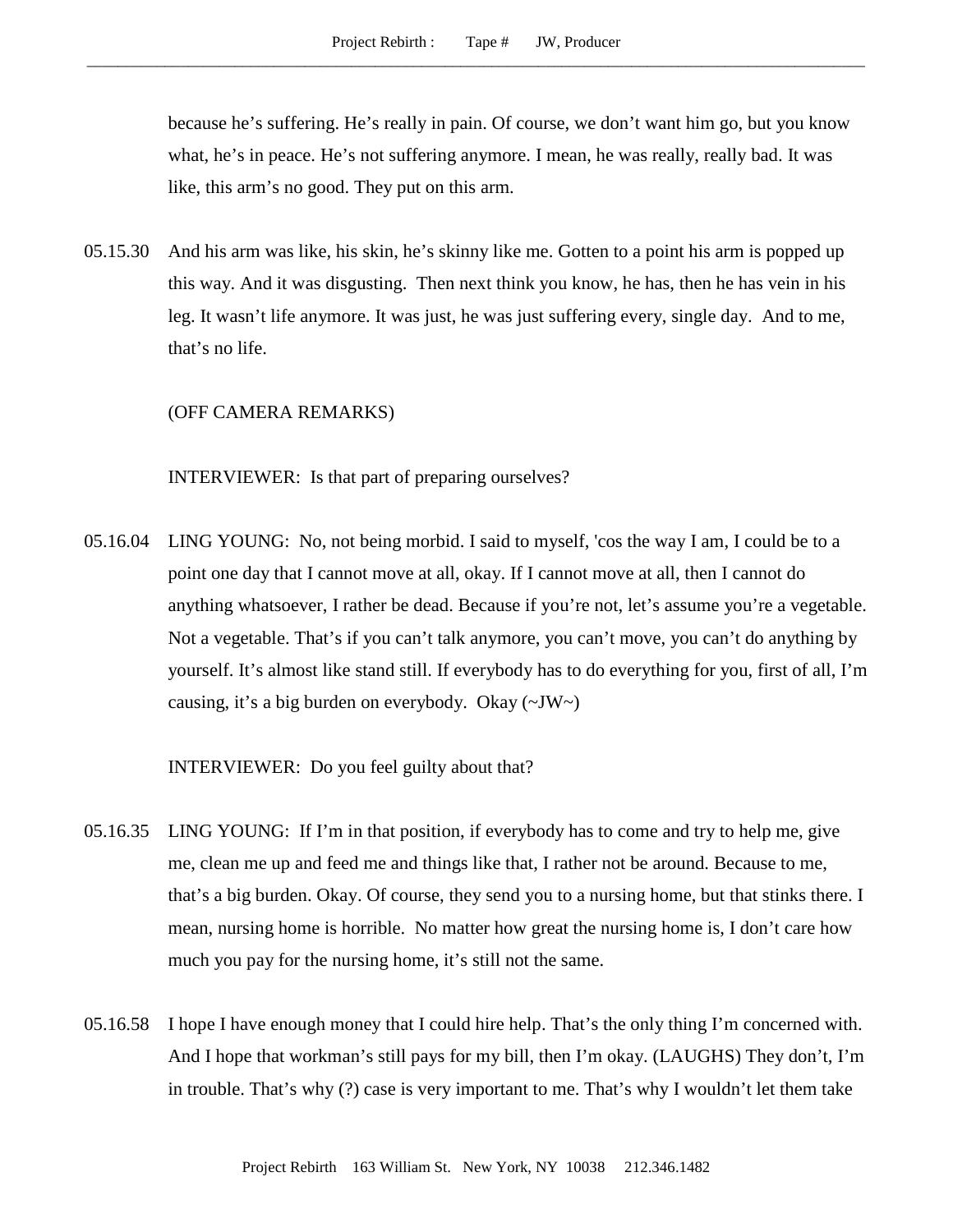the pictures. Because of my condition, I don't know what my future holds. Until my case is closed, that they will pay for all my medical that are related to my injury, I don't really care about the (?) they give me. I do care because that gives me some financial background.

- 05.17.31 But my main thing is my medical bill. Because if it's job-related, other insurance don't pay for it. Then I'll be in very bad shape. That's why the, before the case is closed, it's very important to me that I have to be careful what I do. Like, I had a lot of free time. I can't even volunteer. That's how bad it is. I could go in a nursing home and talk to people. I can't even do that.
- 05.17.59 Technically, you almost have to be crippled. Which is sad. I mean, if, because I can't do my job, I could do other things. But once you could do other thing, that mean you're okay. And you can't get anything anymore. And that to me is sad. Why can't you let people out like us to go talk to other people? Maybe join some kind of a group to help other people? No. Can't do that. Unless the, unfortunately I don't drive. That makes it worse.
- 05.18.29 See, I don't mind going to nursing home, I don't mind doing certain thing, even though I can't do too much. I could do a little bit. Answer's no.

## INTERVIEWER: (?) suffering?

- 05.18.40 LING YOUNG: Yeah. I know. And it's like, I'm useless. I feel useless That's how bad I, that's how I feel. That's why I want to do this trip. I feel useful. Wow, I did something. 'Cos I can't cook. It's not that I really can't, can't. Once I put myself in water, I bubble up.
- 05.18.59 Okay, there are people more handicapped than I am doing things. But with me, once I bubble up, I start getting hive. Once I getting hive, everything start happening to me. So why kill myself? That's why I don't do it anymore. What can I say?

INTERVIEWER: Where will you be in a couple of years?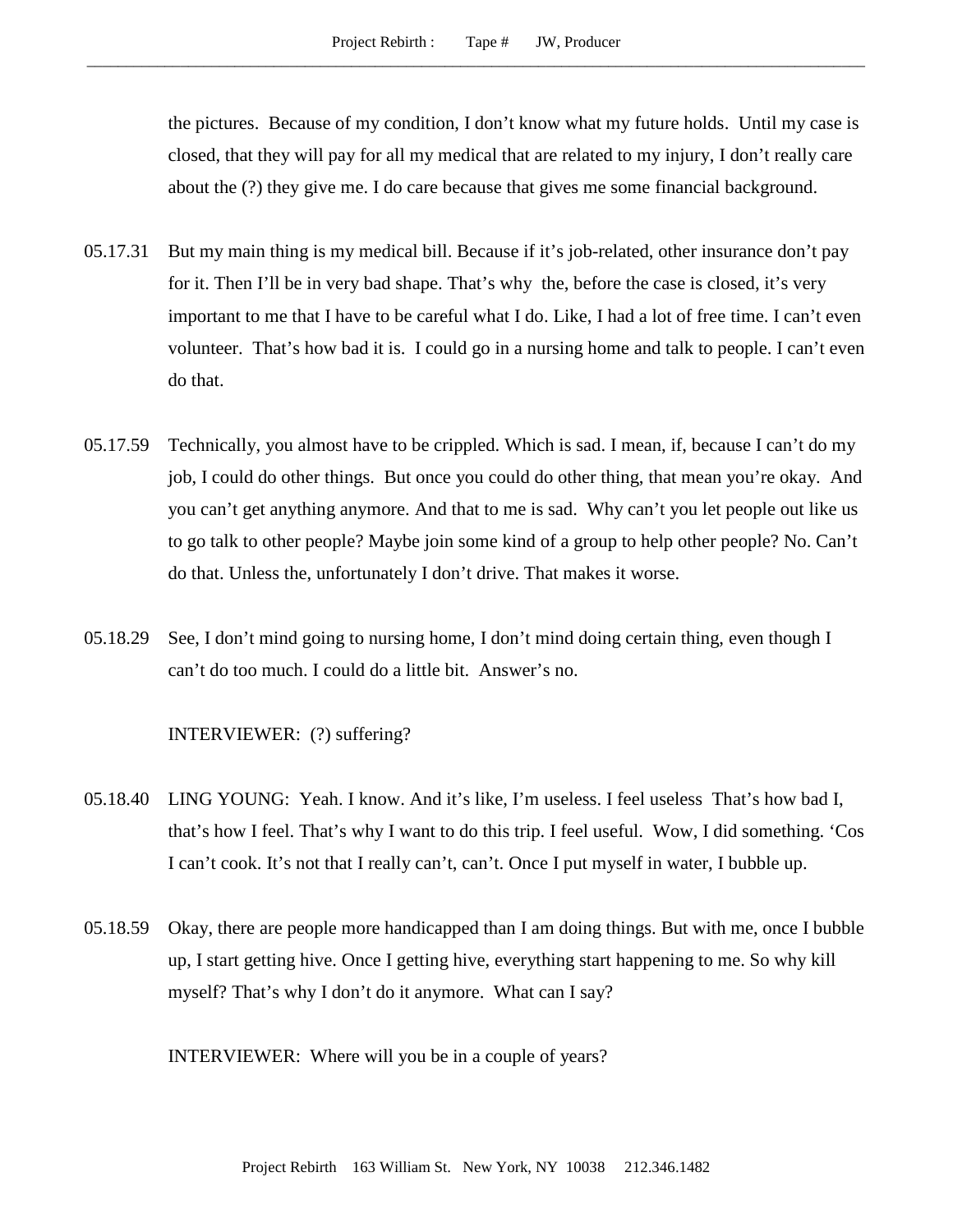- 05.19.20 LING YOUNG: Oh, I have no clue. I can't even imagine what happen next year. I have no clue. I hope that I'm still where I am now, as good as I am now. And then I'll be happy. I hope. But they tell me burn is not that easy. I will have arthritis. I have glaucoma. I could have other problem that I don't know about. Like, my girlfriend just found out recently that her eye in the backs are leaking water. So we don't know how severe our burn is. We could looking great now.
- 05.19.57 Two years down the line, we have no idea. Just like all the people coming out now with all the (?) respiratory problem. So I don't know. Just like why all of a sudden I can't eat? I have no clue. I just don't eat. Just like that. Just almost like today, I'll be eating like a pig. Tomorrow, just completely lost my appetite. And then continue like that for like, three months. Just like that. I try to force myself. Forget it. If I did, I want to throw up.

INTERVIEWER: Any empty nest syndrome?

- 05.20.33 LING YOUNG: I always feel empty 'cos I feel useless. You get up in the morning, you drink your cup of coffee. What are you gonna do next? It's like, okay, let me go in den and look at a little bit of stuff. Read my email. People always send me jokes. After that, lunch. After lunch, I watch TV. I watch a little soap opera. Then it seem like the day is gone almost. And then Donald comes home by 4:00. Then I go back to the computer a little bit. Next thing you know, the day is over. Then I say to yourself, myself what did I do?
- 05.21.04 I said, not much (LAUGHS) Because I don't do anything else. But the day kind of go by real quick. Next thing you know it's over. But I don't sleep until like, 2, 3 o'clock, though. So you ask me what I do. Not much. So if you ask me, did I help cook? No. Did I, I go once in awhile for shopping. I don't even do that too much anymore 'cos the kids not home anymore.

# INTERVIEWER: What about that?

05.21.29 LING YOUNG: Well, that kind of empty, 'cos at least my, well, I have my daughter coming home. But I (?) she tell me what's going on at a job. She tells me what's going on. She still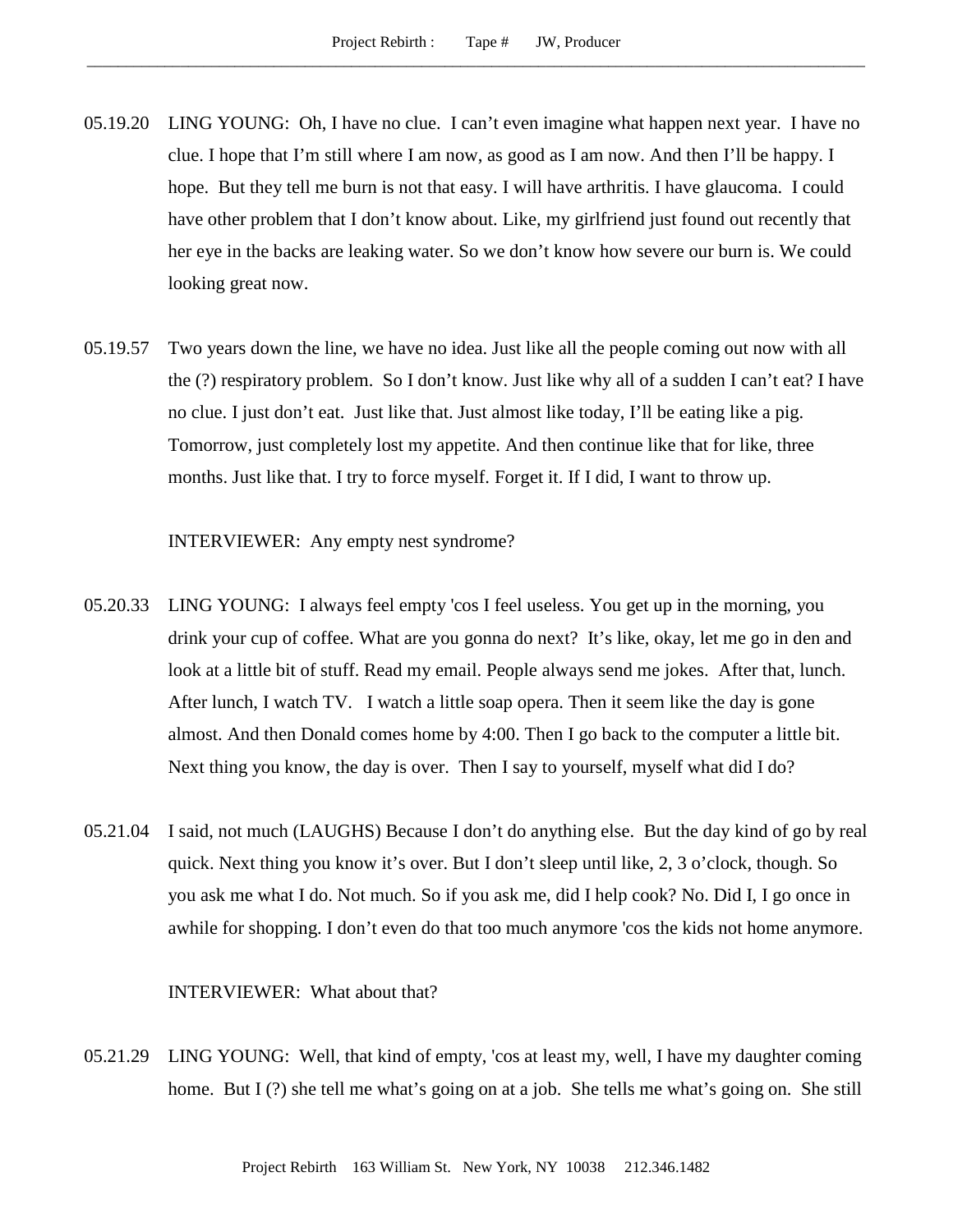call me twice a day just to check up on me. But it's not the same anymore. It's not like she come home and just complain and complain to me what happened today. This one's not doing good, that one's not doing good. But now since she move out, it's slightly different.

INTERVIEWER: Have you heard the term empty nest syndrome?

- 05.21.53 LING YOUNG: Oh yeah, it's kind of empty. Especially now, we try to watch TV together once in awhile. But then he piss me off and I'm not watching TV with him. (LAUGHS) We try, because we say, what we are gonna do together? It's only you and me. You know what I'm saying? It's only two of us in this big empty house. So I love to have friends come over. Come over, I got two bedroom. I have another study you could sleep in. So that's why when Doctor (Bob?) came in, he stay over there for a night. When Mary came over, he stay, she stay overnight. But now she's going crazy, poor Mary.
- 05.22.29 She, her mother, who was like, also not great, she, I would say, Alzheimer's, but she had dementia. She's really, sometimes she recognizes him, sometimes she doesn't. But they do have 24-hour care for her, which is great. She's happy. She don't know what's going on, but she's happy. And Dave's mother, Mary's husband, Dave's mother is 96 years old. So she's taking care of that. So she's running back between New York, Long Island and south Jersey. So she's running back like, back and forth like a yoyo.
- 05.23.07 She take it also one day at a time, too, 'cos (?) her arm got a (?). Once in awhile, she will hold it and sometimes she completely drops it. Just like me. I could be holding something. Next thing you know, it slip right off. That's the frustration part comes. 'Cos we can't do certain things. 'Cos I was very active. She was very active. We always into some kind of trouble. But now it's like, okay, sit down and shut up. And do what you need to do.
- 05.23.33 When I go on a trip, they all have to hold me like I'm like, impotent, okay. I have my chair. One of them got to be next to me in case I (?) I fall. Since the last fall, everybody kind of afraid because I hit my head. No, actually I didn't hit my head. My chin. But the chin went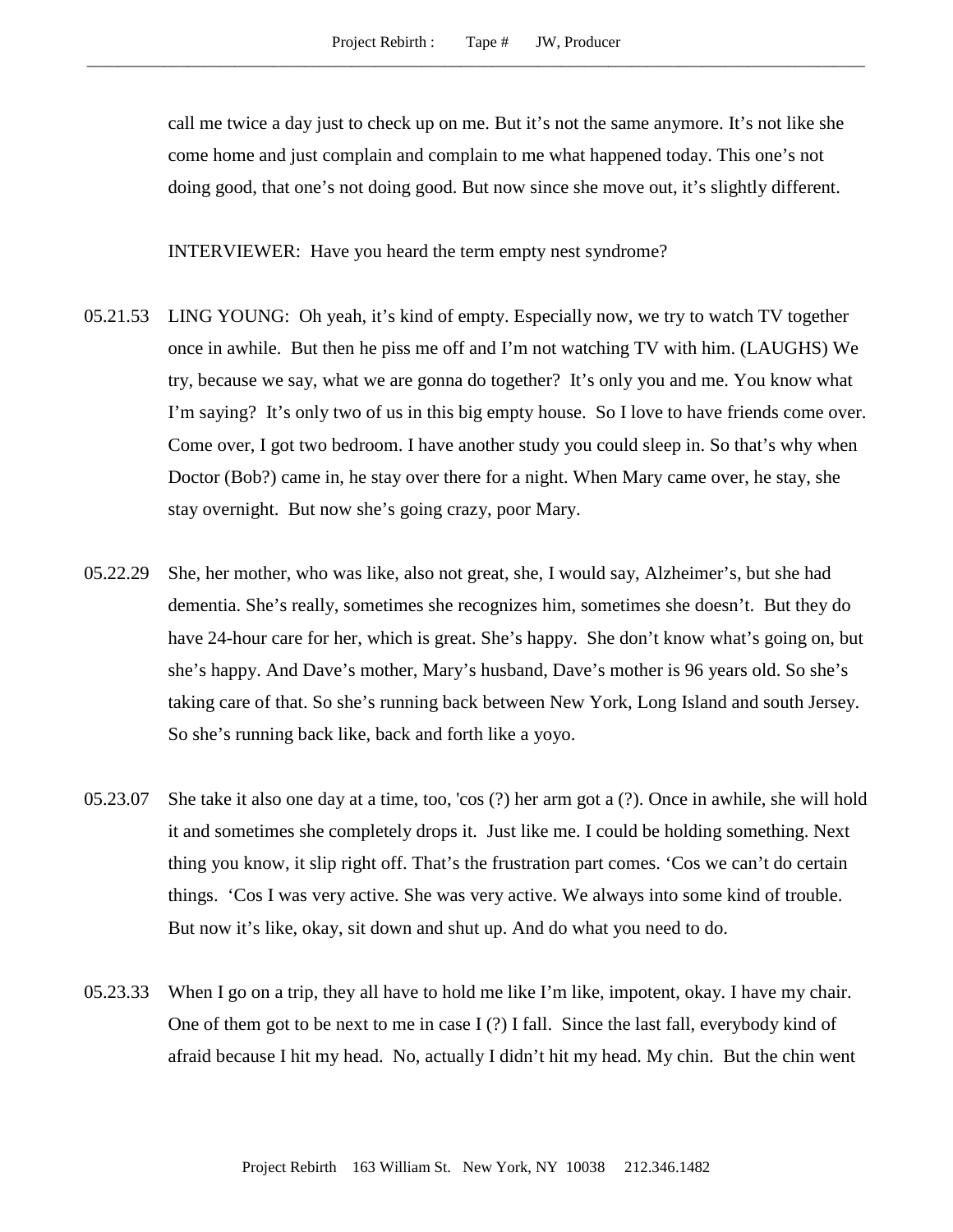to my head. So my doctor said probably because of the nerve just went right up. So I'm very careful with that.

- 05.23.58 But you know, I don't care how careful you do, you're gonna slide down. And I'm very clumsy. That's my biggest problem. But uh, it's not a good year, but I hope next year will be better. That it'll be calmer. There wasn't one good month for me that I was like, okay, nothing happened. Every month, if not a death, it's a sickness. So technically, that ten day gave me a lot of peace. Even though I call my mother, find out how she's doing. And she wasn't doing good at all.
- 05.24.31 She gets very upset. I saw her the day before. Like I said, I don't hug my mother at all because it's not within us. But I have to give her a hug because I felt a need to do it. She looked so sad. (PAUSE) So I just say, you know, when I come back, you know, I come back and see you. So when I call her, she sound like she's really not there. So we're so afraid that she gonna be gone while we're gone.
- 05.25.01 Thank god didn't happen. So the first thing we did was we picked her up the next day, we brought her back to New Jersey. And whatever she want to do, we do. I take her out to eat. 'Cos my sister in law don't like to cook. It's gonna cost me a bundle, but you know, how long you gonna be spending money on her? That's how I see it. Let's assume you spend another six month. So what? Big deal. I mean, I hate to go out every single day, because it's like, after awhile, how much food can you eat outdoors?
- 05.25.32 But we've been doing it almost every day. But costing me a bundle, but you know what, like I said to Donald, how many more time you think we're gonna be able to do it? That's not much more longer. If she's not taking any chemo, the tumor's growing and it's spreading all over the place. Just hope that she go quick. That's the only thing I'm hoping. Not to be in a (tube?) for like, a month or two.
- 05.25.58 So it's not like we're waiting for any day to happen. And that's not fun. 'Cos when you look at her, you say, wow, you know, she look frail. But she's only 75. She was very active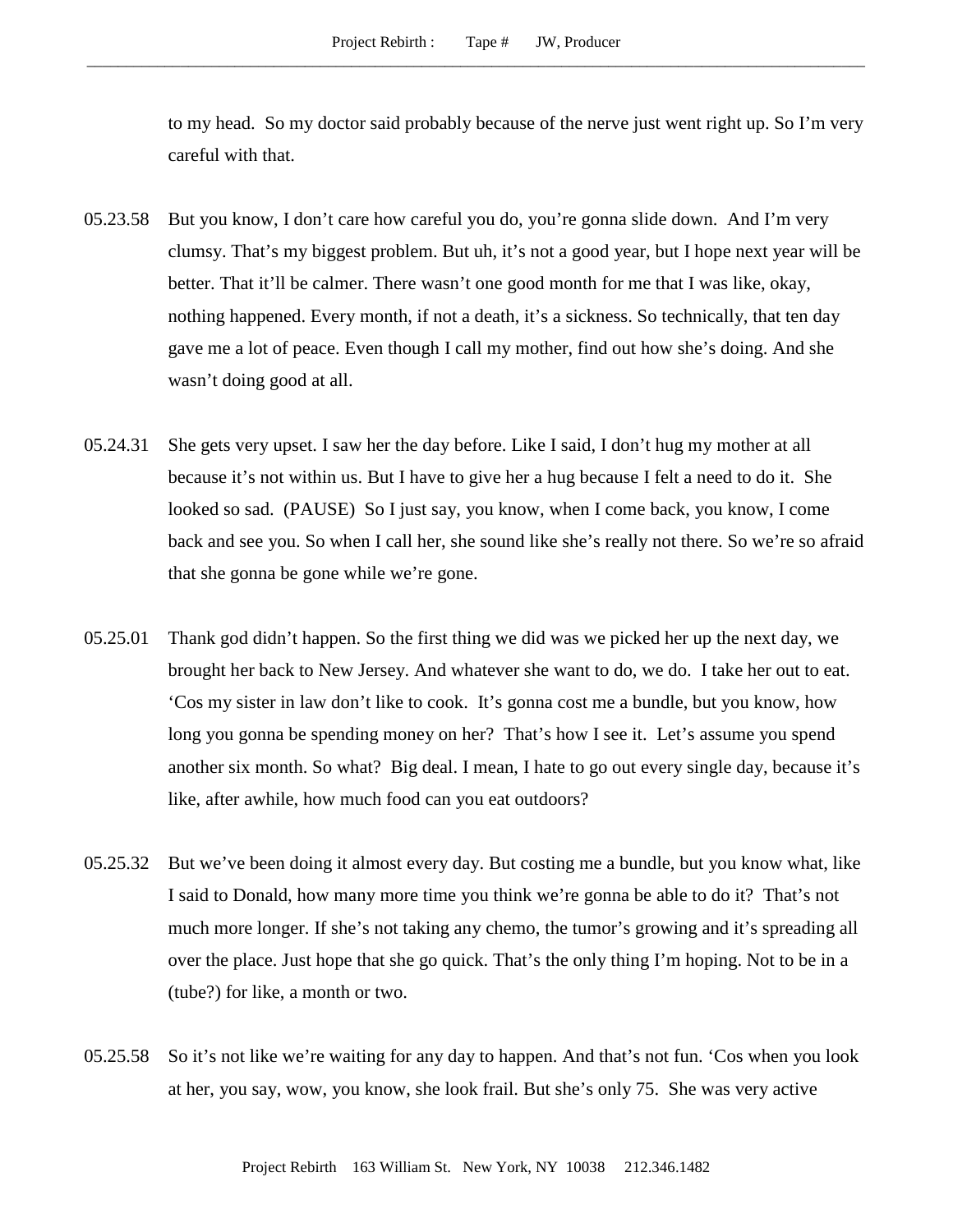before, too. And you never know she was in her 70s. That's how good she looks. And boom, they gave her six months. Now it's over two years. So pretty good. And she's strong. I mean, when she was mad, man, she's good. I mean, she's (?) loud.

- 05.26.33 But now she's obsessed with this, my father's not around. So obsessed that I don't know what to do with her. So hopefully one day, something's knock the sense into her that maybe she just say, hey, life is too short. But I don't think so. My mother's always like that. And that's the sad part. And that's why I said to myself, I will never be my mother. So I'm gonna live my life the way as is. I will not be miserable like her.
- 05.27.00 I will not allow my in law bother me. That's also bother her, too, 'cos none of my nephew and nieces ever close to her. And all you'd be is like, just be a little nicer to her. She's on cloud nine. My kid doesn't count. Now that you know. It count, but it's not as much as the boy's kid. But if my brother's kid would be so close to her, she'll be on cloud nine. But none of them want to do that. I almost have to make them do it. Which is sad.
- 05.27.29 I would say, go, to the kids, like, go give your grandmother a hug. Other than that, they wouldn't, nobody would ever go say boo. But she's used to it. That's the only thing. My kids are very different. I make sure they do it. 'Cos that's respect. That's what I say to them. So, but unfortunately my (?) kid doesn't really count too much. I'm from the, I'm the girl. So, but we'll see. I hope next year be better.
- 05.27.59 We only got three more months to go. (LAUGHS) Four months. I hope no other bad news for the time being. 'Cos I don't know if I can handle too much more. But we'll see. Hope I only tell you good news. How's that?

INTERVIEWER: We'll be here regardless.

05.28.24 LING YOUNG: Yeah, I'm just so busy, that's why I never been emailing. I'm just like, running back and forth like a nut job. (~JW~) I been running like, if you look at my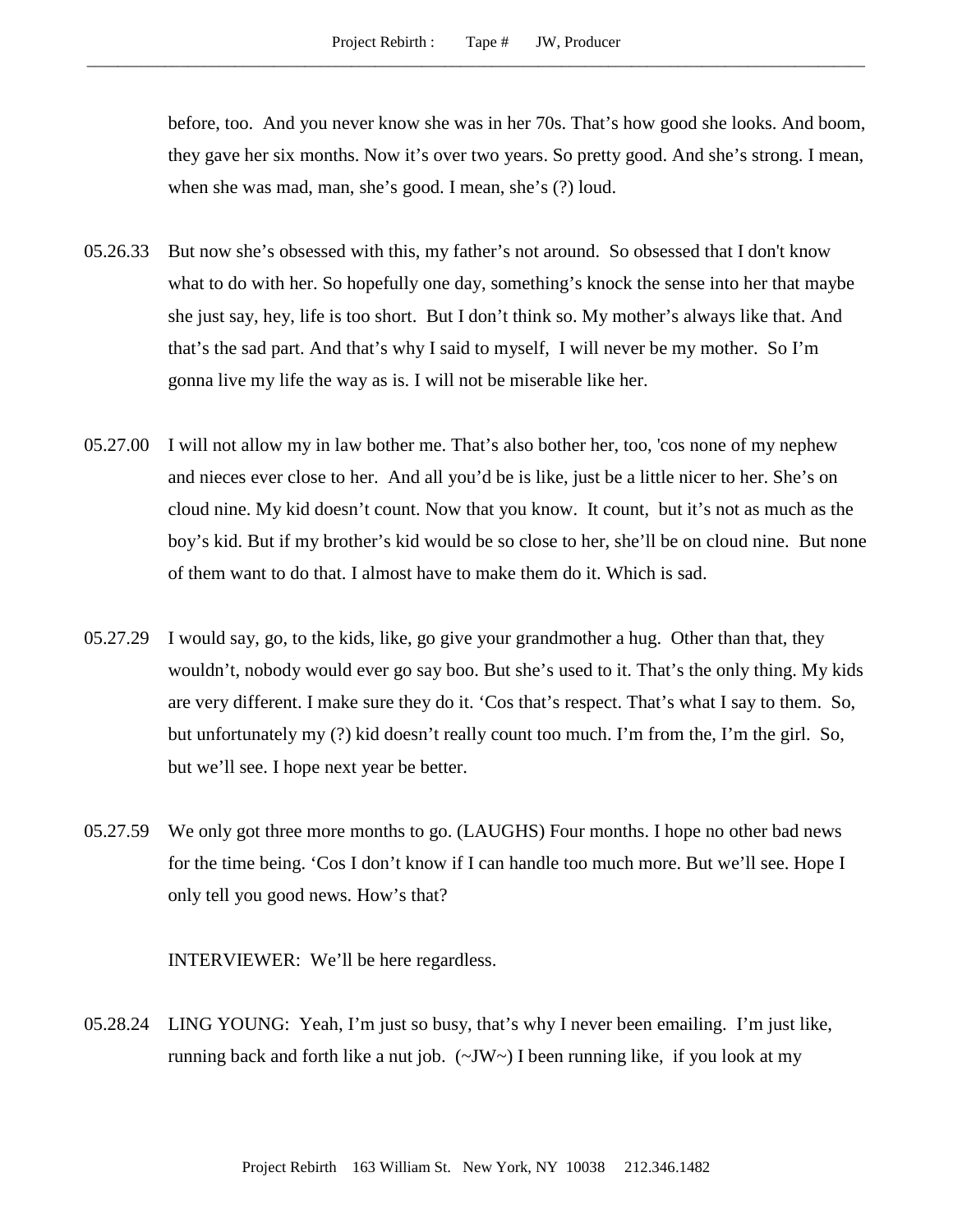appointment book, you'd go, oh my god. There's not even one or two days is open. That's how bad it is. That'll be okay. Okay?

INTERVIEWER: I'm sorry about your father.

- 05.28.43 LING YOUNG: Well, you know what, he's at peace. And I don't see him suffering anymore, so that helps. (PAUSE) Because he was really suffering. Between my mother and his sickness, to me, I wouldn't want to live either, be honest with you. 'Cos what kind of life you get? You get up in the morning, you go to (?), you're dying. Next day, you feel better. Your wife is killing you. It's like, it just like, that's no life.
- 05.29.11 It's not that I wish that he was dead, but at least he's at peace. He's not suffering anymore. He looks very peaceful when he die, so make us feel good. You know, just like he was sleeping. That's how good he look. And when they put him out, they did exactly what I asked for.
- 05.29.32 That helped tremendously. (?) sorry. So, you know, when life is gone, there's (?) suffering, I guess is a blessing. So my mother's not really suffering. But she's just out of control. That's worse. (LAUGHS) I mean, she's in pain, but she's really out of control.
- 05.29.57 It's like, can't control the lady. I'll see what happen tonight when I go with her.

INTERVIEWER: Maybe it's all part of it.

LING YOUNG: Oh god.

INTERVIEWER: Can't control everything.

LING YOUNG: You're right. Can't be control freak. (LAUGHS) Okay. Oh my god.

(OFF CAMERA REMARKS)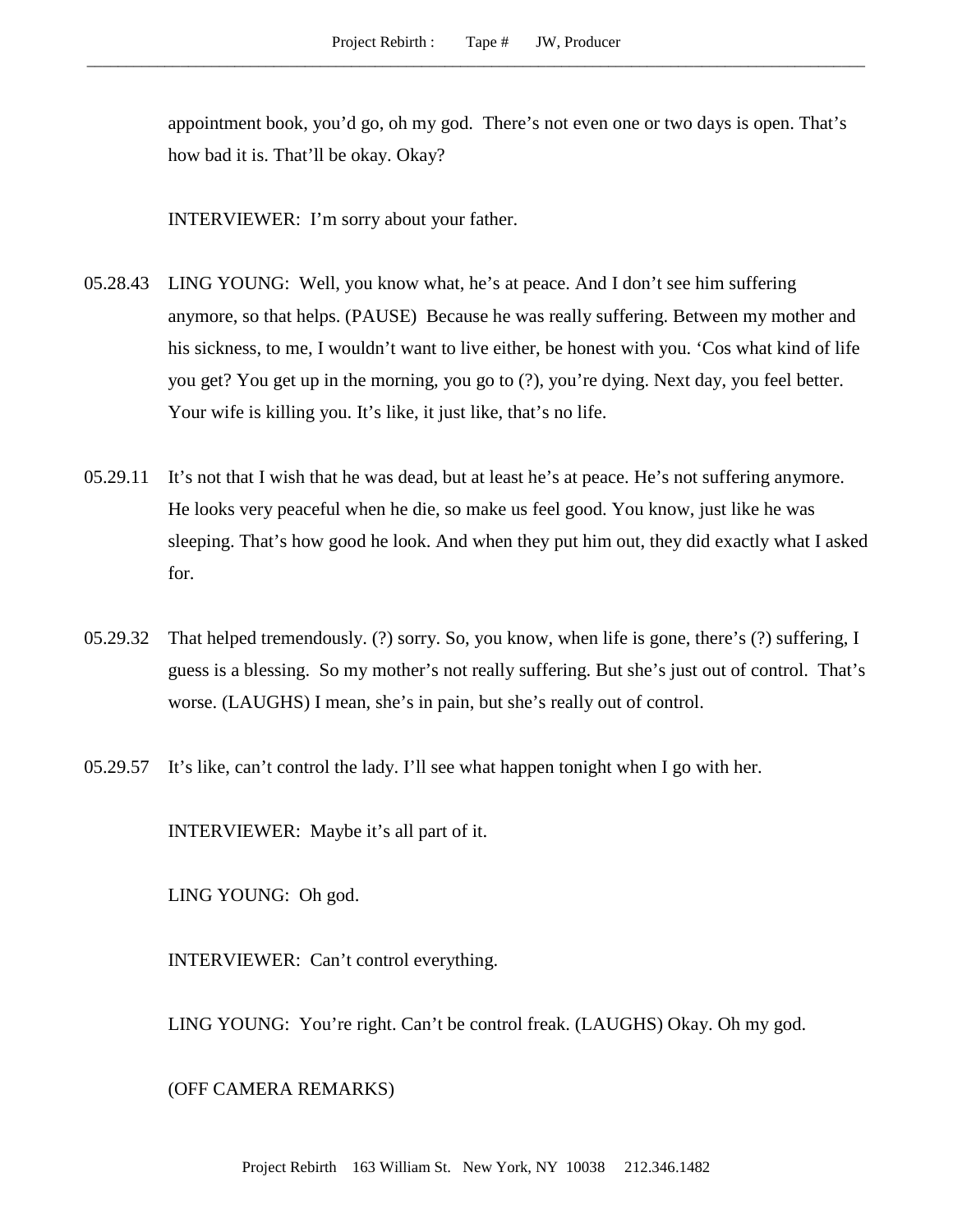- 05.30.55 LING YOUNG: Yeah. (~JW~) It's a very big step for me. Very, very big step. It helped me tremendously that uh, I did what I wanted to do. And I thanked the people I want to thank. So that make a big difference for me. Personally. I don't care about anybody else's thing. I don't care what my family would think about, I don't care. But for my own sake, my own sanity, I did that for my own sake. Makes me feel good. That's how it is. And I'm happy I did it. So that's what it counts. That's how I see it now. That's what count. I don't really don't care what anybody else says anymore. I used to.
- 05.31.29 But now I said, forget about you guys. I don't care what you guys think. (?) I think is right, I'm gonna do it.

INTERVIEWER: You must be proud.

05.31.37 LING YOUNG: Oh, I'm proud of myself doing it, yes. I am. I used to think about what everybody think. Now, hey, it's my way. Okay, I want to do it, I'm gonna do it my way. Which is kind of hard for them accept. But hey, too bad. That's how I see it. You don't like it, it's too bad.

INTERVIEWER: It's what the journey of life is about.

- 05.32.14 LING YOUNG: That's it. Because I can't please everybody now, see? The more I try to please somebody, the more trouble I get into. So you know what, let me please myself a little bit. That's why everybody's yelling at me. They says, Ling, can you just shut up and just think about yourself? I said, yeah, I am. I am trying. I'm really trying. That's (?) if you don't agree with me, too bad.
- 05.32.33 That's what I say. It's what I want. I don't want to hear it. Of course I still get the, you know, whole earful of it. But you know what, I'm tuning them out. And I'm happy, I'm so glad I did it. I'm so glad that my (home healthcare?) actually made it. 'Cos her husband wasn't gonna make it. He was having surgery, then he having the tensor unit putting in. They was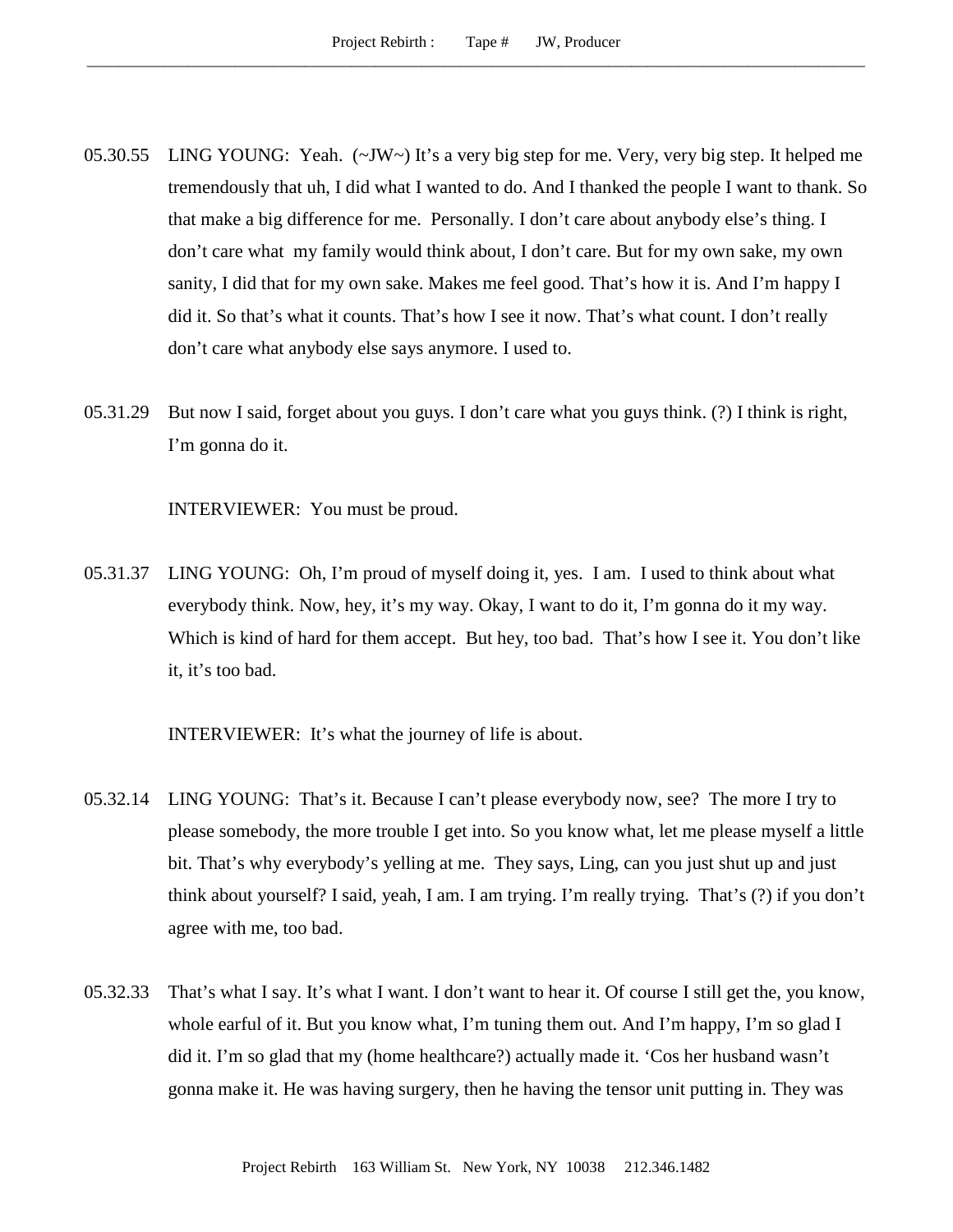gonna have all kind of thing. The last second, he almost didn't make it. And if he didn't make it, I understand because he was going through this for like, four years.

- 05.33.00 But for the other one to turn me down was like, a little upsetting. He could have told me that way beforehand. But hey, things happen. It wasn't him, I wouldn't be sitting here, so I took it as a blessing. So that's how I see it. One day at a time. And one day I'm gonna visit you. I'm gonna take a trip. I'll make sure you're home first, though. (LAUGHS) That's another thing. That would be another trip.
- 05.33.27 Five-hour trip. (LAUGHS)

#### (OFF CAMERA REMARKS)

05.34.38 LING YOUNG: (MID-STATEMENT) I always remember in the World Trade when you walk in, you see all kinds of trailer, you know they're filming. I saw King Kong, you know.

#### (OFF CAMERA REMARKS)

- 05.35.16 LING YOUNG: (MID-STATEMENT) Then also, the other movie, I think it was Mel Gibson blew up (?). They made a second floor. They blew up the building.  $(\sim JW \sim)$  That was (?). Oh, we had all kinds of movie down there, you kidding.
- 05.35.28 Every movie you think of is there. Every morning you go in, you see this big truck, Dolly Parton.

INTERVIEWER: Lots of trucks and people standing around.

05.35.36 LING YOUNG: And then you know. The coffee thing is right there. It's on the side way. You know they filming. (LAUGHS) I know your drill.

## (OFF CAMERA REMARKS)